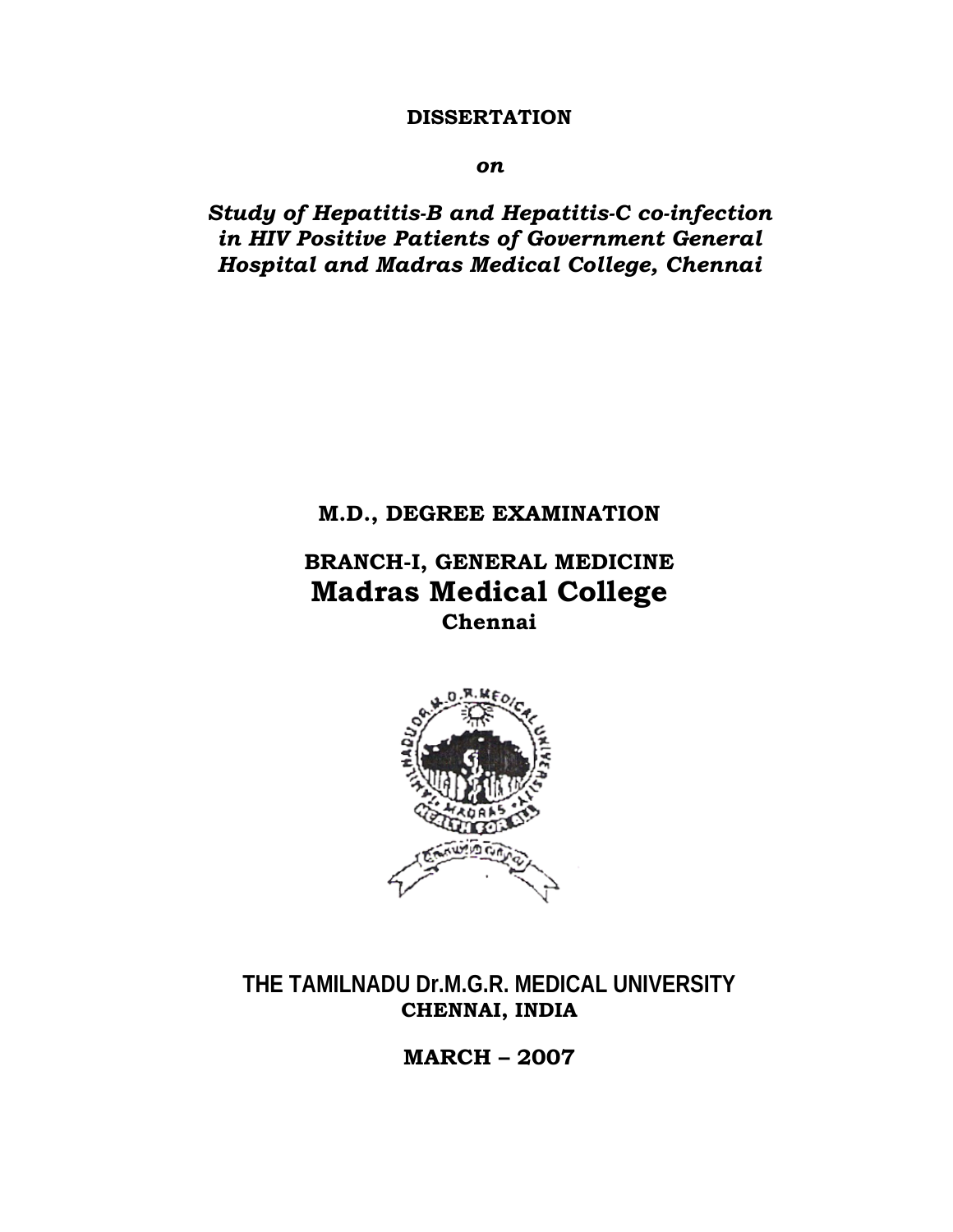## **DECLARATION**

 I solemnly declare that this Dissertation entitled "Study of Hepatitis-B and Hepatitis-C co-infection in HIV positive patients of Government General Hospital and Madras Medical College, Chennai" was done by me at Madras Medical College and Government General Hospital during 2004-2007 under the guidance and supervision of **Prof. K. RAGHAVAN.** This dissertation is submitted to the Tamil Nadu Dr. M.G.R. Medical University towards the partial fulfillment of requirements for the award of **M.D., Degree in General Medicine, Branch-I.**

Place :

Date : **Dr. SREEJESH. B**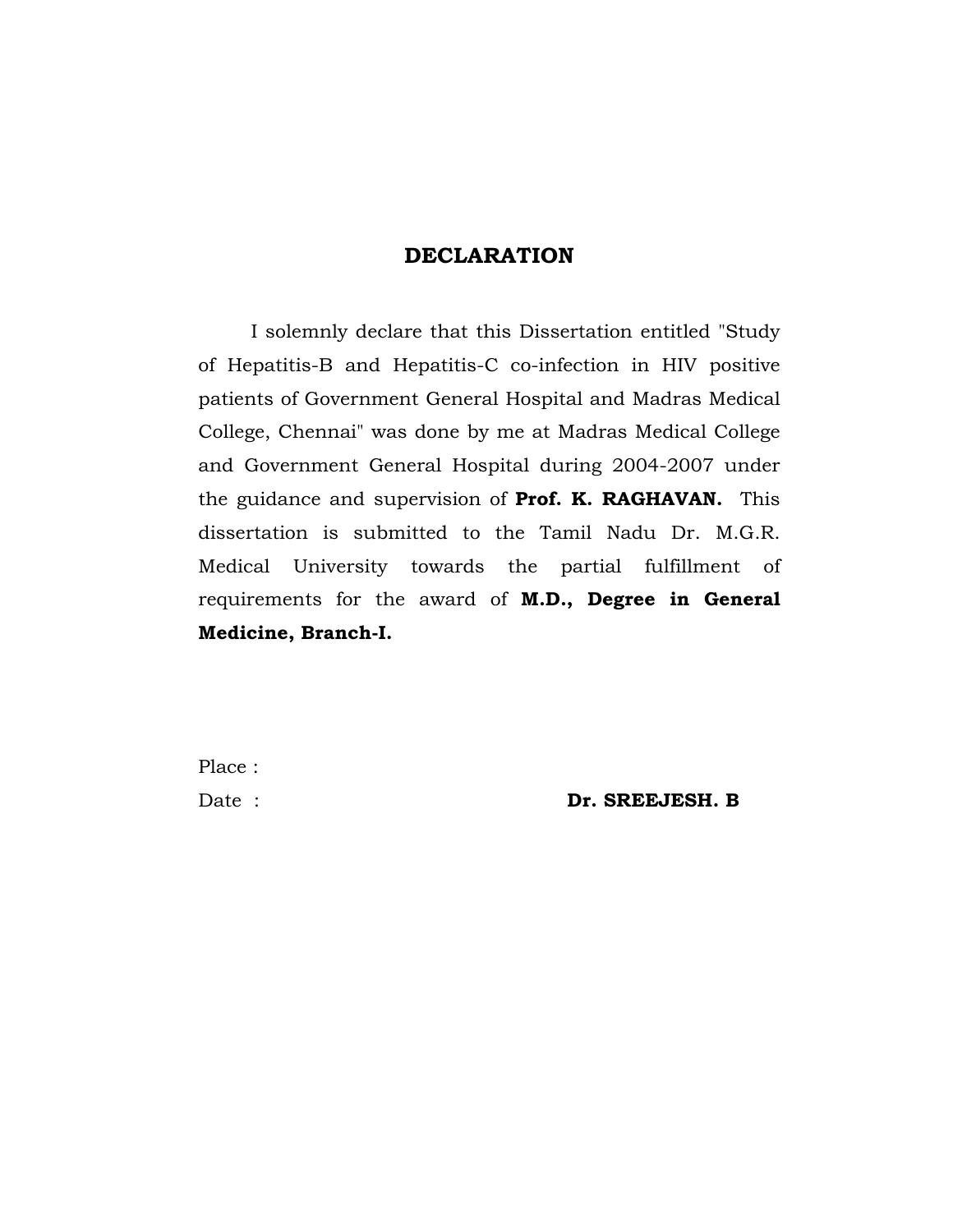# **CERTIFICATE**

 This is to certify that the Dissertation entitled "Study of Hepatitis-B and Hepatitis-C co-infection in HIV positive patients of Government General Hospital and Madras Medical College, Chennai" is a bonafide work done by **Dr. SREEJESH. B,** at Madras Medical College, Chennai in partial fulfillment of the University rules and regulations for award of **M.D., Degree in General Medicine** under my guidance and supervision during the academic period from May, 2004- 2007.

Institute of Internal Medicine **Director** Madras Medical College Institute of Internal Medicine Chennai – 600 003 Madras Medical College

Prof. Dr. K. RAGHAVAN, M.D., Prof. Dr. P. THIRUMALAI-Unit Chief, Medical Unit-III **KOLUNDUSUBRAMANIAN**, M.D., Chennai – 600 003

> **Prof. Dr. KALAVATHY PONNIRAIVAN**, B.Sc., M.D., Dean, Madras Medical College Chennai – 600 003.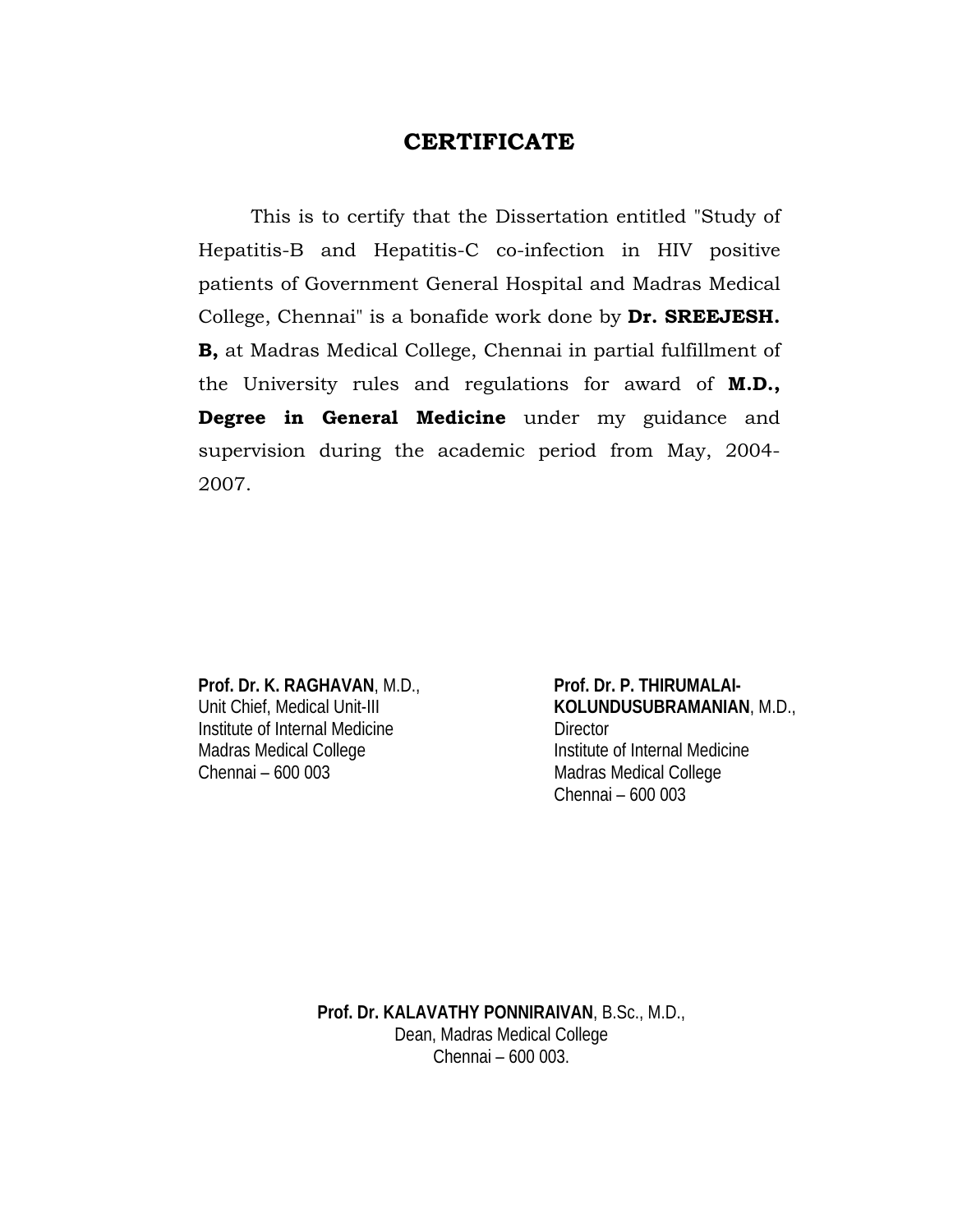#### **ACKNOWLEDGEMENT**

I hereby acknowledge and thank **Prof. Dr. KALAVATHY PONNIRAIVAN**, B.Sc., M.D., Dean, Madras Medical College and Research Institute, for granting permission to conduct the study and use the Institute's facilities.

 I express my sincere gratitude and sincere thanks to the Director of Institute of Internal Medicine, **Prof. Dr. P. THIRUMALAIKOLUNDUSUBRAMANIAN**, M.D., for his valuable guidance throughout my course and during the study.

 I am immensely grateful to my **Professor Dr.K. RAGHAVAN**, M.D., for his constant and valuable guidance throughout the course and during the study. I am also extremely thankful to **Prof. Dr. L. PARI**, M.D., who helped me in this venture.

 I like to thank **Prof. Dr. V. RAJI**, M.D., Professor of Therapeutics and Incharge, ART Clinic, for her valuable guidance.

 I am extremely thankful to my Assistant Professors **Prof. Dr. CHITHRAMBALAM, Dr. K. PURUSHOTHAM, Dr. MUTHU IRULANDI and Dr. HARIDOSS SRIPRIYA VASUDEVAN** for their help and encouragement rendered throughout the course.

 I like to thank **Dr. S. SEKAR**, Assistant Professor, ART Clinic for the help rendered by him for this study.

 I like to thank all the staff of Central Research Unit, Madras Medical College, Government General Hospital and ART Clinic including Mrs. GOMATHY who helped me immensely in this study.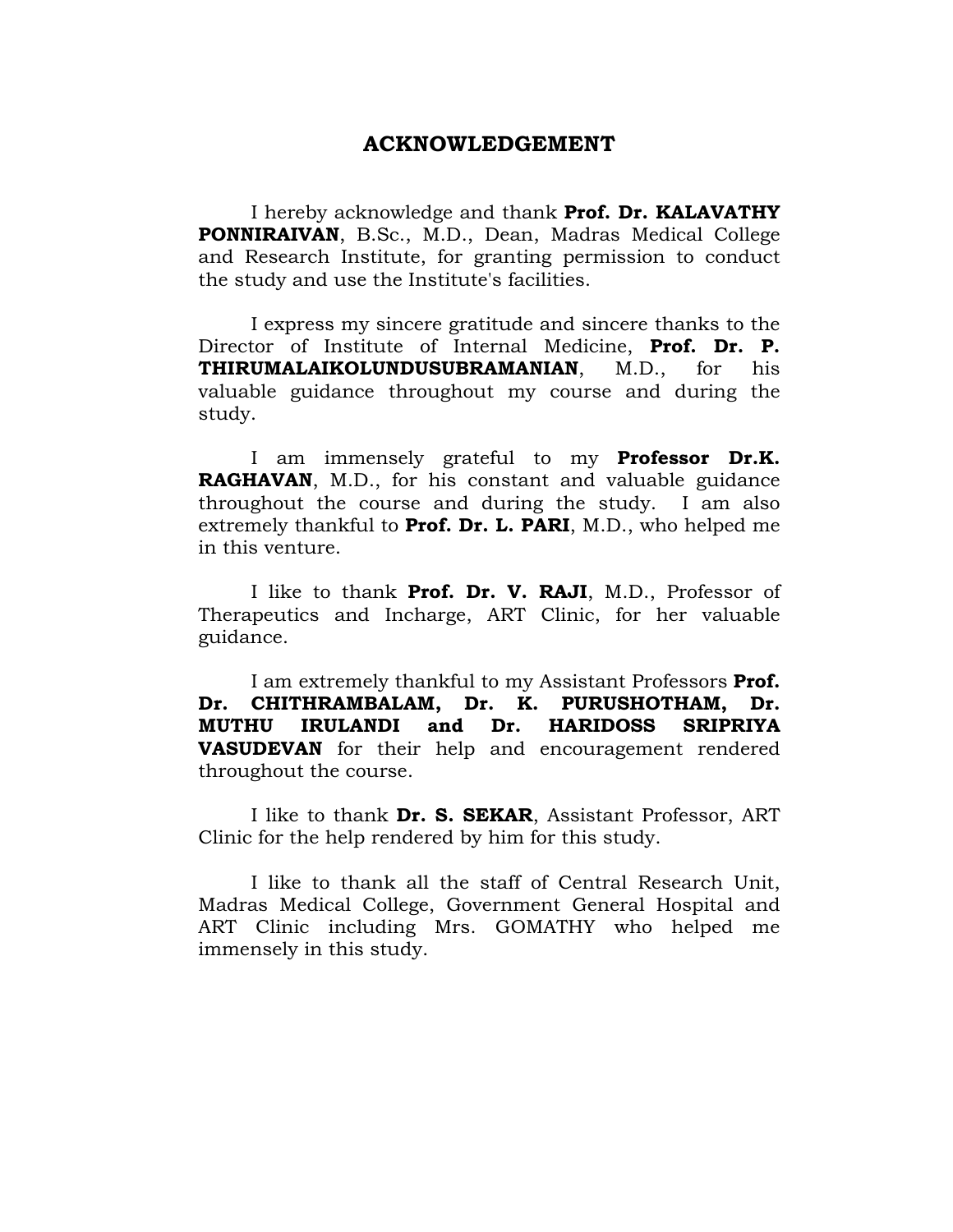# **ABBREVIATION**

| A            |               |                                           |
|--------------|---------------|-------------------------------------------|
| <b>AIDS</b>  | $\rightarrow$ | Acquired Immuno-Deficiency Syndrome       |
| ALP          | $\rightarrow$ | Alkaline Phosphatase                      |
| <b>ALT</b>   | $\rightarrow$ | Alanine Amino Transferase                 |
| <b>ANC</b>   | $\rightarrow$ | Ante Natal Case                           |
| <b>ART</b>   | $\rightarrow$ | Anti Retroviral Therapy                   |
| AST          | $\rightarrow$ | Aspartate Amino Transferase               |
| В            |               |                                           |
| b-DNA        | →             | Branched Deoxy ribo Nucleic Acid          |
| <b>BIR</b>   | $\rightarrow$ | Barnard Institute of Radiology            |
| C            |               |                                           |
| CD           | $\rightarrow$ | Cluster of Differentiation                |
| CDC          | $\rightarrow$ | Centre for Disease Control and Prevention |
| CM           | $\rightarrow$ | Centi metre                               |
| <b>CMV</b>   | $\rightarrow$ | Cyto Megalo Virus                         |
| <b>CNS</b>   | $\rightarrow$ | Central Nervous System                    |
| D            |               |                                           |
| <b>DNA</b>   | $\rightarrow$ | De Oxy Ribo Nucleic Acid                  |
| E            |               |                                           |
| E/R/S        | $\rightarrow$ | Elisa / Rapid / Simple                    |
| <b>EDTA</b>  | $\rightarrow$ | Ethylene Diamine Tetra Acetic Acid        |
| <b>ELISA</b> | $\rightarrow$ | Enzyme Linked Immuno-Sorbent Assay        |
| <b>EMC</b>   | $\rightarrow$ | Essential Mixed Cryoglobulinemia          |
| G            |               |                                           |
| <b>GGH</b>   | $\rightarrow$ | Government General Hospital               |
| <b>GGT</b>   | →             | Gamma Glutamyl Transpeptidase             |
| GOI          | $\rightarrow$ | Government of India                       |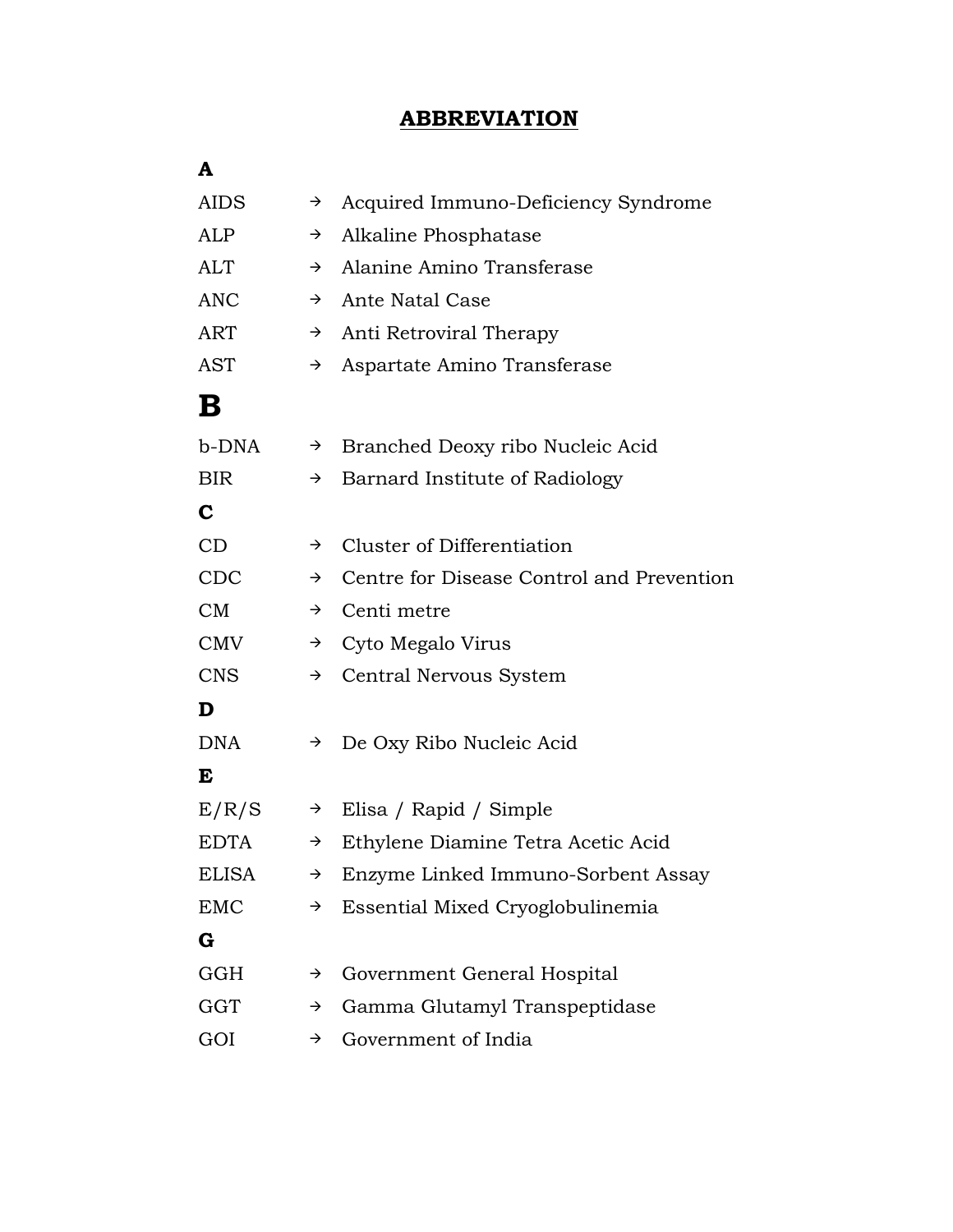# **H**

| <b>HAV</b>   | $\rightarrow$ | Hepatitis A Virus                                 |
|--------------|---------------|---------------------------------------------------|
| HBc Ag       | $\rightarrow$ | Hepatitis B core Antigen                          |
| HBe Ag       | $\rightarrow$ | Hepatitis B e Antigen                             |
| HBsAg        | $\rightarrow$ | Hepatitis B Surface Antigen                       |
| <b>HBV</b>   | $\rightarrow$ | Hepatitis B Virus                                 |
| HCV          | $\rightarrow$ | Hepatitis C Virus                                 |
| <b>HIV</b>   | $\rightarrow$ | Human Immuno Deficiency Virus                     |
| I            |               |                                                   |
| i.e.         |               | $\rightarrow$ That is                             |
| $IFN\alpha$  |               | $\rightarrow$ Interferon Alpha                    |
| IU           | $\rightarrow$ | <b>International Units</b>                        |
| K            |               |                                                   |
| Kbp          | $\rightarrow$ | Kilo Base Pair                                    |
| L            |               |                                                   |
| LKM          | $\rightarrow$ | Liver kidney Microsomal                           |
| M            |               |                                                   |
| $\mu$ L      | $\rightarrow$ | Micro litre                                       |
| ML           | $\rightarrow$ | Milli litre                                       |
| N            |               |                                                   |
| NANB         | $\rightarrow$ | Non A Non B                                       |
| <b>NM</b>    | $\rightarrow$ | Nano Metre                                        |
| <b>NNRTI</b> | $\rightarrow$ | Non Nucleoside Reverse Transcriptase<br>Inhibitor |
| <b>NRTI</b>  | $\rightarrow$ | Nucleoside Reverse Transcriptase Inhibitor        |
| ${\bf P}$    |               |                                                   |
| <b>PAN</b>   | $\rightarrow$ | Poly Arteritis Nodosa                             |
| <b>PCR</b>   | $\rightarrow$ | Polymerase Chain Reaction                         |
| PI           | $\rightarrow$ | Protease Inhibitor                                |
| R            |               |                                                   |
| <b>RIBA</b>  | →             | Recombinant ImmunoBlot Assay                      |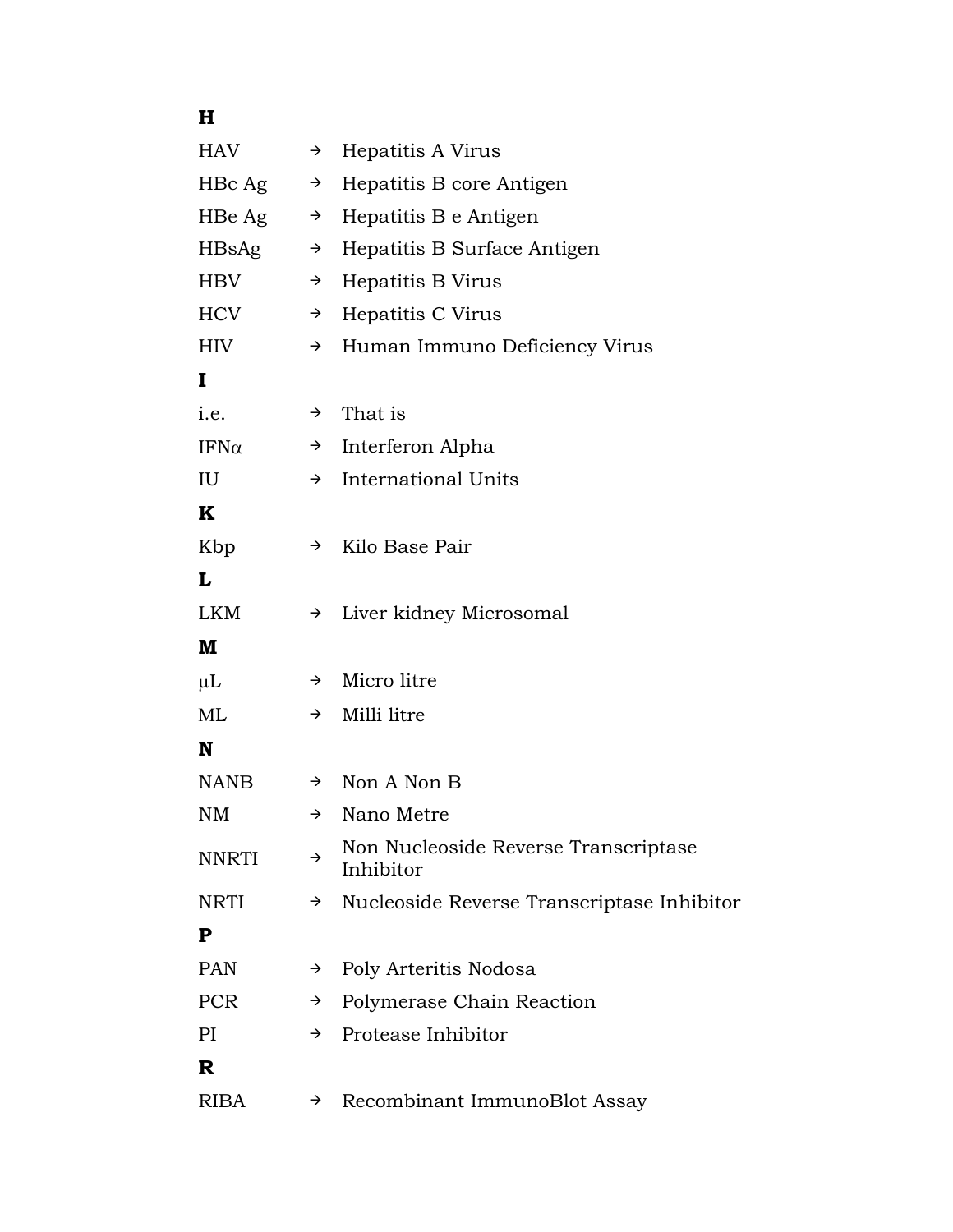| <b>RNA</b>  | $\rightarrow$ | Ribo Nucleic Acid                                   |
|-------------|---------------|-----------------------------------------------------|
| Rt PCR      | $\rightarrow$ | Reverse transcriptase Polymerase Chain<br>Reaction. |
| S           |               |                                                     |
| <b>SEAR</b> | $\rightarrow$ | South East Asian Region                             |
| <b>SGOT</b> | $\rightarrow$ | Serum Glutamate - Oxaloacetate<br>Transaminase      |
| <b>SGPT</b> | $\rightarrow$ | Serum Glutamate Pyruvate Transaminase               |
| U           |               |                                                     |
| <b>US</b>   | →             | United States of America                            |
| W           |               |                                                     |
| WHO         | →             | World Health Organization                           |
|             |               |                                                     |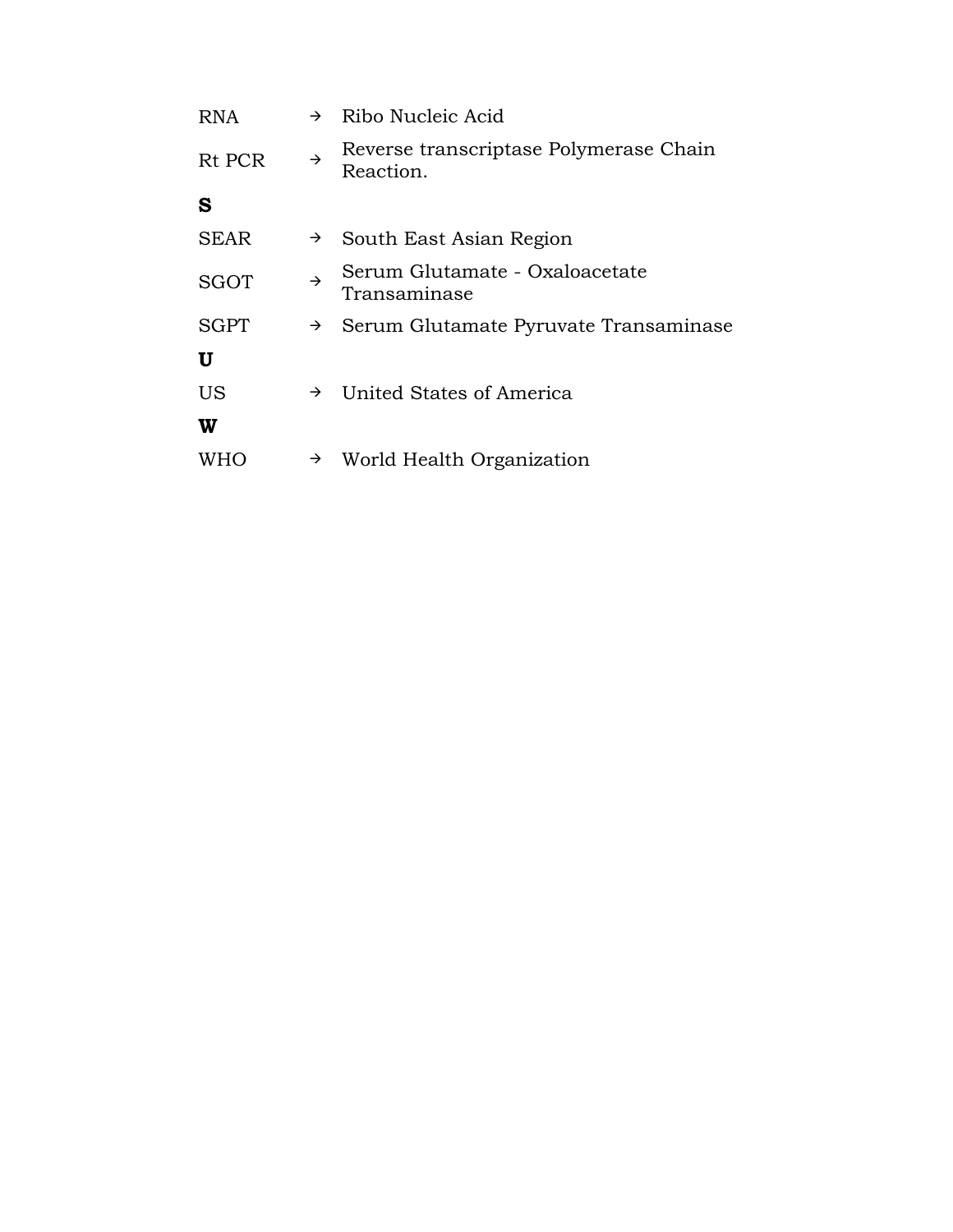# **CONTENTS**

| S.No.          | <b>Particulars</b>   | Page No      |
|----------------|----------------------|--------------|
| $\mathbf{1}$   | Introduction         | $\mathbf{1}$ |
| $\overline{2}$ | Review of Literature | 4            |
| 3              | Aims & Objectives    | 32           |
| 4              | Materials & Methods  | 33           |
| 5              | Results              | 41           |
| 6              | Discussion           | 54           |
| $\overline{7}$ | Conclusion           | 63           |
| 8              | Summary              | 65           |
| 9              | Bibliography         |              |
| 10             | List of Tables       |              |
| 11             | List of Figures      |              |
| 12             | Proforma             |              |
| 13             | <b>Master Chart</b>  |              |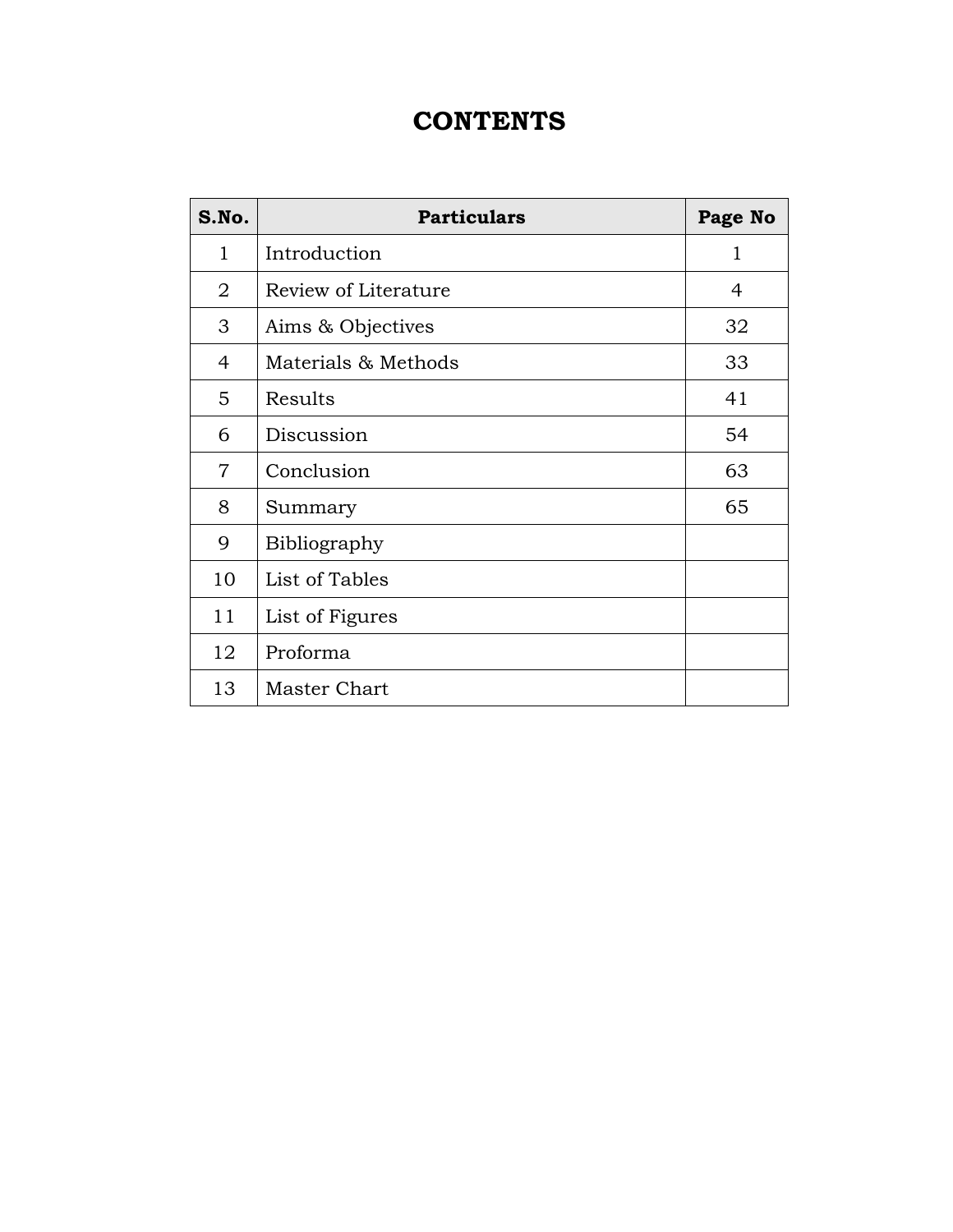#### **INTRODUCTION**

 Hepatitis B virus, Hepatitis C virus and Human Immuno Deficiency virus have in the recent years posed significant challenges to the health care system. These viruses have a marked ability to spread from one person to another by parenteral route especially sexual contact. Eventhough blood transfusion is the most effective method of transmission for all these viruses, introduction of stringent measures in the recent times have reduced this method of transmission to a considerable extent. Concomitant infection of these viruses leads to higher frequency of carrier state and severe manifestations of the disease.

 Whereas 40 million individuals are estimated to be infected with HIV worldwide, nearly 400 million people are chronic HBV carriers. There is no doubt regarding the fact that HBV is more infectious than HIV. Data from different regions in the world give highly variable prevalence rates for the co-infection of HBV and HCV in HIV patients. Even reports published from various parts of India give different prevalence rates for these co-infections.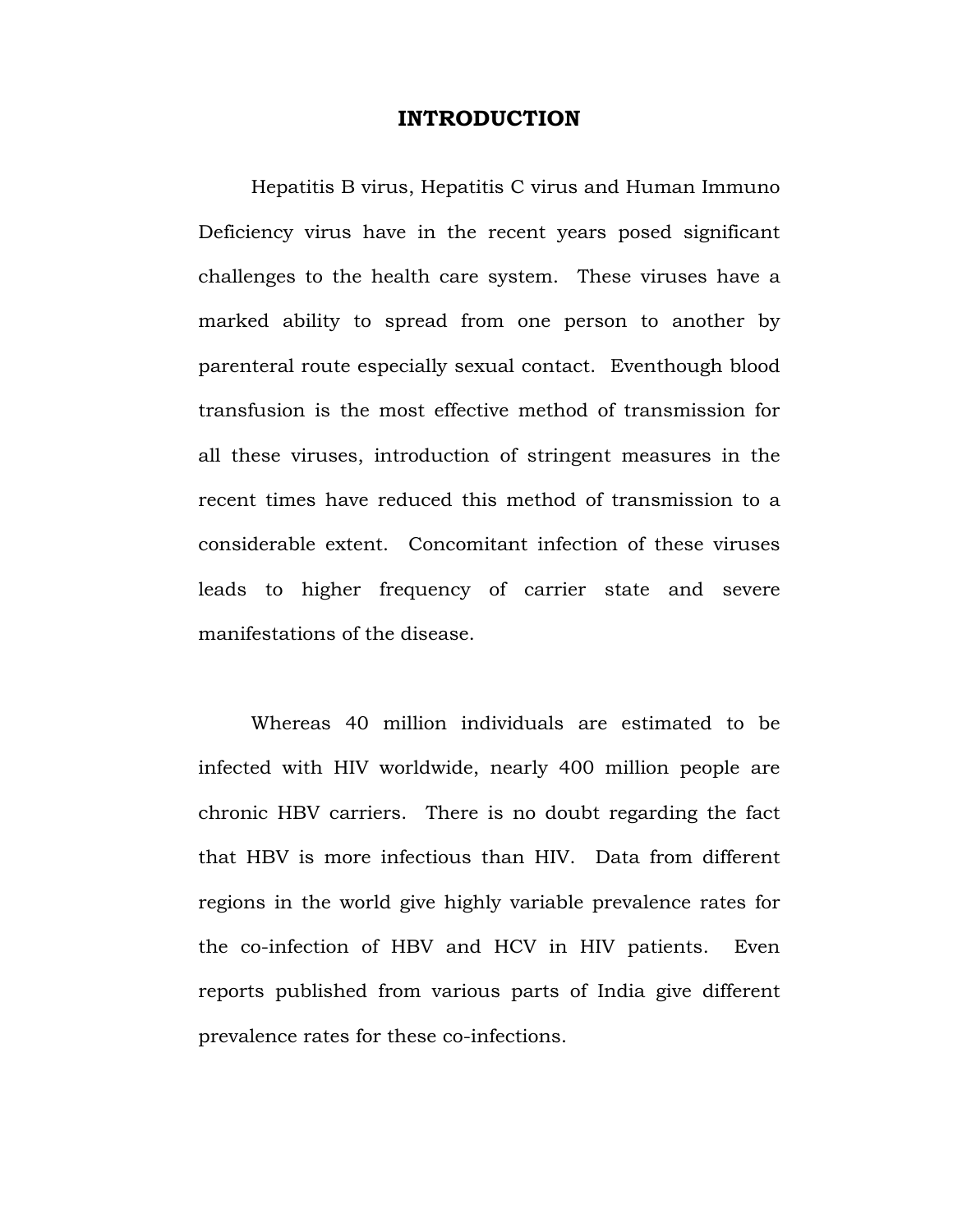This depends a lot on geographical distribution of study as well as the group of people under study. For example various reports from the state of Manipur and other north eastern states in India showed a high prevalence of HBV and HCV co-infection. In many studies where the study population was mainly injection drug users a high prevalence of HBV and HCV is reported as in the case of North eastern States where IDU is the main mode of transmission (31,32) .

 Liver disease caused by chronic Hepatitis B virus infection is currently an important cause of morbidity and mortality among HIV infected patients in Western world, where classical complications of severe immunodeficiency have declined dramatically as a result of widespread use of potent anti retroviral therapies. With the availability of these potent anti retroviral drugs in this part of world, the same scenario is bound to happen here also<sup>(1)</sup>.

 The presence of HIV infection increases the risk of chronicity after exposure to HBV. Moreover it reduces the rate of spontaneous HBs Ag and HBeAg seroconversion. The prevalence of HBeAg negative chronic hepatitis B, as well as the HBV inactive carrier state tend to be lower in HBV/HIV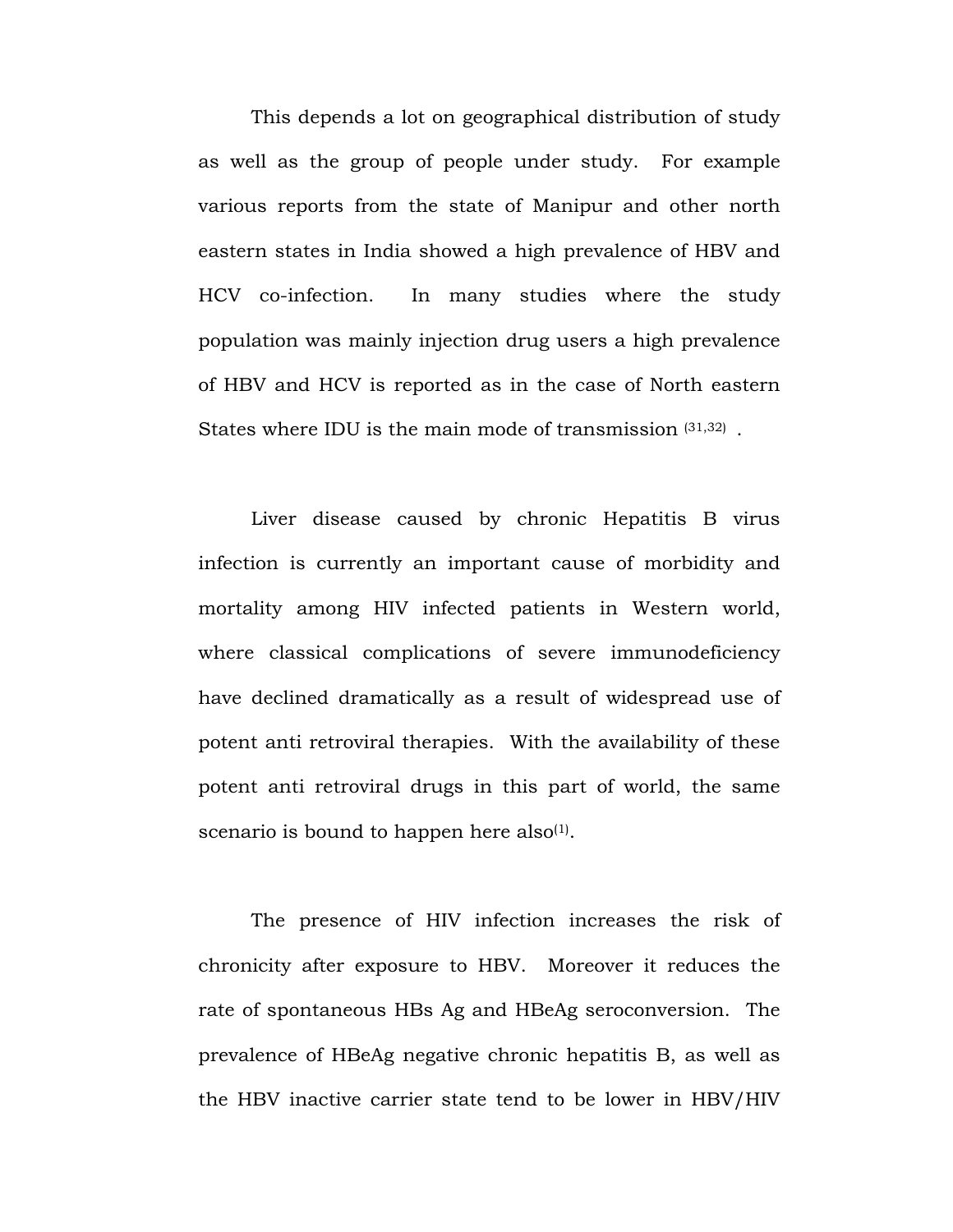co-infected individuals. Several clinical studies have shown that the risk of end stage liver disease is significantly increased in HIV infected patients with chronic Hepatitis B.

 HIV infection appears to speed the rate of progression of chronic hepatitis C to end stage liver disease. But this accelerated progression has not been observed in all studies<sup>(1)</sup>.

 The co-infection of HBV or HCV in HIV patients warrants special care while initiating anti retroviral therapy for HIV. This prompts the physician to take decisions regarding the choice of drugs as well as treating those coinfections whenever necessary.

 Although the impact of HIV on HBV and HCV is established by many studies, it is not known whether HCV or HBV accelerate the progression of  $HIV^{(2,20)}$ .

 In the light of above facts, the need for study regarding co-infection of Hepatitis B and Hepatitis C in HIV positive patients of Government General Hospital and Madras Medical College was felt and hence this study was undertaken.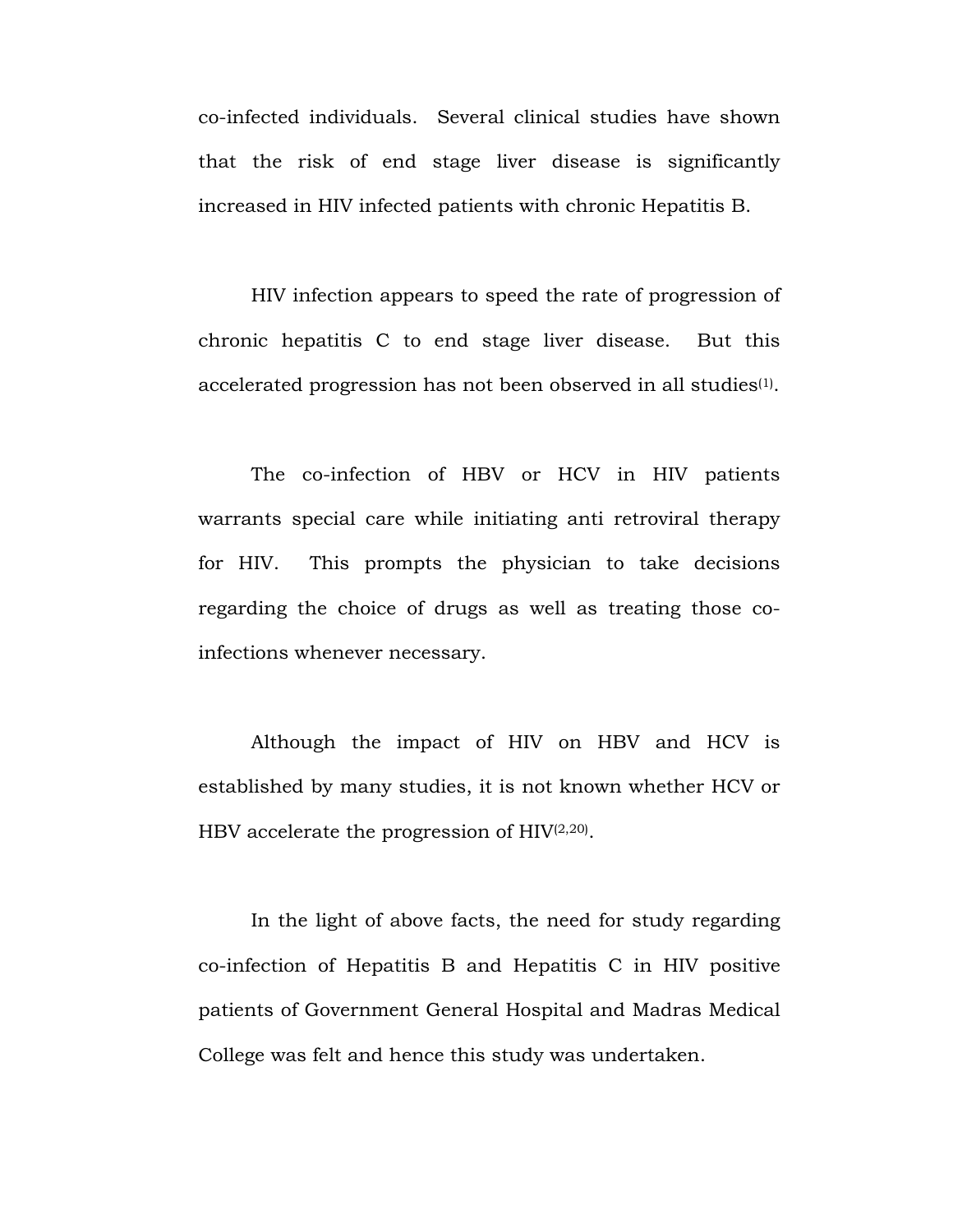#### **REVIEW OF LITERATURE**

#### **HISTORICAL ASPECTS**

AIDS was first recognised in 1981 in the United States. In 1983, human immuno deficiency virus was isolated. In 1984 it was established as the cause of AIDS. In the year of 1985, a sensitive enzyme linked immunosorbent assay was developed for the detection of HIV(35).

In the case of Hepatitis B virus, in the year of 1969, Blumberg and co-workers reported a protein antigen in the serum of an Australian aborgine which gave a clearly defined line of precipitation with sera from two hemophiliacs, who had received multiple transfusions. This antigen was called Australia antigen. In the year 1968, this antigen was shown to be associated with hepatitis and was subsequently shown to be the surface component of the hepatitis B virus. The 32nm particle which is the complete hepatitis B virus was first described by Dane and colleagues in 1970(37).

Hepatitis C virus came to the light with experimental transmission of infection from cases of post transfusion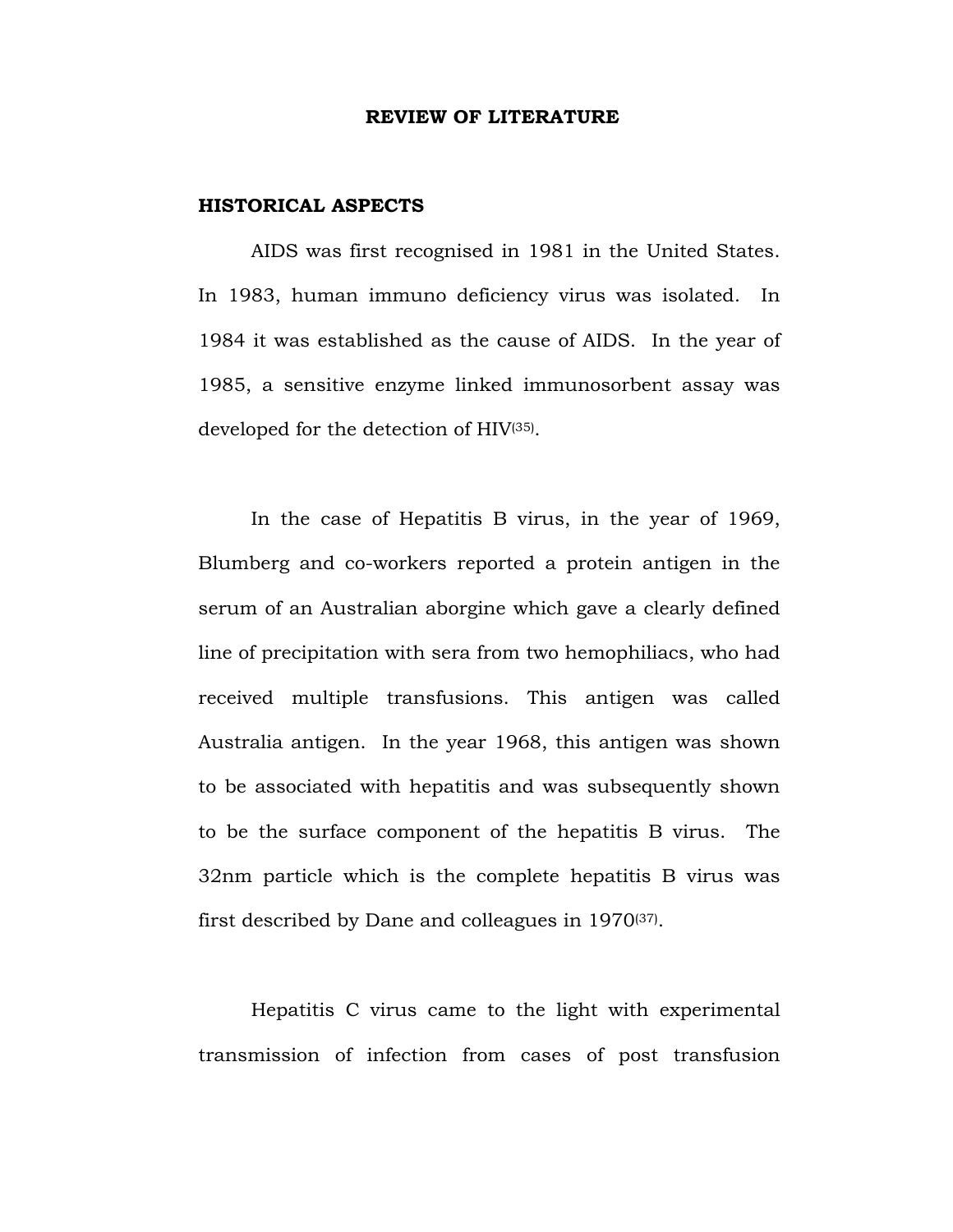hepatitis to Chimpanzees. Till then this organism was grouped under non A non B (NANB) hepatitis agent  $(37)$ .

#### **ETIOLOGICAL AGENTS**

**HIV-** Acquired Immuno Deficiency Syndrome (AIDS) is caused by Human Immuno Deficiency Virus (HIV). It belongs to the family of retroviruses and sub family of lenti viruses. 2 types of HIV are identified, HIV-1 and HIV-2. HIV-1 is a more virulent pathogen than HIV-2. HIV-1 virus is reported more in India. This virus is found in all body fluids and organs. But they are present in very large numbers in semen, vaginal & cervical secretions and blood. The central nervous system, testis and lymph nodes act as reservoir of HIV. But highest concentration of HIV among body fluids is found in cerebrospinal fluid. HIV genome is  $9.2$  kbp in size  $(26)$ .

**HBV:** Hepatitis B virus is a DNA virus belonging to the family hepadna virus and is classified as Hepadna virus type-I. Hepatitis B isolates fall into atleast 8 sub types and 7 genotypes A-G. Types A&D predominate in US and Europe, while B&C in Asia. Genotype B is associated with less rapidly progressive liver disease. HBV is also present in all secretions. HBV DNA codes for four sets of viral products.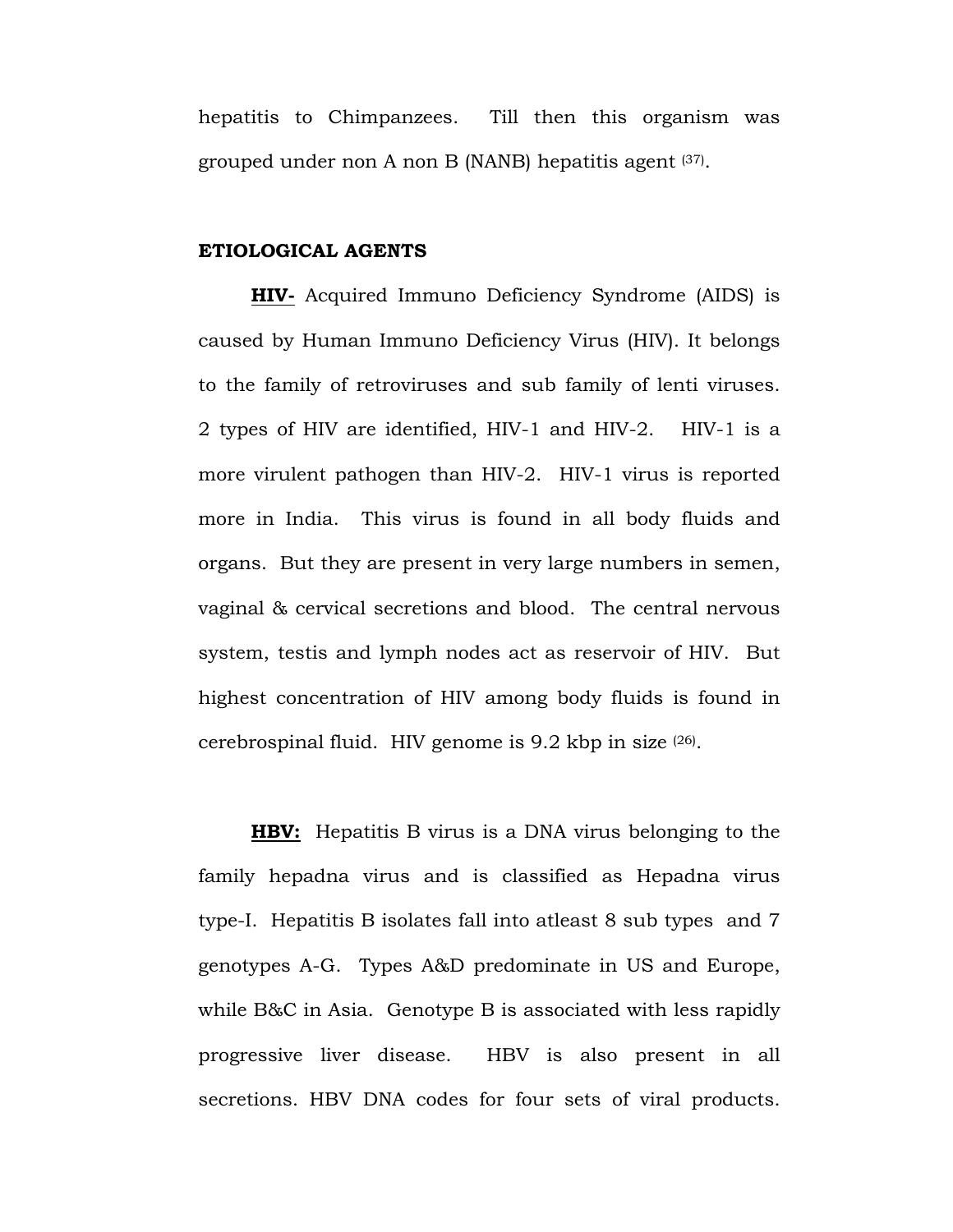They are 's', 'c', 'p' and 'x'. Envelope protein HBs Ag is the product of 's' gene of HBV. Nucleocapsid proteins are coded for by the 'c' gene and antigen expressed on the surface of the nucleocapsid is referred to as Hepatitis B core antigen (HBcAg). The corresponding antibody is anti HBc. HBcAg remains in the hepatocyte and do not circulate in the serum. Third Hepatitis B virus antigen is Hepatitis B e antigen(HBeAg). This denotes high level of replication and infectivity. Antibody to HBeAg when it appears may be a harbinger of clinical improvement. DNA polymerase directs replication and repair of HBV DNA. The 'x' gene codes for HBxAg and it effects Calcium release. Its genome size is 3.2 kbp (34).

**HCV :** Hepatitis C before its identification was labelled as non A, non B hepatitis. It is a linear single strand RNA virus. HCV is the only member of hepaci virus in the family flavi-viridae. The replication rate of HCV is very high  $10^{12}$ virions per day. But its half life is 2.7 hours. Atleast six distinct genotypes as well as sub types within genomes of HCV have been identified by nucleotide sequencing. The genotypic and quasi-species diversity of HCV, resulting from its high mutation rate interferes with effective humoral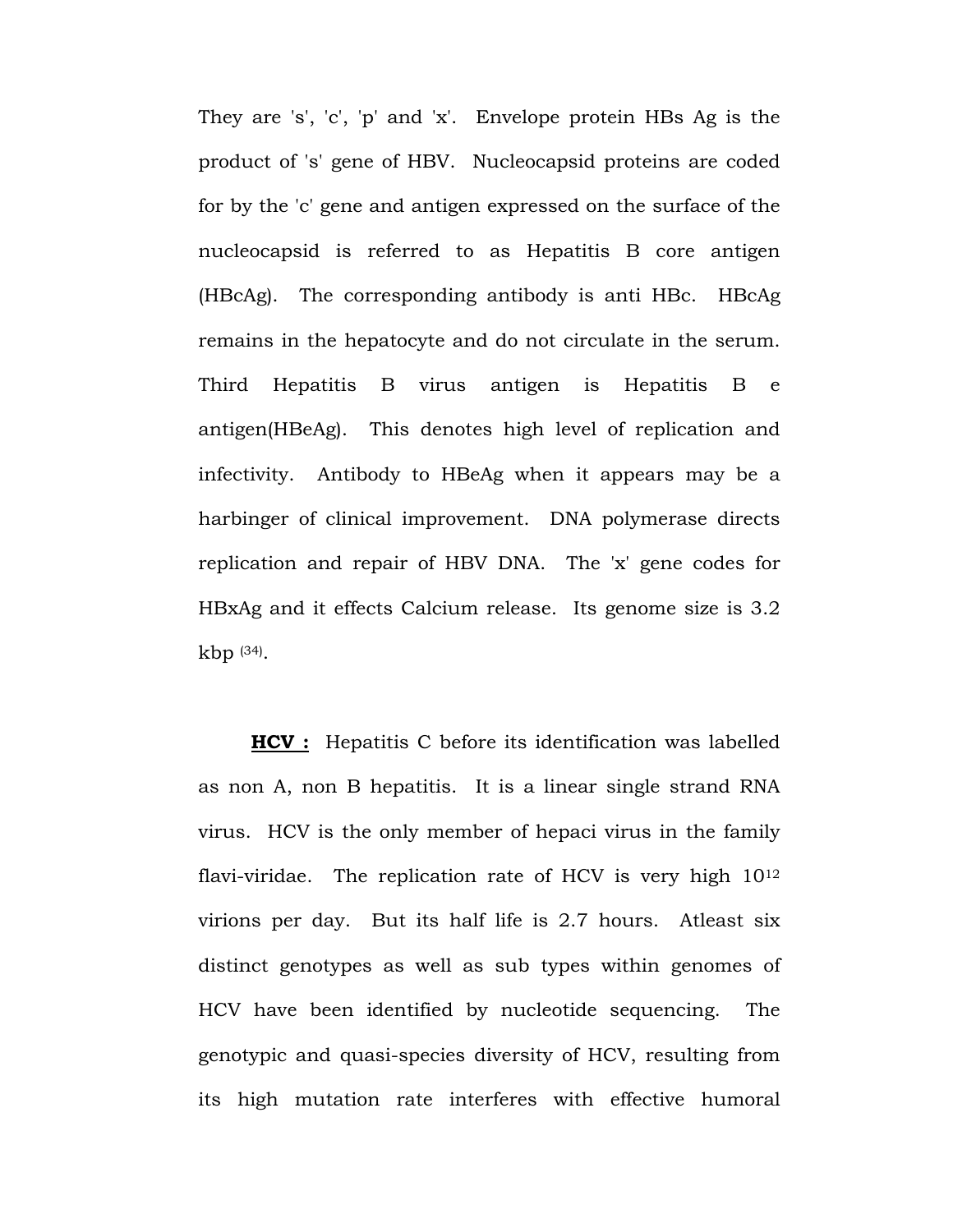immunity. Though neutralising antibodies to HCV have been demonstrated they tend to be short lived. Its genome size is 9.5 kbp (34,4).

#### **MODES OF TRANSMISSION**

 All three viruses spread mainly through parenteral route.

|              | S.No.   Modes of Transmission                   | <b>Efficacy</b>       | Source of<br>Infection |
|--------------|-------------------------------------------------|-----------------------|------------------------|
| $\mathbf{1}$ | Sexual intercourse,<br>homosexual, heterosexual | 0.1 to 1.01           | 80-85%                 |
| 2            | Blood transfusion                               | 90 to 95%             | $3 - 5%$               |
| 3            | Perinatal                                       | 20 to $40%$           | $2 - 3%$               |
| 4            | Injection drug user                             | $0.5 \text{ to } 1\%$ | $3 - 5%$               |
| 5            | Needle stick exposure                           | $0.1\%$               |                        |
|              |                                                 |                       | (26)                   |

**TABLE-1: Characteristics of HIV transmission**

 Regarding sexual intercourse, the receiving partner is at a greater risk than the insertive partner. Anal sex carries a higher risk than vaginal sex.

 In the case of perinatal / ante natal transmission, the risk is about 23-30% before birth, 50-65% during birth and 12-20% via breast feeding.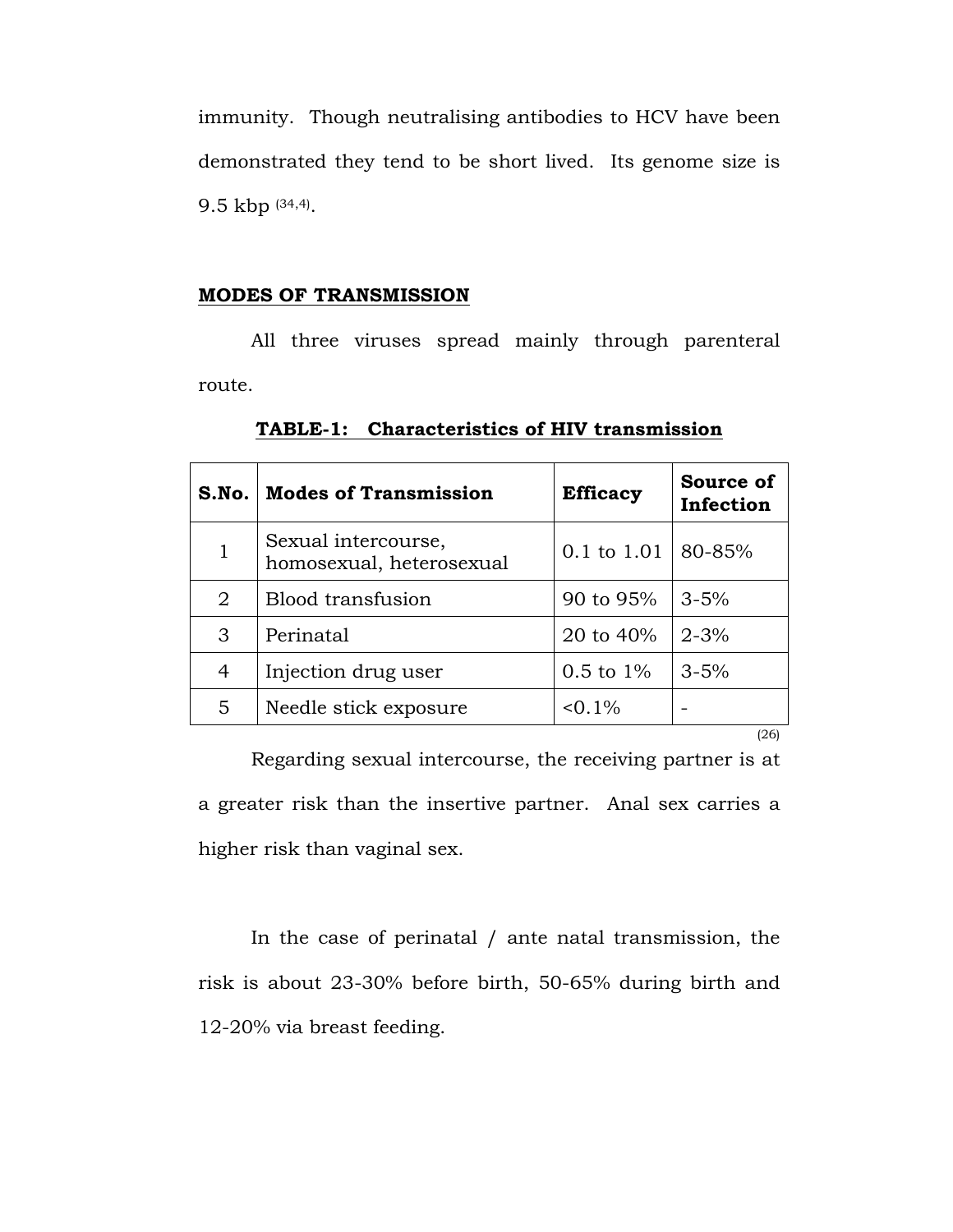**HBV** : Transmission is mainly by percutaneous route. This virus is highly infectious and very minute amounts of some carrier sera as little as 0.000001 ml can transmit the disease. Therapeutic and diagnostic procedures, tattooing, accupuncture, ritual circumcision, nose and ear piercing, sharing of razors and needles, sexual intercourse and kissing apart from blood transfusion can spread the virus. Perinatal transmission from mother to child is another important mode of transmission. But patients infected through male homosexual contact tend to show the highest rates of transmission along with injection drug users(38).

**HCV:** Hepatic C virus was mainly transmitted through blood transfusion of contaminated blood and blood products until a few years ago. But with the stringent screening measures taken this has come down to a great extent. This virus is now transmitted through other means like sharing of needles in injection drug users, tattoing and scarification and traditional circumcision with contaminated instruments. The risk of sexual and perinatal transmission is small (38).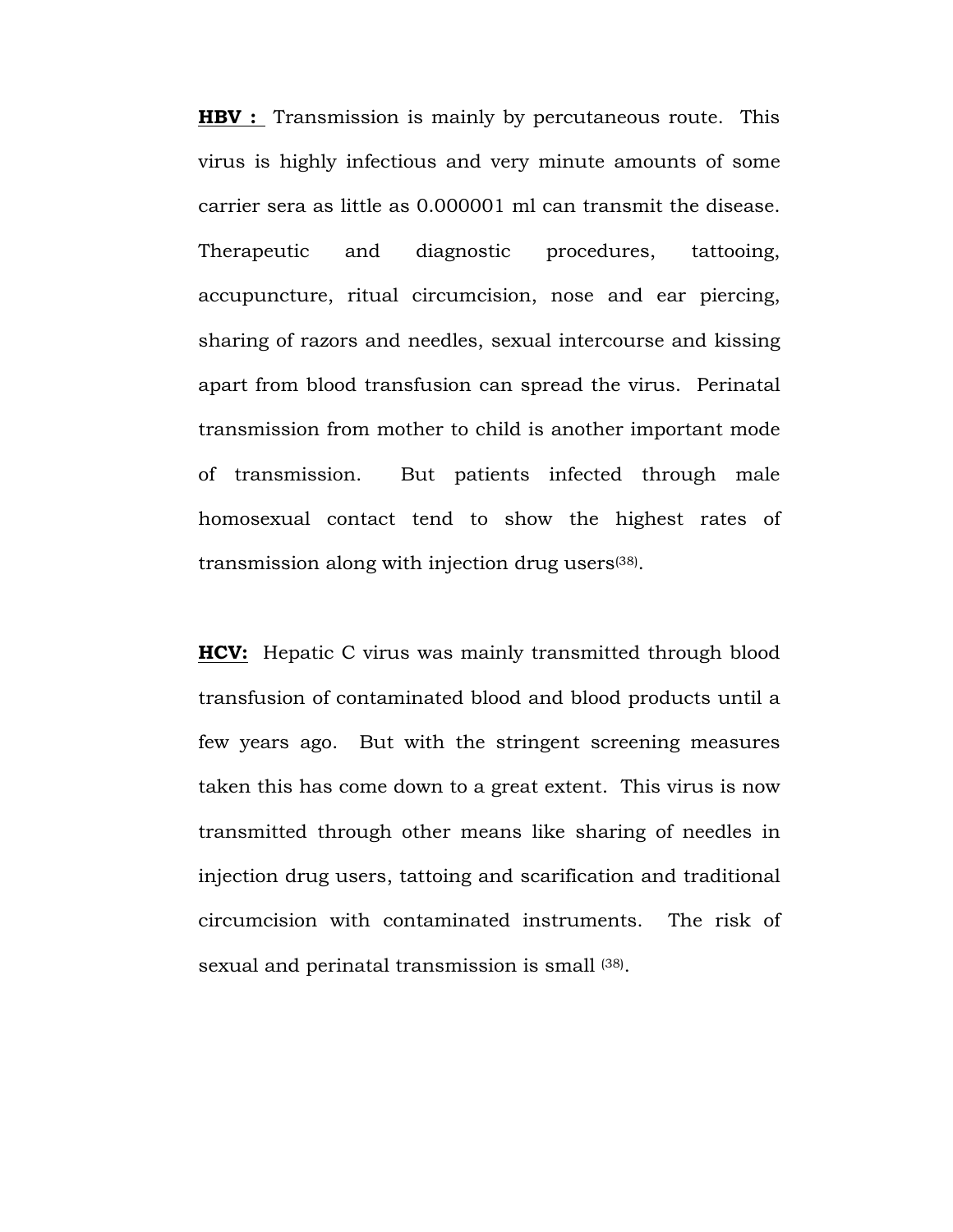#### **EPIDEMIOLOGY**

 HIV infection is a global pandemic with an estimated population of ~37 million world wide, two thirds of whom are in subsaharan Africa. An estimated 2.5 millon children below the age of 15 are living with HIV/AIDS. Now it is the fourth leading cause of mortality.

**INDIA** HIV estimates in India is close to 5.3 million in the age group of 15-49 years. Almost 89% cases are in the age group of 15-44 years. Of these 73% are men and 27% are women. Its prevalance varies from State to State.

#### **States are classified into 3 groups**

**Group-I High prevalence states:** States with 1% or more of ante natal women, like Maharashtra, Karnataka, Andhrapradesh, Manipur, Mizoram, Dadar and Nager Haveli. Tamil Nadu was previouly in this group, but of late antenatal case prevalence dropped to 0.63 in 2004.

**Group-II**: In these states HIV infection has crossed 5% or more among high risk groups but less than 1% in antenatal women.

Eg: Gujarat, Rajasthan, Kerala & Goa.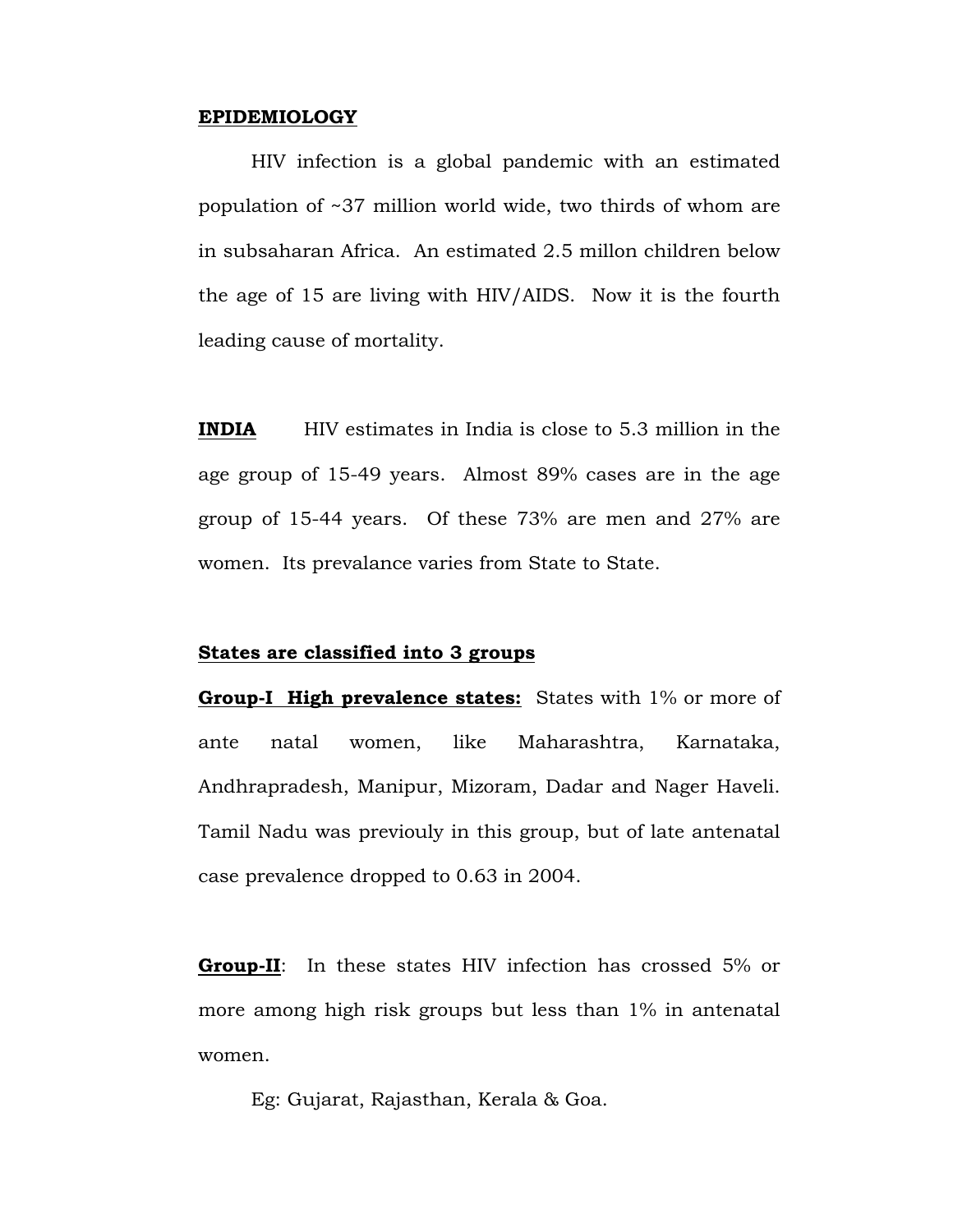**Group-III** : Remaining states are with <5% prevalences in high risk groups and <1% in ANC (26).

**HBV :** It is estimated that there are around 400 million chronic HBV carriers. Infection with HBV is a major cause of morbidity and mortality is SEAR, were more than one third of population is estimated to be infected with HBV. In western countries the prevalence of chronic HBV infection is overall 10 fold higher among HIV positive individuals than general population. Serological evidence of previous exposure to HBV is found in more than  $80\%$  of HIV +ve patients<sup>(2)</sup>.

 Based on the different HBsAg carrier rates, countries in the South east asian region/South asian region can be classified into 3 epidemiological patterns.

- **Type-I** Carrier rate 0.9-1% --> Nepal and Sri Lanka
- **Type-II** Bhutan, India, Indonesia, Maldives carrier rate 5-7%.

 In India alone an estimated 43-45 million HBsAg carriers are present.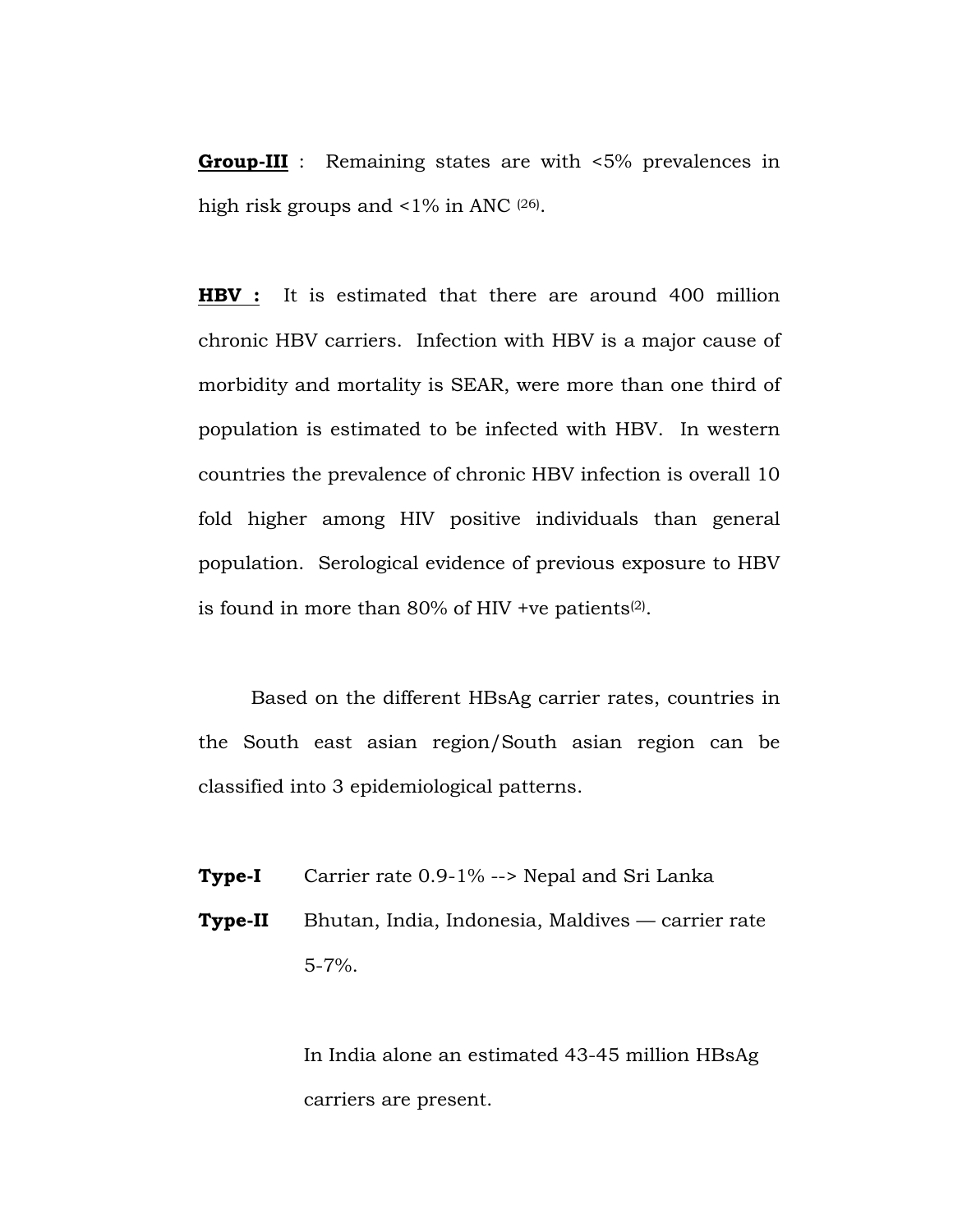**Type-III** The carrier rate is 9-12% .

Countries like Myanmar, Thailand, Bangladesh, Korea included in this group (38).

**Hepatitis 'C':** WHO estimates that 3% of world population is infected with HCV and around 170 million individuals are chronic carriers at risk of developing liver cirrhosis and liver cancer. Numerous studies have documented a high rate of HCV co-infection among HIV infected injection drug users and persons with hemophilia. In India it is estimated that 2% of general population is infected with HCV (38).

#### **Pathogenesis**

**HIV/AIDS:** The natural history of HIV infection begins as soon as the virus enters the body of a susceptible host. HIV predominently infects the helper CD4 lymphocytes. As the numbers and function of CD4 cells decline immune deficiency sets in and this will in turn lead to opportunistic infections and maligancies. By this time CD4 counts fall below a critical level below 200 cells/ $\mu$ l and reach the stage of advanced HIV disease. Dissemination of virus to lymphoid organs is a major factor in the establishment of chronic and persistent infection. Despite the robust cellular and humoral immune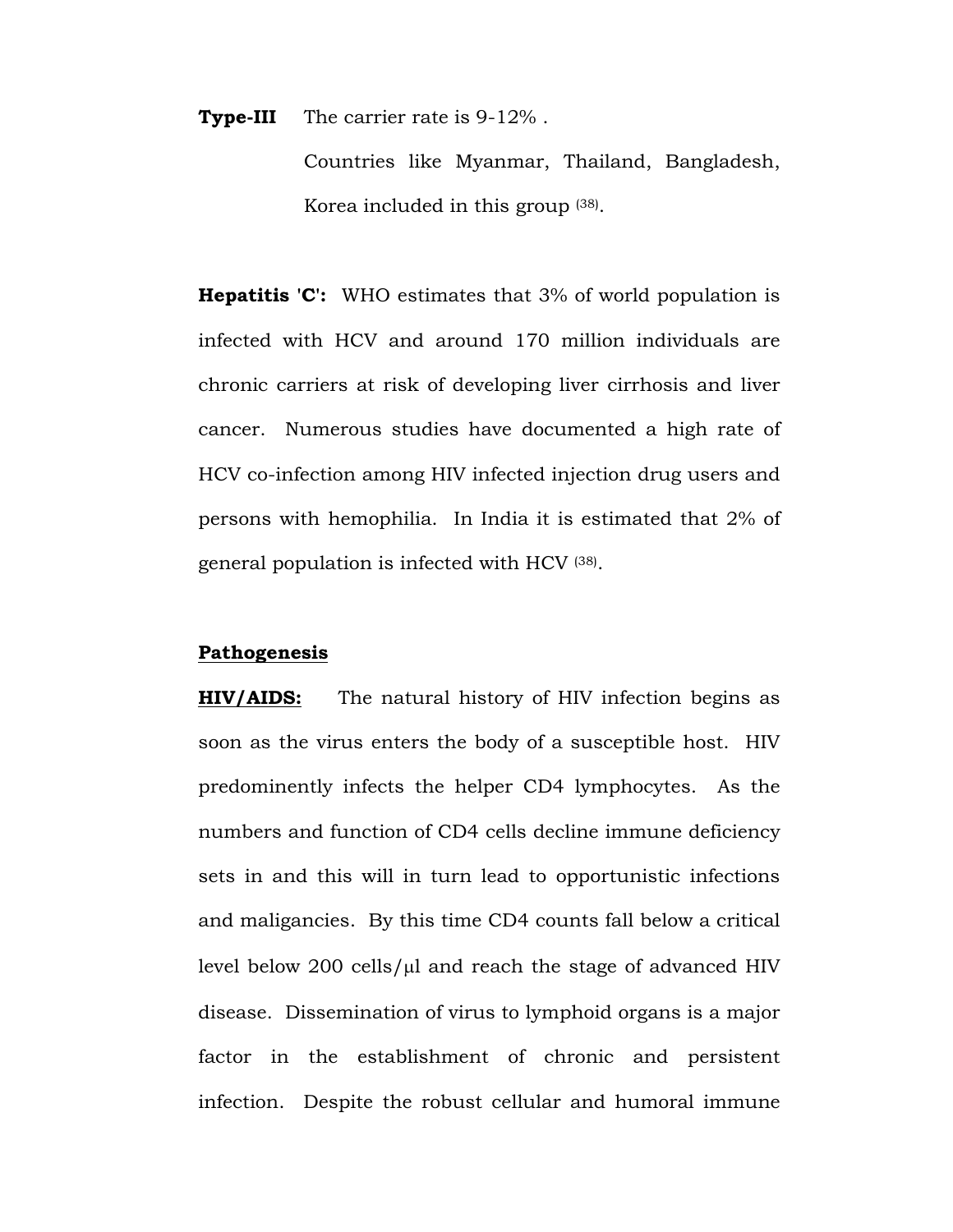response against the primary infection, the virus succeeds in escaping the immune mediated clearance and is virtually never eliminated completely from the body in all HIV infected individuals. There exists a pool of latently infecting resting CD4 T Cells that serve as one of the persistent reservoirs of viruses. One other striking feature of HIV infection is that, clinical latency is not accompanied by microbiologic latency as some degree of virus replication invariably occurs (35).

**Hepatitis B**: The existence of inactive hepatitis B carriers with normal liver histology and function suggests that the virus is not directly cytopatic. Patients with defects in cellular immune competence are more likely to remain chronically infected rather than to clear virus is cited to support the role of cellular immune responses in the pathogenesis of Hepatitis-B related liver injury. Although the precise mechanisms of liver injury in HBV infection remains elusive, studies of nucleocapsid protiens have revealed profound immunological tolerance to HBV, in babies born to mothers with highly replicative chronic HBV infection  $(34)$ .

**Hepatitis C:** Cell mediated immune responses and elaboration by T cells, of antiviral cytokines contribute to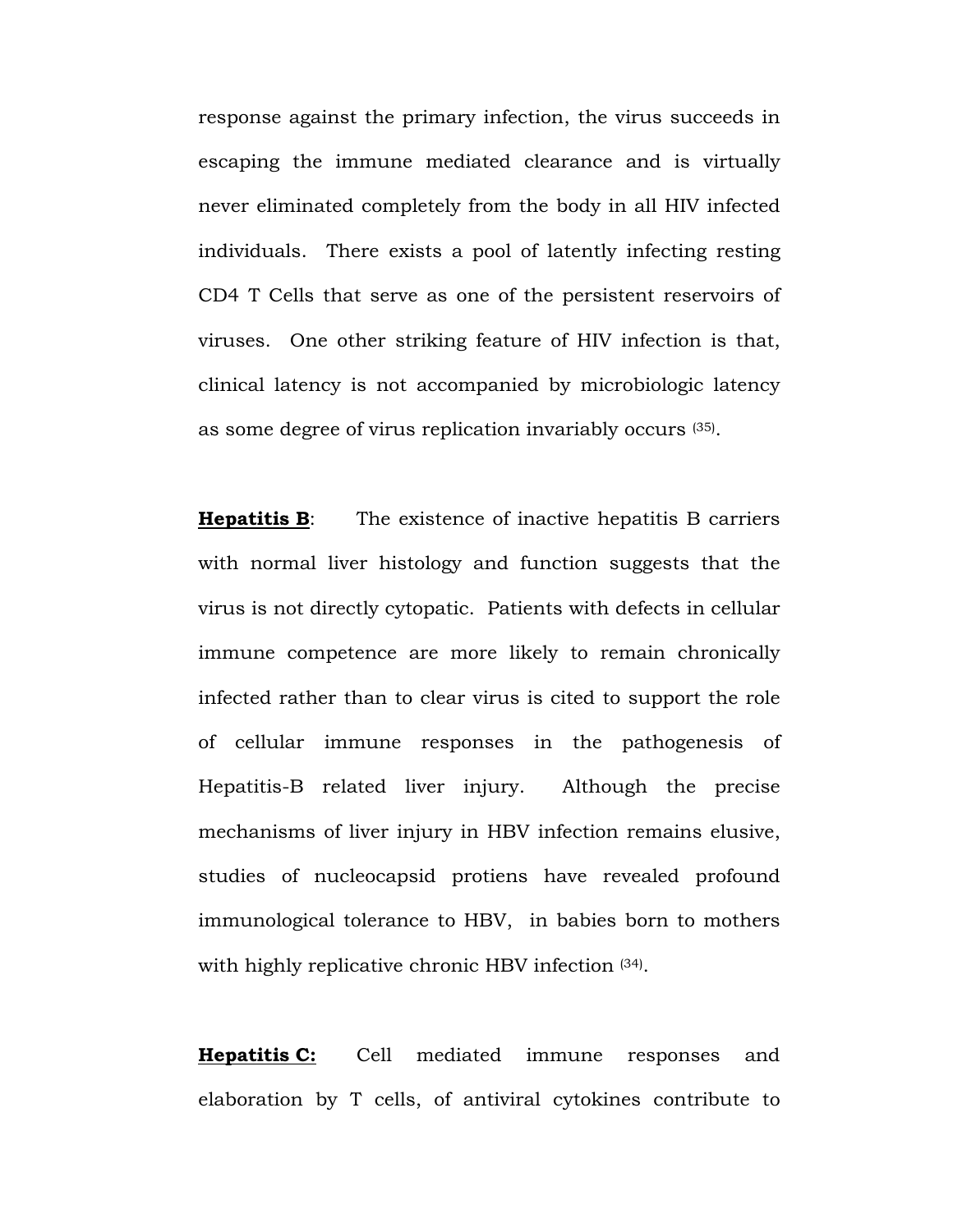containment of infection and pathogenesis of liver injury by Hepatitis C. HCV infection of lymphoid cells may play a role in moderating immune responsiveness to the virus. The role of virus activated CD4 helper T cells that stimulate, via the cytokines they elaborate, HCV specific CD8 cytotoxic T cells is supported by many studies. Cross reactivity between viral and host auto antigens has been invoked to explain the association between Hepatitis C and a subset of patients with autoimmune hepatitis and antibodies to liver kidney microsomal antigen (LKM) (34).

**HIV/Hepatitis B Co-infection:** The risk of HBV associated end stage liver disease, seems to be increased in the setting of HIV co-infection. The presence of HIV infection increases the risk of chronicity after exposure to HBV. It reduces the rate of spontaneous HBsAg and HBeAg sero conversion. Thus the prevalence of HBeAg negative chronic hepatitis B as well as the HBV inactive carrier state tends to be lower.

 Despite a higher serum HBV-DNA level seen in HIV patients, hepatic necro inflammation tends to be milder in HIV/HBV co-infected individuals. However the enhanced replication levels of HBV in HIV co-infected patients may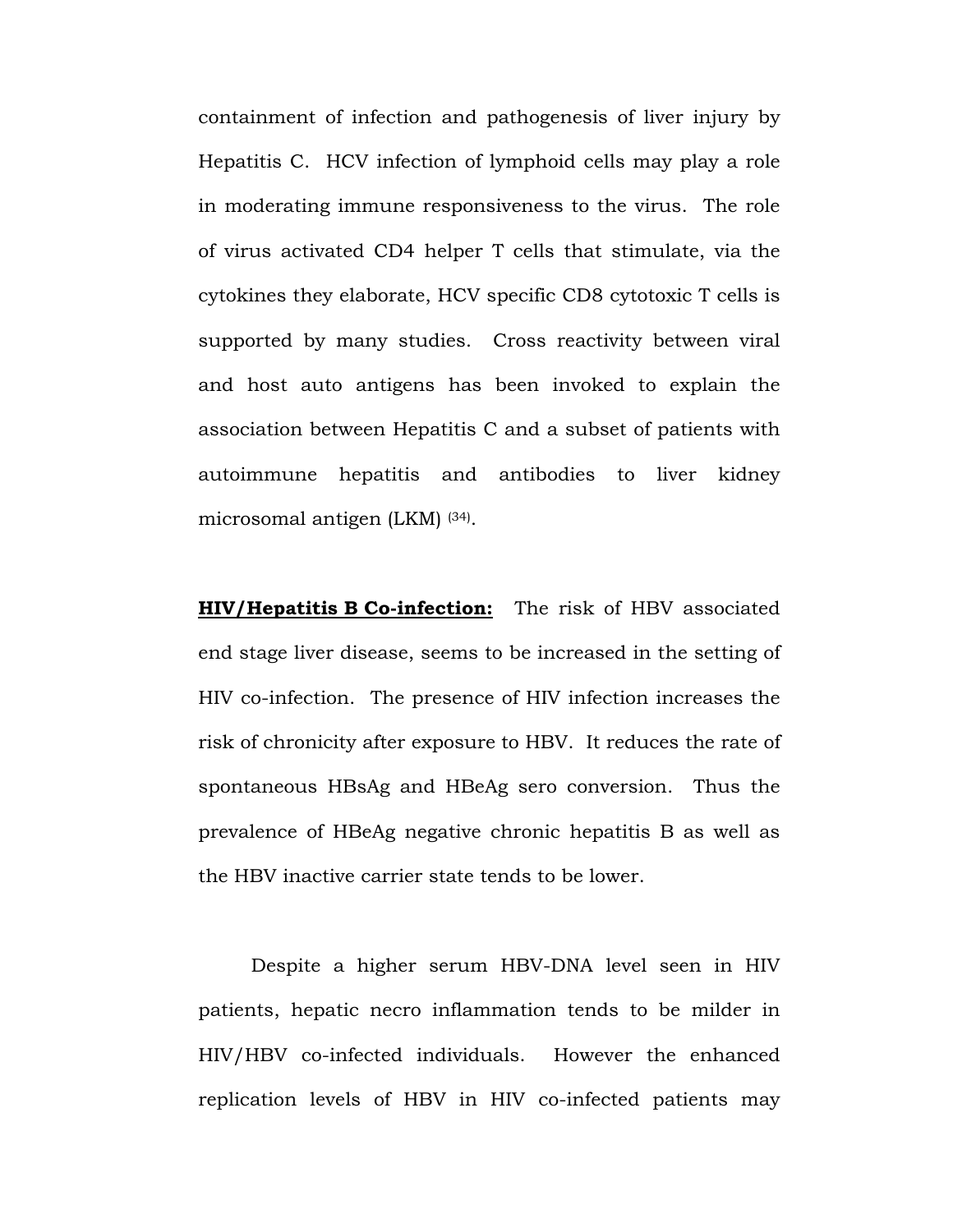result paradoxically in the progression of more severe liver fibrosis  $(1)$ .

**HIV/Hepatitis C Co-infection**: HIV-I infection appears to speed the progression of chronic hepatitis C to end stage liver disease to as little as 10 years after exposure. The average risk of progressive liver disease is 2.9 times higher among HCV/HIV-1 co-infected persons than among persons infected only with HCV. Evaluation of liver histology indicates the presence of more extensive fibrosis as well as a greater rate of fibrosis progression among HCV/HIV-1 co-infected than among those with HCV infection alone (2).

#### **Clinical manifestations:**

**HIV:** After entry of HIV, the HIV replication will be going on in the body. Antibodies useful in detection of HIV will be in low titres and will not be detectable during this period. However the patient will be in a carrier state capable of transmitting the disease. This stage lasts for 6 weeks – 12 weeks. This phase is known as window period.

**Acute HIV Syndrome**: It is estimated that 50-70% people with HIV infection experience an acute clinical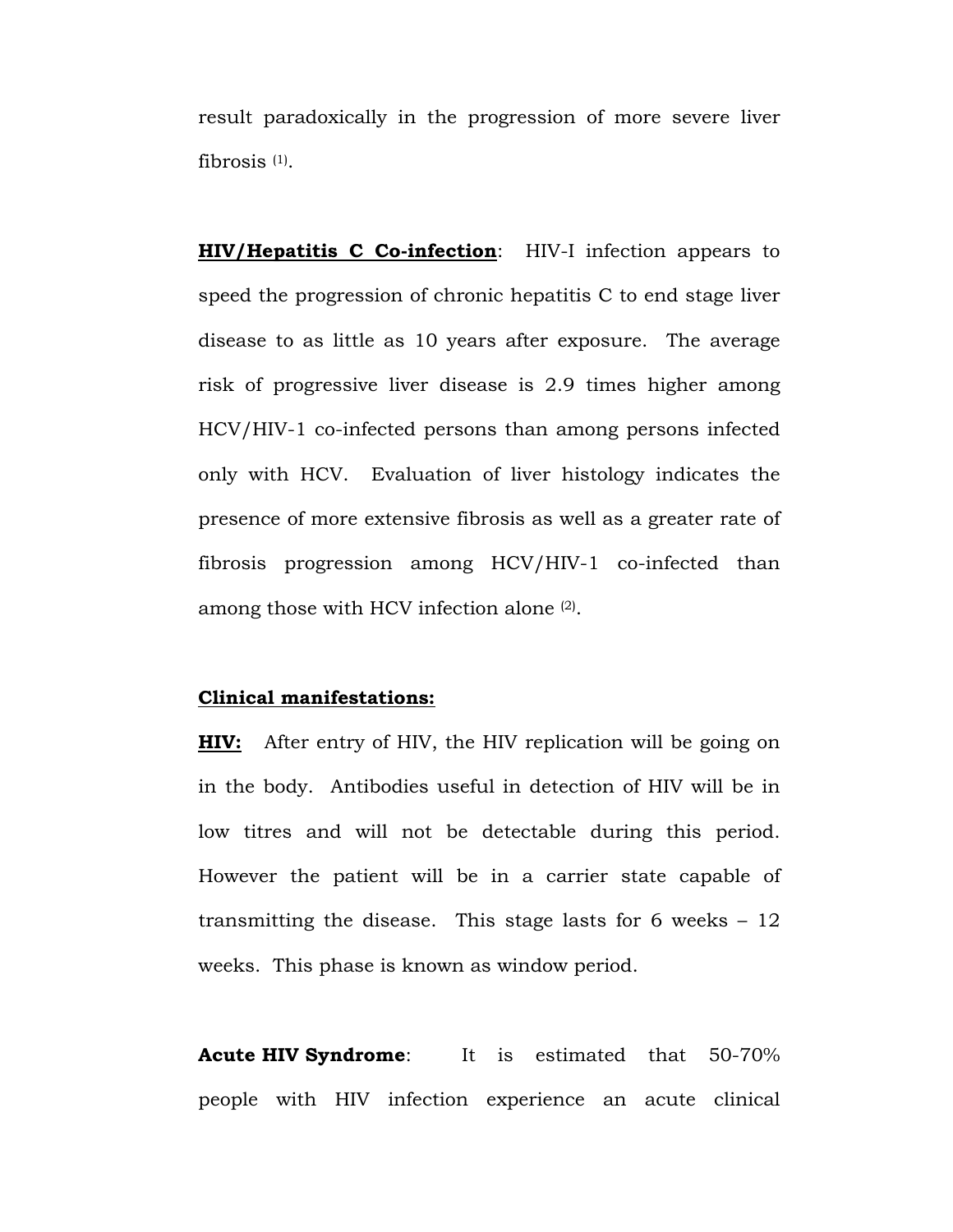syndrome approximately 3-6 weeks after primary infection. The typical clinical features occur along with a burst of plasma viremia. Symptoms usually persist for one to several weeks. The clinical findings include fever, pharyngitis, lymphadenopathy, head ache, retro orbital pain, arthralgia, myalgia, lethargy, malaise, anorexia, weight loss, nausea, vomiting and diarrhoea. Neurological manifestations may include meningitis, encephalitis, peripheral neuropathy and myelopathy. Dermatological manifestations include mucocutaneous ulcerations and erythematous maculopapular rash.

**Asymptomatic stage**: Following acute HIV syndrome the patient may enter a stage of clinical latency i.e., the asymptomatic stage. HIV disease with active virus replication is ongoing and progressive during this phase. The average rate of CD4 cell decline is 50 cells/µl/year. When the CD4 cell count is less than  $200/\mu$  the resulting state of immunodeficiency puts the patient at a high risk for opportunistic infections and neoplasms.

**Persistent generalised lymphadenopathy**: This is indicated by the presence of enlarged lymph nodes more than 1 cm in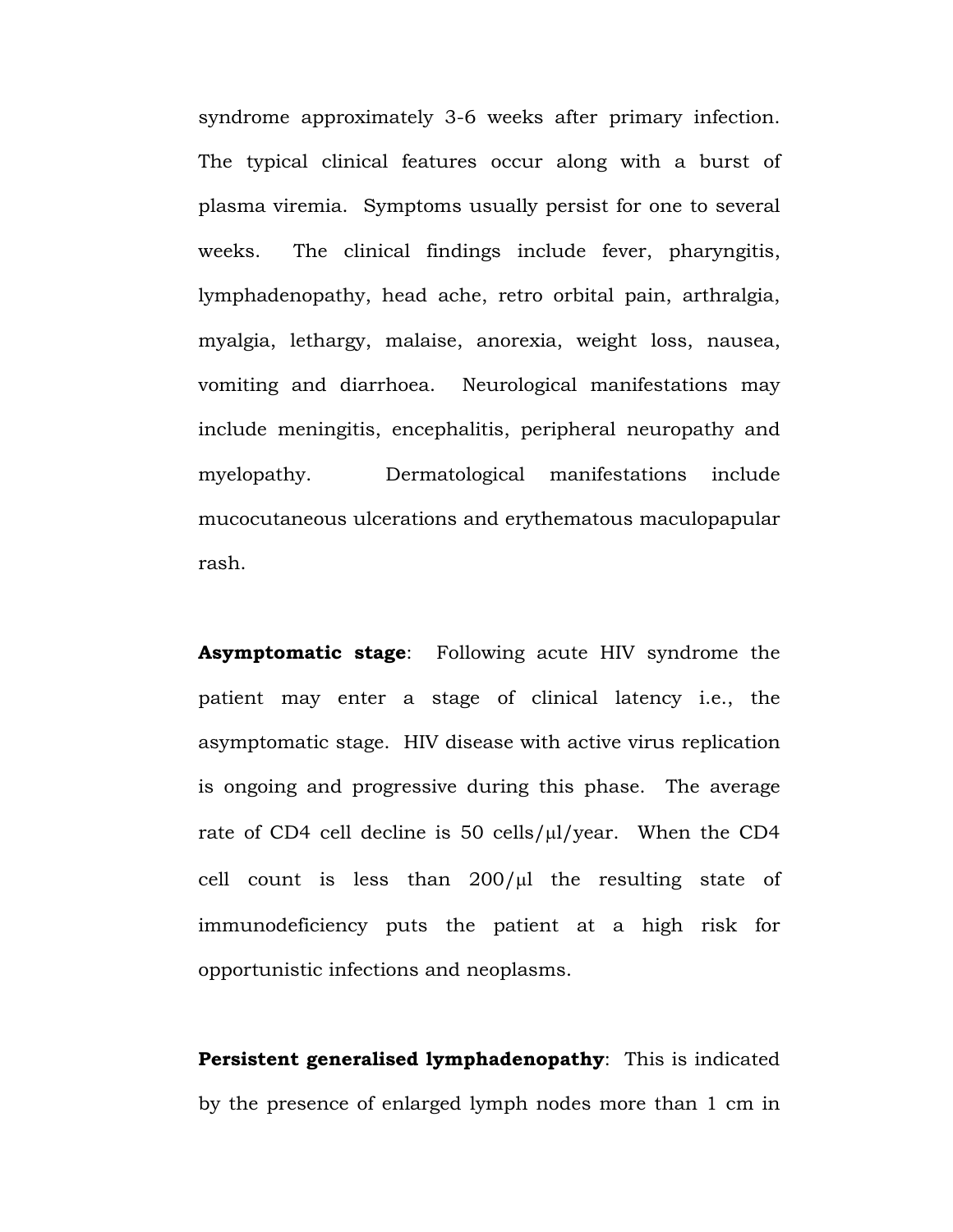length in two or more extra inguinal sites for more than 3 months without any obvious cause. It is actually an immunological response by the reticuloendothelial system to HIV infection with an attempt to arrest the virus in the lymph nodes.

**Symptomatic Disease**: Diagnosis of AIDS is made in any one with HIV infection and CD4 count  $\langle 200/\mu$ l and in any one with HIV infection who develops one of the HIV associated diseases considered to be indicative of severe defect in cell mediated immunity.

**1993 revised classification system for HIV infection and expanded AIDS surveillance case definition for adolescents and adults.** 

| CD4<br>categories   | Asymptomatic<br>Acute<br>HIV/PGL | Symptomatic<br>but not A or C | <b>AIDS</b><br>indicator<br>condition |
|---------------------|----------------------------------|-------------------------------|---------------------------------------|
| $>500/\mu l$        | A1                               | $\rm{B}_{1}$                  |                                       |
| $200 - 499 / \mu l$ | A2                               | $\mathrm{B}_2$                | $\mathrm{C}_2$                        |
| $<$ 200/ $\mu$ l    | Aз                               | Bз                            | Ωз                                    |

#### **Table-II**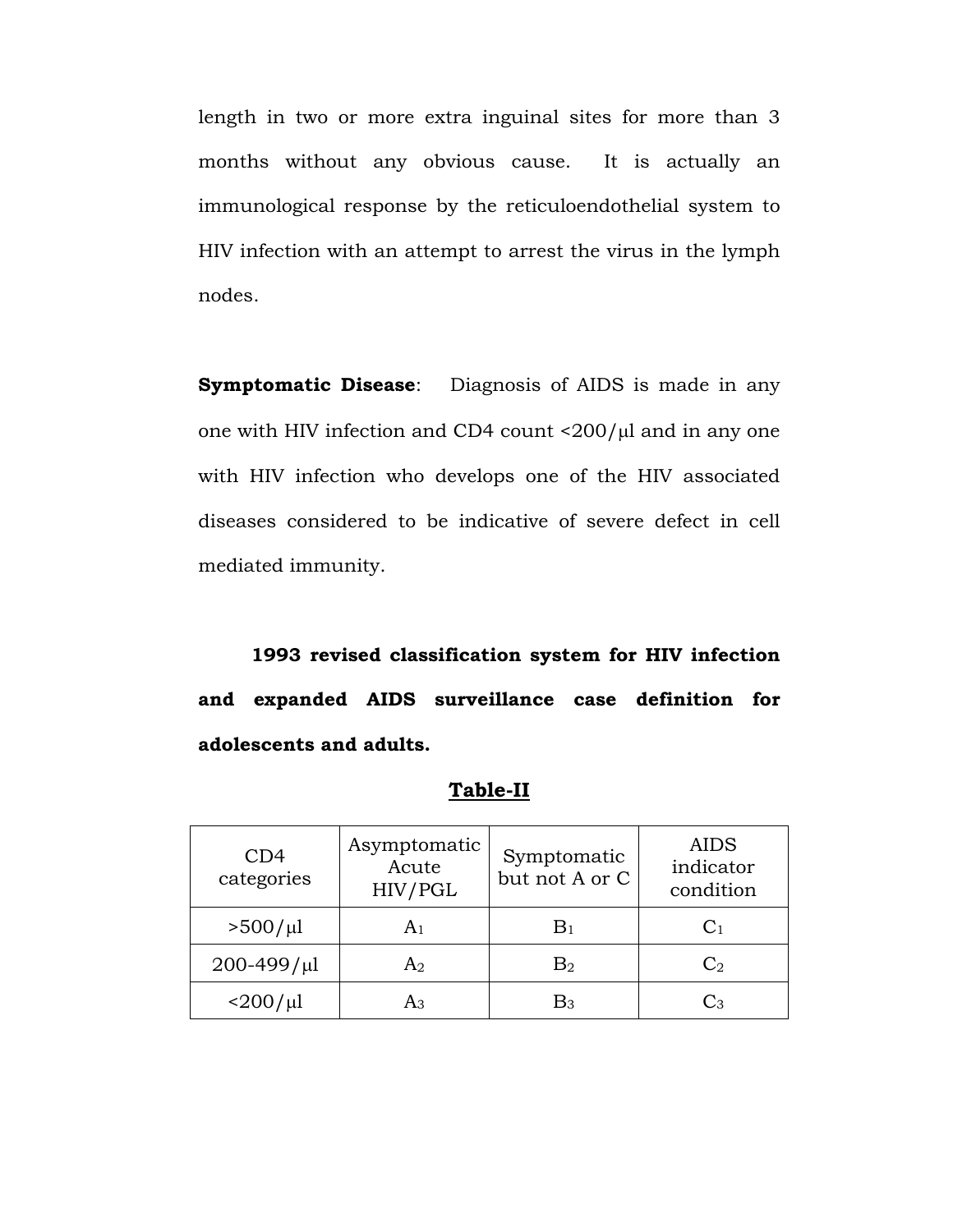## **Clinical Categories**

**Category-A :** One or more conditions of the following in an HIV +ve who is more than 13 years of age

- (1) Asymptomatic HIV infection
- (2) Persistent generalised lymphadenopathy
- (3) Acute HIV infection

with accompanying illness or history of acute HIV infection.

**Category-B :** Symptomatic conditions not included in clinical category C and that meet atleast one of the following.

- (1) The conditions are attributed to HIV infection or are indicative of defect in cell mediated immunity.
- (2) The conditions are considered to have a clinical course or require management that is complicated by HIV infection.
- Eg:  $\triangleright$  Bacillary angiomatosis
	- $\triangleright$  Oropharyngeal & Vulvo vaginal candidiasis
	- ¾ Cervical dysplasia (moderate or severe) / Cervical carcinoma insitu
	- ¾ Constitutional symptoms like fever ≥38.5ºC or Diarrhoea for more than one month.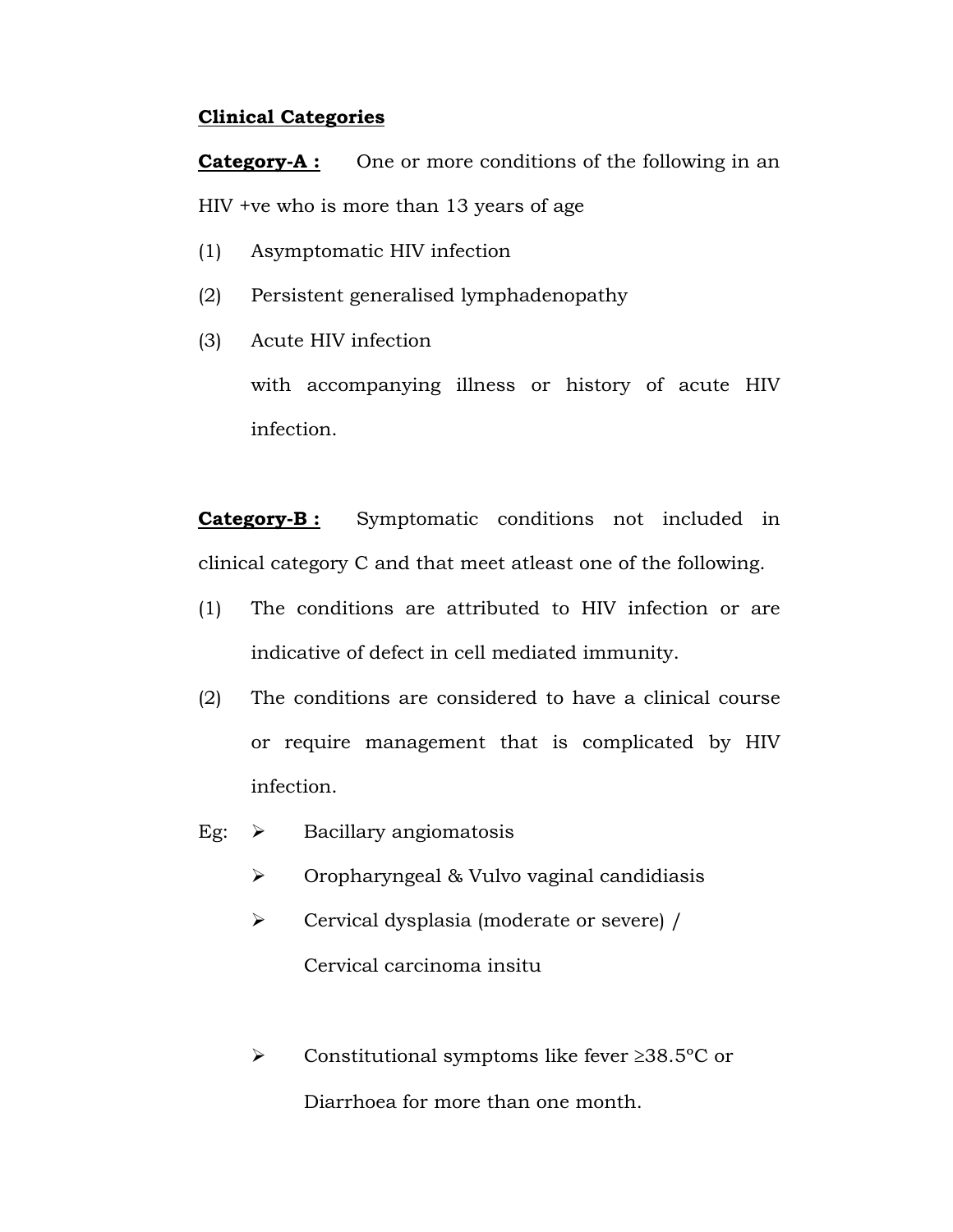- ¾ Oral hairy leukoplakia
- ¾ Herpes Zoster which is either multidermatomal or atleast two distinct episodes.
- ¾ Idiopathic thrombocytopenic purpura
- $\triangleright$  Listeriosis
- ¾ Pelvic inflammatory disease, particularly if complicated by tubo ovarian abscess.
- $\triangleright$  Peripheral neuropathy.

# **Category-C** : AIDS defining illness

- ¾ Candidiasis of trachea, bronchi or lungs.
- $\triangleright$  Esophageal candidiasis
- ¾ Invasive cervical cancer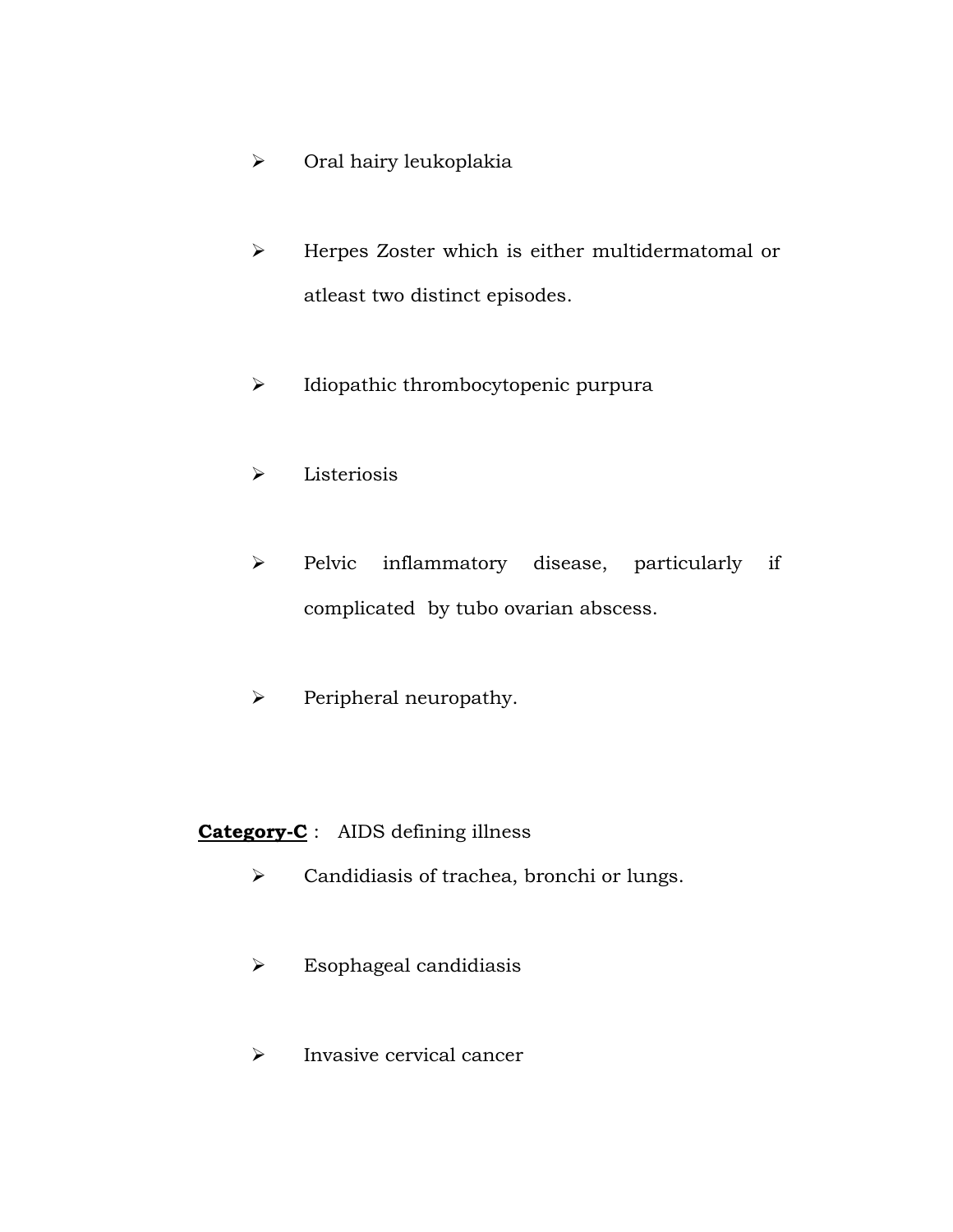- ¾ Coccidioidomycosis (disseminated or extra pulmonary)
- ¾ Cryptococcosis (extra pulmonary)
- ¾ Cryptosporidiosis (chronic intestinal > 1 month)
- $\triangleright$  Cytomegalo virus disease (other than spleen, liver or nodes)
- $\triangleright$  CMV retinitis (with loss of vision)
- $\blacktriangleright$  HIV related encephalopathy
- ¾ Herpes simplex : chronic ulcers > 1 month or bronchitis, pneumonia or esophagitis
- ¾ Histoplasmosis : Disseminated or extrapulmonary
- $\triangleright$  Isosporiasis (chronic intestinal  $> 1$  month)
- ¾ Kaposi's sarcoma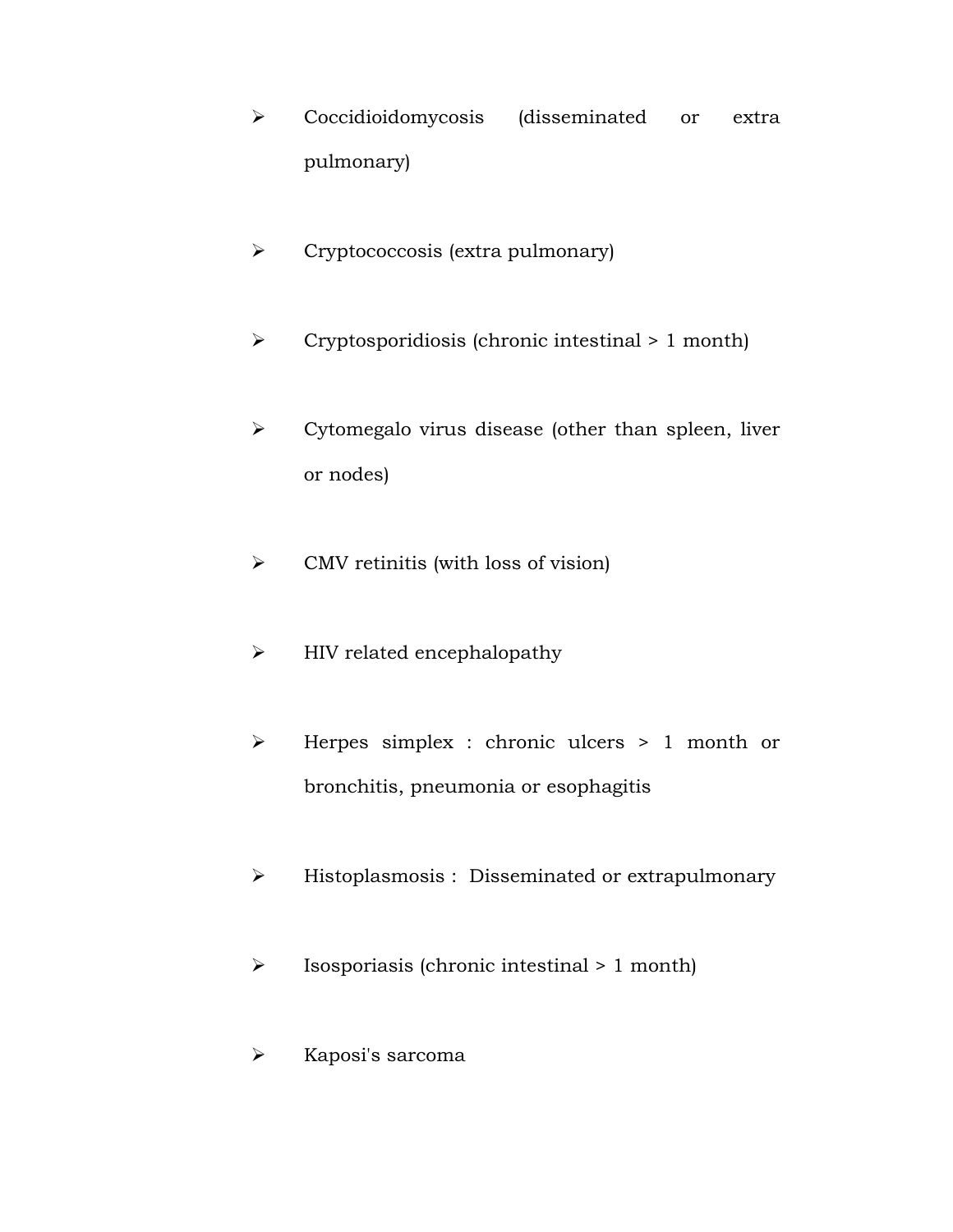- ¾ Burkitt's lymphoma & primary CNS lymphoma
- ¾ Mycobacterium Avium complex or Mycobacterium Kansasii – Disseminated or extra pulmonary
- ¾ Mycobacterium, other species or unidentified species (disseminated or extra pulmonary)
- ¾ Pneumocystis carinii pneumonia
- ¾ Recurrent pneumonia
- ¾ Progressive multifocal leuko encephalopathy
- $\triangleright$  Salmonella septicemia
- $\triangleright$  Toxoplasmosis of brain
- $\triangleright$  Wasting syndrome due to HIV (26, 35)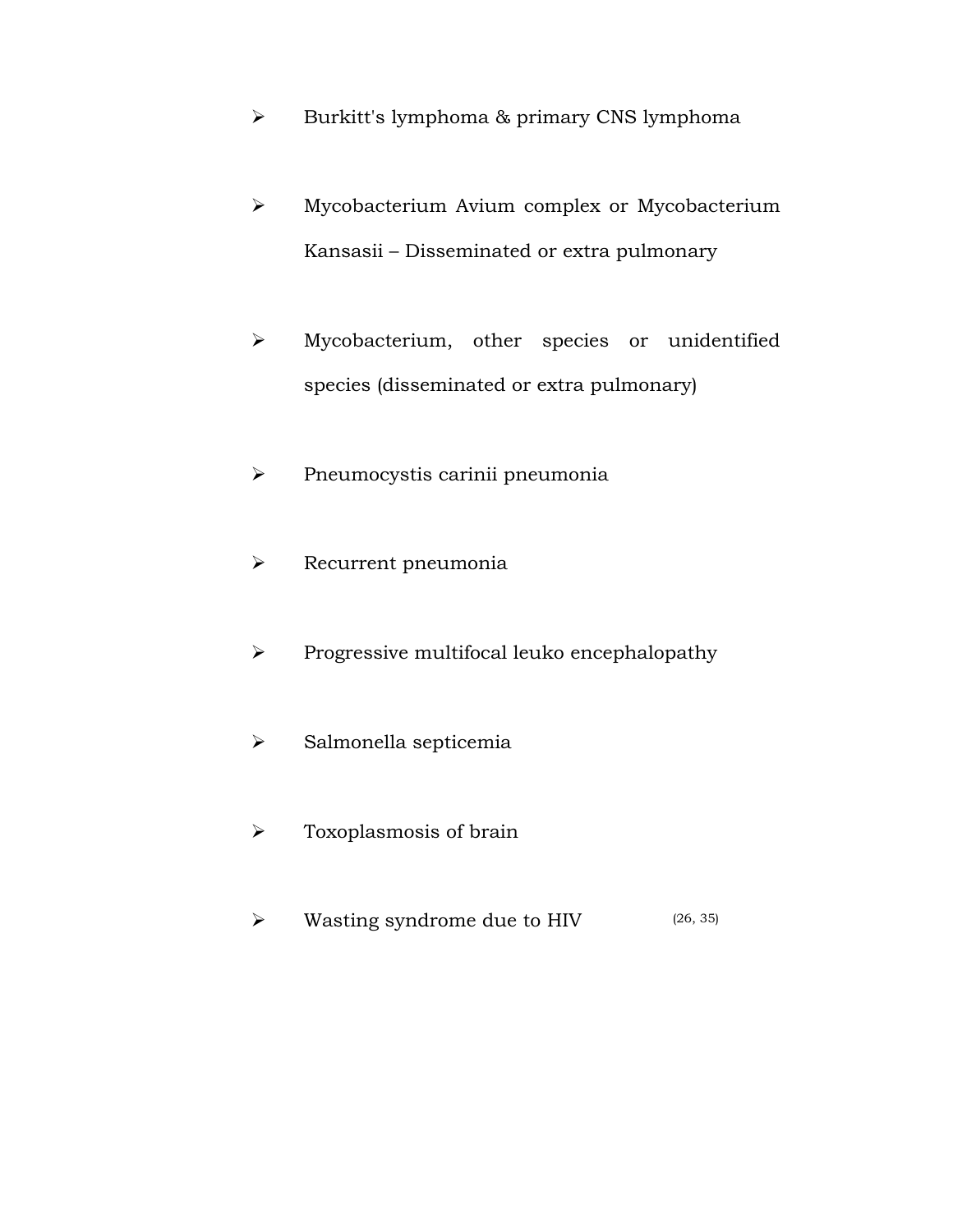#### **Hepatitis B and Hepatitis C**

**Acute Viral Hepatitis**: Usaually the incubation period of Hepatitis-B extends from 30-180 days and Hepatitis-C, 15-160 days. In the case of HBV, the onset can be acute or insidious and for Hepatitis-C it is usually insidious. Prodromal symptoms of acute viral hepatitis are systemic and quite variable. Constitutional symptoms are anorexia, nausea, vomiting, fatigue, malaise, arthralgias, myalgias, head ache, photophobia, pharyngitis and coryza which may precede the onset of jaundice by 1 to 2 weeks. Patients are usually afebrile unless in the case of Hepatitis-B, if heralded by serum sickness like syndrome. Then there is the phase of clinical jaundice which is followed by recovery.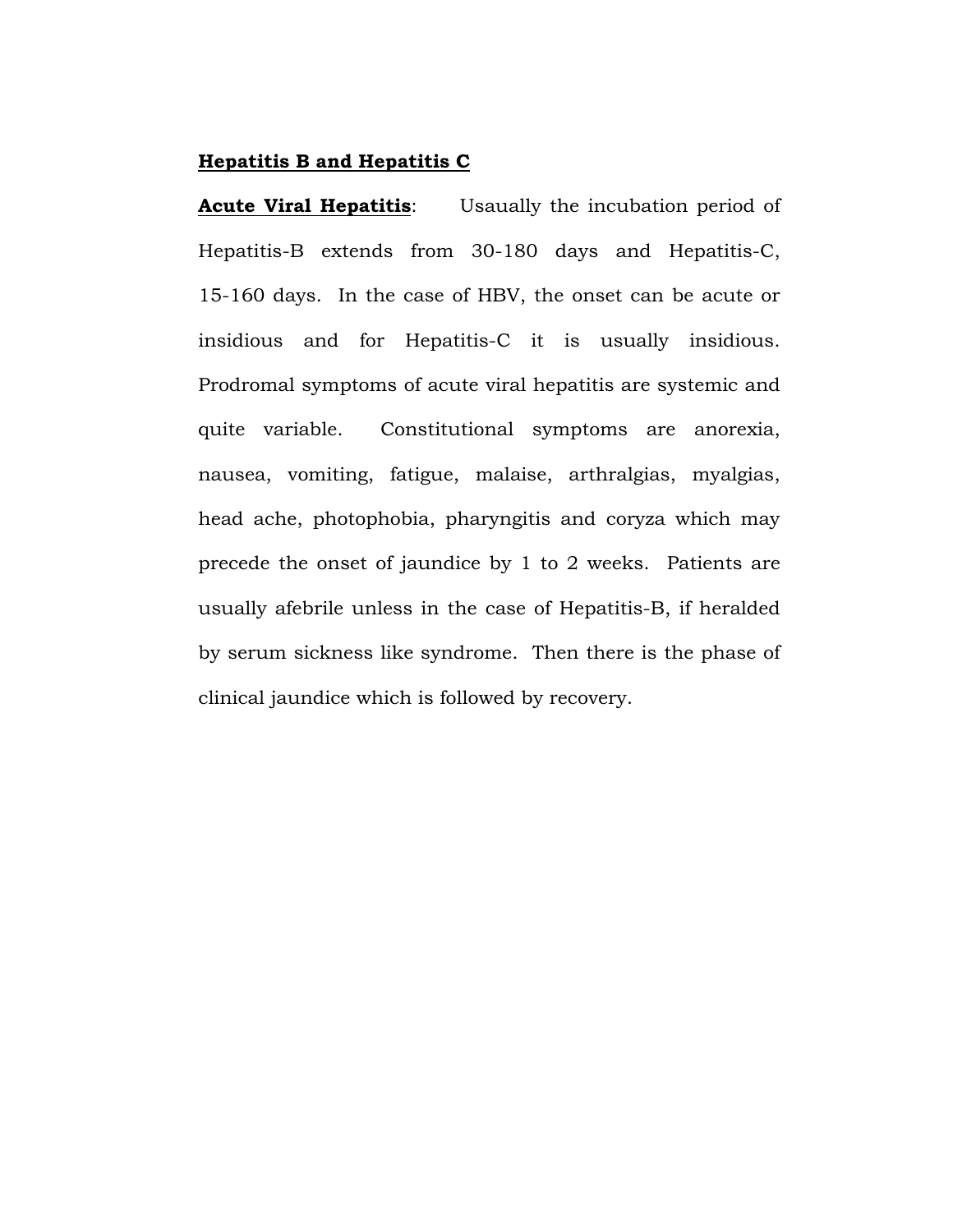**Extra Hepatic manifestations** : Serum sickness like syndrome can complicate acute hepatitis due to Hepatitis-B. In chronic hepatitis B glomerulonephritis with nephritic syndrome is occasionally observed. Poly arteritis nodosa develops in considerably fewer than 1% patients with chronic HBV infection, but 20-30% with PAN have HBsAg in serum. A substantial proportion of essential mixed cryoglobulinemia cases is associated with hepatitis C virus infection. This is less common with hepatitis B. Immune complex glomerulo nephritis is another recognised extra hepatic manifestation of chronic hepatitis C infection.

Co-infection with HIV increases chronicity of infection for both Hepatitis B and Hepatitis C. Unusual histologic pattern of fibrosing cholestatic hepatitis may occur in patients with severe immuno suppression with concomitant HBV infection.

#### **DIAGNOSIS** :

**HIV**: HIV infection is diagnosed by detecting antibodies or / and antigens in the body.

#### **HIV Antibody Tests:**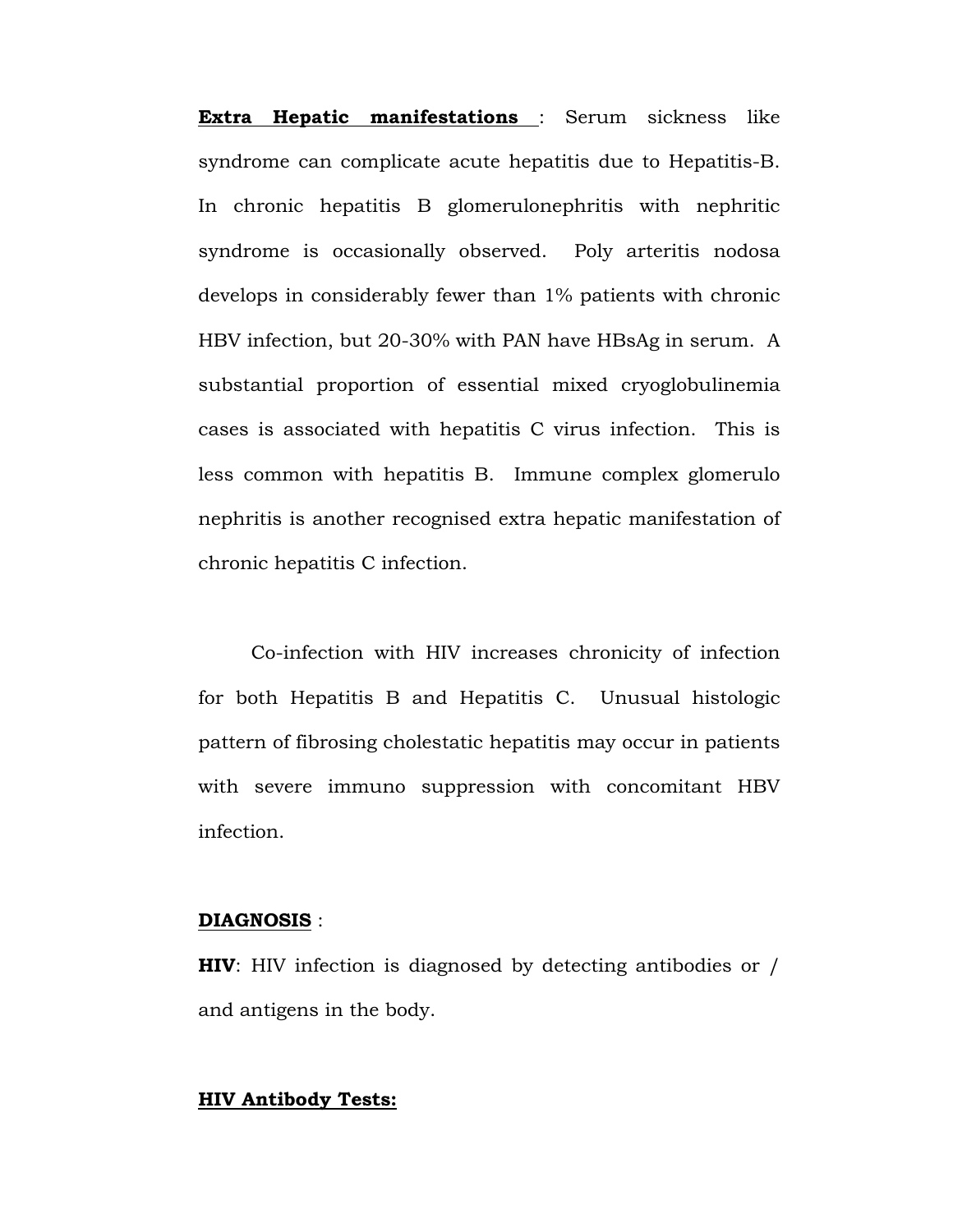- 1. **ELISA tests:** It is a standard screening test for HIV infection (enzyme immuno assay). This solid phase assay is an extremely good screening test with a sensitivity more than 99.5%.
- 2. **Rapid Test:** It is a quick test and results could be obtained in 30 minutes.
- 3. **Western Blot Test:** It is a confirmatory test and is more specific. Confirmation can also be done by using results from two or three consecutive different ELISA/Rapid test kits.

#### **HIV Antigen Tests:**

- 1. RT-PCR for viral RNA
- 2. b-DNA test (branch-b)

 The above PCR (polymerase Chain Reaction) tests become positive after 72 hours of infection.

 Viral load assessment tests like NASBA become positive after 72 hours of infection.

P24 antigen becomes positive after 2 weeks of infection.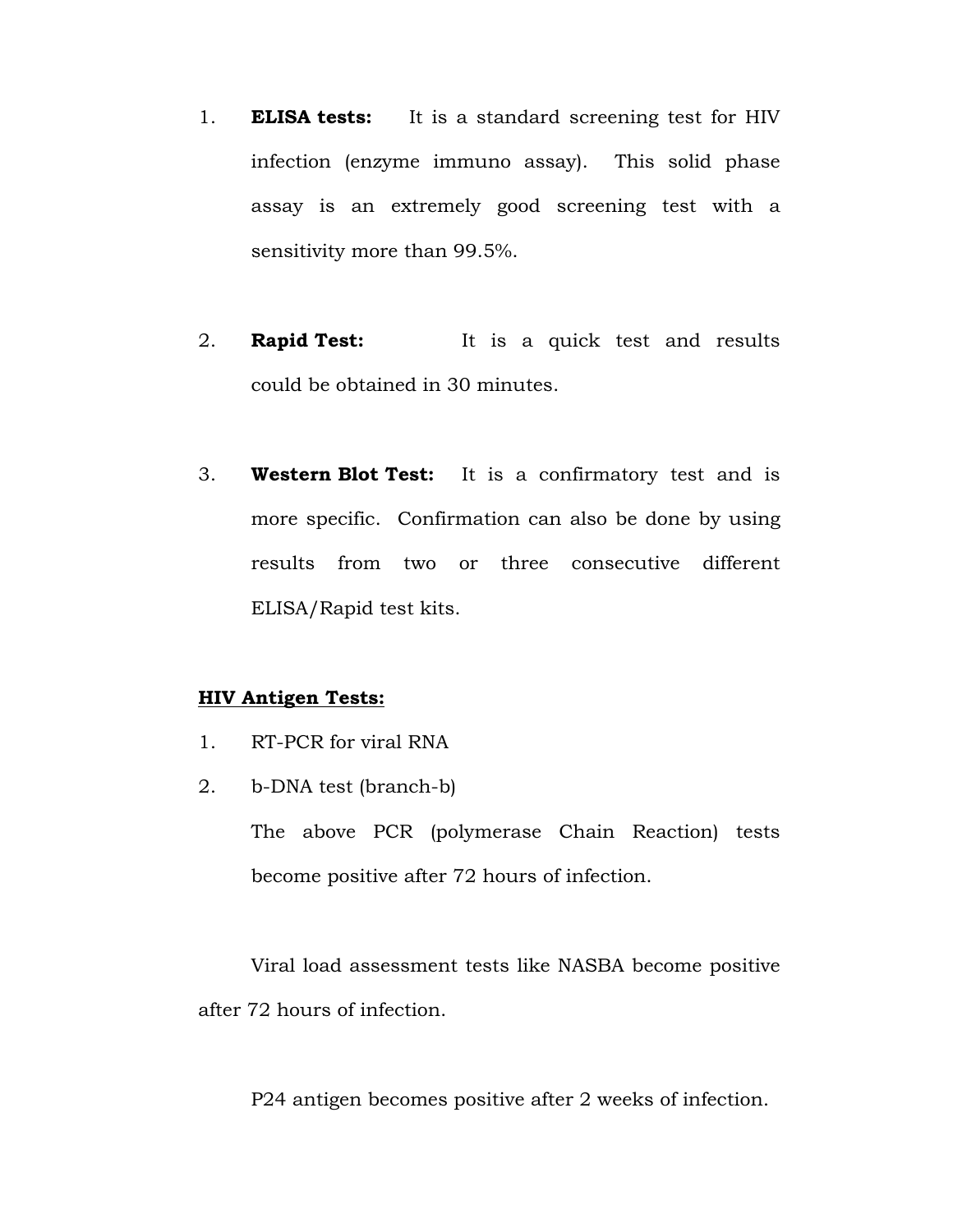**HIV Testing Strategies**: WHO/GOI have developed these strategies.

**Strategy-I:** Used for ensuring donation safety by using ELISA/RAPID/Simple tests for HIV once. If results are negative, serum is considered free of HIV. If serum is positive, the unit of blood is discarded and donor sent for VCTC. This strategy is used in blood banks .

**Strategy-II:** Used for surveillance and for diagnosis of HIV infection only if some AIDS indicator disease is present. If the first ELISA is negative, the serum sample is considered negative. If the first ELISA is positive, the serm is subjected to a second ELISA. If the second confirms the report of the first, the serum sample is considered positive.

**Strategy-III :** It is used to diagnose HIV infection in asymptomatic individuals indulged in high risk behaviour. It is similar to strategy II, but with an added confirmation of a third reactive ELISA test, for a positive reported sample by the two previous ELISAs.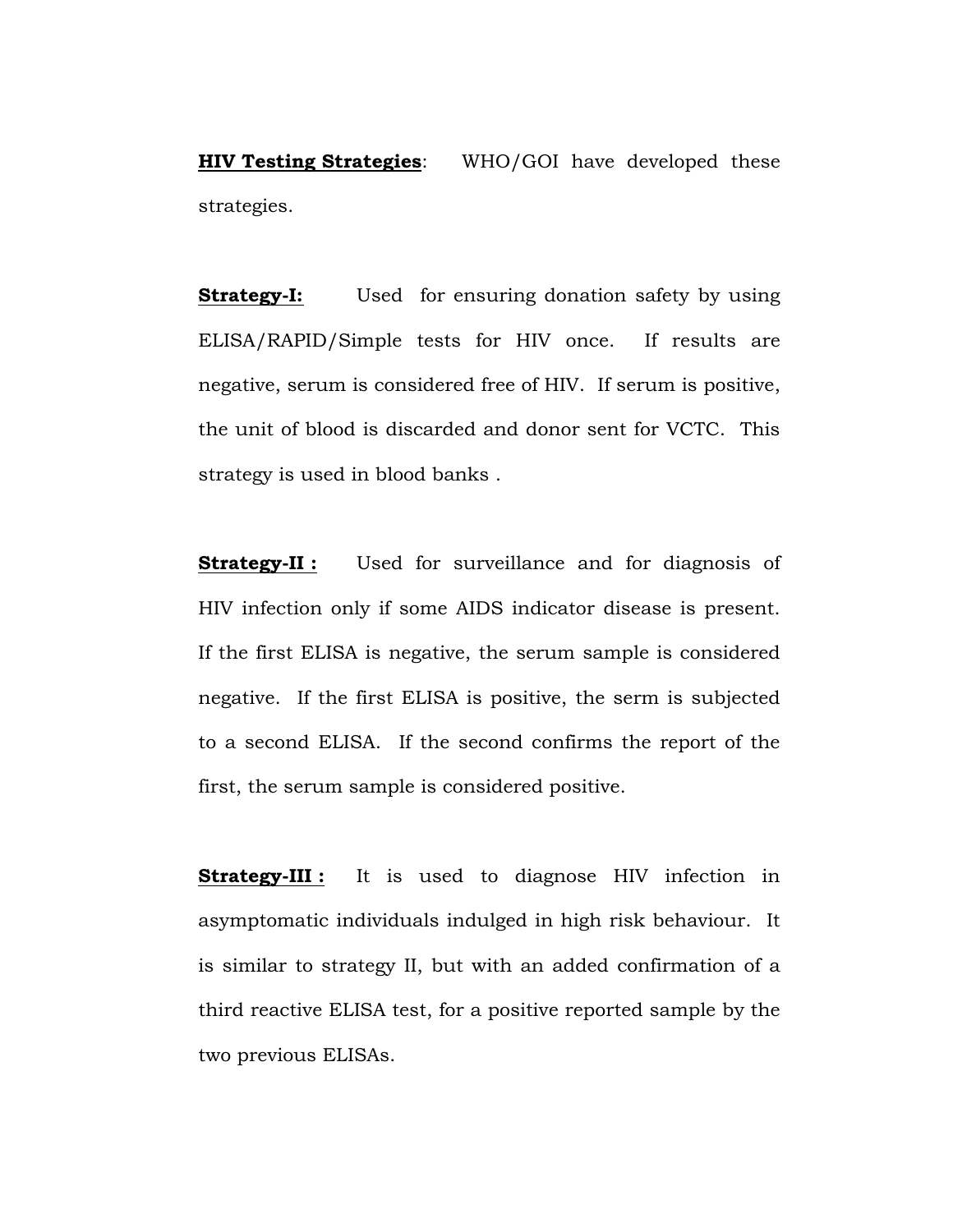Supplementary/Confirmatory tests are used in problem cases, eg: in cases of indeterminate / discordant results  $E/R/S.$  (26, 35, 1).

**HBV :** A diagnosis of HBV infection in the setting of acute Hepatitis-B is made by detection of HBsAg in serum. Sometimes it may be low but diagnosis can be established with the help of IgM anti HBc.

**Commonly Encountered Scrologic Patterns of Hepatitis B Infection: Table-III**

| S.No.          | HBsAg     | AntiHbs    | Anti HBc   | HBeAg | AntiHBe   | Interpretation                                                                                                   |
|----------------|-----------|------------|------------|-------|-----------|------------------------------------------------------------------------------------------------------------------|
| 1              | $+$       |            | lgM        | $+$   |           | Acute hepatitis B with infectivity                                                                               |
| $\overline{2}$ | $+$       |            | lgG        | $+$   |           | Chronic hepatitis B high infectivity                                                                             |
| 3              | $\ddot{}$ |            | IgG        |       | $\ddot{}$ | 1. Late acute / chronic hepatitis B<br>2. HBeAg negative precore mutant<br>Hepatitis B chronic or rarely acute   |
| 4              | $+$       | $\ddot{+}$ | $\ddot{+}$ | $+/-$ | $+ / 1$   | 1. HBsAg of one sub type and hetero<br>typic anti-HBs.<br>2. Process of seroconversion from<br>HBsAg to anti HBs |
| 5              |           |            | IgM        | $+/-$ | $+/-$     | 1. Acute hepatitis B<br>2. Anti HBc "window"                                                                     |
| 6              |           |            | IgG        |       | $+/-$     | 1. Low level hepatitis B carries<br>2. Hepatitis B in remote part                                                |
| $\overline{7}$ |           | $+$        | IgG        |       | $+/-$     | Recovery from hepatitis                                                                                          |
| 8              |           | $+$        |            |       |           | Immunisation (after vaccination)<br>Hepatitis B in the remote past,<br>false positive                            |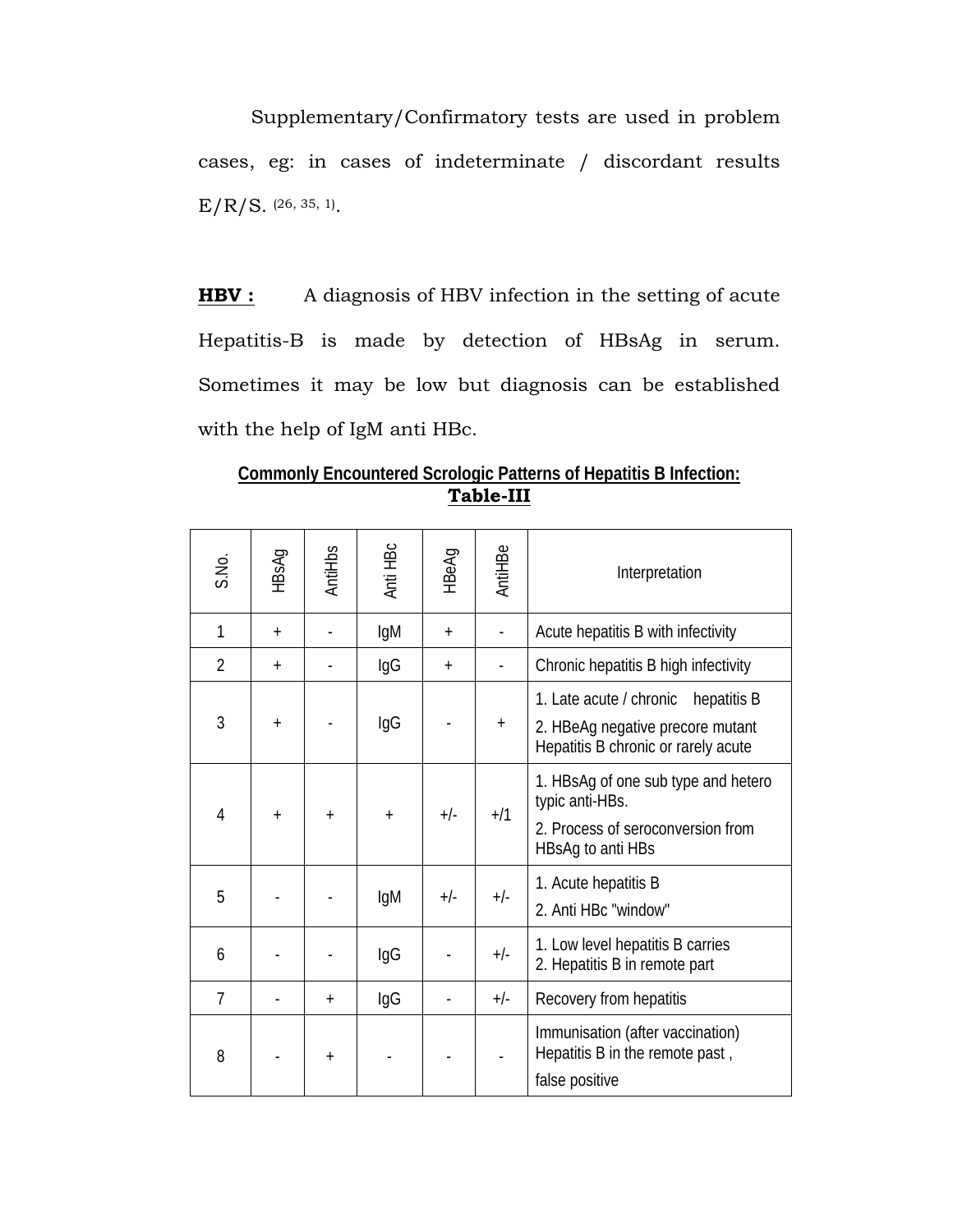- HBV DNA by PCR: This test can detect as few as 100 or 1000 virions / ml.

The persistance of HBeAg beyond 3 months or HBsAg beyond 6 months after acute hepatitis signifies establishment of chronic hepatitis.

**Hepatitis-C :** Specific diagnosis is possible by demonstrating presence of anti HCV in serum by 2nd or 3rd generation assays that detect antibodies to non structural or nucleocapsid proteins in upto 90-95% cases of acute Hepatitis-C and is >95% cases with chronic hepatitis C. A recombinent immunoblot assay can be used to establish viral proteins (RIBA). Assay for HCV RNA are the most sensitive tests for HIV infection and represent the "gold standard" in establishing the diagnosis.

**Hepatitis 'C' RNA** : Three diagnostic assays have been approved for qualitative detection of HCV RNA. Two of the assays use RT-PCR and have a lower limit of detection of 50- 100 IU/ $\mu$ l. 3<sup>rd</sup> one uses transcription mediated amplification and has a lower limit of detection of 10 IU/ $\mu$ l. Quantitative tests for HCV RNA include quantitative RT-PCR or branched DNA signal amplification assays (1).

**In HBV/HIV Co-infection:** Isolated anti-hepatitis B core antigen is frequently recognised, particularly among patients with more severe immuno deficiency <sup>(2)</sup>.

**Treatment : HIV/AIDS** - These include psychosocial support, ongoing counselling, patient education, prevention of transmission, prevention and treatment of opportunistic infections and anti retroviral therapy.

## **Anti – retroviral therapy :**

## **Aims :**

- 1. To prolong life and improve quality of life.
- 2. Reduction of viral replication as much as possible to halt disease progression and to prevent and reduce drug resistant variants.
- 3. To achieve immune reconstitution and thus to prevent opportunistic infections and malignancies .
- 4. To achieve reduction in HIV transmission.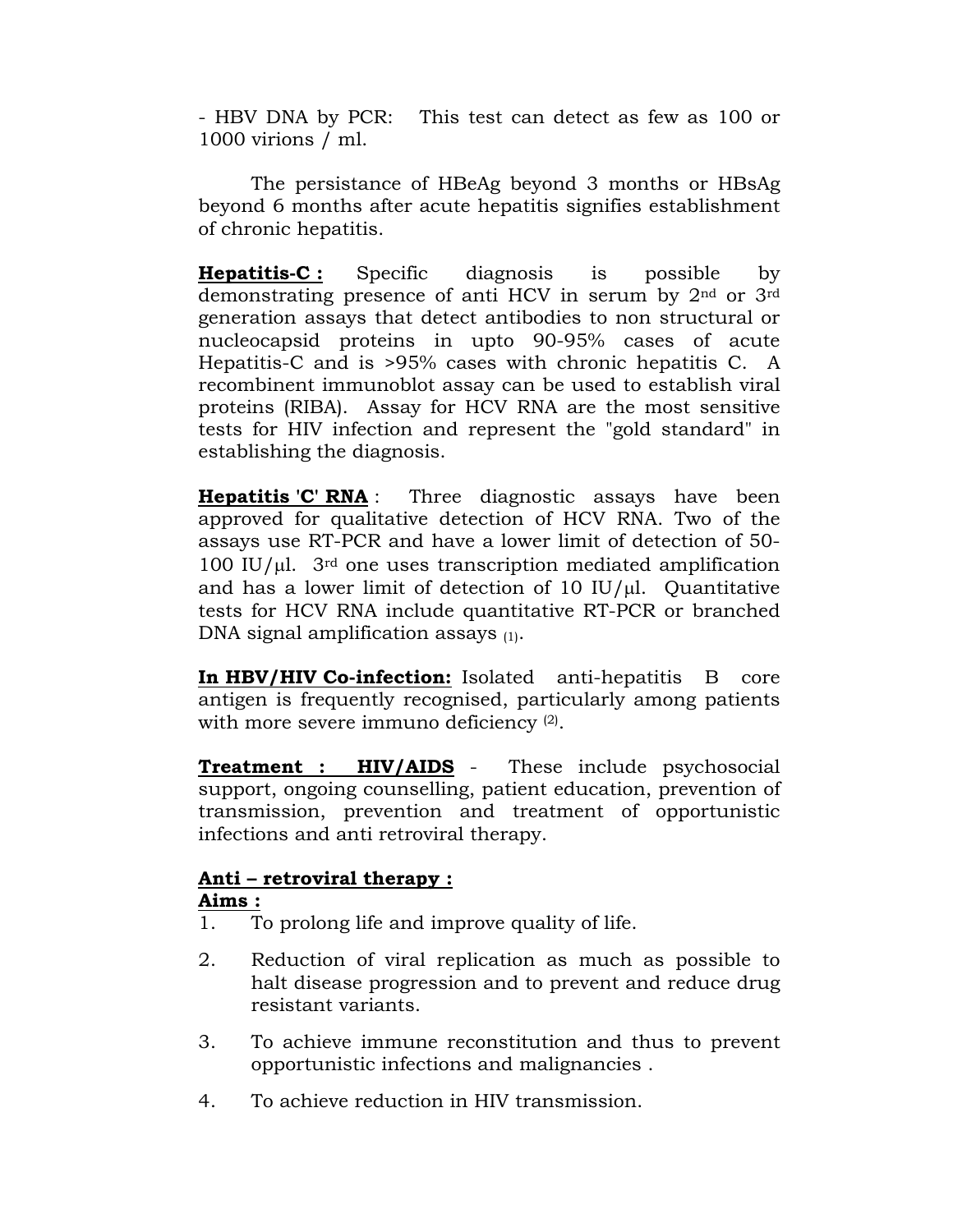# **DRUGS:**

- $\Box$  Nucleoside reverse transcriptase inhibitors
- $\square$  Non nucleoside reverse transcriptase inhibitors
- $\Box$  Protease inhibitors Most potent drugs.
- $\Box$  Fusion / Entry inhibitors Inhibit HIV fusion with CD4 membrane.

| <b>Antiretroviral Drugs</b> |  |
|-----------------------------|--|
| <b>Table-IV</b>             |  |

| <b>NRTI</b>   | <b>NNRTI</b>  | PI           | <b>Fusion</b><br>Inhibitors |
|---------------|---------------|--------------|-----------------------------|
| - Zidovudine  | - Delavirdine | - Indinavir  | Enfuvirtide                 |
| - Didanosine  | - Nevirapine  | - Ritonavir  |                             |
| - Stavudine   | - Efaviren z  | - Nelfinavir |                             |
| - Lamivudine  |               | - Lopinavir  |                             |
| - Zalcitabine |               | - Saquinavir |                             |
| - Abacavir    |               | Amprenavir   |                             |

# **Recommended Regimens:**

- 1. 2 NRTIs + 1 NNRTI
- 2. 2 NRTIs + 1 PI
- 3. 3 NRTIs
- 4. 2 NRTIs + P1 Boosting (2 PIs)

# **Guidelines for starting ART**

| Category         | CD4 count/ $\mu$ l | Recommendation                                                                                                                            |
|------------------|--------------------|-------------------------------------------------------------------------------------------------------------------------------------------|
| Symptomatic HIV  | any value          | treat                                                                                                                                     |
| Asymptomatic HIV | $200$              | treat                                                                                                                                     |
| Asymptomatic HIV | >200               | Consider treatment based<br>on CD4 count, Rate of<br>CD4 decline, Viral load<br>>50,000 to 1,00,000<br>copies.<br>Take into consideration |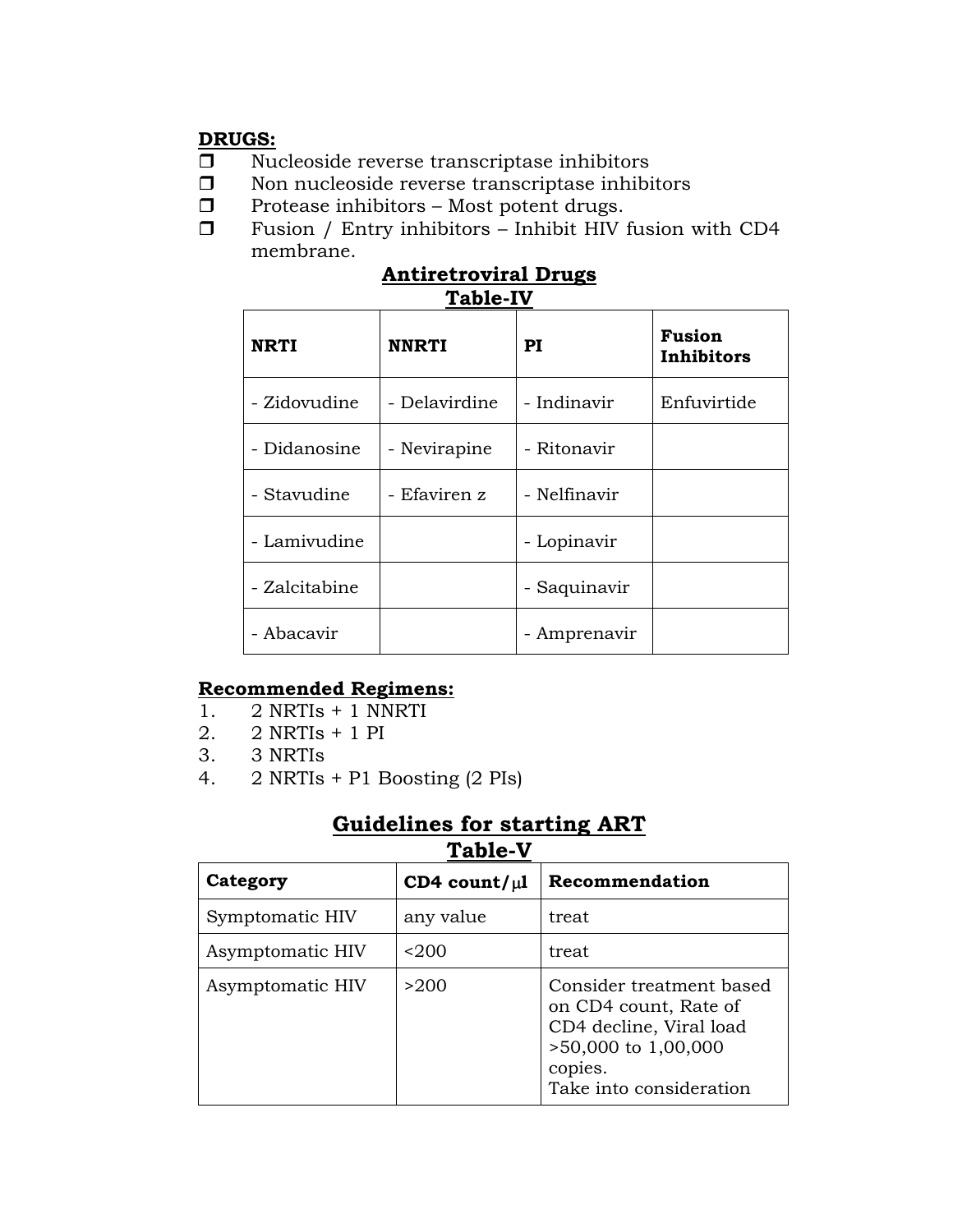| - Adherence issues          |  |
|-----------------------------|--|
| - Potential drug interation |  |
| - Risk for adverse effects. |  |

# **Hepatitis B & Hepatitis C :**

| - Acute Hepatitis B | $\triangleright$ Because 99% of patients          |  |                                    |                                 |                             |  |  |  |
|---------------------|---------------------------------------------------|--|------------------------------------|---------------------------------|-----------------------------|--|--|--|
|                     |                                                   |  |                                    |                                 | spontaneously recover<br>no |  |  |  |
|                     |                                                   |  |                                    | treatment is usually required.  |                             |  |  |  |
| — Acute Hepatitis C | $\triangleright$ As it is sure that the condition |  |                                    |                                 |                             |  |  |  |
|                     | progresses to chronic form in                     |  |                                    |                                 |                             |  |  |  |
|                     |                                                   |  | most of the patient's treatment is |                                 |                             |  |  |  |
|                     |                                                   |  |                                    | mandatory, preferably with long |                             |  |  |  |
|                     | acting pegylated interferon +                     |  |                                    |                                 |                             |  |  |  |
|                     | nucleoside analogue ribavirin.                    |  |                                    |                                 |                             |  |  |  |

**Chronic Hepatitis B** : Interferon  $\alpha$  was the first approved drug for therapy. Other drugs useful are lamivudine, Adefovir and Tenofovir which are primarily used against HIV infection. Other drug is emtricitabine. Entecavir and telbivudine can reduce HBV DNA levels and are useful in treatment.

# **Patients who are candidates for antiviral therapy in chronic Hepatitis B. (34).**

| S.No.          | Clinical features                  | Interferon | Lamivudine | Adefovir |
|----------------|------------------------------------|------------|------------|----------|
| $\mathbf{1}$   | Detectable markers HBV replication | Yes        | <b>Yes</b> | Yes      |
| 2              | Normal ALT activity                | No.        | No.        | No       |
| 3              | ALT < 2 x upper limit of Normal    | No.        | No.        | No       |
| 4              | $ALT > 2$ x upper limit of Normal  | Yes        | <b>Yes</b> | Yes      |
| 5              | Immuno competent                   | <b>Yes</b> | <b>Yes</b> | Yes      |
| 6              | Immuno compromised                 | No         | <b>Yes</b> | Yes      |
| $\overline{7}$ | Adult acquisitional                | Yes        | Yes        | Yes      |
| 8              | Childhood acquisition              | No         | <b>Yes</b> | Yes      |
| 9              | Compensated liver disease          | Yes        | Yes        | Yes      |

## **Table-VI**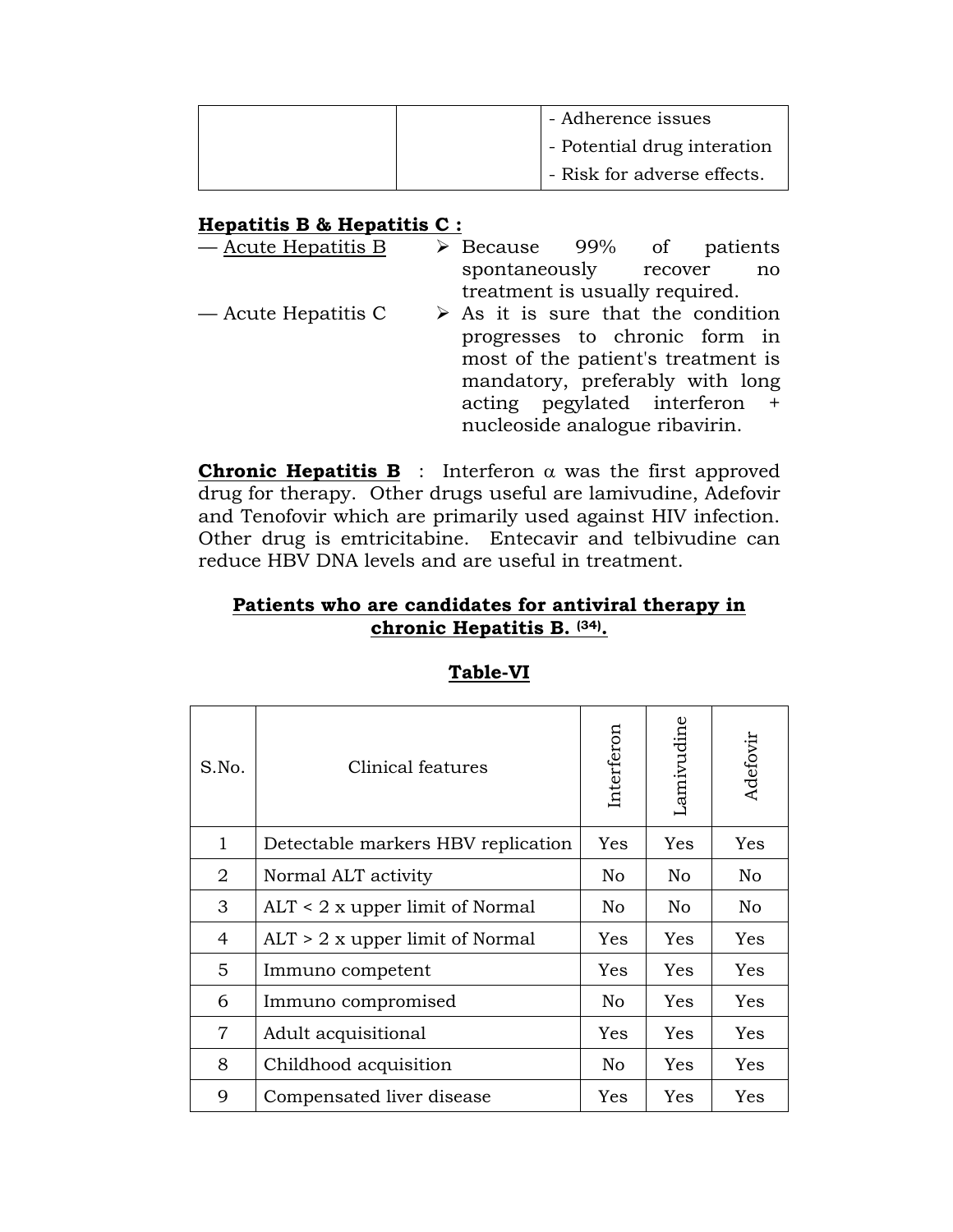| 10 | Decompensated liver disease | No  | Yes | Yes  |
|----|-----------------------------|-----|-----|------|
| 11 | HBeAg reactive              | Yes | Yes | Yes  |
| 12 | HBeAg(-) chronic Hepatitis  | Yes | Yes | Yes  |
| 13 | Interferon refractory       | No  | Yes | Yes  |
|    |                             |     |     | (34) |

For chronic hepatitis C treatment is with ribavirin and pegylated interferon.

### **HBV/HIV Co-infection:**

For hepatitis B treatment is indicated in presence of HIV in the following scenarios.

- 1. For active HBV replication.
- 2. HBeAg positive / HBV DNA > 105 copies / ml.
- 3. 2 x upper limit of Alanine Aminotransferase.

**Scenario-1 :** Indications are there to begin treatment for HIV but not for HBV.

- 1. Consider withholding Tenofovir / Emtricitabine / Lamivudine for future use.
- 2. Avoid using Lamivudine or Tenofovir as a single drug with anti HBV activity.
- **Scenario-2 :** When indications are present there for initiating treatment for HBV but not for HIV. Use interferon (pegylated) or Adefovir. Do not use Lamivudine / Emtricitabine / Tenofovir.
- **Scenario-3:** When indications are there to begin therapy against both HIV & HBV.
- ¾ Lamivudine / Emtricitabine + Tenofovir. Here two drugs with action against both HIV & HBV, these viruses are initiated with a third agent Efavirenz (1).

**HIV/HCV Co-infection** : Persons susceptible to Hepatitis A virus infection should get vaccination against HAV (2 doses) because of increased risk of fulminant hepatic failure in these patients.

 All patients with evidence of chronic hepatitis C in the form of who have detectable HCV RNA levels on qualitative assay, persistently elevated ALT levels > 2 times upper limit of normal and liver biopsy suggestive of portal or bridging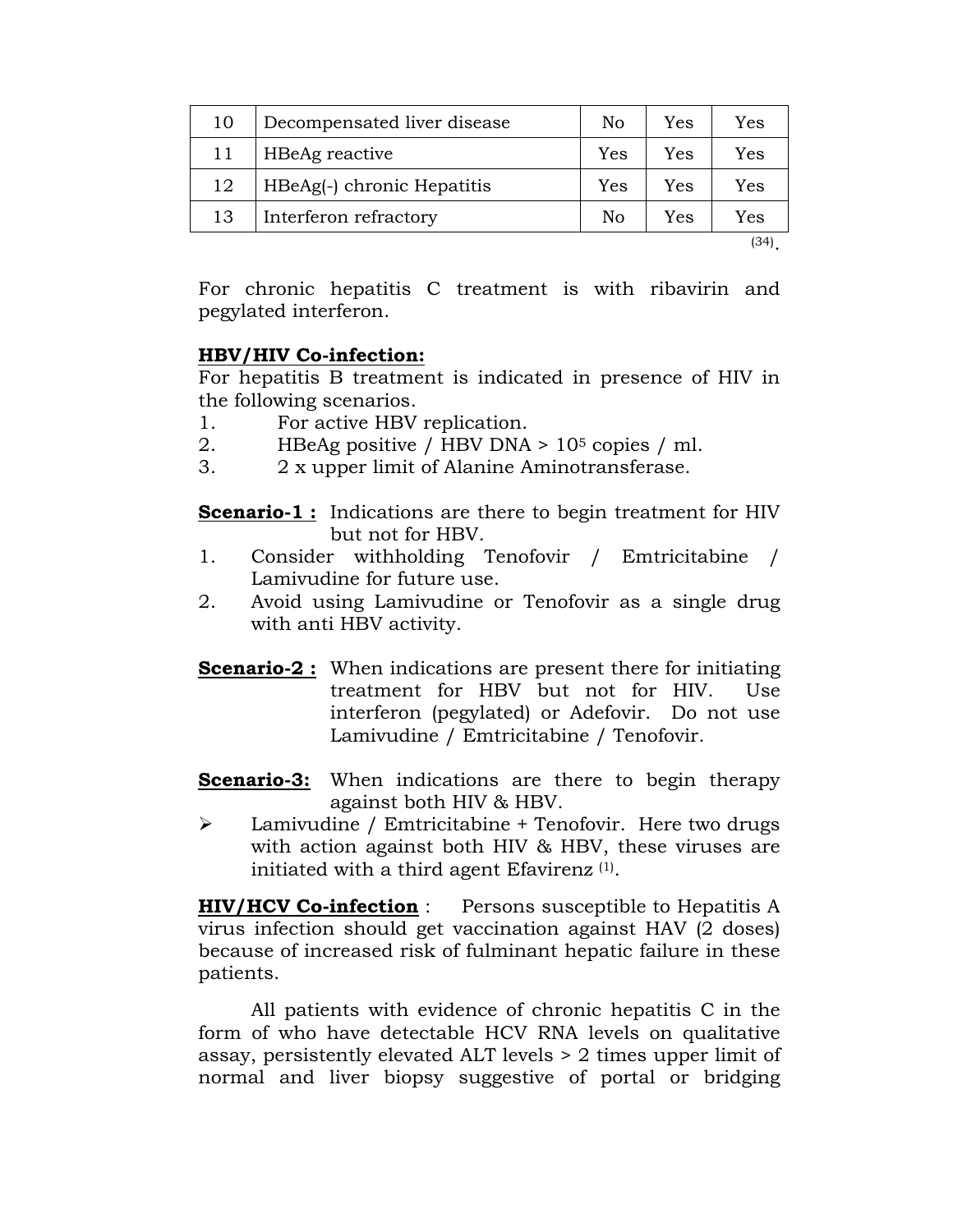fibrosis and moderate inflammation should receive treatment with pegylated interferon and Ribavirin apart from ART (1).

**Prevention:** Vaccine is available only against hepatitis B but not against Hepatitis C or HIV. Practising safe sex, maintaining universal precautions while handling infective material practising post exposure prophylaxis in case of accidental exposure to infective materials are important. Mother to child transmission is reduced by Nevirapine / Zidovudine prophylaxis.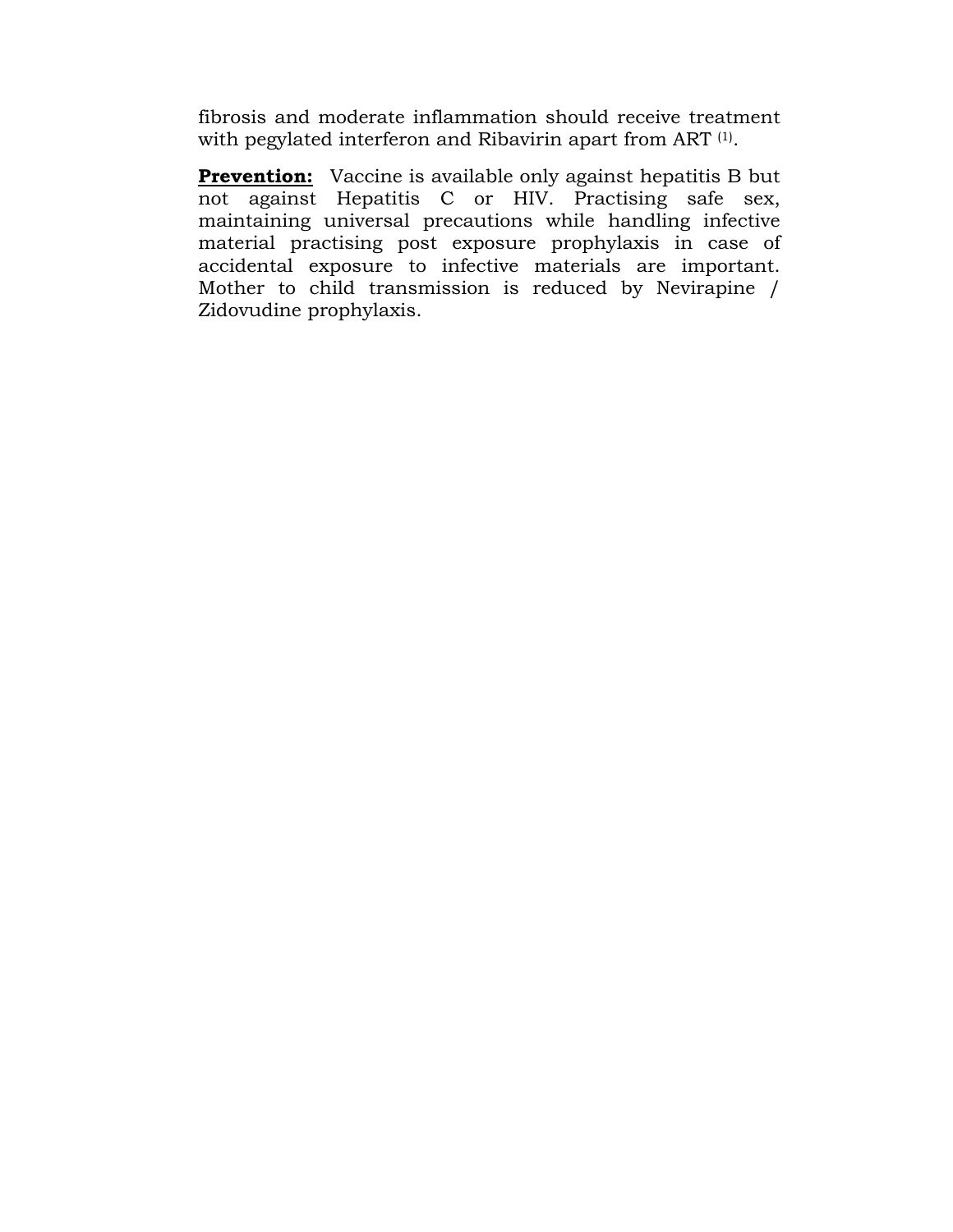## **AIMS AND OBJECTIVES**

- 1. To find out the prevalence of Hepatitis B virus and / or hepatitis C virus co-infection in HIV patients of Government General Hospital and Madras Medical College, Chennai.
- 2. To find out the main modes of transmission / acquisition for HIV, HBV & HCV infections in the same population.
- 3. To know the impact of co-infection on liver function.
- 4. To determine the impact of HBV/HCV co-infection on HIV disease progression and vice versa.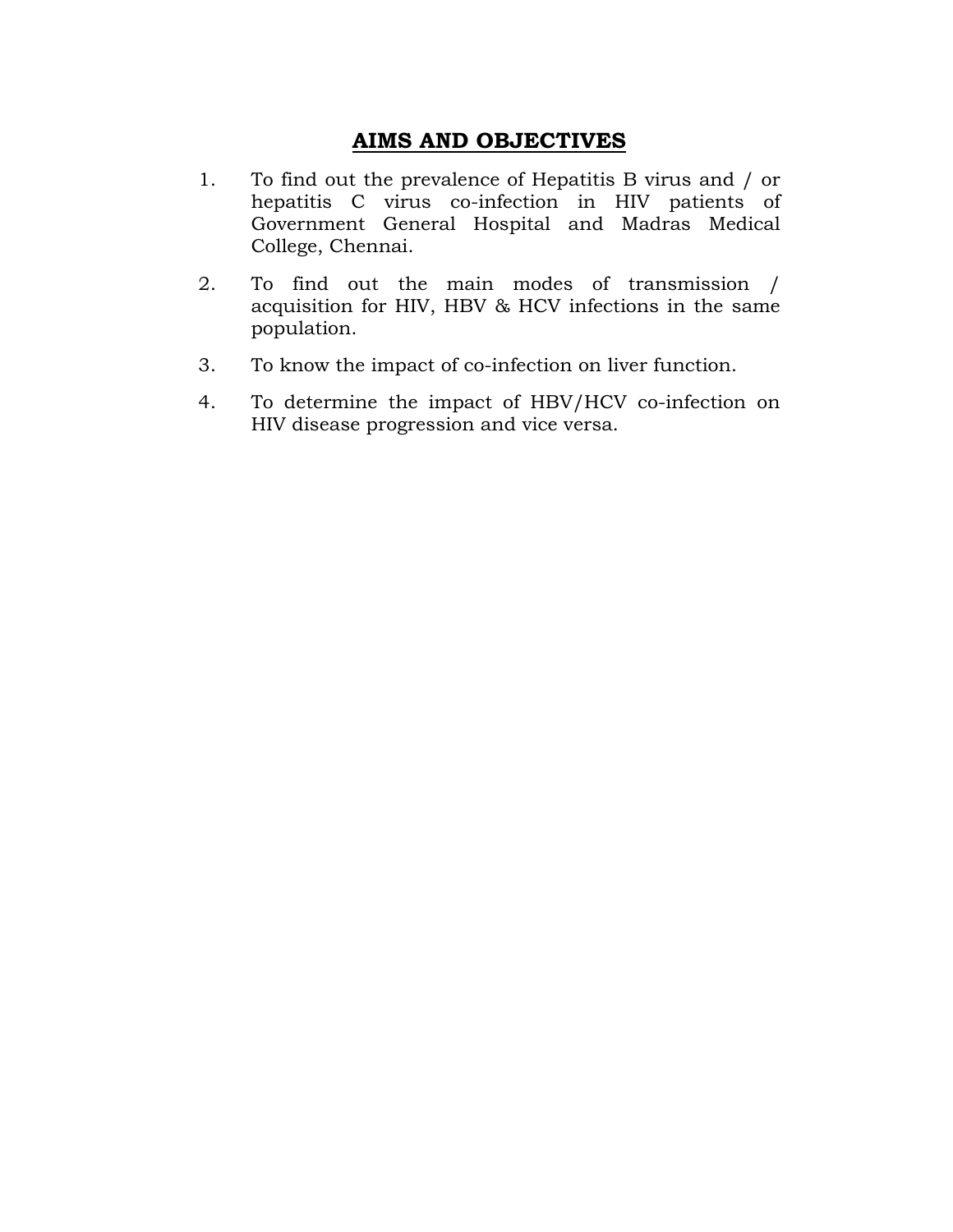# **MATERIALS AND METHODS**

 The study was carried out at Government General Hospital and Madras Medical College, Chennai. This study was made possible with the help of anti-retroviral treatment centre, Voluntary Counselling and Testing Centre, Department of Microbiology, Institute of Sexually Transmitted Diseases, Barnard Institute of Radiology and Central Research Unit of Government General Hospital & Madras Medical College.

 A simple observational study (prevalance study; cross sectional study) was carried out over a period of one year from June,2005 to June, 2006. Altogether one hundred HIV positive patients visiting GGH were selected for the study. Sampling was done by simple random sampling. Informed consent was taken before testing of HIV at VCTC, Governent General Hospital and Madras Medical College.

**Inclusion Criteria:** HIV positive individuals.

## **Exclusion Criteria :**

- ¾ All HIV negative persons
- $\triangleright$  Persons in the paediatric age group
- $\triangleright$  Persons in the geriatric age group
- $\blacktriangleright$  Ante natal women
- $\triangleright$  Those who are already on anti retroviral therapy.
- $\triangleright$  Those who are known to be cases of alcoholic decompensated liver disease.
- ¾ Those who present with altered level of sensorium or decreased level of consciousness.
- $\triangleright$  More than one member from the same family.

### **Parameters considered for analysis:**

- 1. Age, 2. Sex, 3. Educational Status, 4. Marital Status
- 5. HIV Serology status of spouse / partner
- 6. Probable route of transmission of HIV divided under the following categories.
	- a) Sexual  $\rightarrow$  Hetero / Homosexual
		- $\rightarrow$  Contact with commercial sex worker
		- $\rightarrow$  Multiple sex partners
	- b) Injection drug user.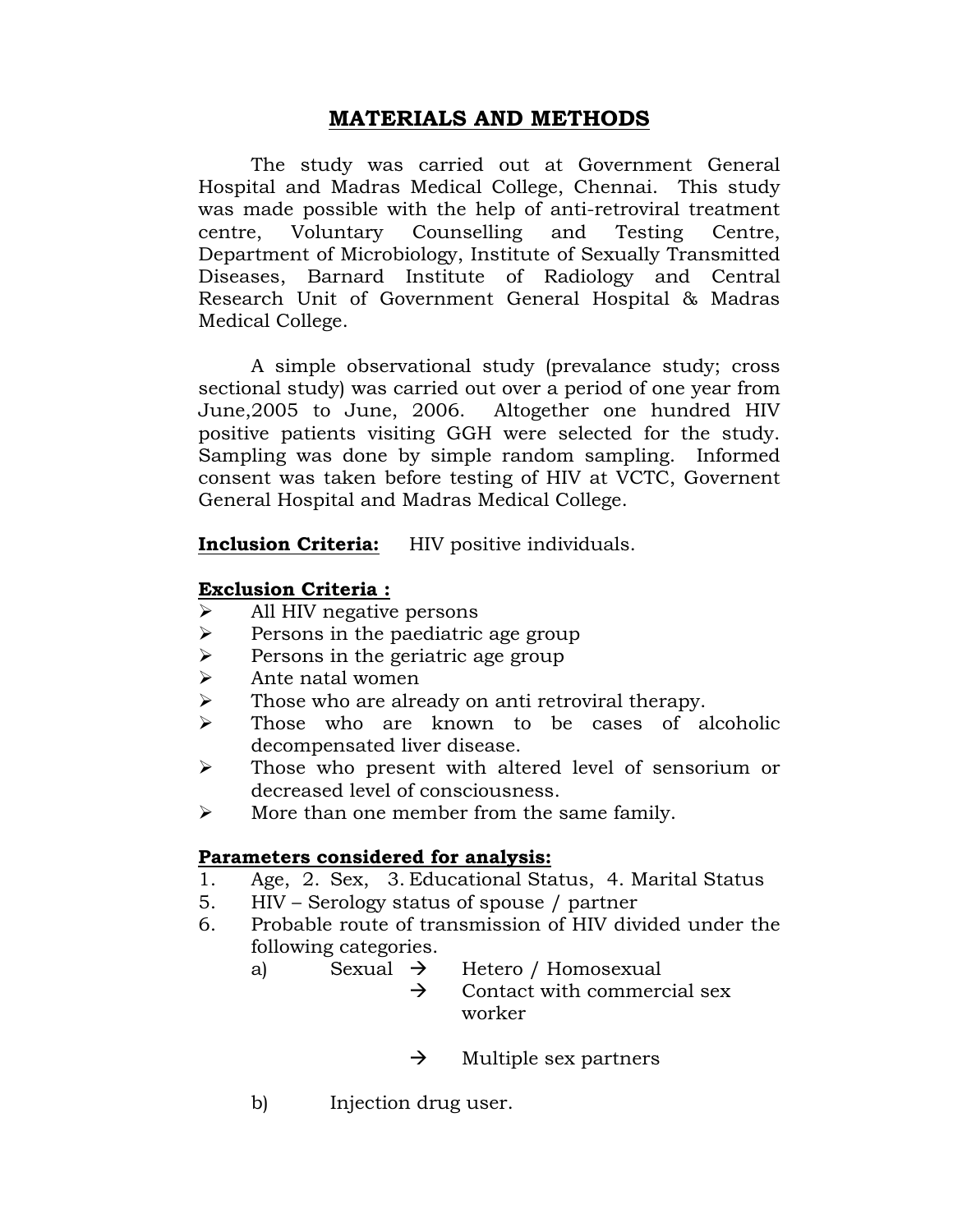- c) Blood transfusion
- d) Iatrogenic
- e) Unknown
- 7. History of regular alcohol intake.
- 8. CD4 count.
- 9. WHO staging
	- i) Weight loss a) +/- b) if + >  $10\%$  / <  $10\%$
	- ii) Activity  $\rightarrow$  number of days inactive the previous month
	- iii) Persistent generalised lymphadenopathy
	- iv) Acute HIV syndrome.
	- v) Oral candidiasis
	- vi) AIDS defining illness

## 10. Liver Function Tests — including

- a) Serum Bilirubin (SBb)
- b) Alanine Aminotransferase (ALT, SGPT)
- c) Aspartate amino transferase (AST/SGOT)
- d) Alkaline Phosphatase (ALP)
- e) Gamma Glutamyl Transpeptidase (GGT)

## 11. Ultra Sonography of abdomen

- a) Liver : Size & echoes
- b) Portal vein size
- c) Spleen size & splenic vein
- d) Ascites
- e) Venous Collaterals

# WHO – Clinical Groups:

- 1. Clinical Group-I
	- $\rightarrow$  Acute HIV infection, persistent generalised lymphadenopathy.
	- $\rightarrow$  Asymptomatic normal activity.
- 2. Clinical Group-II (early stage disease)
	- $\rightarrow$  Weight loss, but less than 10%
	- $\rightarrow$  Mucocutaneous problems.
	- $\rightarrow$  Herpes Zoster
	- $\rightarrow$  Recurrent upper respiratory tract infection.
	- $\rightarrow$  Normal Actvity
- 3. Clinical Group-III (intermediate Stage Disease)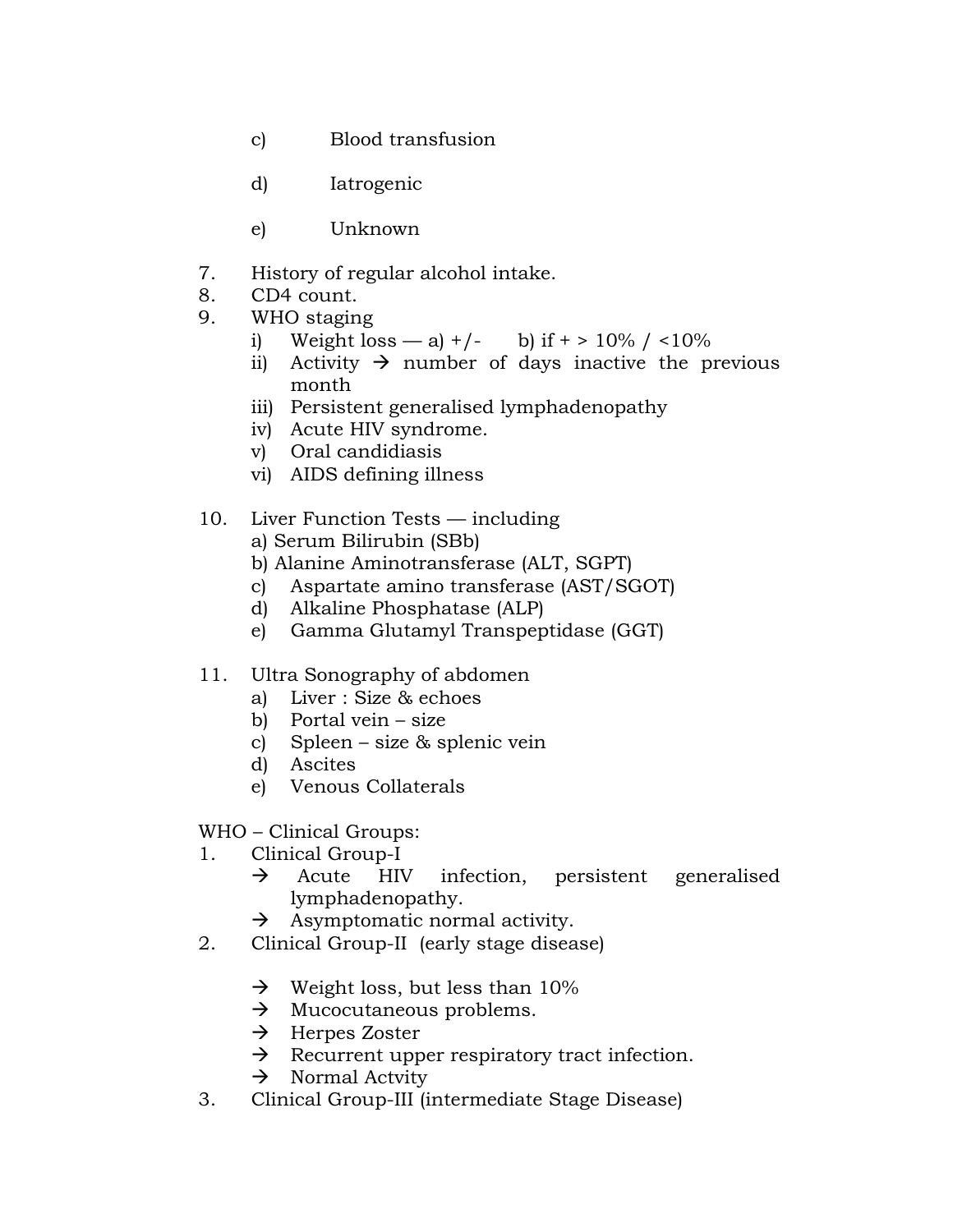- $\rightarrow$  Weight loss more than 10%
- $\rightarrow$  Chronic diarrhoea (>1 month)
- $\rightarrow$  Prolonged fever (>1 month)
- $\rightarrow$  Oral candidiasis
- $\rightarrow$  Oral hairy leukoplakia
- $\rightarrow$  pulmonary tuberculosis
- $\rightarrow$  severe bacterial infection
- $\rightarrow$  Bed ridden but less than 50% of day the previous month.
- 4. Clinical Group-IV (late stage disease)
	- $\rightarrow$  Definitive or presumptive diagnosis of any AIDS defining disease.
	- $\rightarrow$  Bed ridden for more than 50% of day the previous month.

 $(26)$ 

 Patients were tested for HIV by ELISA at VCTC after counselling and getting informed consent. Positive results were confirmed by following strategy-II recommended by WHO / GOI. ELISA was done with kit Microlisa using 96 plate titer well.

 CD4 count was estimated by facs count. For this 2 ml of venous blood was collected into EDTA containing vacutainers.

 About 5 ml of venous blood was collected from each patient and transferred into test tubes. These test tubes were centrifuged at a speed of 4000 rotations per minute in an electric centrifuge for 5 minutes and serum was separated.

 For HBsAg rapid test card from Intec products (XIAMEN) was used first and followed it up with microwell ELISA test (HEDALISA).

 Fo anti-HCV Biozyme one step anti HCV test, with a sensitivity of 99% and specificity of 97-99% was used.

 Serum Bilirubin was estimated by Jendrassik method. For alanine aminotransferase and Aspartate aminotransferase kit from "autopak" was used. For GGT and alkaline phosphatase also kits from "autopak" was used and analysed with ERBA-CHEM-5plus semi-auto analyser.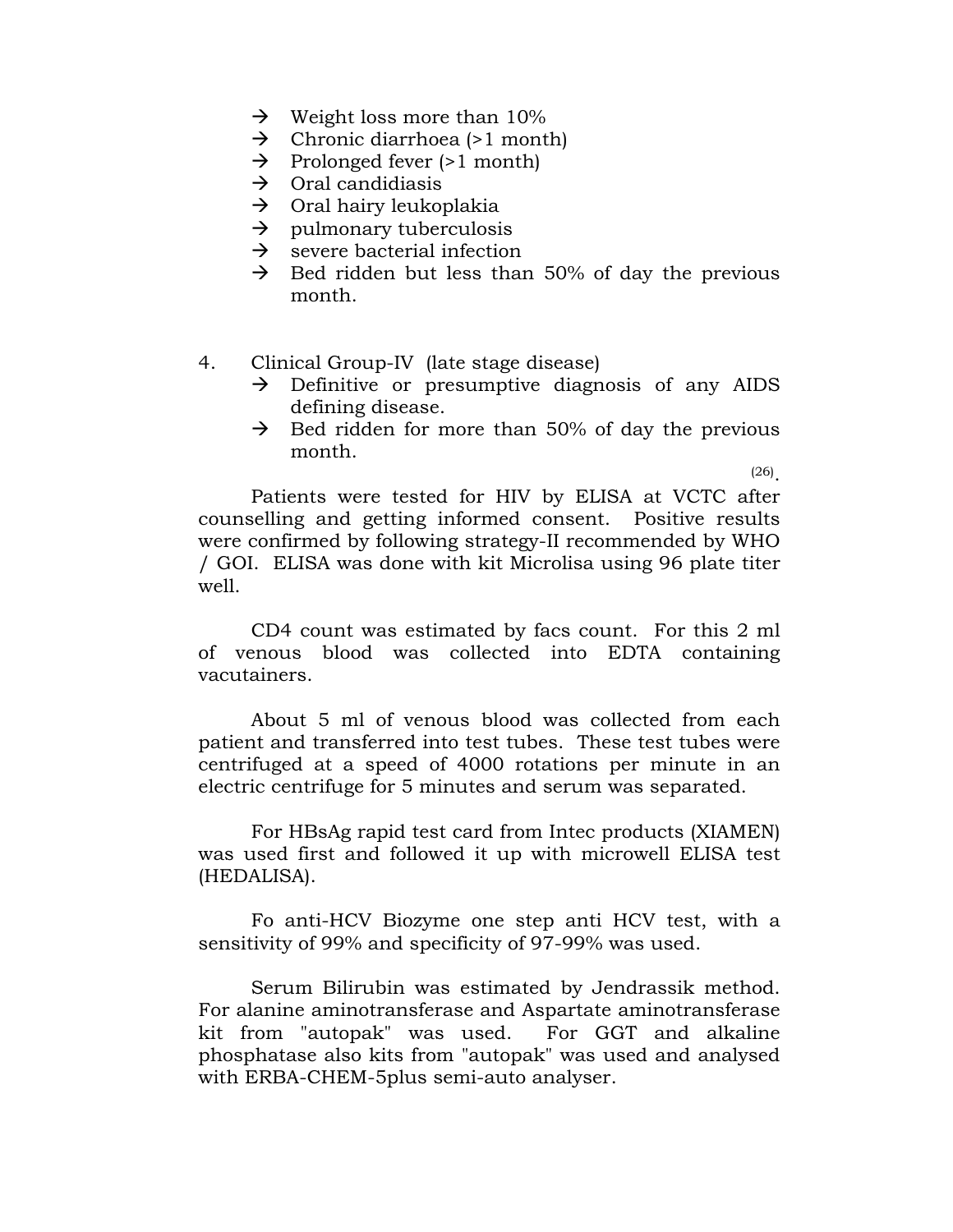Following are the normal ranges for these tests.

- 1. SGOT (AST) 11-47 IU/ml
- 2. SGPT (ALT) 7-53 IU/ml
- 3. GGT Males : 11-50 IU/ml Females : 7-32 IU/ml
- 4. Alkaline Phosphatase : 38 126 IU/ml

 For all the tests manufacturer's instructons were strictlty followed.

 Ultra sound abdomen was done at BIR, GGH. Following parameters were looked at. Liver : Size & Echoes: Size in mid clavicular line Normal 1. < 13 cm (cranio-caudal) 2. < 15 cm (depending on body habitus) Marginal Angle <30º (left hepatic lobe, lateral) < 45º (right hepatic lobe, caudal) Portal Vein : Luminal Width  $\langle 1.3 \text{ cm} \rightarrow \text{normal}$  $>1.5$  cm  $\rightarrow$  portal hypertension Spleen : Maximum size <11.0 cm (length) <7.0 cm (width) <4.0 cm (depth, measured between splenic hilum and surface. Splenic Vein : <1.0 cm – Normal >1.2 cm – portal hypertension

Presence of Ascites / Venous collaterals :

 Ultra sound scan was performed with ALOKA B mode Ultra sound scanner.

 Statistical Analysis was done with SPSS V6. The characteristics of HIV positive patients with hepatitis coinfection and those without co-infection were compared. With categorical variables the chi-square test was applied. To find out the association between liver enzymes with other variables like alcoholism, co-infection, CD4 count logistic regression was used.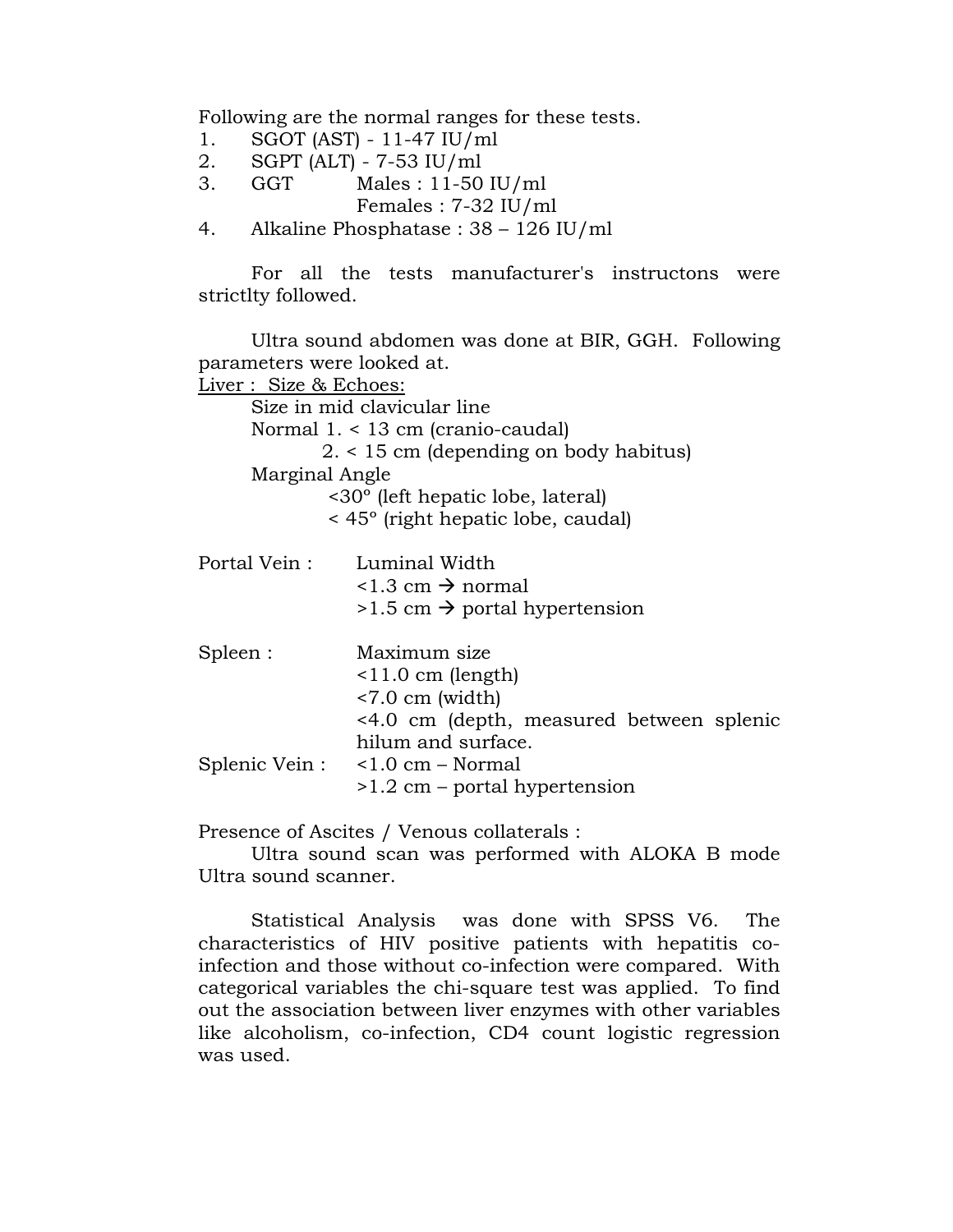# **RESULTS**

## **Table-VII Age and Gender wise distribution of study population**

| Age                | <b>Male</b><br>Female |    | <b>Total</b> |
|--------------------|-----------------------|----|--------------|
| $30$               | 19                    | 10 | 29%          |
| $31 - 40$          | 46                    |    | 57%          |
| >40<br>10          |                       |    | 14%          |
| 75<br><b>TOTAL</b> |                       | 25 | 100%         |

 The youngest in the study population was 23 years of age and oldest was 54 years of age. The mean age of the study population was 34.79. Highest number of individuals belonged to 31-40 years of age group followed by  $\leq 30$  years age group.

 There were 75 males and 25 females in the study population.

# **Table-VIII Educational/Literacy Status of study population**

| <b>Educational Qualification</b> | Frequency | Percentage |
|----------------------------------|-----------|------------|
| Illiterate                       | 2         | $2\%$      |
| Lower primary school Education   | 15        | 15%        |
| Upper primary school Education   | 23        | 23%        |
| <b>High School Education</b>     | 41        | 41%        |
| Higher Secondary School          | 6         | 6%         |
| Above Higher Secondary School    | 13        | 13%        |
| <b>TOTAL</b>                     | 100       | 100%       |

 Among the study population there were only 2 illeterates.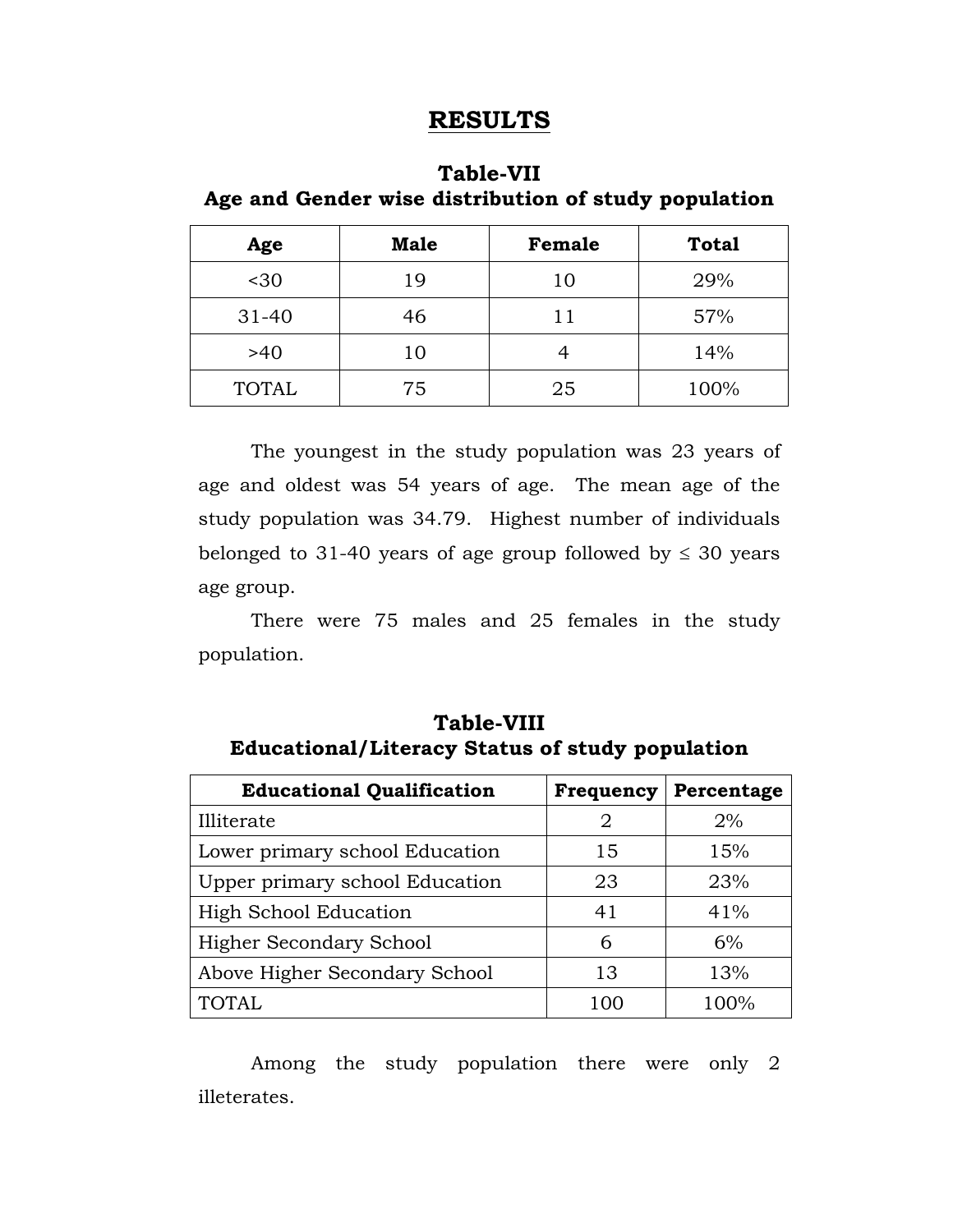# **Table-IX Marital Status of Study population**

| <b>Marital Status</b> | Men | Women |
|-----------------------|-----|-------|
| Married               | -57 | 25    |
| Unmarried             | 18  |       |

Out of the 75 males, 57 were married and 18 were unmarried. But all the 25 women in the study were married.

# **Table-X HIV Status of Spouse / Partner**

| <b>HIV Status of spouse / partner</b> | <b>Married</b><br>Men | <b>Married</b><br>Women |
|---------------------------------------|-----------------------|-------------------------|
| Positive                              | 19                    | 24                      |
| Negative                              | 33                    |                         |
| Not known                             | 5                     |                         |

Thus out of 25 females, 24 had their husbands tested as positive for HIV. But of 57 males, 19 of them had their wives tested positive for HIV. There were 33 men with their wives' HIV status as negative and 5 of them don't know the HIV status of their wives.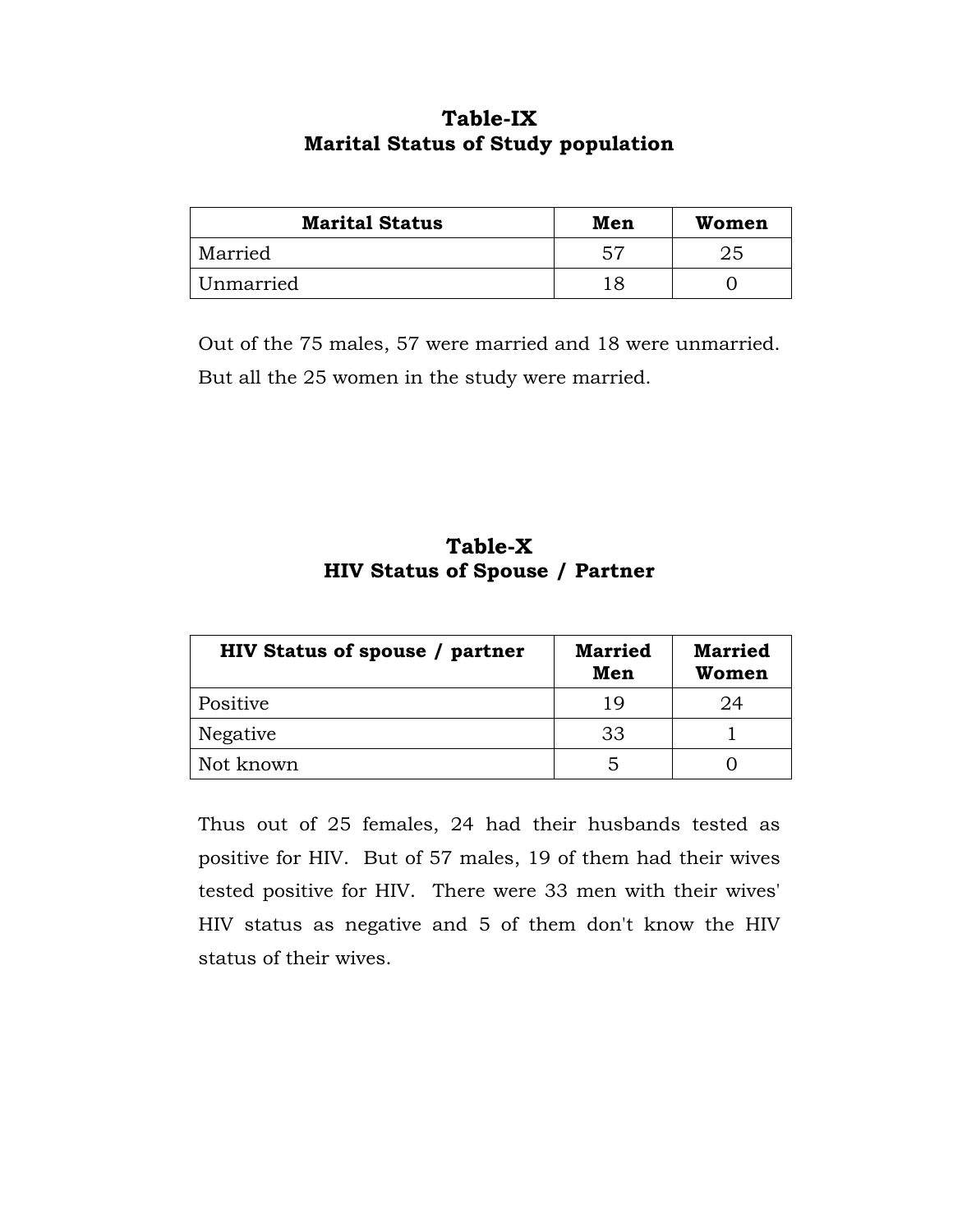| CD4 count    | Frequency | Percentage |
|--------------|-----------|------------|
| $\geq 500$   | З         | З          |
| $200 - 499$  | 33        | 33         |
| $50 - 199$   | 52        | 52         |
| 50<          | 12        | 12         |
| <b>TOTAL</b> | 100       | 100        |

**Table-XI Distribution of Study Population by CD4 count** 

 Thus the majority of individuals i.e. 52 of them had their CD4 count between  $50-199/\mu l$  and 12 below 50 /  $\mu l$ . There were 3 individuals with their CD4 counts above  $500/\mu l$  and 33 people with CD4 counts in between 200-499.

| <b>Table-XII</b>                                |  |  |  |  |  |
|-------------------------------------------------|--|--|--|--|--|
| Distribution of Study Population by WHO Staging |  |  |  |  |  |

| <b>WHO Stage (Clinical)</b> |     | <b>Frequency   Percentage</b> |
|-----------------------------|-----|-------------------------------|
|                             | 17  |                               |
|                             | 33  | 33                            |
|                             | 41  |                               |
| IV                          |     |                               |
| <b>TOTAL</b>                | 100 |                               |

 There were 9 people belonging to clinical stage IV, but the maximum number of individuals i.e.41 individuals belonged to clinical Stage-III. There were 17 people in Stage-I and 33 in clinical Stage-II.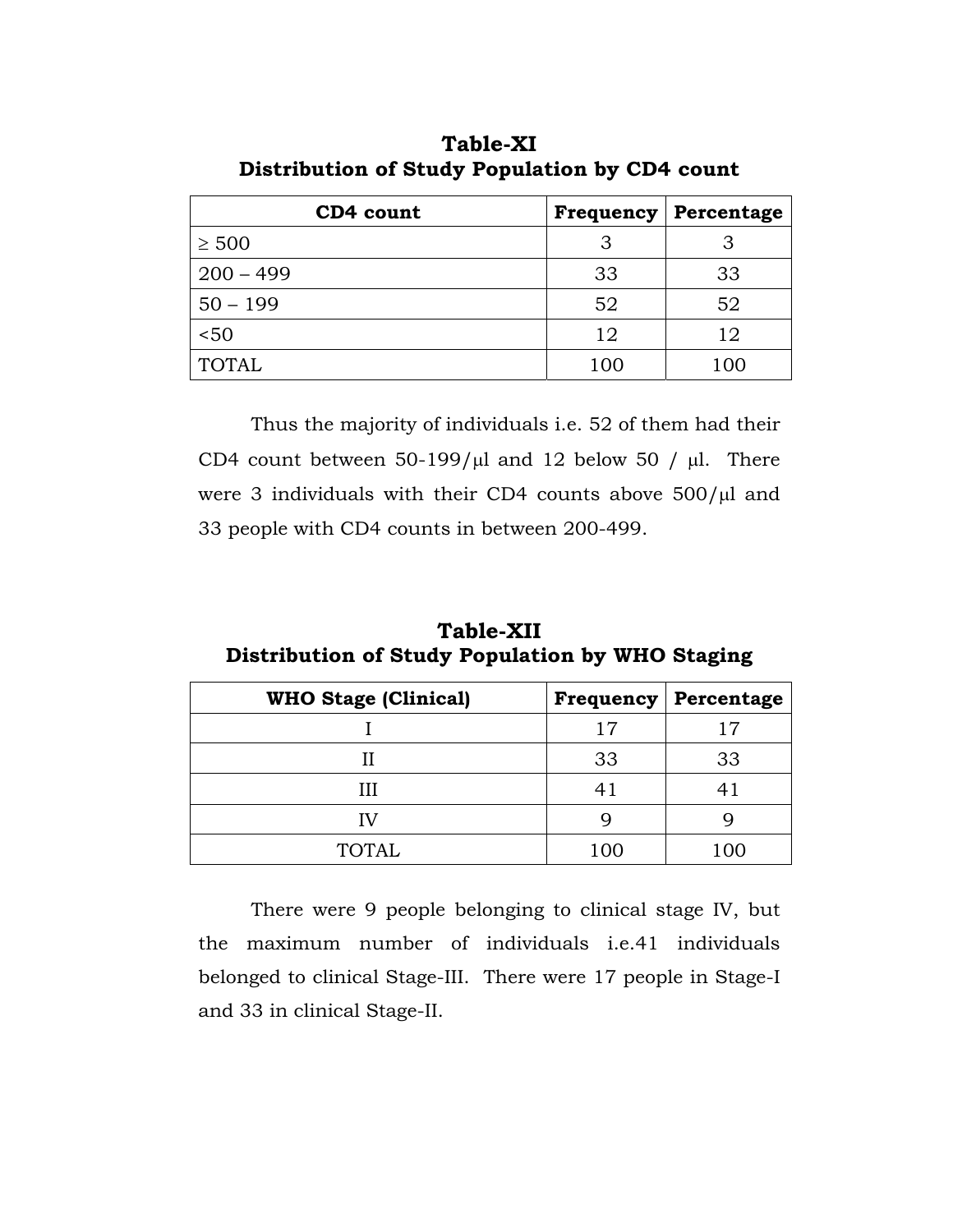# **Table-XIII**

**Distribution of Study Population by modes of transmission / acquisition** 

| <b>Mode of Transmission</b>     | Frequency of HIV +ve |
|---------------------------------|----------------------|
| Hetero sexual                   | 93                   |
| Homo sexual                     |                      |
| Injection Drug user             | 5                    |
| Blood/Blood related<br>products |                      |
| Iatrogenic                      |                      |
| Not known                       |                      |
| <b>TOTAL</b>                    |                      |

 Majority in the study population, 93 of them had HIV through the hetero sexual mode. All the men who were tested HIV positive in this group had history of sexual contact with commercial sex workers. All the 24 women who were tested positive for HIV in this group had their husbands already tested positive for HIV. There were no homosexuals in the study population. The next highest share is by injection drug users, all males. One person got the infection through probably, blood transfusion. One person was not sure of the mode of acquisition.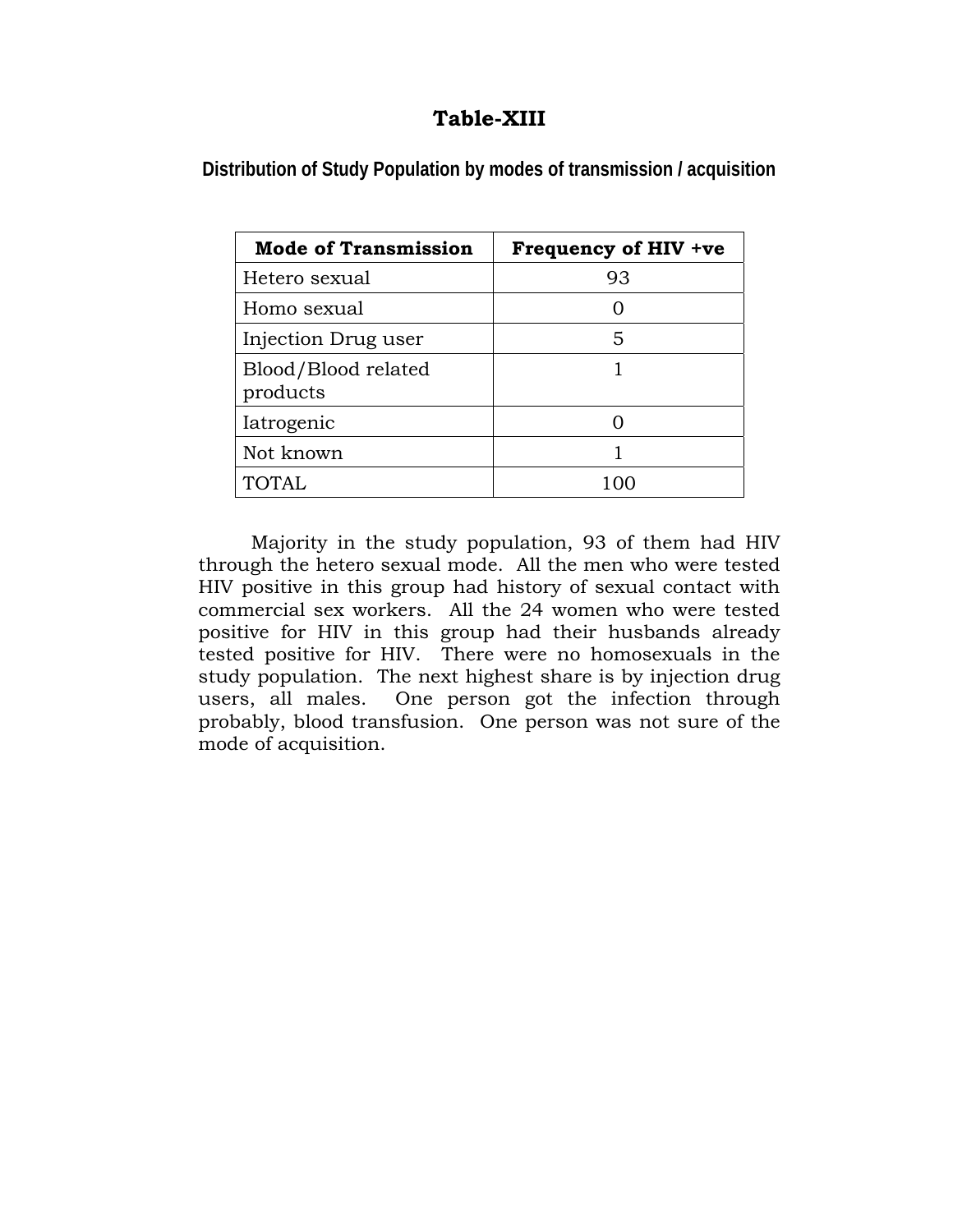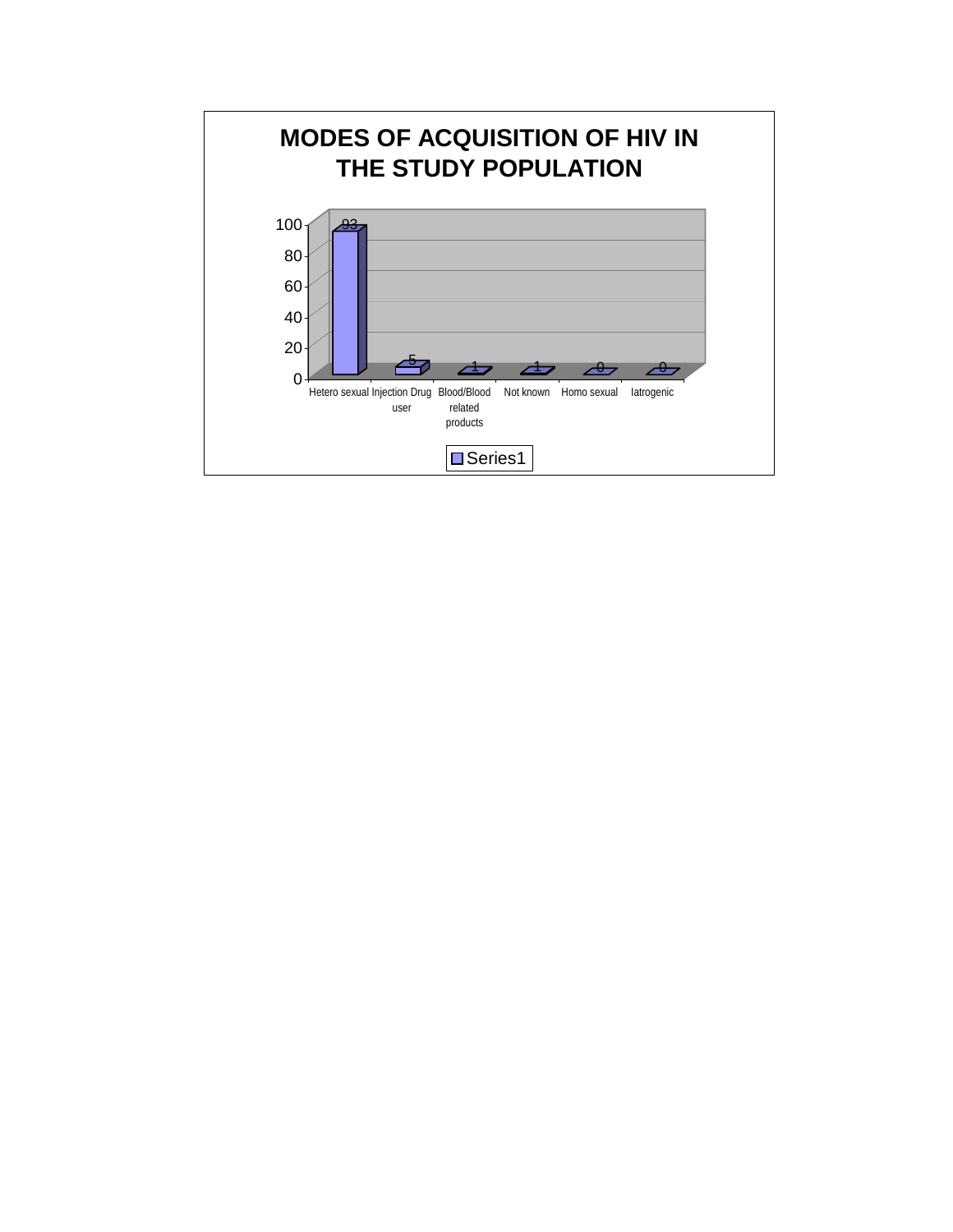# **Table-XIV**

| Serum              | <b>Positive</b> | <b>Number</b><br>examined | Percentage |
|--------------------|-----------------|---------------------------|------------|
| HBsAg              | 8               | 100                       | 8%         |
| Anti HCV           |                 | 100                       | $4\%$      |
| HBsAg and Anti HCV |                 | 100                       | 1%         |

**Hepatitis-B surface antigen and Anti HCV prevalence in study population** 

So, out of 100 persons, 8 tested positive for HBsAg and 4 tested positive for anti HCV. Out of the 100 persons only one had evidence of positivity for both HBsAg and anti HCV.

# **Table-XV Age related prevalence of HBV / HCV**

| Age<br>group | Total<br>examined | HBsAg+ | Anti<br>HCV+ | <b>Both</b><br>HBsAg+<br>Anti<br>$HCV+$ | %<br>HBsAg+ | %Anti<br>$HCV+$ | <b>Both</b><br>HBsAg+<br>Anti<br>$HCV+$ |
|--------------|-------------------|--------|--------------|-----------------------------------------|-------------|-----------------|-----------------------------------------|
| $\leq 30$    | 29                |        |              |                                         | 13.8%       | 3.4%            | 3.4%                                    |
| $31 - 40$    | 57                |        | 3            |                                         | 7%          | 5.26%           |                                         |
| >40          | 14                |        |              |                                         |             |                 |                                         |

All the HBS Ag +ve / Anti HCV + were in the age group  $\leq 40$ years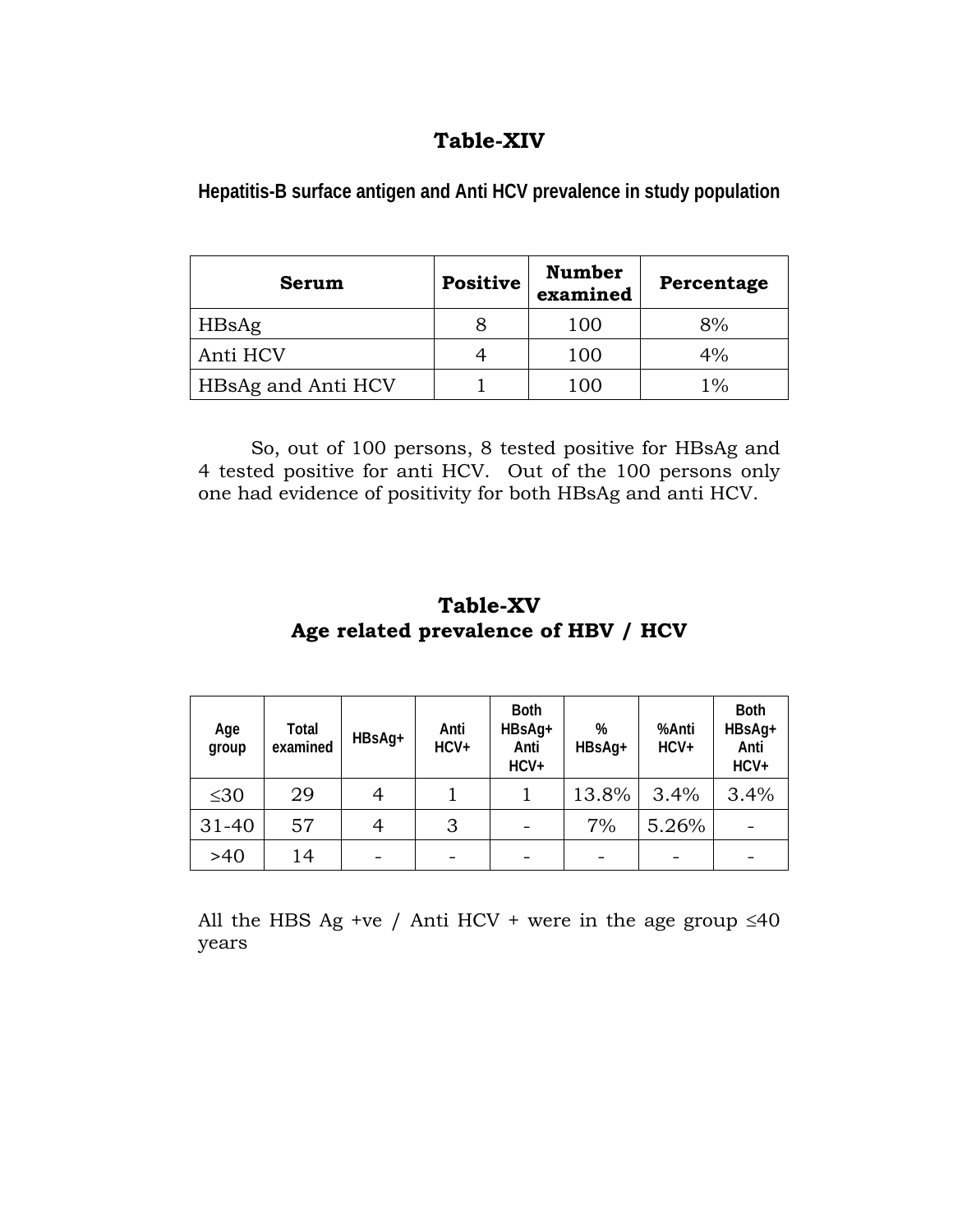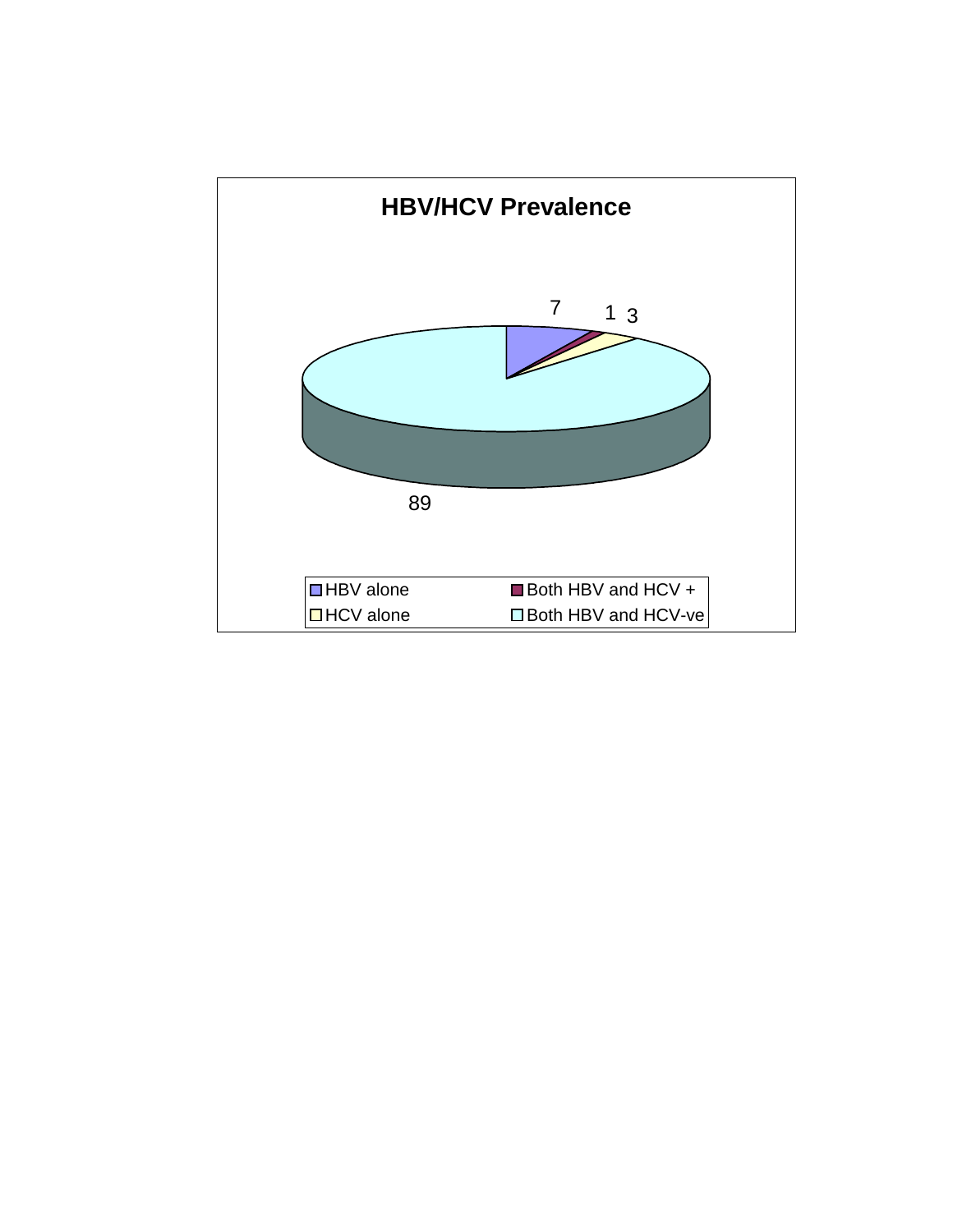### **Table-XVI**

| <b>Sex</b> | ٠Ħ<br>ned<br>Я<br>٥<br>exa<br>Z | ۵۵<br>HBsA | nti<br>⋖<br>闰 | 60<br>Ξ<br>E<br>.<br>B§<br>旵<br>œ | 60<br>HBs<br>వి | Ξ<br>ន<br>ಸಿ<br>呂 | ъ٥<br>17<br>Б<br>$\delta$<br><u>ន័</u><br>ᄑ<br>œ |
|------------|---------------------------------|------------|---------------|-----------------------------------|-----------------|-------------------|--------------------------------------------------|
| Male       | 75                              |            | 3             |                                   | 9.3%            | 4%                | 1.3%                                             |
| Female     | 25                              |            |               |                                   | 4%              | 4%                |                                                  |

#### **Sex related prevalence of HBV / HCV**

 Out of the 8 individuals who were tested positive for Hepatitis B surface antigen 7 were males and one was a female. Percentage being 9.3% and 4% respectively.

 Out of the 4 individuals who were tested positive for anti HCV, 3 were males and one was a female. Prevalence being 4% in men and women. The only individual in whom both HBsAg and anti HCV were tested positive was a male. Percentage being 1.3% of total male population.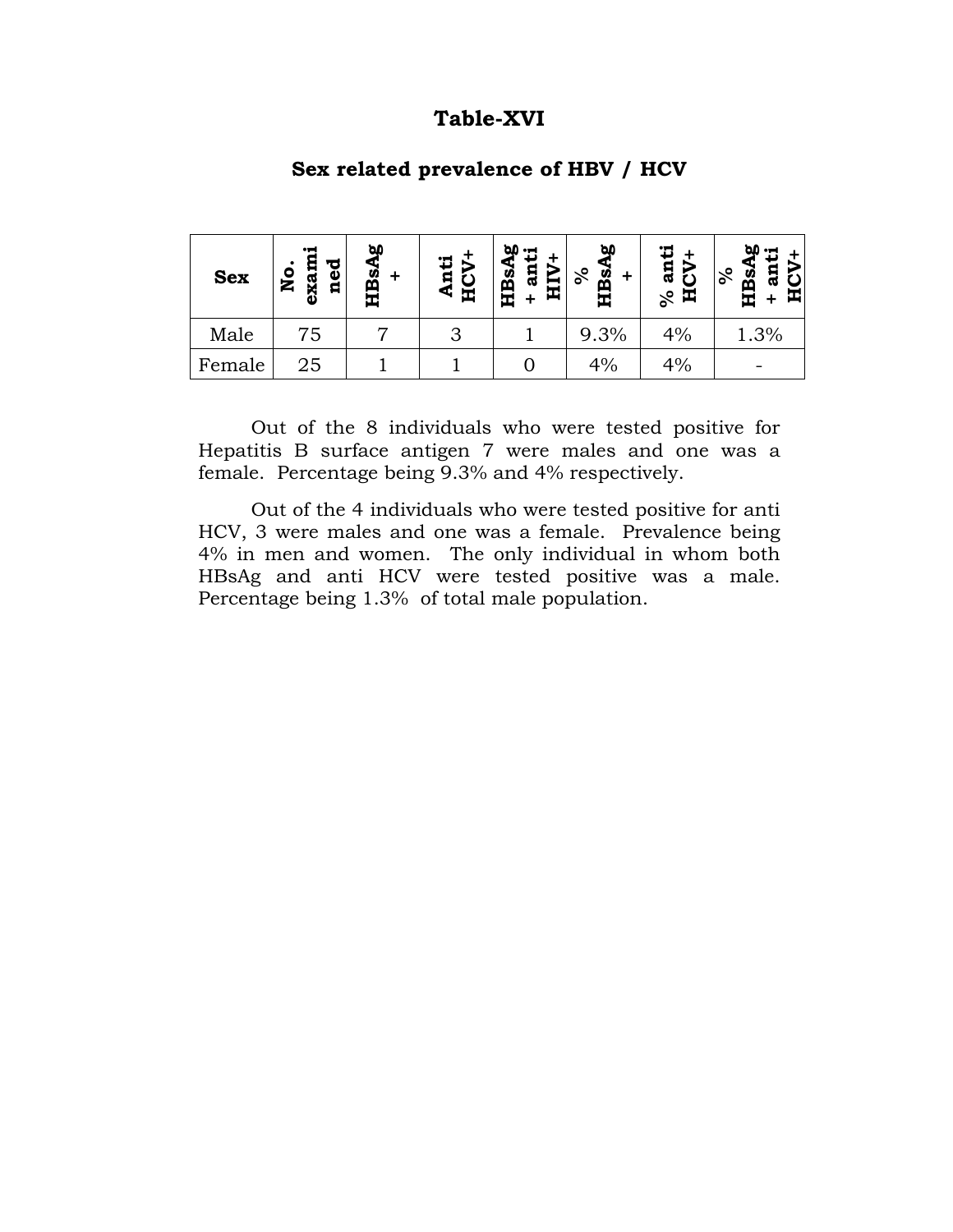## **Table-XVII**

| Mode                              | Total | HBsAg+         | Anti HCV+ | Both HBsAg+<br>Anti HCV+ | HBsAg% | %<br>Anti HCV+ | Both HBsAg+<br>anti HCV+ % |
|-----------------------------------|-------|----------------|-----------|--------------------------|--------|----------------|----------------------------|
| Heterosexual                      | 93    | 6              |           |                          | 6.5%   | 1.1%           |                            |
| Injection drug user               | 5     | $\overline{2}$ | 3         |                          | 40%    | 60%            | 20%                        |
| Blood / Blood<br>related products |       |                |           |                          |        |                |                            |
| Not known                         |       |                |           |                          |        |                |                            |

# **Mode of transmission/acquisition for HBV / HCV**

- 1. Thus out of 8 cases of HBsAg+ve persons, 6 acquired the infection through heterosexual route and the remaining two through injection drug use. That means 75% of cases through hetero sexual route and 25% through injection drug use.
- 2. But only 6.5 % among heterosexually exposed group turned out to be positive for HBsAg. Meanwhile 40% of injection drug uses were tested positive for HBsAg.

*p value > 0.05\** 

- 3. Injection drug users accounted for 3 out of 4 anti HCV positive cases thus comprising 75 % and one case , 25% acquired the infection through heterosexual route.
- 4. Thus 60% of injection drug users and 1.1% heterosexual group tested positive for anti HCV.

*p value < 0.001\** 

# **Table-XVIII**

### **HBV / HCV Distribution based on CD4 count**

| CD4 count | $\frac{1}{2}$<br>otal | HBsAg+ | Anti HCV+ | HBsAg+<br>$+$<br>ن<br>£<br>Anti<br>Both | HBsAg% | $8^{\circ}$<br>Anti HCV+ | HBSAg+<br>+CV+ %<br>Both<br>anti H |
|-----------|-----------------------|--------|-----------|-----------------------------------------|--------|--------------------------|------------------------------------|
| >500      | 3                     |        |           |                                         |        |                          |                                    |
| 200-499   | 33                    |        |           |                                         | 3%     |                          |                                    |
| 50-199    | 52                    | 6      |           |                                         | 11.5%  | 3.84%                    |                                    |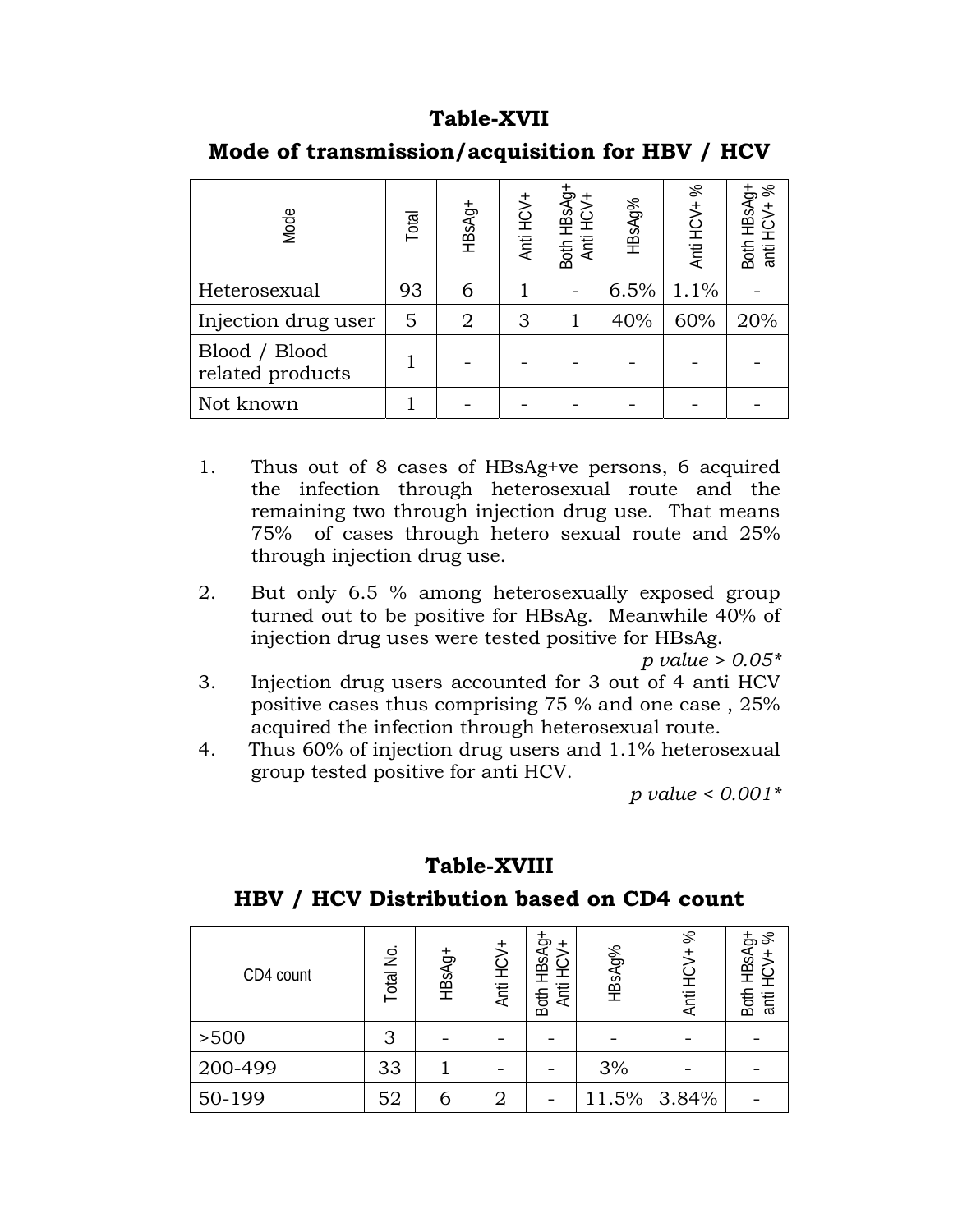- ) Out of the 8 persons with HBsAg positivity, 7 had CD4 counts below 200 and one had CD4 count more than 200. The only one person with HBsAg positivity with CD4 count below 50 had associated HCV co-infection. *p value > 0.05\*.*
- ) Out of the 4 persons with anti HCV positivity all the four were having CD4 counts below 200 and two among them having CD4 counts below 50. It has to be noted that one person with CD4 count below 50 who was tested positive for anti HCV had HBsAg positivity also.

*p value >0.05\**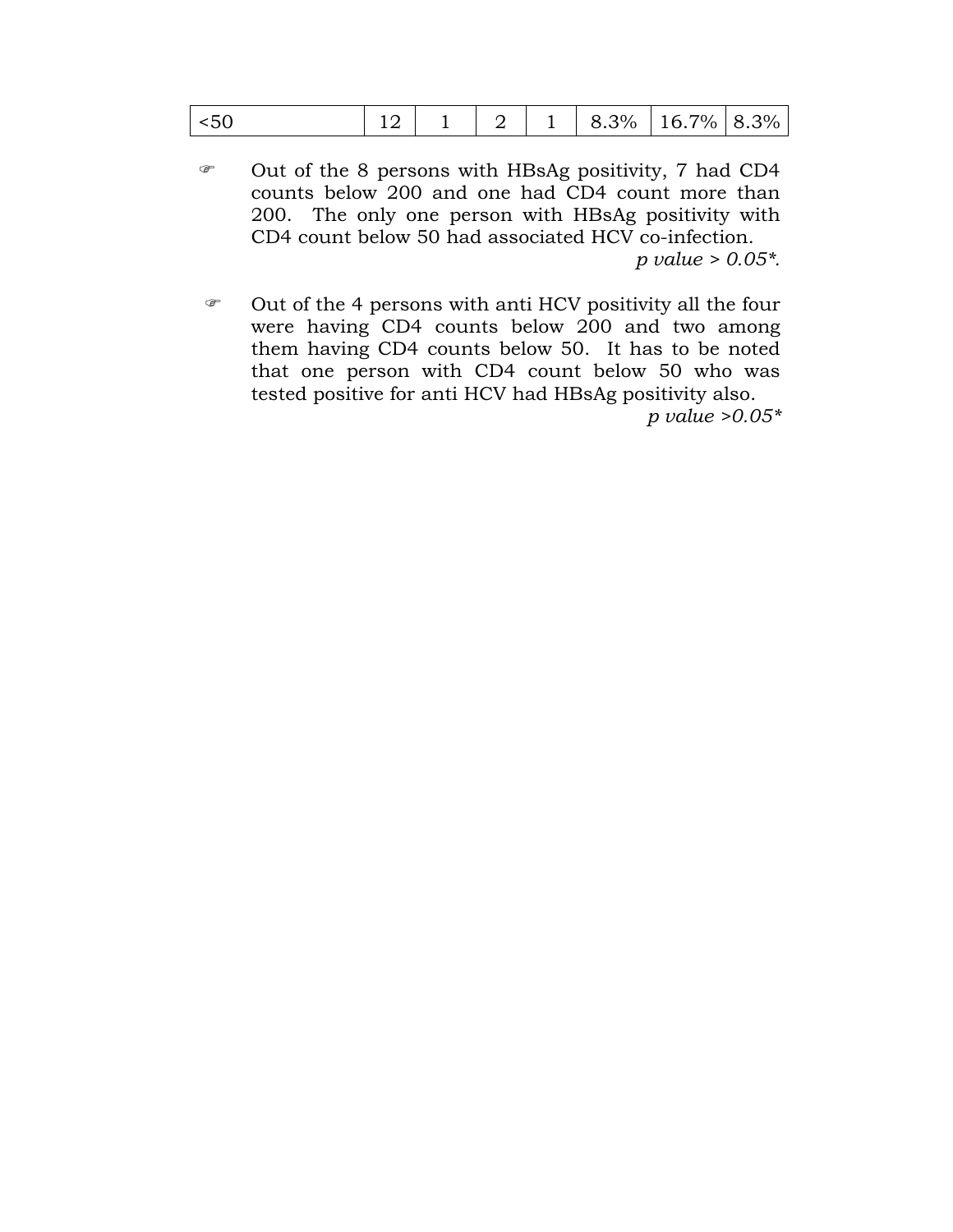### **Table-XIX**

| WHO Stage    | Total No.       | HBsAg+ | Anti HCV+ | Both HBsAg+<br>Anti HCV+ | HBsAg% | $\%$<br>Anti HCV+ | Both HBsAg+<br>anti HCV+ % |
|--------------|-----------------|--------|-----------|--------------------------|--------|-------------------|----------------------------|
|              | 17 <sup>2</sup> |        |           |                          | 5.9%   |                   |                            |
| $\mathbf{I}$ | 33              | 3      |           |                          | 9.1%   |                   |                            |
| III          | 41              | 3      |           |                          | 7.3%   | 2.4%              |                            |
| IV           |                 |        | 3         |                          | 11.1%  | 33.3%             | 14.3%                      |

# **HBV / HCV Distribution based on WHO stage**

) Thus out of the 8 HBsAg+ve patients, 3 each were in clinical stage II and III and one each in clinical stage I & IV.

*p value >0.05\** 

) Of the 4 anti HCV+ve individuals, there were three in clinical Stage IV and the remaining one patient in Stage III.

*p value <0.001\** 

) The only one patient with HBV/HCV/HIV co-infection was in Stage IV.

*p value <0.01\**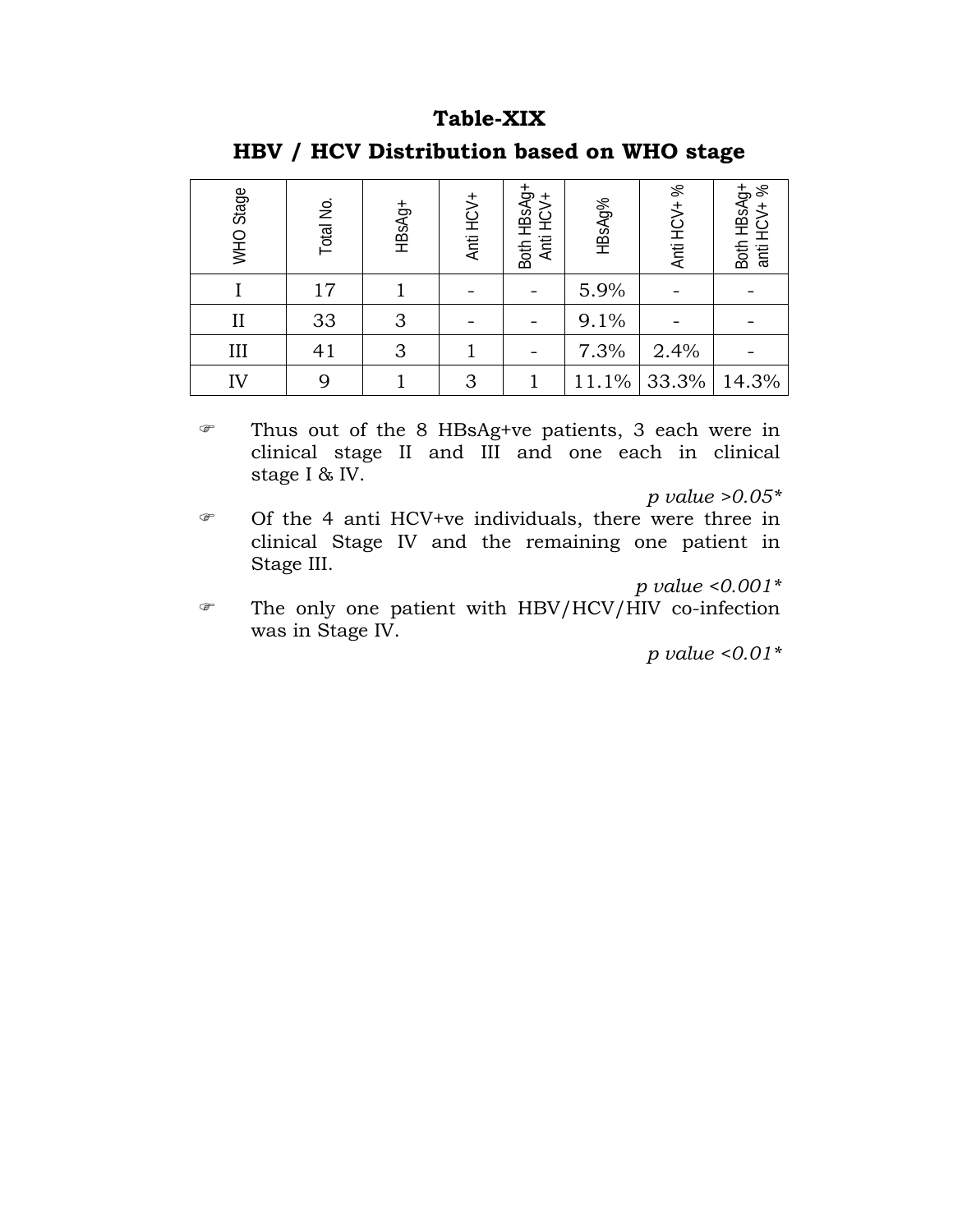| Serology status  | Total | Normal<br>SGOT/SGPT | High<br>SGOT/SGPT | % of High<br>SGOT/SGPT |
|------------------|-------|---------------------|-------------------|------------------------|
| HBsAg+/anti HCV- | 7     |                     |                   | 42.9%                  |
| HBsAg-/anti HCV+ | 3     |                     |                   | 66.7%                  |
| HBsAg+/anti HCV+ |       |                     |                   | 100%                   |
| HBsAg-/anti HCV- | 89    | 78                  | 11                | 12.4%                  |

**Table-XX Elevated transaminase level in the study population** 

- When only HBV co-infection was associated with HIV there was an increased level of transaminases in three out of seven cases i.e.42.9% *p value <0.01\**
- When only HCV co-infection was associated with HIV infection there was an increased level of transaminases in 2 out of 3 cases i.e. 66.7%. *p value <0.01\**
- □ When both HBV and HCV co-infections were there with HIV infection, there was an increased level of transaminases in all the cases / case i.e. 1 out of 1 (100%). *p value <0.01\**
- $\Box$  Multivariate logistic regression was performed to know the effect of age, sex and alcohol on liver enzymes in coinfected patients but was found to be statistically insignificant.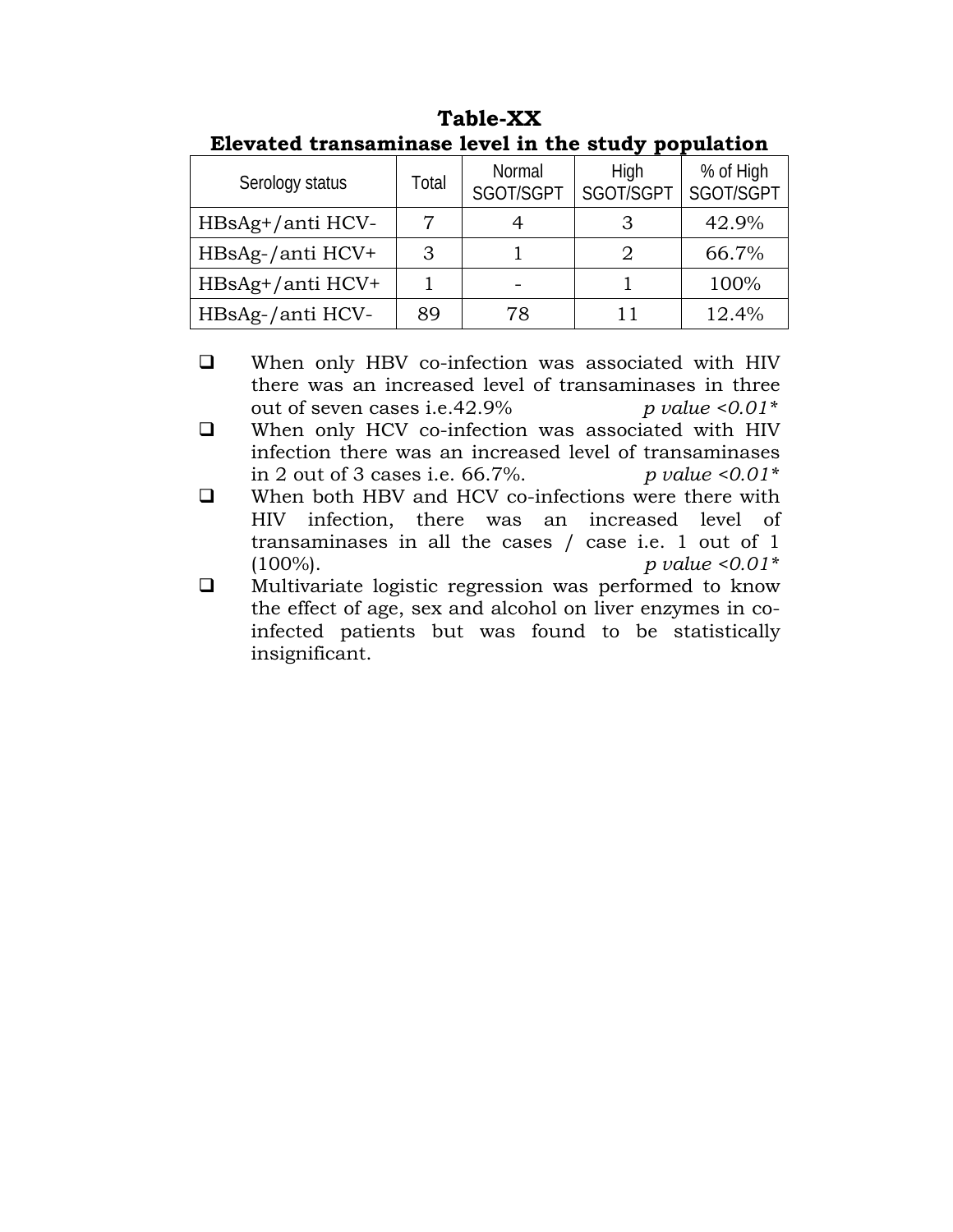### **Table-XXI**

| WHO Stage | Normal value | High Value |
|-----------|--------------|------------|
|           |              |            |
|           | 21           | 19         |
| ш         |              | 22         |
|           |              |            |

#### **Alkaline Phosphatase levels with WHO stage.**

 High Alkaline Phosphatase levels were seen with worse WHO clinical stages. Out of 9 persons in WHO clinical stages IV, there were 8 persons with increased alkaline phosphatase levels while in clinical Stage III, 22 out of 41, in II, 12 out of 33 and in Stage I, 3 out of 17 had higher values.

*p value < 0.01\**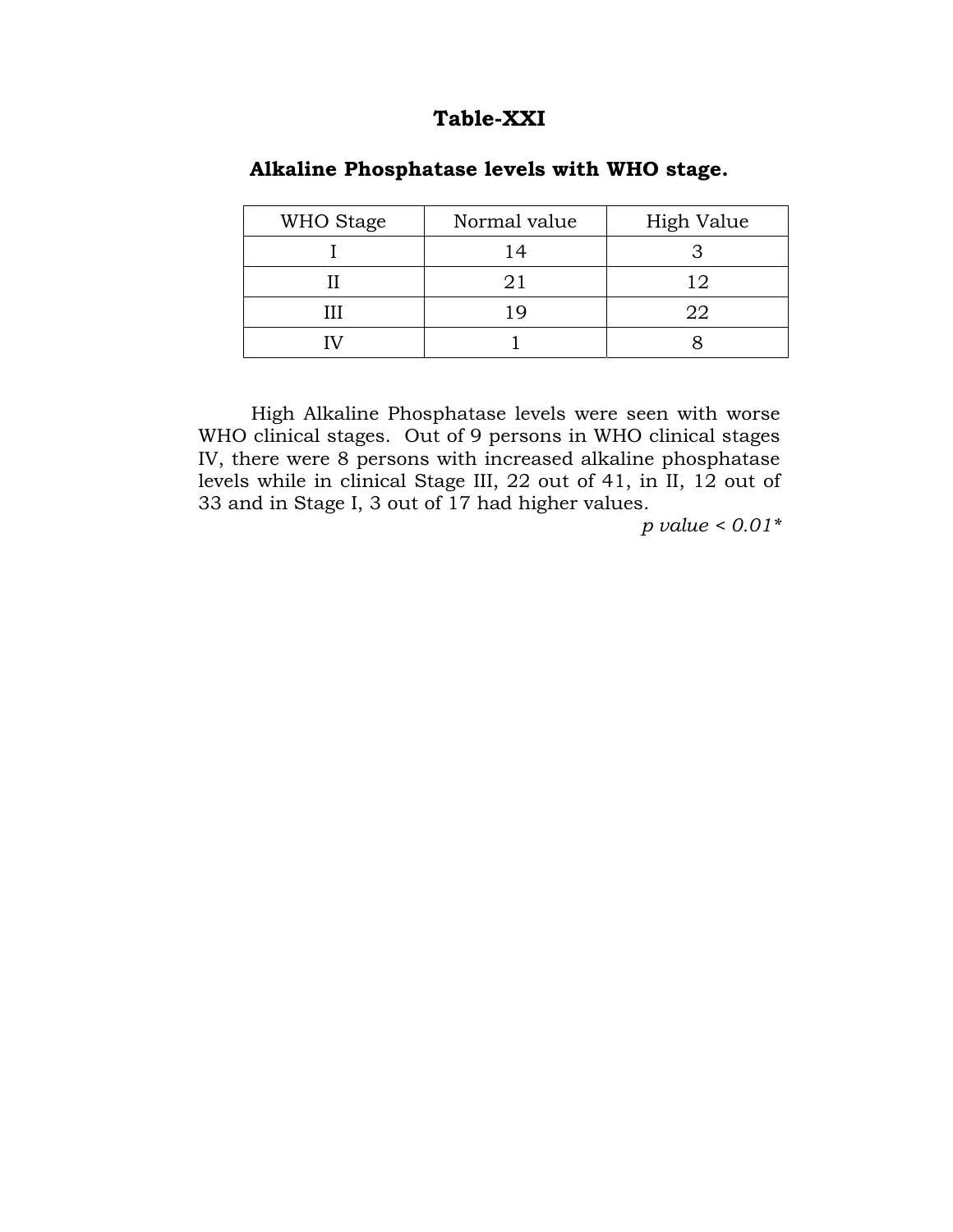| AIKAINIC phosphatase levels with CD4 count |        |            |  |  |  |
|--------------------------------------------|--------|------------|--|--|--|
| CD4 count                                  | Normal | High value |  |  |  |
| > 500                                      |        |            |  |  |  |
| 200-499                                    | 26     |            |  |  |  |
| 50-199                                     | 24     | 28         |  |  |  |
| <50                                        |        |            |  |  |  |

**Table-XXII Alkaline phosphatase levels with CD4 count**

 With decreasing CD4 count higher number of increased alkaline phosphatase levels were observed. *p value < 0.001\**

### **Table-XXIII G.G.T. values with clinical stages of HIV**

| WHO Stage | Normal range | High values |
|-----------|--------------|-------------|
|           |              |             |
|           |              |             |
|           |              |             |
|           |              |             |

*p value < 0.05\**

### **Table-XXIV G.G.T. values with CD4 counts**

| CD4 counts | Normal range | High values |
|------------|--------------|-------------|
| >500       |              |             |
| 200-499    | 33           |             |
| 50-199     |              |             |
| 5۸)        |              |             |

*p value < 0.5\**

In most of the patients with increased alkaline Phosphatase level there was a high proportion of raised GGT levels. It co-related with worse stages of HIV infection and lower CD4 counts which were significant statistically.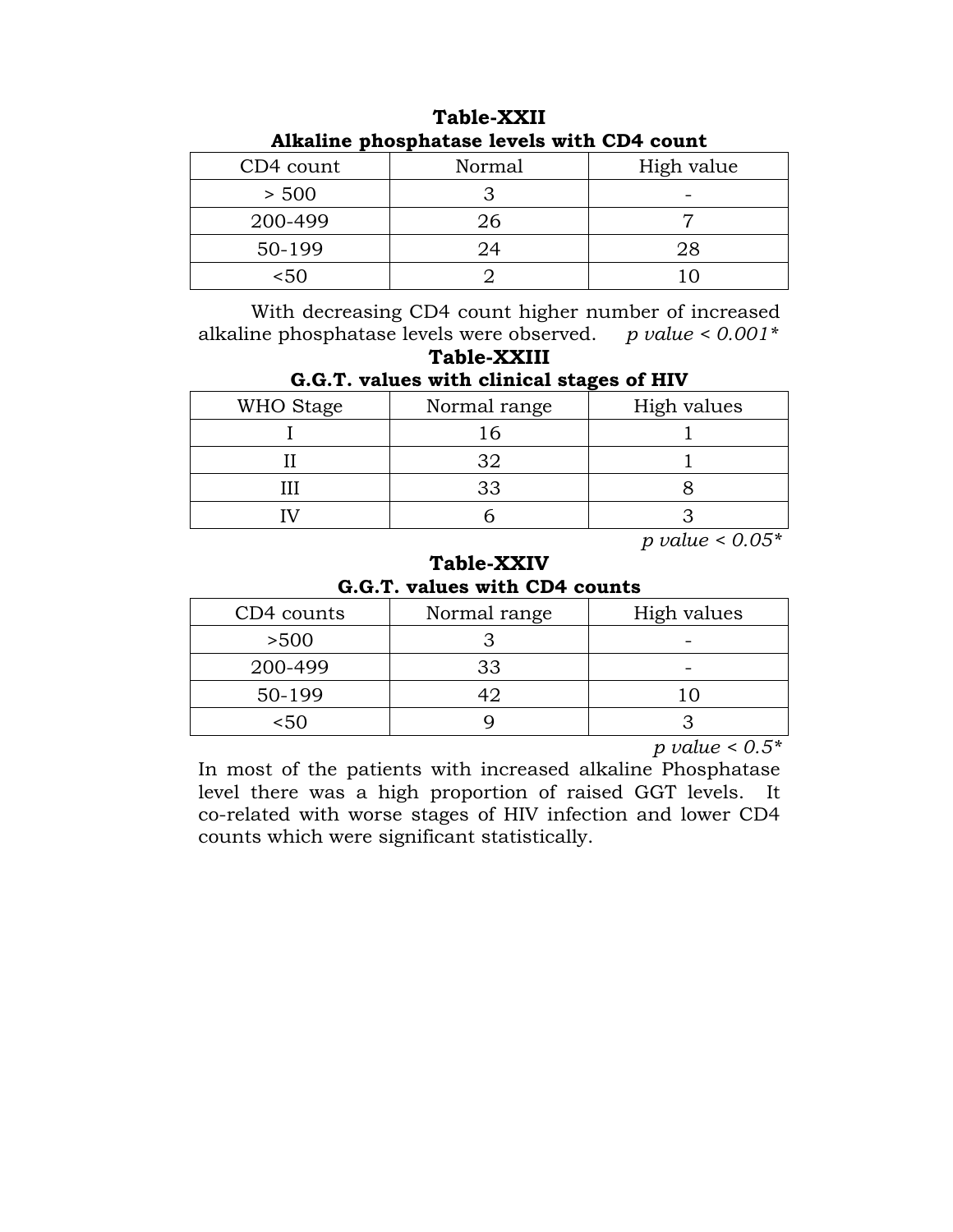**Serum Bilirubin :** Serum Bilirubin was within normal limits for all the patients.

**Ultrasound Abdomen** : None of the patients co-infected with HBV had abnormality in their ultrasonogram. Only one among the four HCV co-infected patients had increased liver echoes which was not statistically significant.

*\*p values* : Level of Significance

- >0.05 statistically not significant at 5% level
- <0.05 statistically significant at 1-5% level
- <0.01 statistically significat at 1% and below.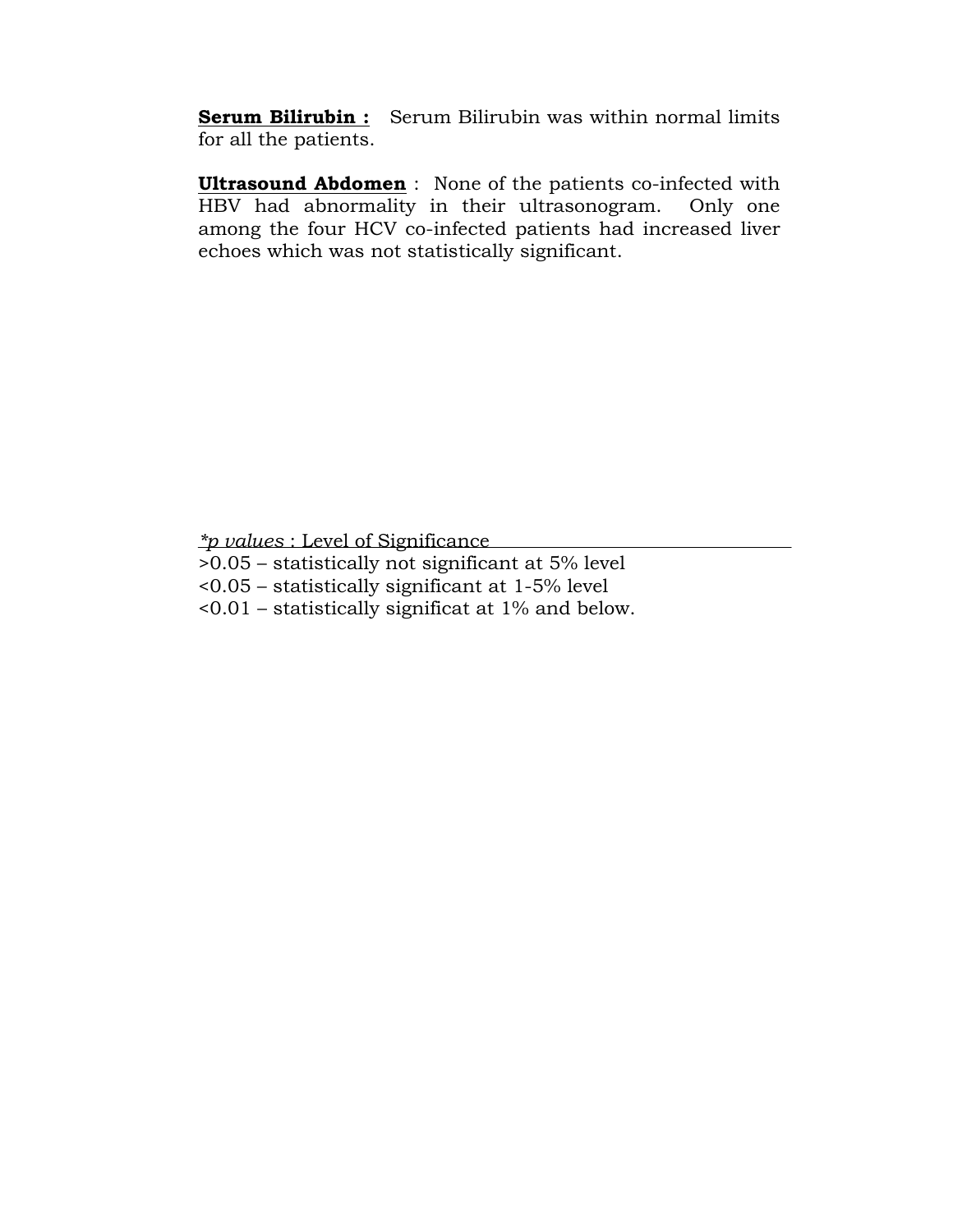#### **DISCUSSION**

#### **1. AGE AND SEX DISTRIBUTION**

 Most of the patients in the study were in their twenties and thirties which is the economically productive age group. The mean age of the study group was 34.79 and Male: Female ratio was 3:1. It is estimated that in India HIV / AIDS cases reported consist of approximately 73% men and 27% women with 89% of reported cases in the age group of 15-44 years (26).

#### **2. PREVALENCE**

Of the 100 HIV infected patients, 8 were found to have positivity for Hepatitis B surface antigen (8%), 4 were found to have positivity for anti HCV (4%) and one was found to have positivity for both HBS Ag and anti HCV. Thus a total of 8% in this study population have co-infection with Hepatitis B, 4% with Hepatitis C Virus and 1% has co-infection with both Hepatitis B and Hepatitis C virus.

The prevalence of Hepatitis co-infection with HIV varies widely across different studies.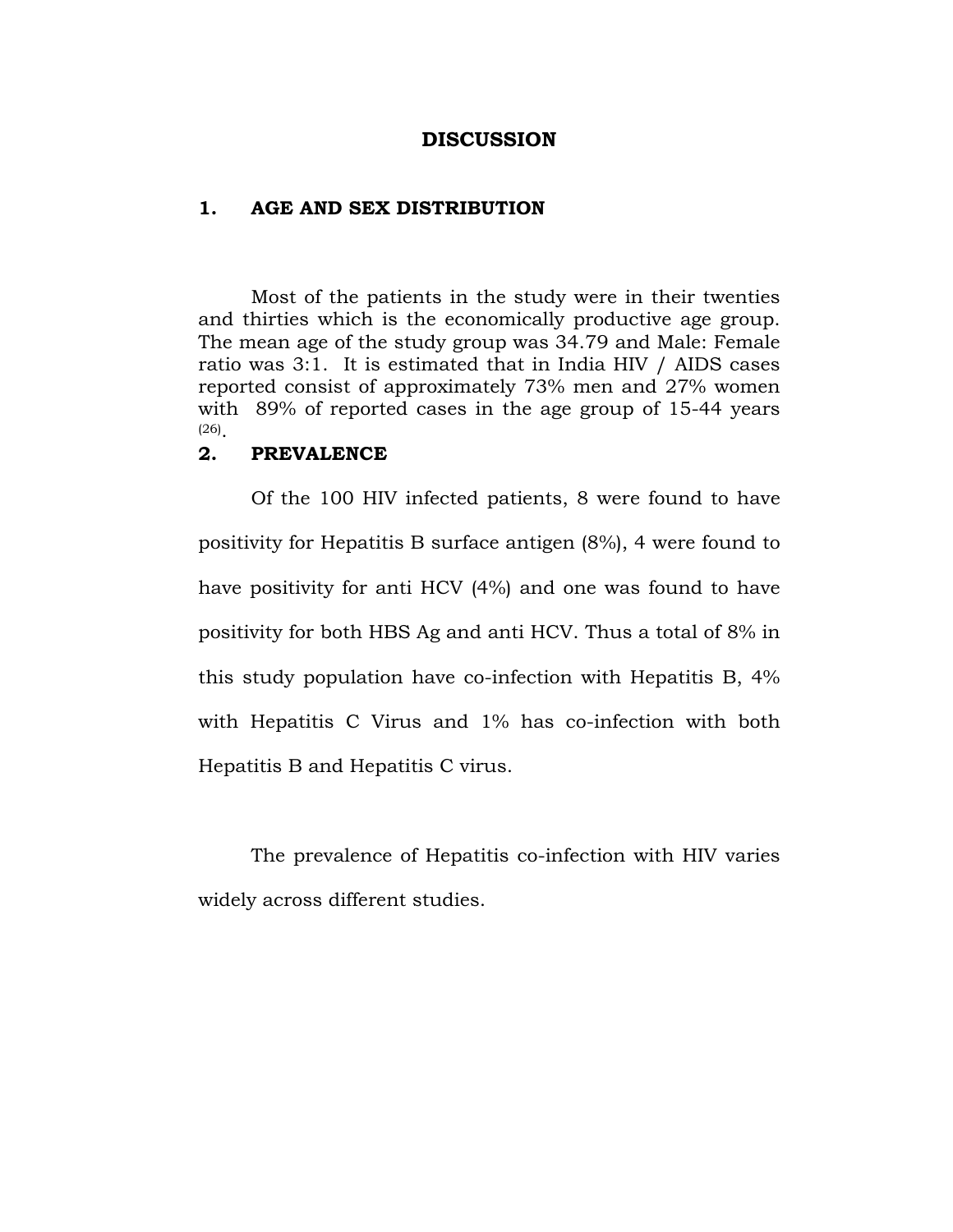# **TABLE-XXV Prevalence of HBV/HCV co-infection in HIV patients studies in India.**

| Sl.No.         | <b>Study By</b>                          | $HIV +$<br><b>HBV</b> | $HIV +$<br><b>HCV</b> |
|----------------|------------------------------------------|-----------------------|-----------------------|
| $\mathbf{1}$   | Padmapriyadarsini etal: (7)<br>(Chennai) | 6.4%                  | 2.1%                  |
| 2              | Rogers etal $(5, 7)$                     | 4%                    | 3%                    |
| 3              | Ramanamma etal (21)                      | 14.3                  |                       |
| $\overline{4}$ | Tankhivale SS etal (11)<br>(Maharashtra) | 30.4%                 | 7.27                  |
| 5              | Shazia M Ahson etal (3)<br>(Mumbai)      | 3.5%                  | 8%                    |
| 6              | Dhan Vijay etal (28)                     | 28%                   |                       |
| $\overline{7}$ | K.Agarwal etal (6) (Delhi)               | 13%                   |                       |

# **TABLE-XXVI HBV / HCV co-infection - Foreign Studies**

| <b>S1.No.</b>  | <b>Study By</b>                                   | -<br>$HBV\%$ | $HCV\%$ |
|----------------|---------------------------------------------------|--------------|---------|
| 1              | Petrus Uchenna Inyama <sup>(8)</sup><br>(Nigeria) |              | 5.7%    |
| $\overline{2}$ | J.Ockenga etal (17, 29)                           | 9%           | 23%     |
| 3              | Saillour F etal (22)                              | 6.9%         | 42.5%   |
| 4              | Dimitrakopoulos <sup>(23)</sup>                   | 67.4%        | 13.8%   |
| 5              | Treilinger etal (24)                              | 3.1%         | 54.7%   |
| 6              | C.Larsen etal (9)                                 | 7%           | 24.3%   |

| Sl.No. | <b>Study By</b> | ${\bf HBV\%}$ | $HCV\%$ |
|--------|-----------------|---------------|---------|
|        | Present Study   | 8%            | 4%      |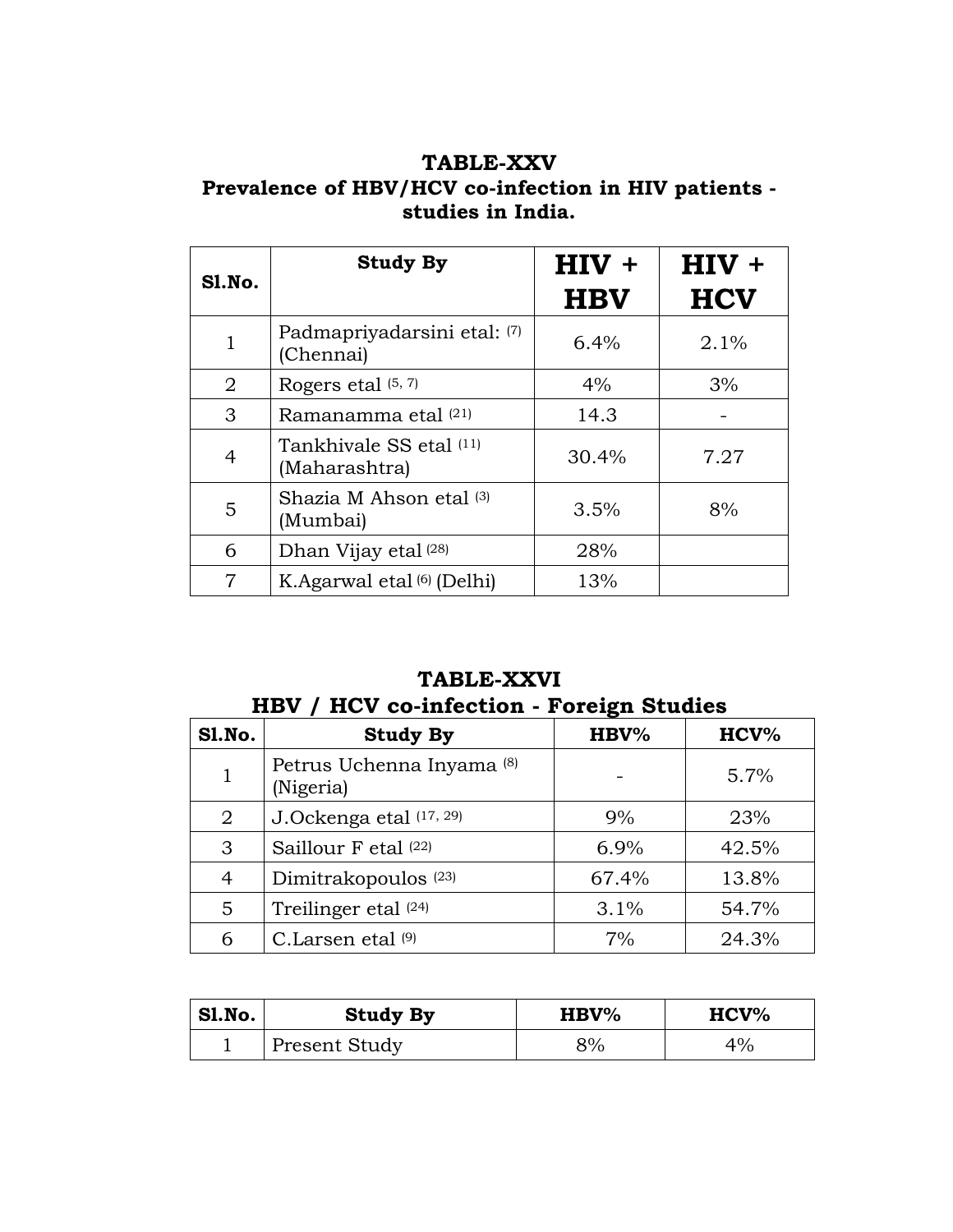A cluster survey conducted in randomly selected districts of Tamilnadu showed that the overall community prevalence of Hepatitis B as 5.3% (27). It is estimated that in India prevalence of Hepatitis B virus infection is 5% and Hepatitis C virus infection is 2% (30) (19). There is another report available which puts the sero prevalence in India for Hepatitis B as 3% (HBS Ag.) and 1-1.5% for anti HCV (Hepatitis.C) (15). The prevalence in this study is higher than these statistics, the reason being the high risk behaviour in the study group. The slightly higher prevalence rates in this study when compared to two other studies conducted in Chennai (7,5) may be due to variation in the institution where the studies were conducted or distribution of risk factors among the selected study group. The high variation in prevalence of co-infection of HBV or HCV in HIV reported from different parts of world and India may again be due to distribution of risk factors, geographic location, etc., of the study population.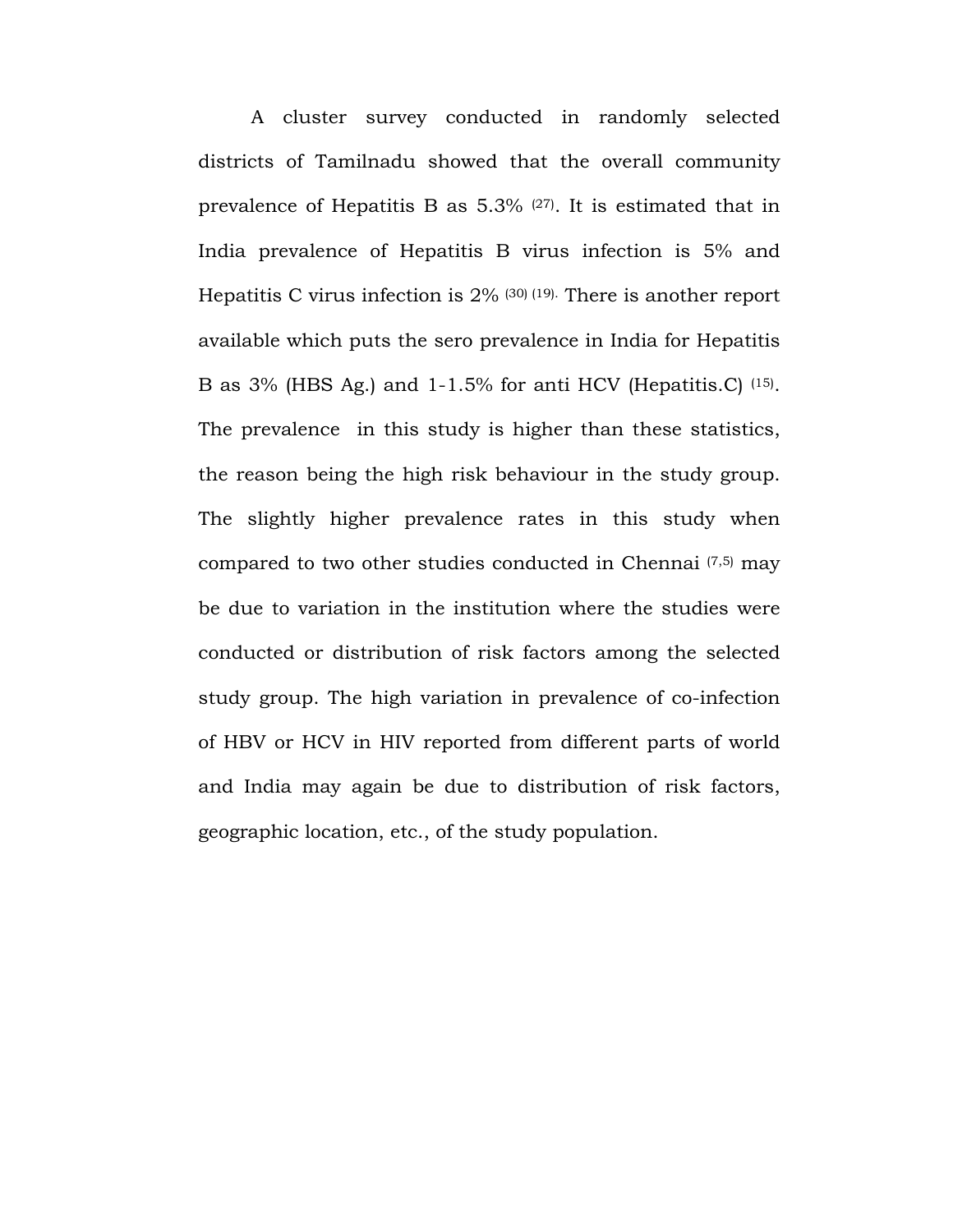# **MODE OF TRANSMISSION / ACQUISITION**

Out of 8 HBS Ag positive persons there were 6 persons who acquired the infection through hetero sexual mode. The rest of them, 2 in number, acquired the infection through injection drug use. But only 6.5% among the hetero sexually exposed group turned out to be positive for HBS Ag, but 40% of injection drug users tested positive for HIV. But these were found to be statistically insignificant.

While, in the case of Anti HCV positivity, of the 4 anti HCV positive patients there were 3 persons who got the infection through injection drug use and one through probably hetero sexual mode i.e., 75% by injection drug use and 25% by heterosexual route. Thus 60% of injection drug users and 1.1% of heterosexually exposed group had evidence of Hepatitis C co-infection. This observation showed statistical significance.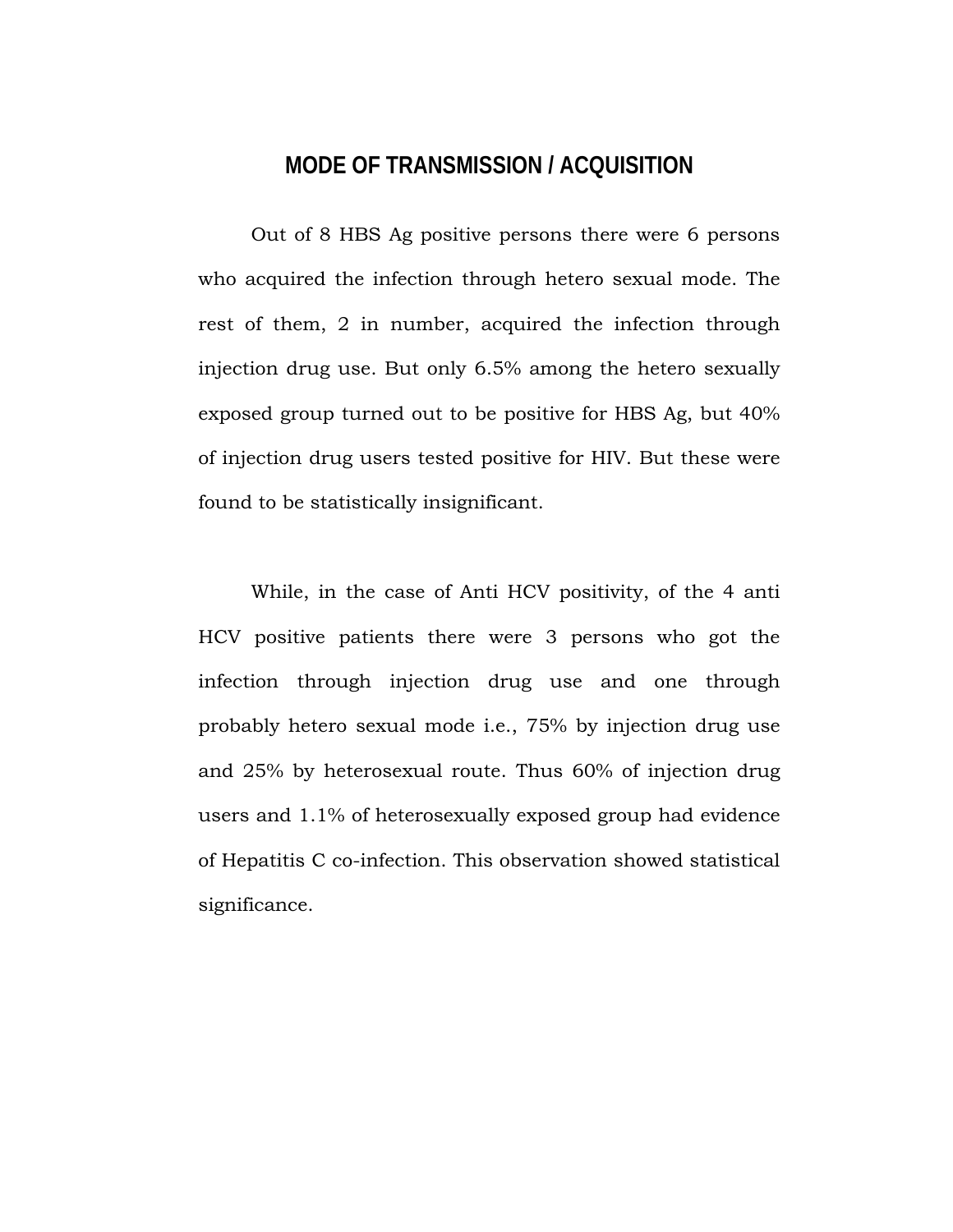# **TABLE-XXVII Some of the studies conducted in India and other countries on injection drug users.**

| S1.<br>No. | <b>Study By</b>         | Co-infected<br><b>HBV</b> | Co-infected<br><b>HCV</b> |
|------------|-------------------------|---------------------------|---------------------------|
|            | Baveja etal (14) 2003   | 39.5%                     | 36.45%                    |
| 2          | Sunil Solomen (16) etal | 12%                       | 85.2%                     |
| 3          | Decarvalho etal (33)    | 75%                       | 75%                       |
| 4          | Saha mk etal (31)       | 100%                      | 92%                       |
| 5          | Perdas etal (32)        | 20%                       |                           |

Thus all these studies prove a higher incidence of HIV, HBV, HCV Co-infection in this particularly high risk group of injection drug users.

# **EFFECT OF CO-INFECTIONS ON IMMUNE STATUS**

Out of the 8 HBS Ag positive people 7 had their CD4 counts below 200, of them one with CD4 count below 50. One had CD4 count in between 200 and 499. These observations were not statistically significant. But all the HCV infected persons had CD 4 counts below 200 / µL. Out of them two had CD 4 counts below 50. Whether HCV accelerates progression of HIV-I disease is unknown. But many recent studies have reported that HCV infection might accelerate progression of HIV-I infection. But it is not sure whether HCV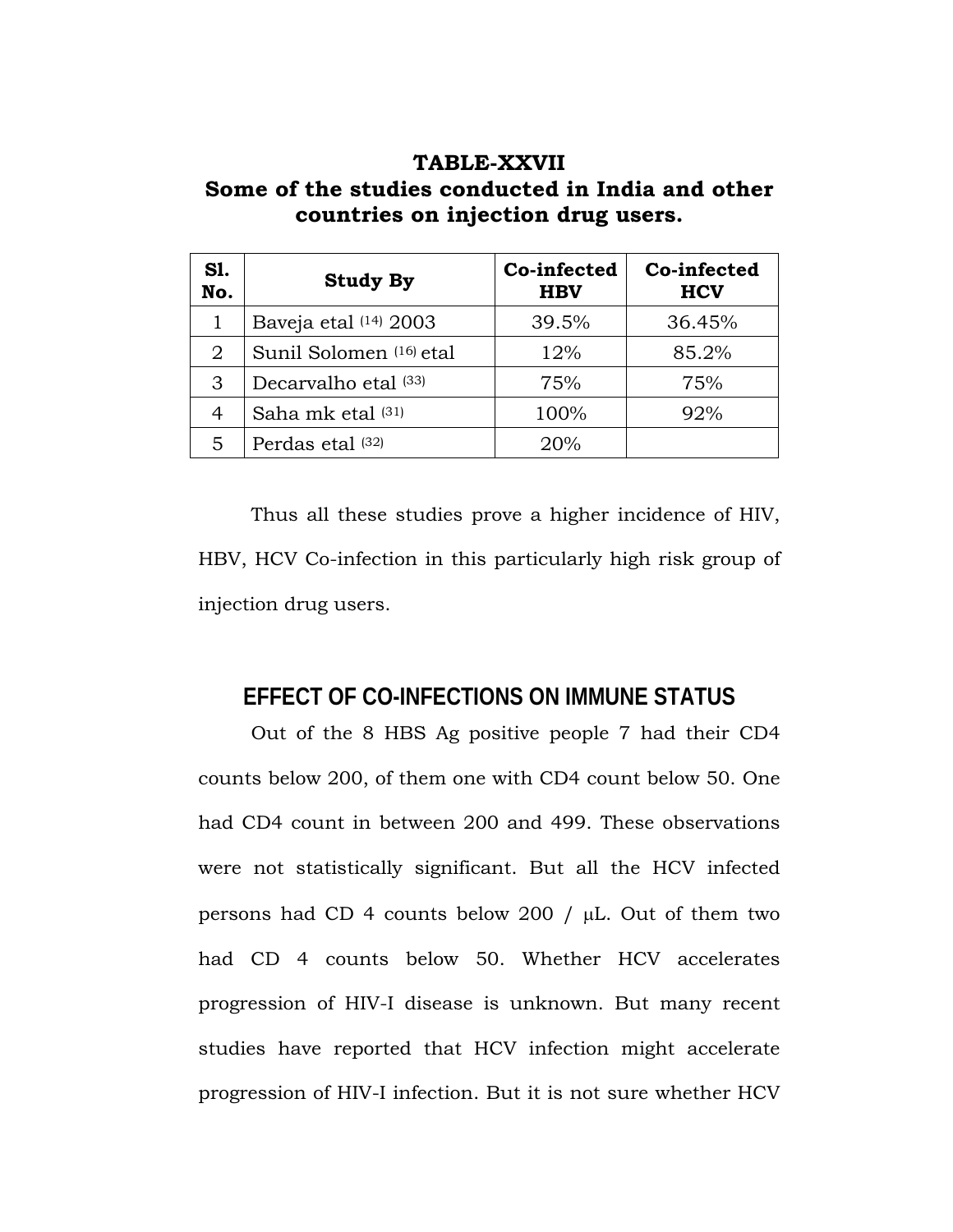co-infection worsens the immunological dysfunction already present in the host.

The majority of studies conducted so far on the effect of HBV co-infection on the course of HIV progression have given conflicting results. Thus no definitive proof for role of HBV on HIV disease progression has been reported so far (1). The finding regarding HBV co-infection on HIV in this study was also statistically insignificant.

Of the 8 persons infected with hepatitis B in the present study, there were 3 persons each in clinical stage II and III and one person each in WHO clinical stages I and IV. These observations were shown insignificant by statistical analysis.

But of the 4 persons found to be co-infected with Hepatitis C virus, 3 persons were in clinical stage IV and the remaining one patient in Stage III. So in this study all the HCV co-infected patients had poorer clinical stages and lower CD4 counts suggestive of poor immune status. The correlation between HCV co-infection and poor WHO clinical stage was statistically significant (P<0.0001).

The only patient with HBV, HCV co-infection; with HIV was also in clinical stage IV and was also having CD4 count below 50. Though the association between HBV Co-infection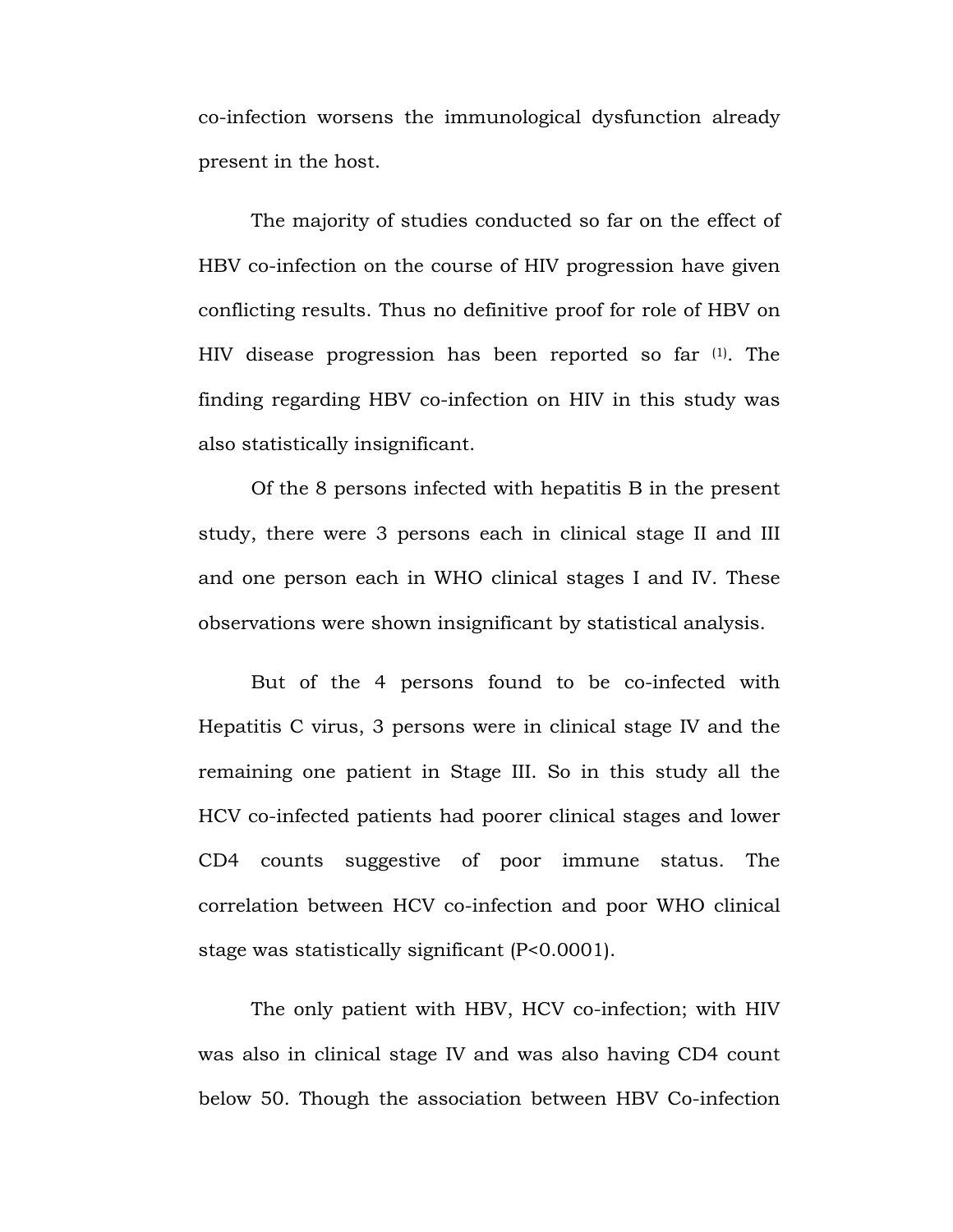and lower CD4 count was found to be statistically insignificant, the association with worse WHO clinical stage was statistically significant

#### **IMPACT OF CO-INFECTION ON LIVER FUNCTION**

The impact of co-infection on liver function was also analysed. This was done by looking at elevated transminase levels (ALT or AST). It was shown in the study that 42.9% of cases with Hepatitis B co-infection alone had a rise in transaminase levels. In those with evidence of Hepatitis C coinfection alone had a rise in transminase level in 66.7% of cases and in the case of Hepatitis B and C co-infection had a rise in 100% case (one out of one). These associations were proved significant statistically. Logistic regression was used to analyse the impact of the other obvious, hepatotoxic agent, alcohol on transminases in patients with co-infection and was found insignificant.

Hepatitis B virus is a non-cytopathic virus that causes liver damage mainly through immune mediated mechanisms. But the risk of HBV associated end stage liver disease seems to be increased in the setting of HIV co-infection. This is because the presence of HIV infection increases the risk of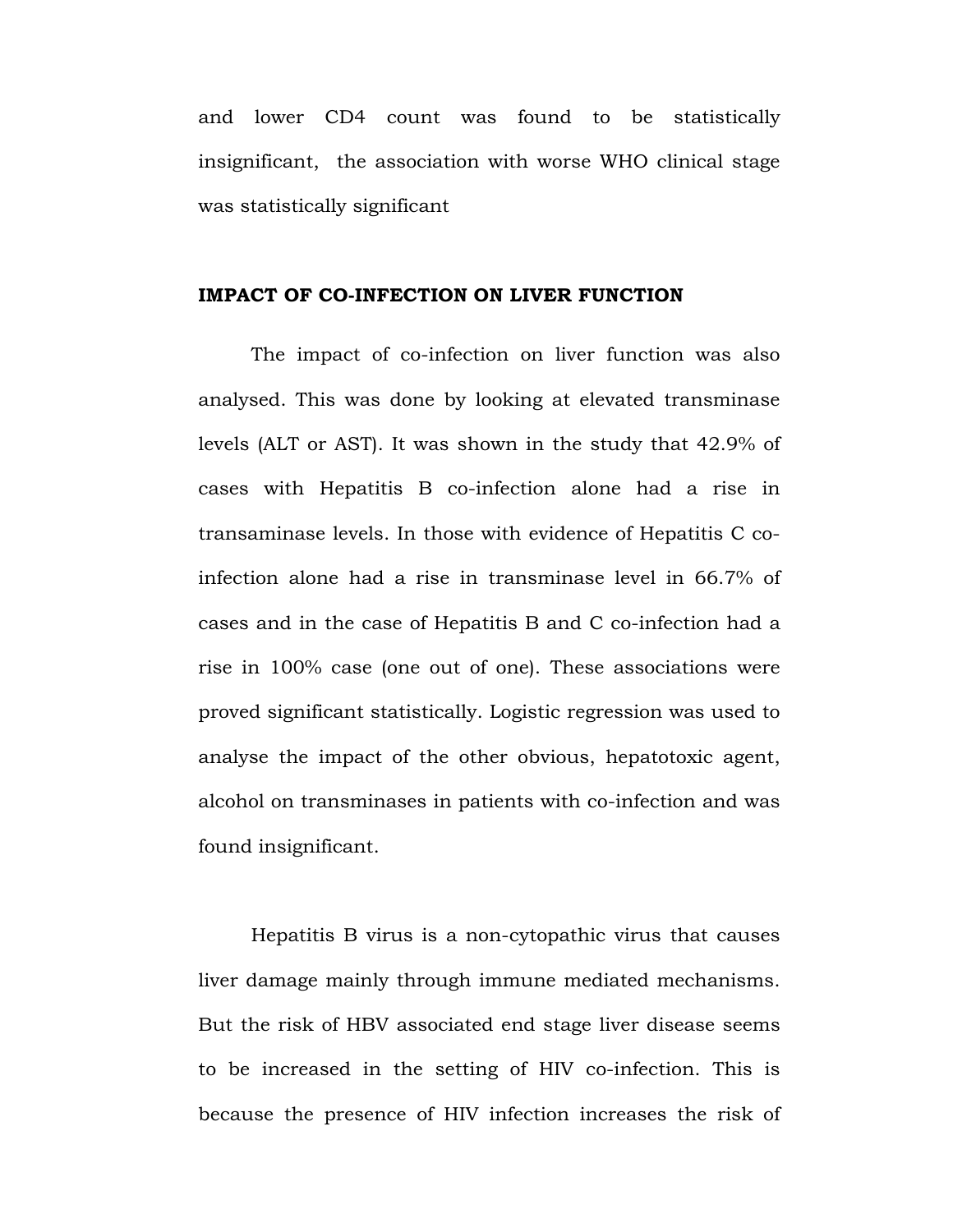chronicity of HBV infection, as well, reduces the rate of spontaneous HBS Ag seroconversion. Despite the proposed milder hepatic necro inflamation in HBV co-infected HIV patients, in agreement with the postulated immune mediated pathogenicity, there are reports of enhanced HBV replication levels leading on to progression of more severe liver disease (1).

HIV I infection appears to speed the rate of progression of chronic hepatitis C to end stage liver disease to as little as 10 years after exposure. However, this accelerated progression has not been observed in all studies. Data from a meta analysis indicate that the average risk for progressive liver disease is 2.9 times higher among HCV / HIV - I co-infected persons than among persons infected only with HCV (2) (25).

A study from Mumbai (3) showed higher serum transaminase levels in most of the HCV co-infected persons but there was no evidence of elevated transminases in Hepatitis B co-infection group. But a study from Chennai (7) recorded higher transaminase values for those co-infected with HBV when compared to non HBV group of HIV +ve patients.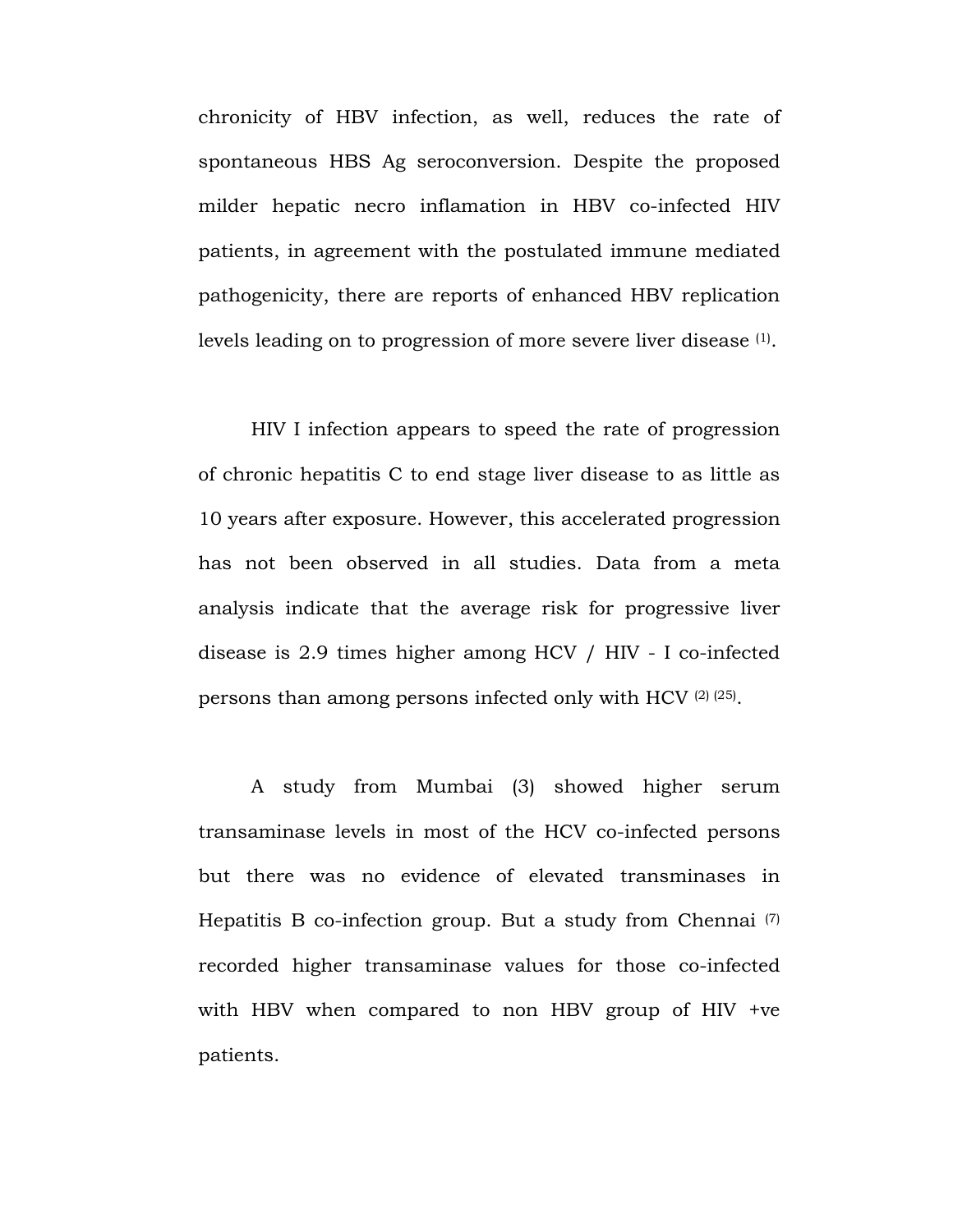#### **HIV & ALKALINE PHOSPHOTASE LEVELS**

The effect of HIV infection on the level of alkaline phosphatase was studied in the population. In the study group a higher proportion of patients with elevated alkaline phosphatase levels were seen in worse WHO clinical stages as well as in patients with low CD4 counts. These findings were significant on statistical analysis also. HIV infection is known to cause a rise in alkaline phosphatase levels (7). This has been linked to the progression of disease as well. Those patients with increase alkaline phosphatase level had either high normal values of GGT or abnormally high GGT values which also showed correlation with worse stages of HIV infection, which were significant statistically also.

This study has its share of limitations as well. This data may have underestimated the true prevalence of HBV coinfection. Atypical serum HBV markers are a problem among some HIV infected individuals as in some of them isolated anti-hepatitis B core antigen is recognised, particularly among patients with severe immune deficiency (1, 13).

The underestimation may have also occurred in the case of Hepatitis C co-infection as well because at least 4% of HIV -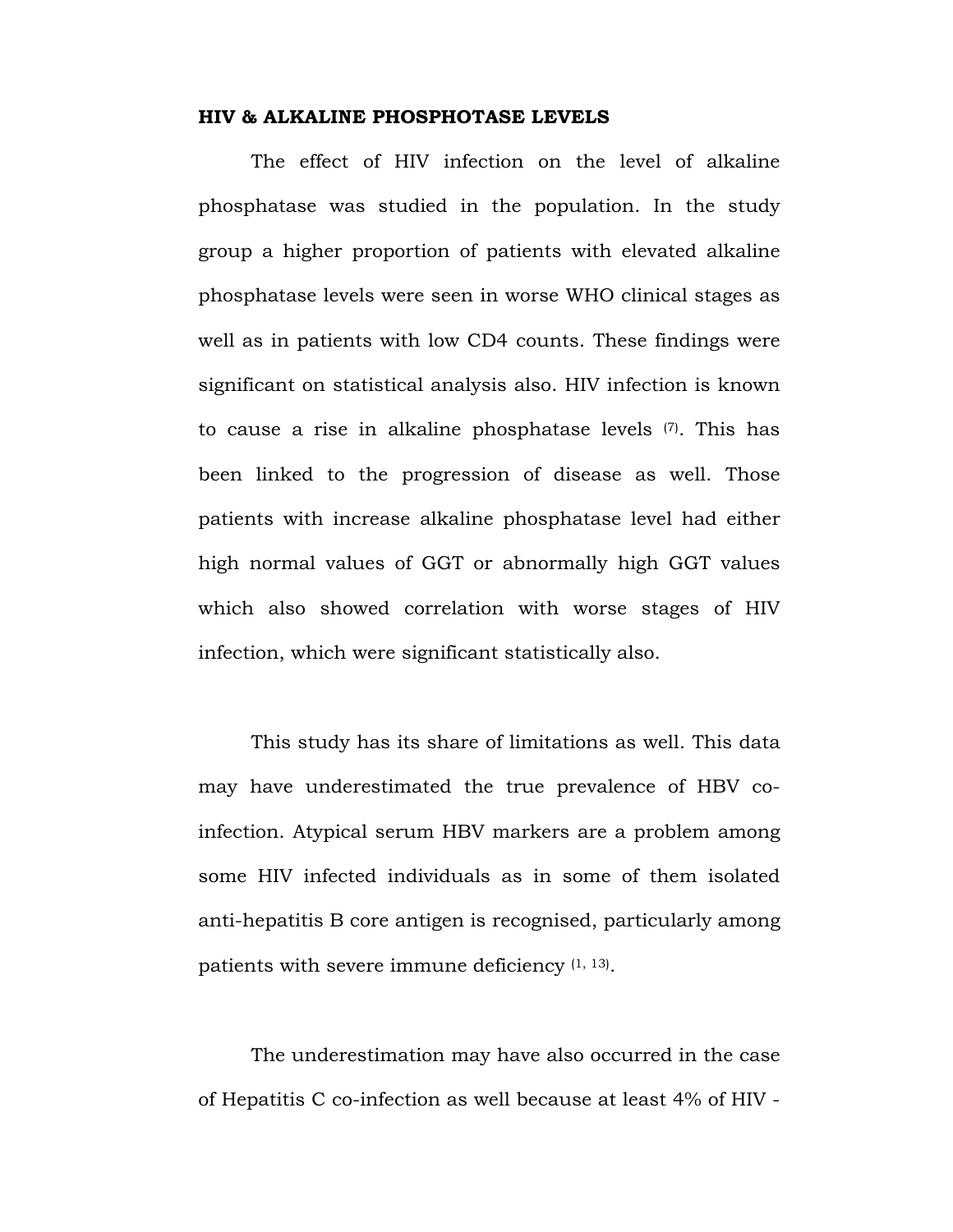HCV co-infected patients have no detectable anti HCV antibodies in the presence of HIV viremia (16, 12). Also HCV RNA could not be tested which is considered as the gold standard in the diagnosis of Hepatitic C infection. But the test performed in this study has a sensitivity of 99% and specificity of 97%.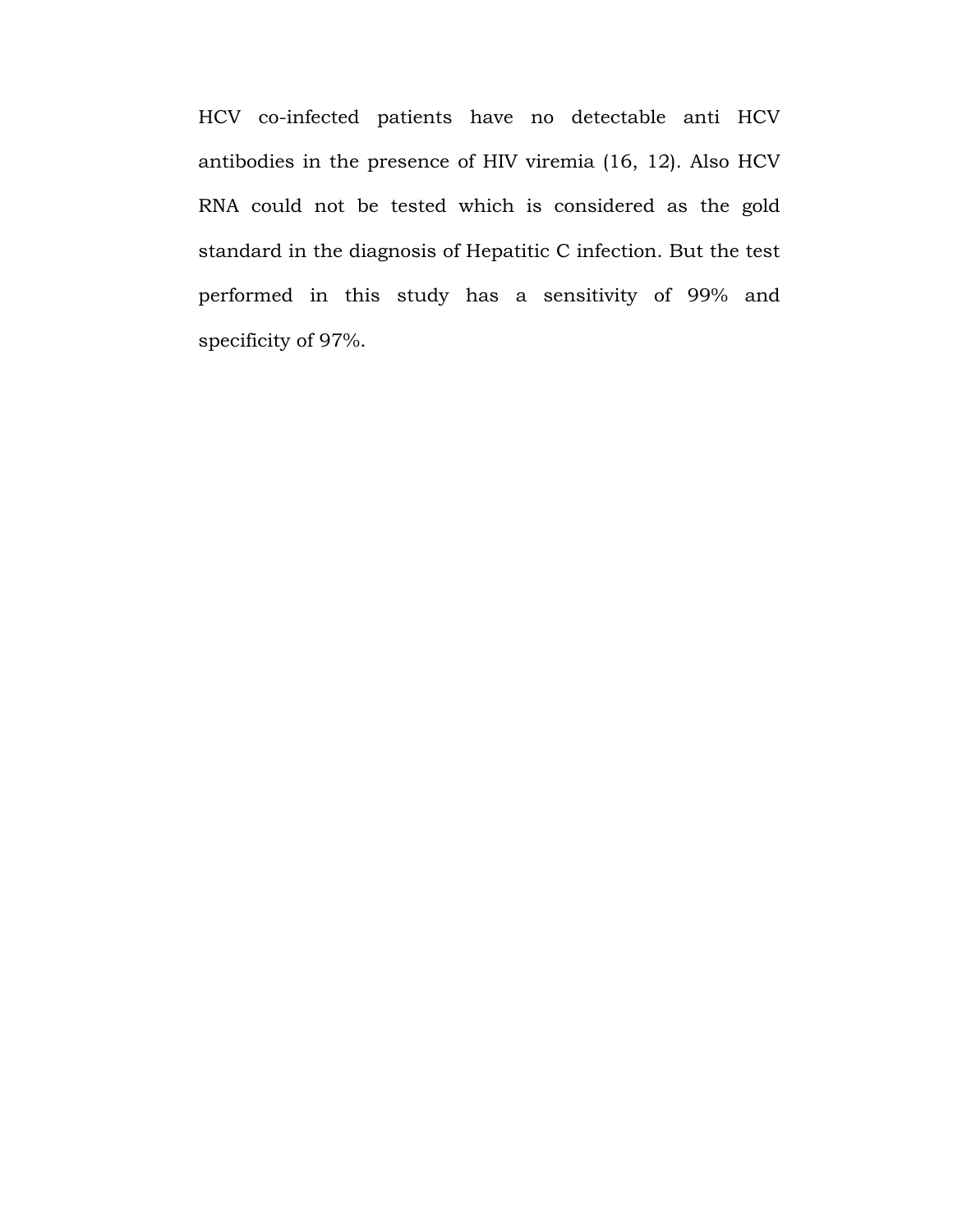#### **CONCLUSIONS**

The prevalence of HBV co-infection was found to be 8% in HIV patients in this study.

The prevalence of HCV co-infection in HIV patients in the study population was 4%.

The prevalence of HBV, HCV co-infection in the study population was 1%.

The majority of Hepatitis B co-infections were acquired through heterosexual route. But 40% of injection drug users were co-infected with HBV. But these observations are not statistically significant.

Injection drug use accounted for 75% of cases of Hepatitis C infection and 60% of injection drug users had Hepatitis C co-infection, making injection drug use the main mode of transmission for this co-infection. This observation is significant statistically also.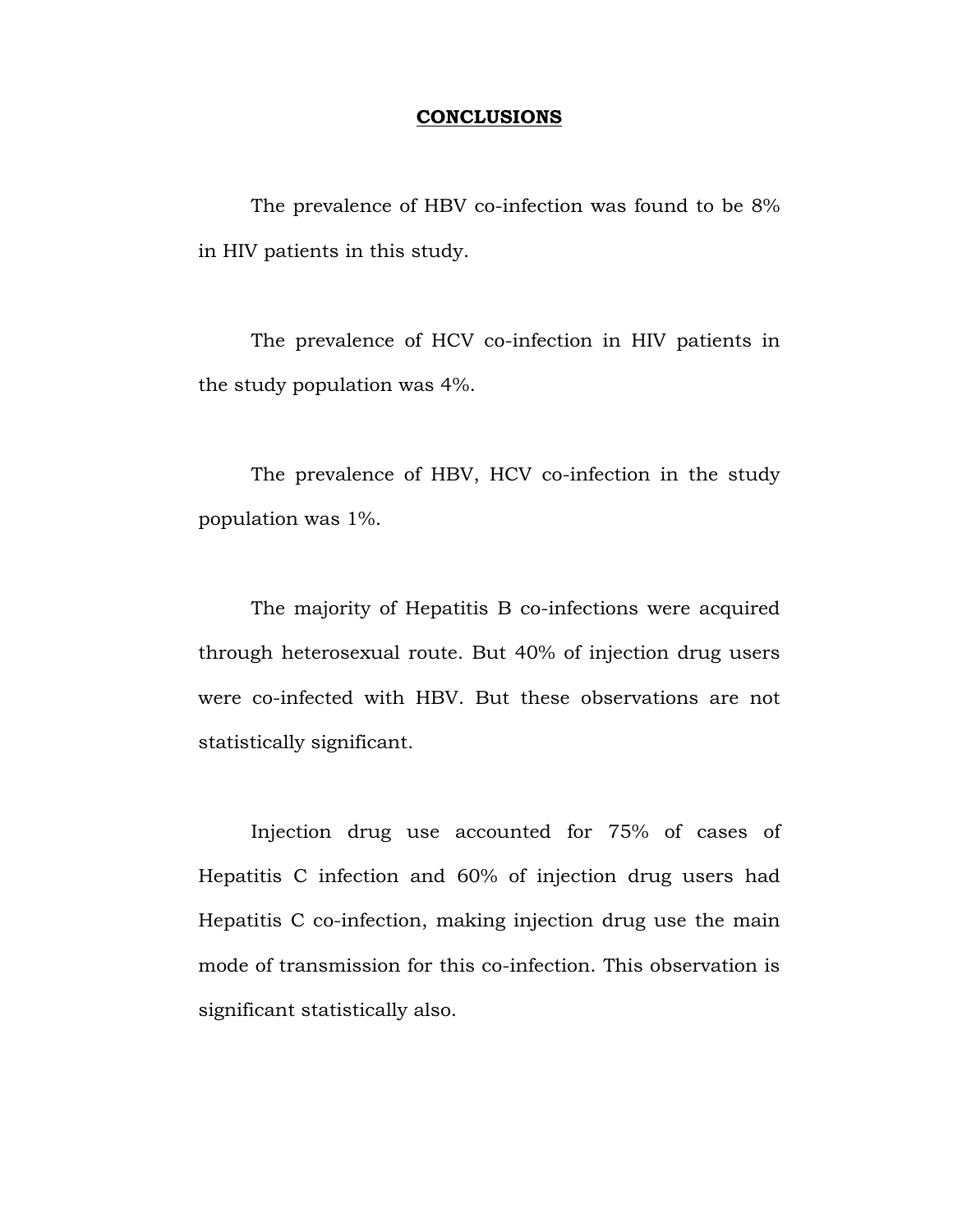Both Hepatitis B and Hepatitis C co-infection caused statistically significant elevation of transaminase levels thus predicting on going liver damage. While Hepatitis B coinfection did not produce statistically significant impact on HIV disease progression, hepatitis C co-infection caused statistically significant impact on HIV disease progression with lower CD 4 counts and worse WHO clinical stages.

There was significant association between HIV disease progression and level of alkaline phosphatase. Serum GGT also showed a similar trend with worse WHO clinical stages and lower CD4 counts.

The prevalence of Hepatitis B and Hepatitis C coinfection is fairly high in HIV infected population of Government General Hospital and Madras Medical College supporting the use of more careful screening for these viruses in this institution. Particularly in injection drug users screening for Hepatitis B and C should be undertaken.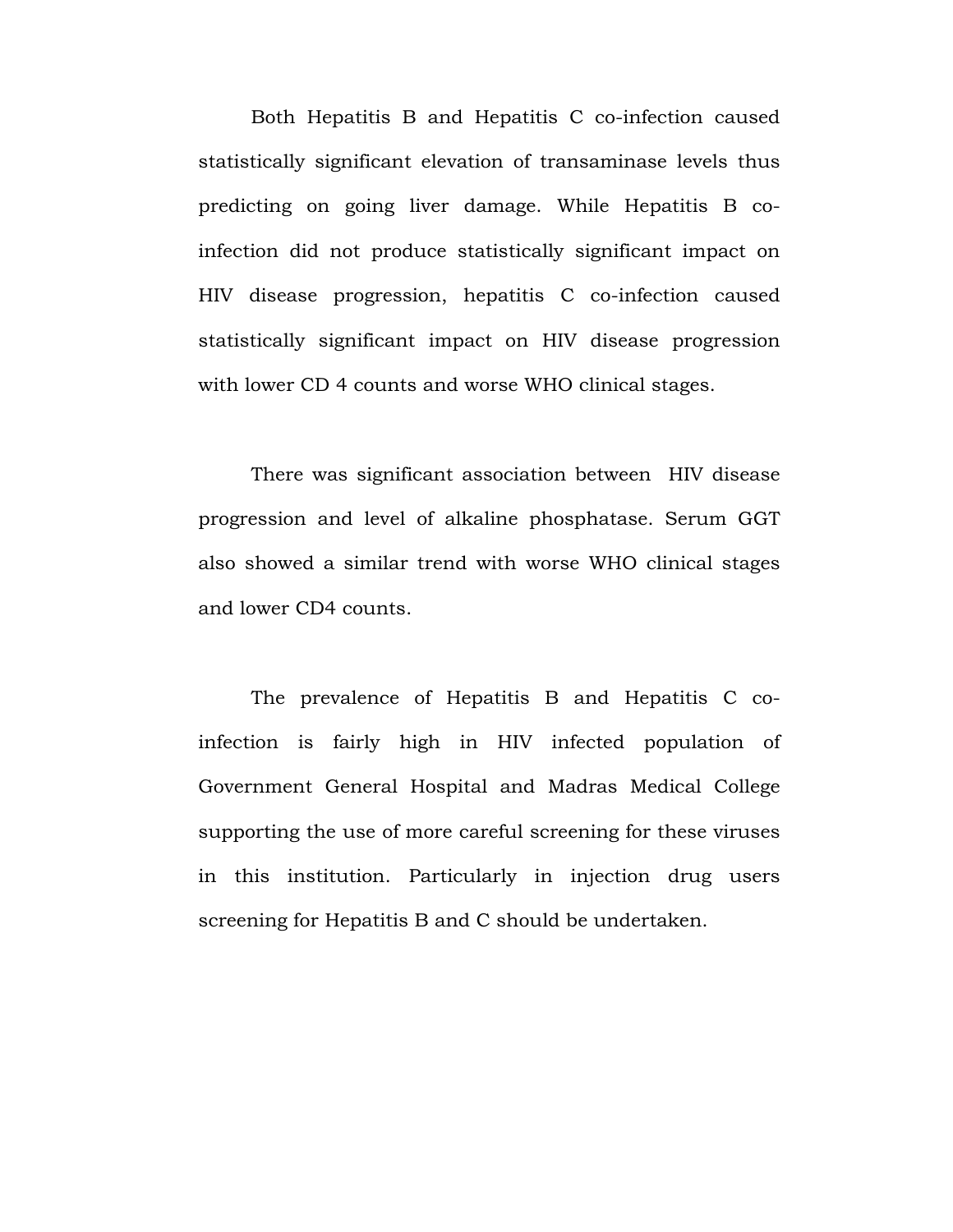#### **SUMMARY**

Hepatitis B virus, Hepatitis C virus and Human immuno deficiency virus have in the recent years posed significant challenges to the health care system.

The aim of this study was to know the prevalence and impact of Hepatitis B virus and Hepatitis C virus co-infection in HIV patients of Madras Medical College and Government General Hospital.

Altogether one hundred HIV positive patients in Government General Hospital and Madras Medical College were selected by random sampling and were screened for Hepatitis B surface antigen and anti HCV. Liver function tests and ultra sonography of abdomen were done. Statistical analysis was done and *p values* were estimated wherever necessary.

Results showed that prevalence of Hepatitis B coinfection as 8%, Hepatitis C co-infection as 4% and Hepatitis B and Hepatitis C co-infection together as 1% in HIV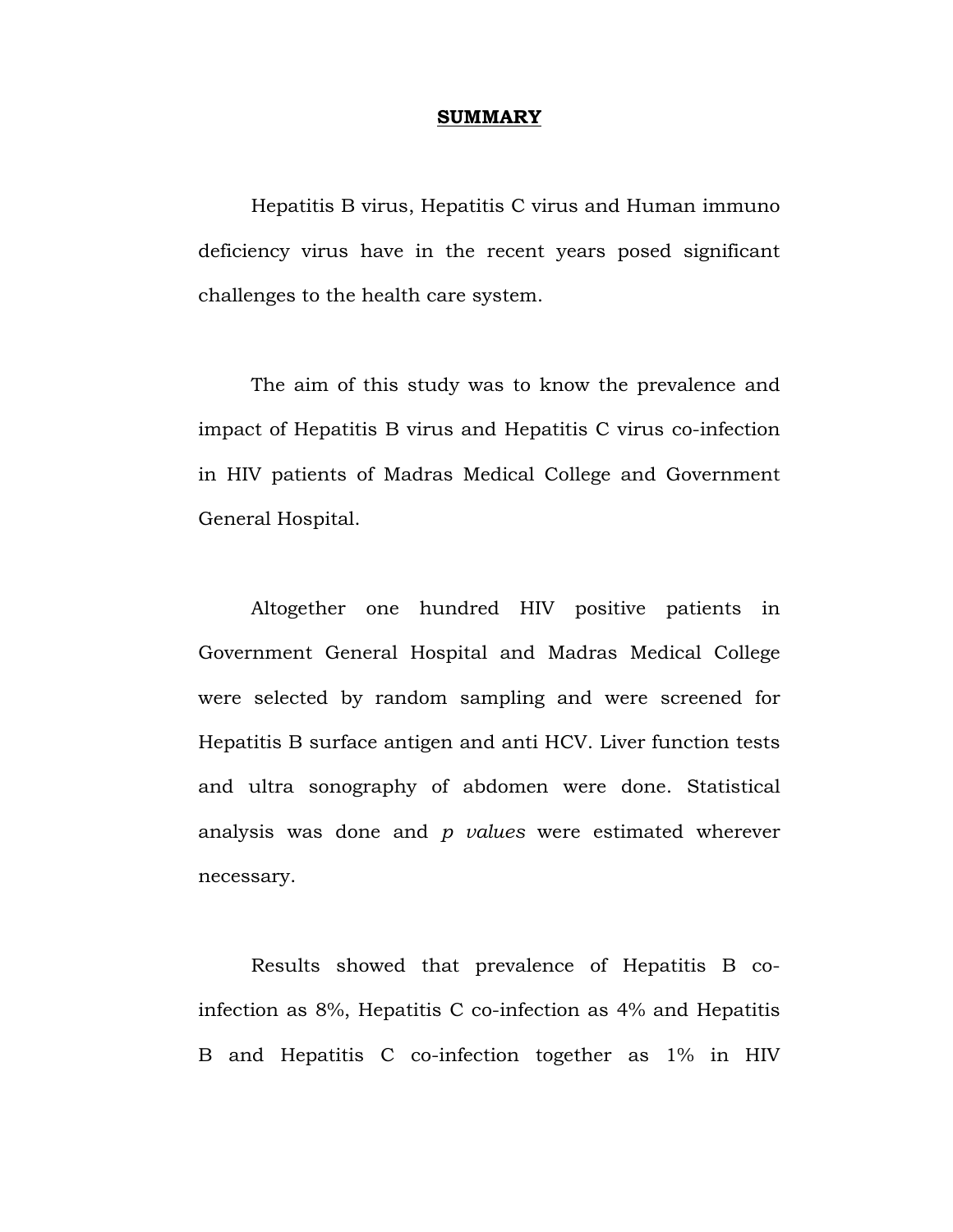population. There was significant elevation of liver enzymes with co-infection.

On the basis of higher prevalence rates for Hepatitis B and Hepatitis C co-infection routine screening for these viruses is necessary in HIV positive population.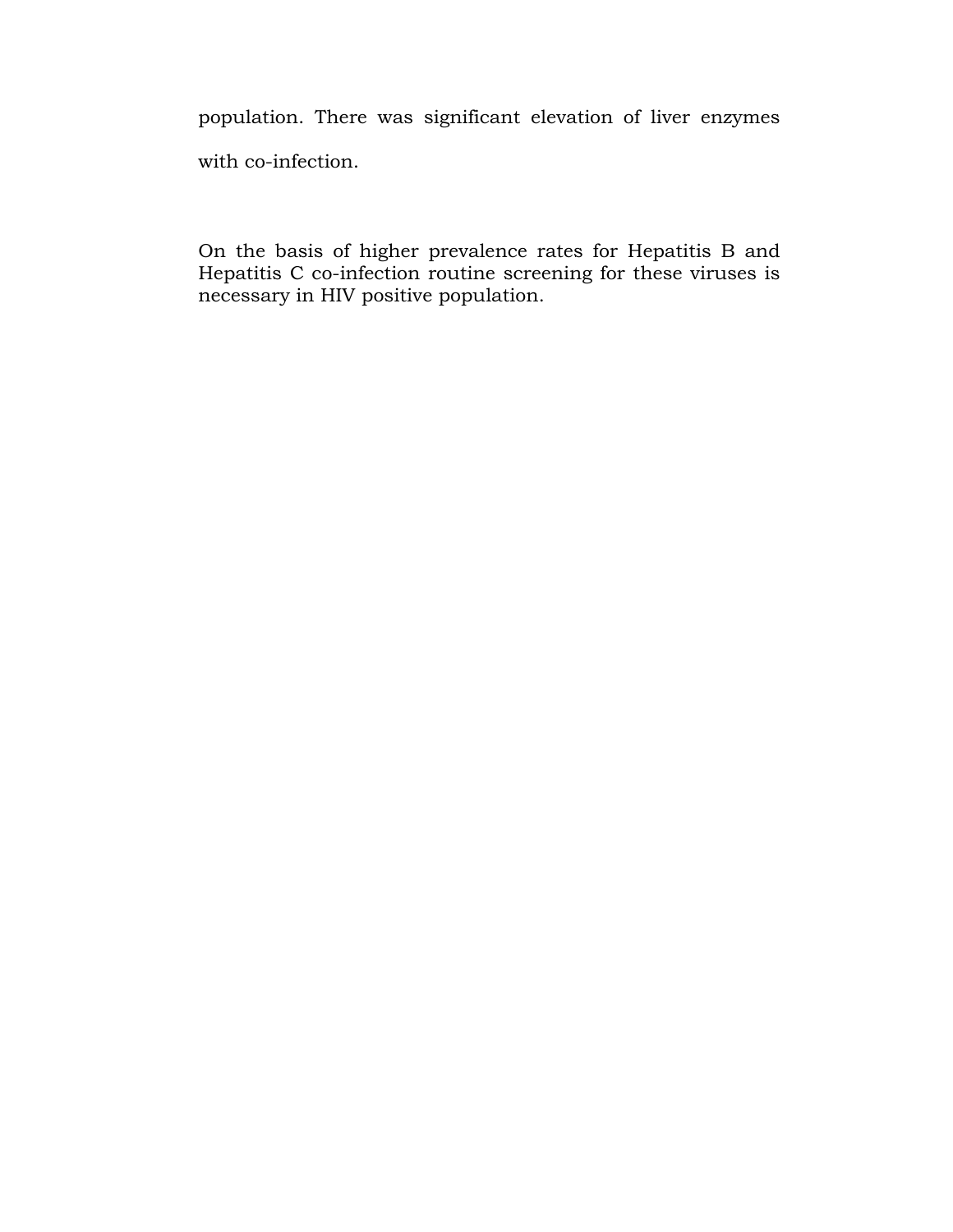## **BIBLIOGRAPHY**

- 1. Sorliano, Vincent, Puoti, Massimo, Bonacini, Maurizio; care of patients with chronic hepatitis B and HIV coinfection: recommendations from HIV - HBV international panel: AIDS; volume 19(3) 18 February, 2005 p.221-240.
- 2. Department of Health and Human Services and Centre for disease Control & Prevention (CDC) - Treatment guidelines for HIV / AIDS / Opportunistic infections www.aidsinfo.nih.gov (2006 ).
- 3. Shazia M.Ahsan, Preeti M.Mehta; HIV, HBV and HCV co-infection study - Bombay Hospital Journal - April, 2005.
- 4. Krishna Prasad MS, Karnekar V; HBV, HCV and HIV: Comparable yet contrasting. Online journal Health Allied Sciences 2005; 2:1 Volume a, Issue 2; April - June, 2005.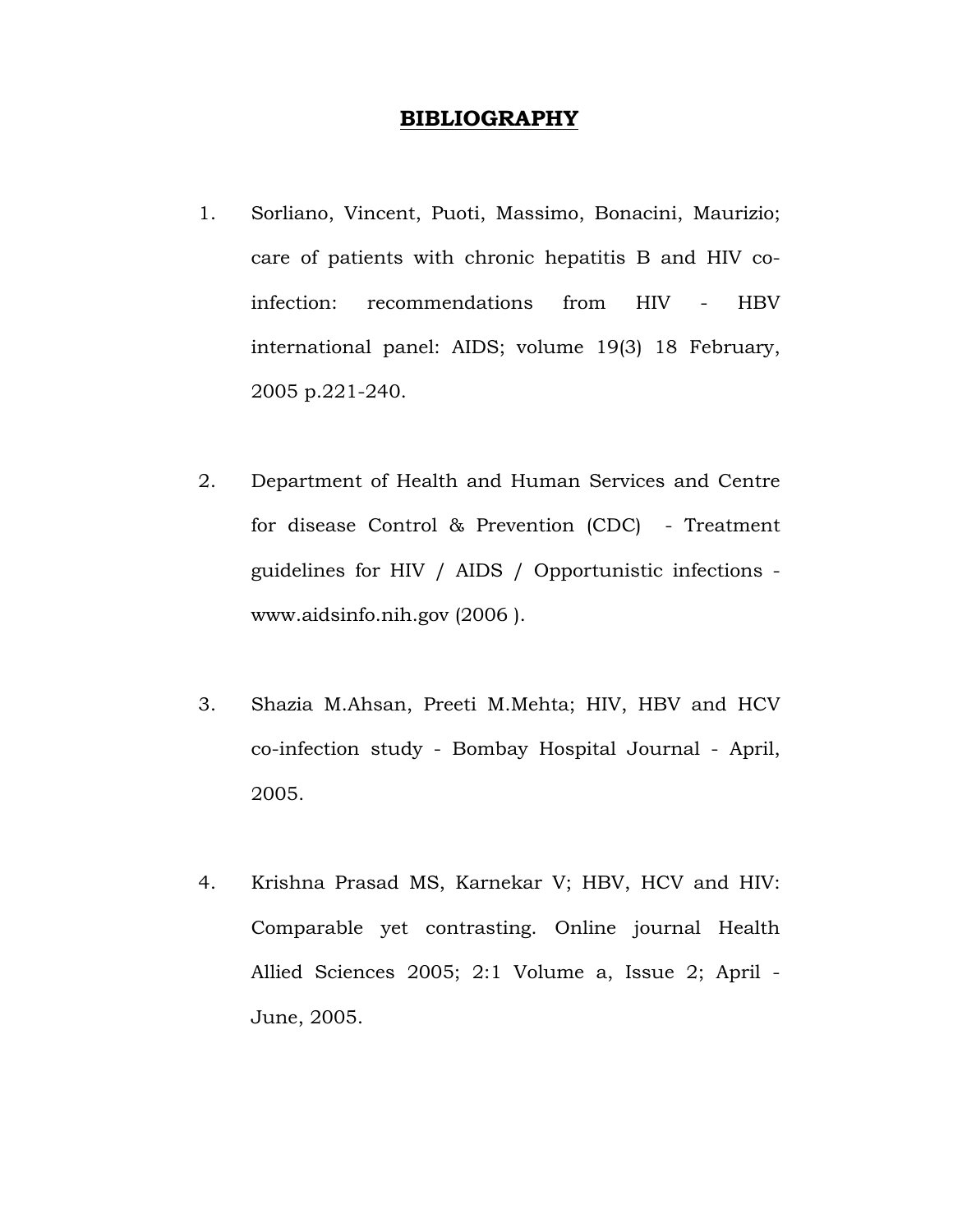- 5. Rogers M.C., Kumarasamy N, Chaguturu SK, Flanigan T.P., Mayer KH, Balakrishnan.P, Solomon.S; 11th Conference Retroviral Opportunistic infection Feb. 8 - 11, 2004 : Abstract No.796: Gateway
- 6. Ki. Agarwal, S.K.Sarin, K.Agarwal, S.S.Hissar & V.Baveja: Hepetitis B virus co-infection is less common in HIV positive Indian Patients : WIT transactions on Ecology and the Environment, Vol. 85, 2005.
- 7. Padma Priyadarshini.C, Chandrabose J, Victor L, Hemma LE, Arunkumar.N, Swaminathan Soumya; Hepatitis B or Hepatitis C Co-infection in Individuals infected with human Immuno deficiency virus and effect of anti-tuberculosis drugs on liver function. Journal of post graduate Medicine, Year 2006 / Volume 52 / issue 2 Page 92-96.
- 8. Petrus Uchenna Inyama, Chigozie Jesse Uncke, Greg ike Anyanwu, Okonkwo Mosses, Njoku, Julia Hauwa Idoko, John Alechenu Idoko; Prevalence of Antibodies to Hepatitis C virus among Nigerian Patients with HIV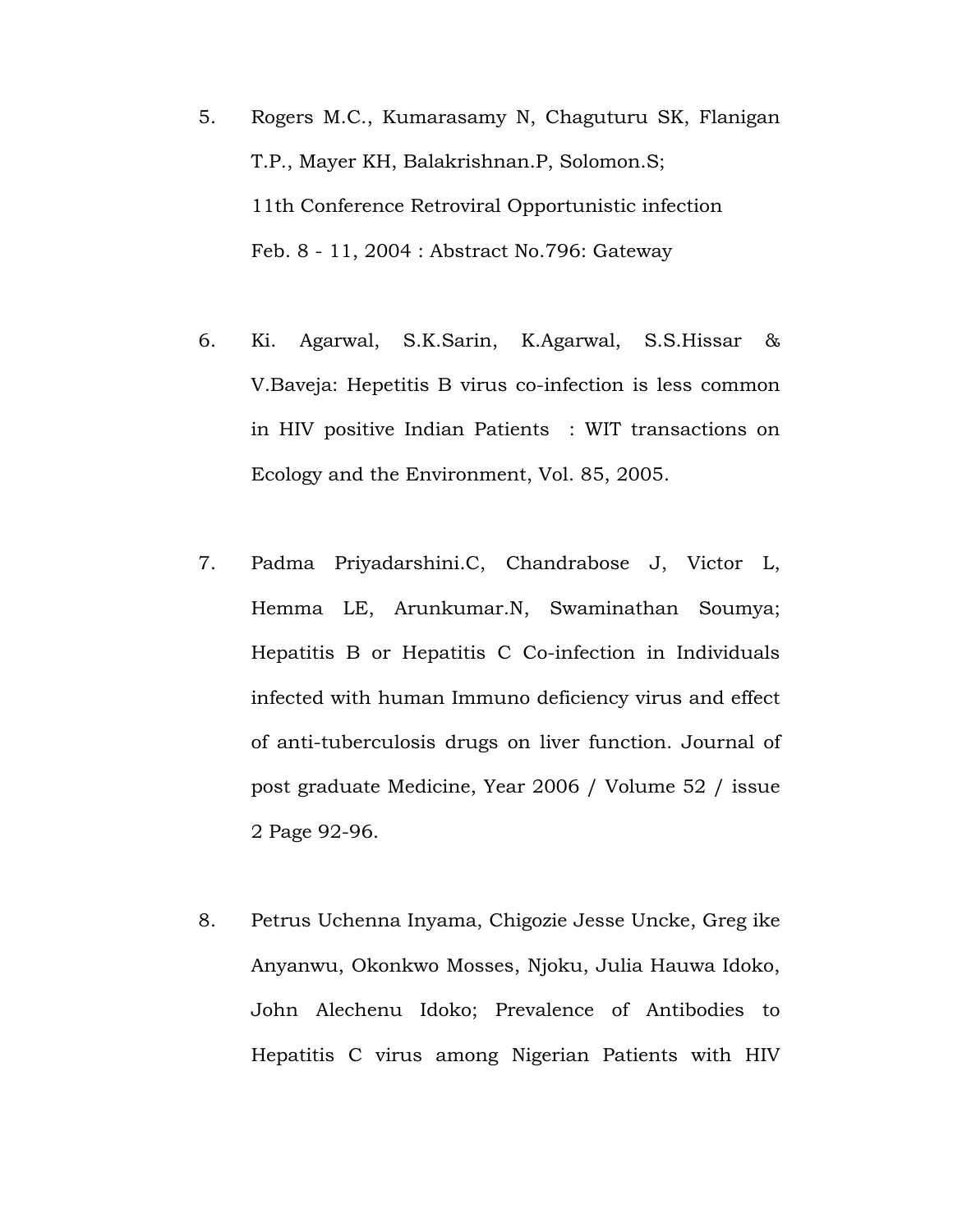infection: Online journal of health and allied Sciences, Volume 4, Issue 2; April-June, 2005.

- 9. C.Larsen, D.Salmon, G.Pialoux, D.Antona, L.Piroth, S.Pol, Y.Lestrat, E.Rosenthal, D.Wean: Prevalence of Hepatitis C and Hepatitis B virus infections in HIV infected persons: Institute DE VEILE SANITAIRE, France 2004.
- 10. Bonacinin M, Liu HJ, Hollinger FB, Effect of Co-existing HIV - 1 nfection on the diagnosis and evaluation of hepatitis C virus - JAIDS 2001; 26:340-4.
- 11. Tankhiwale SS, Khadase.RK, Jalgoankarsv, Seroprevalence of Anti HCV and Hepatitis B surface antigen in HIV Infected patients. Indian Journal of Medical Microbiology 2003; 21: 268-70.
- 12. Mohsen AH, Easterbrook P., Taylor CB, Norris.S. Hepatitis C and HIV co-infection. Gut 2002; 51: 601- 608.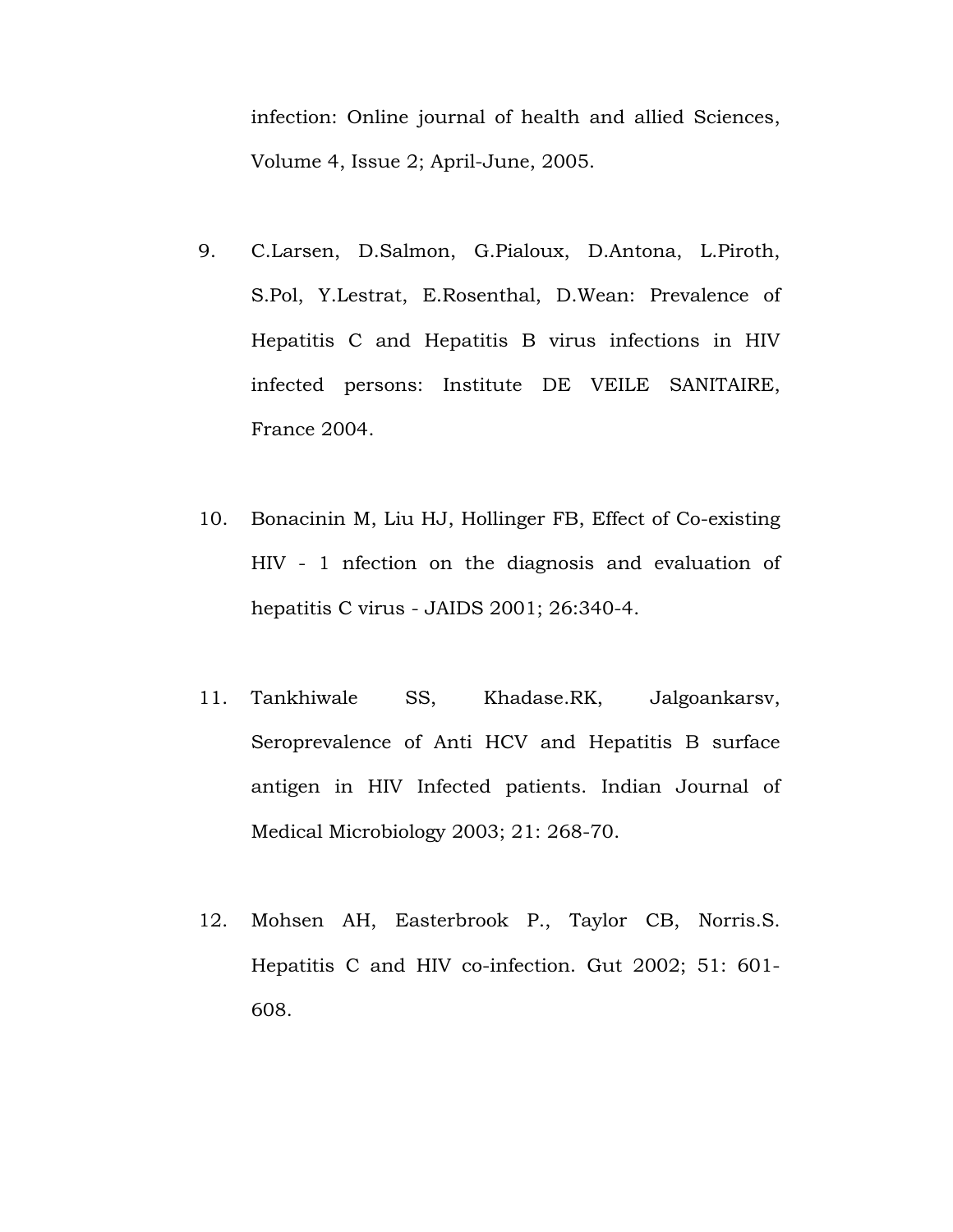- 13. Gandhi RT, Wuriel.A, Lee H, Mc Govern B, Boizanowkiki.M, GerwinR, etal; Isolated antibody to Hepatitis B core antigen in human immuno deficiency virus type I infected individuals. Clin Infect Dis. 2003 ; 36: 1602-5.
- 14. Baveja UK, Chattopadhya.D, Khera.R, Joshi.P.M,: A cross sectional serological study of the co-infections of Hepatitis B virus; Hepatitis C virus and Human Immuno deficiency virus amongst a cohost of IDUs at Delhi: Indian Journal of Medical Microbiology. Year 2003/Volume : 21 / Issue: 4 / Page 280-283.
- 15. Acharya SK. Hepatology in India, Sailing without a mast. Trop Gastroenterol 1999; 20: 145.
- 16. Sunil Solomon.A. Srikrishnan, E.Thamburaj, C.Vasudevan, A.Santhanam, K.Murugavel, S.Kumar, C.Latkin, S.Solomon, and D.Celentano: Incidence and prevalence of HIV and co-infections among infecting Drug users in Chennai, India: A mounting epidemic. YRG CARE, Chennai, India and Johns Hopkins Univ,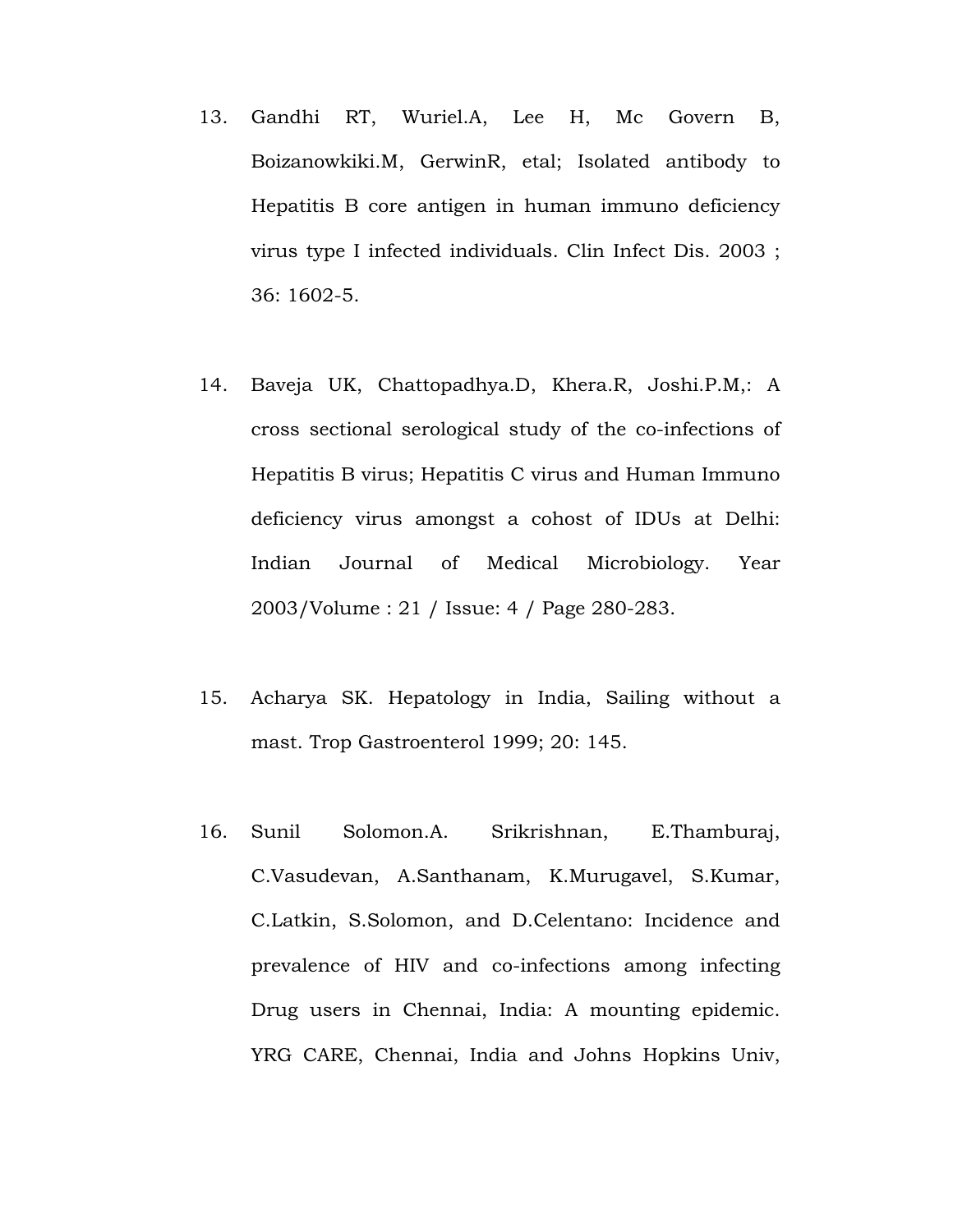Bloomberg School of Public Health, Baltimore, M.D., US, Abstract No. 922 February, 2004.

- 17. Ockeng.J., Stoll.M., Filman HL, Traulwein C, Manns MP, Schmidt RE, Co-infection of Hepatitis B and C in HIV infected patients. Wain med wochenstr. 1997; 471; 439-42.
- 18. Amin.J, Kaye.M, Skidmore S, Pillay D, Looper D, Dore G. HIV and Hepatitis C Co-infection within the C AESAR study. HIV med 2004 ; 5, 174-179.
- 19. Reddy GA, Dakshinamurthy KV, Neelaprasad D, Gangadhar T, Lakshmi V, Prevalence of HBV and HCV dual infections in patients on hoamodialysis: Indian Journal of Medical Microbiology Year 2005 / Volume 23 / Issue 1 / Page 41-43.
- 20. Brendon MC Carran, Thyagarajan SP; HIV and Hepatotropic viruses: Interactions and treatmetns, Indian Journal of Medical Microbiology 1998 16(1) : 4- 11.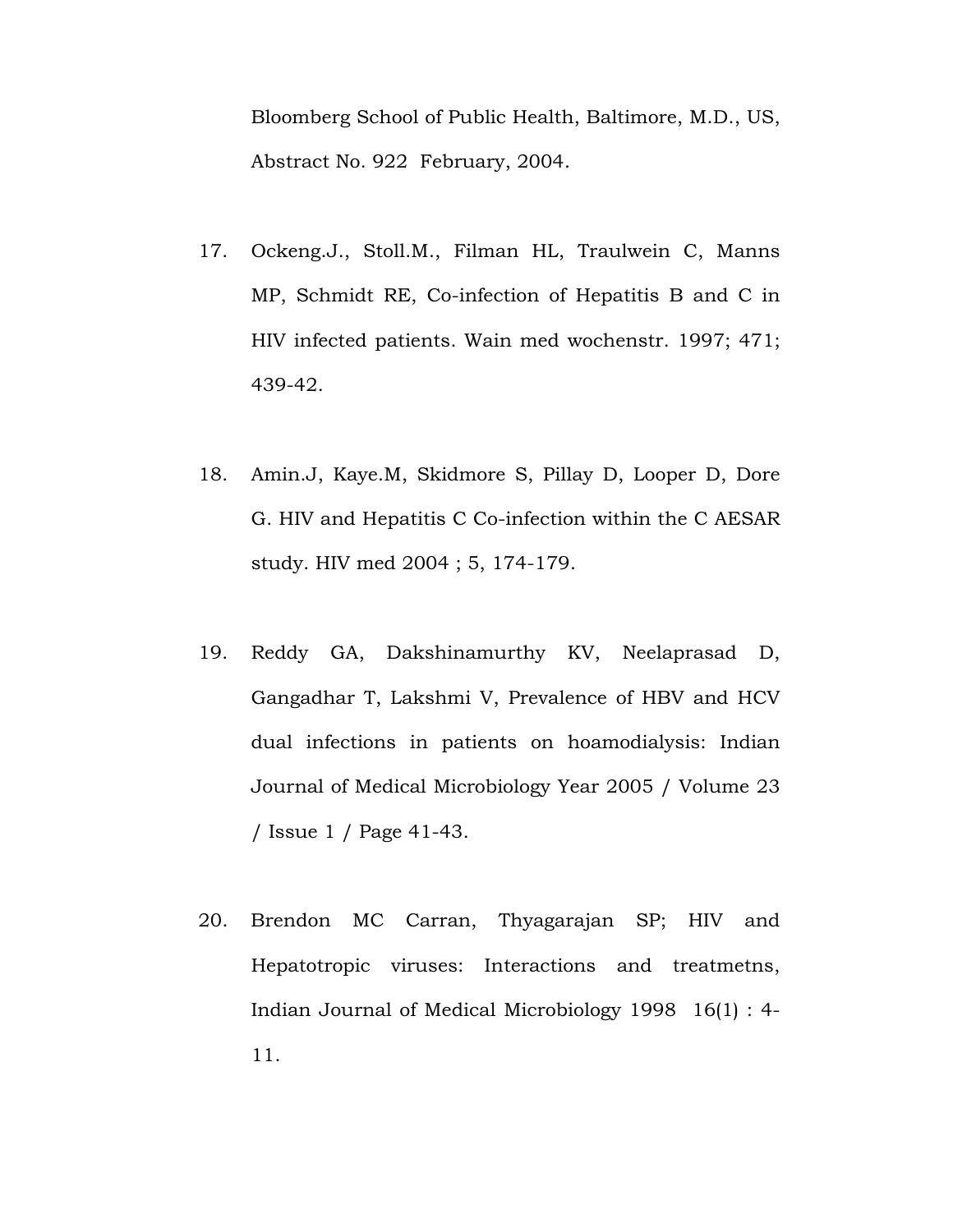- 21. Ramanamma MV, Ramani TV, Incidence of Hepatitis B infection in Visakhapatnam. Indian J Med. Microbilogy 2000; 18 (4) : 170-171.
- 22. Saillour F, Dabis F, Dupon M etal; Prevalence and determinants of Antibodies to hepatitis C virus and markers of Hepatitis B Virus infection in patients with HIV infection in Aquatine. BMJ 1996: 313: 461-464.
- 23. Dimitra Ko Polous A, Takou A, Haibla etal; The prevalence of Hepatitis B and C in HIV positive Greek patients relationship to survival decreased AIDS patients - Infect Dis200:40(2).: 127-131.
- 24. Treilinger A, Spuala C, Ferreira LA, etal. Hepatitis B and Hepatitis C prevalence among blood donors and HIV infected patients in Florianopolis - Brazil, Braz J Infect disease 200: 4 (9) 192-196.
- 25. Quaranta JF, Delaney SR, Alleman S et al; Prevalence of antibody to hepatitis C virus in HIV infected patients: J med Virol 2994; 49; 29-32.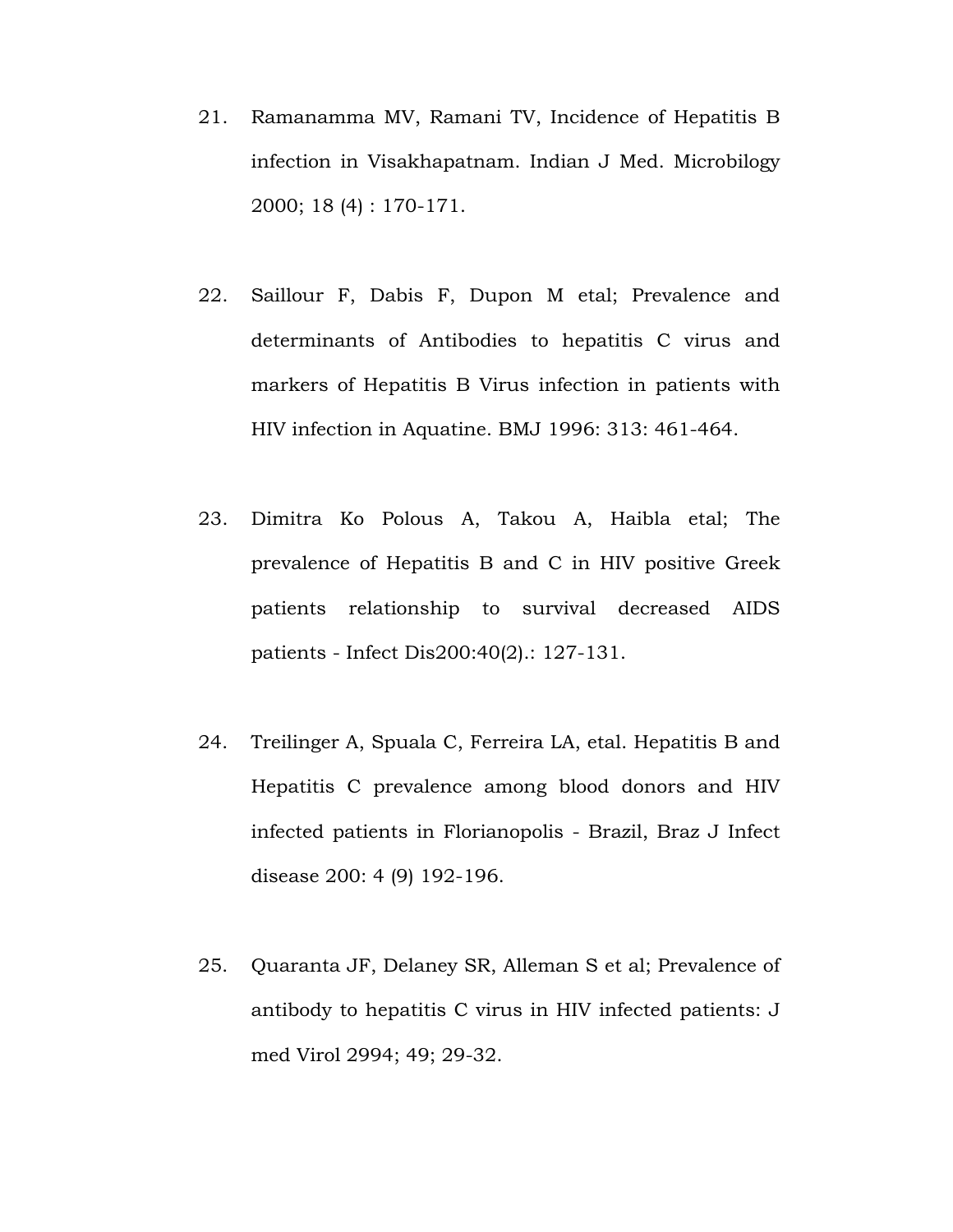- 26. STI / HIV / AIDS: Prevention Education : Doctors training manual, CAPCAS, Chennai September, 2005 - Pages 9-37, 77-130.
- 27. Thomas K, Thyagarajan SP, Jeyaseelan C, Varghese K, Krishnamurthy lakshmi Bai etal. Community prevalence of sexually transmitted disease and human immunodeficiency virus infection in Tamilnadu, India. A probability proportional to size cluster survey. Nat Med J India 2002; 15: 135-40.
- 28. Dhan Vijay AG, Thakar YS, Chande CA. Hepatitis B virus infection in HIV infected patients. Indian J Med Microbiology 1999; 17(4) ; 167-169.
- 29. Ockonga J. Tillman HL, Trautweing C etal. Hepatitis B and C in HIV infected patients, prevalence and prognostic value. J. Hepatol 1997; 27 (1) : 18-24.
- 30. WHO 1999, Health Situation in the South East Asia Region 1994-1997 South East Asia Region, New Delhi.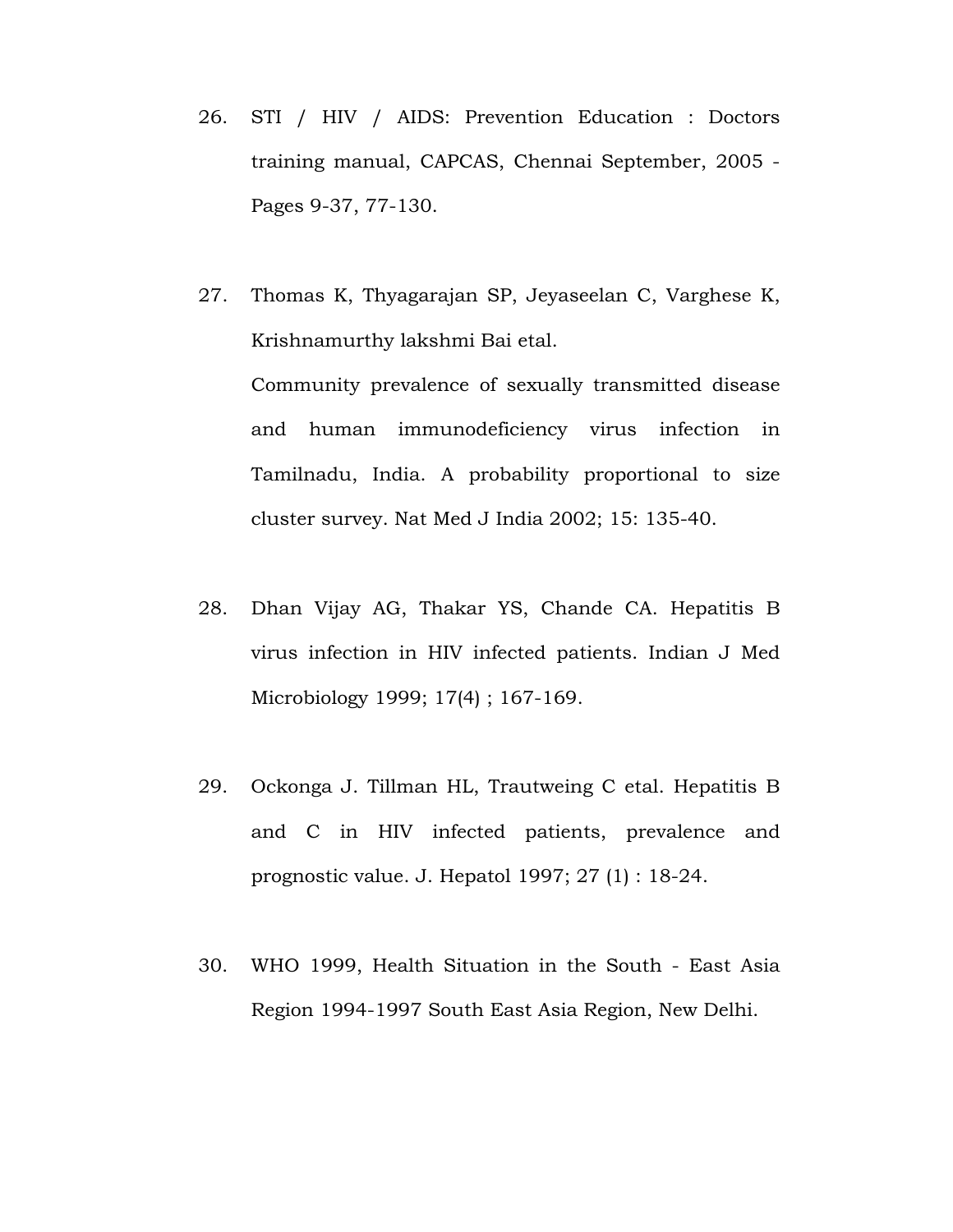- 31. Saha MK, Chakraborthy S, Panda.S, Naik TN, Manna B, Chatterjee A, Detels R, Bhattacharya SK; Prevalence of HCV and HBV infection amongst HIV sero positive. Intravenous drug users and their non injecting wives in Manipur, India. Indian J Medical Res.2000; 111: 37-39.
- 32. Panda.S, Chatterjee.A, Bhattacharjee.S, Ray B, Saha MK, Bhattacharya SK, HIV, Hepatitis B and sexual practices in the street recruited injecting drug users of Kolkatta; Risk perception / observed risks. Int. JSTD AIDS 1998: 9: 214-218.
- 33. Decarvalho.HB, Mesquita F, Massod E, etal, HIV and infections of similar transmission patterns in drug injectors community of Santos, Brazil. - AIDS human retrovir 1996; 12: 84-92.
- 34. Jules L.Dienstag, Kurt.J.Isselbacher: Chronic Hepatitis, Harrison's text book of Internal medicine, 16th Edition - Year 2005 Page 1822 - 38; 1844 - 55.
- 35. Anthony.S, Fauci, H. Clifford Lane: Human Immuno deficiency virus disease: AIDS and related disorders: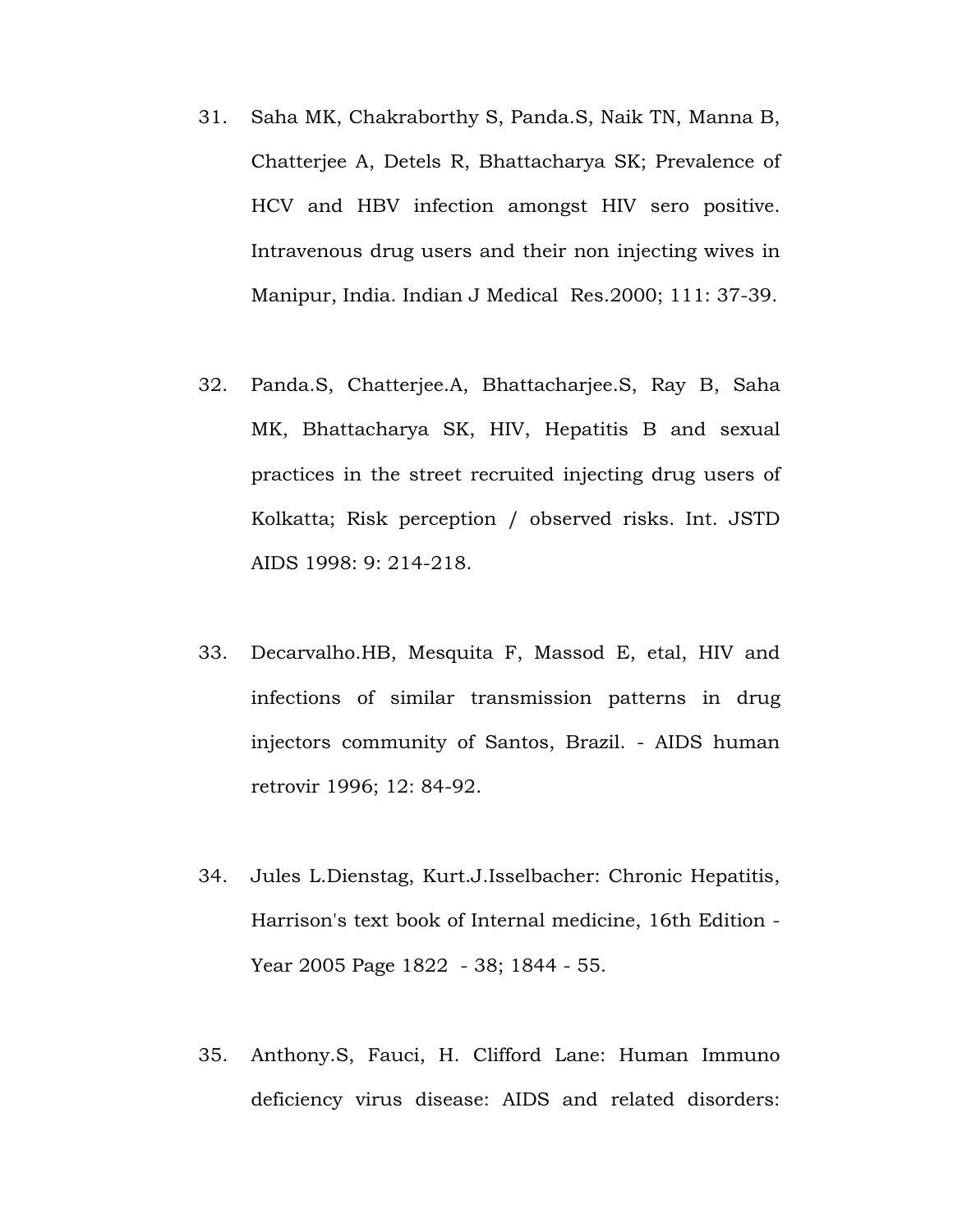Harrison's text book of Internal Medicine (2005), 16th edition page 1076-1139.

- 36. James M.Crawford etal, Basic Pathology Sixth edition (1997), Page 525-529.
- 37. R.Ananthanarayanan C.K. Jayaram Panicker: Text Book of Microbiology, Fifth edition (1997) P-509-519.
- 38. K.Park, Park's text book of preventive and social medicine 17th edition, 2002: P161-P166.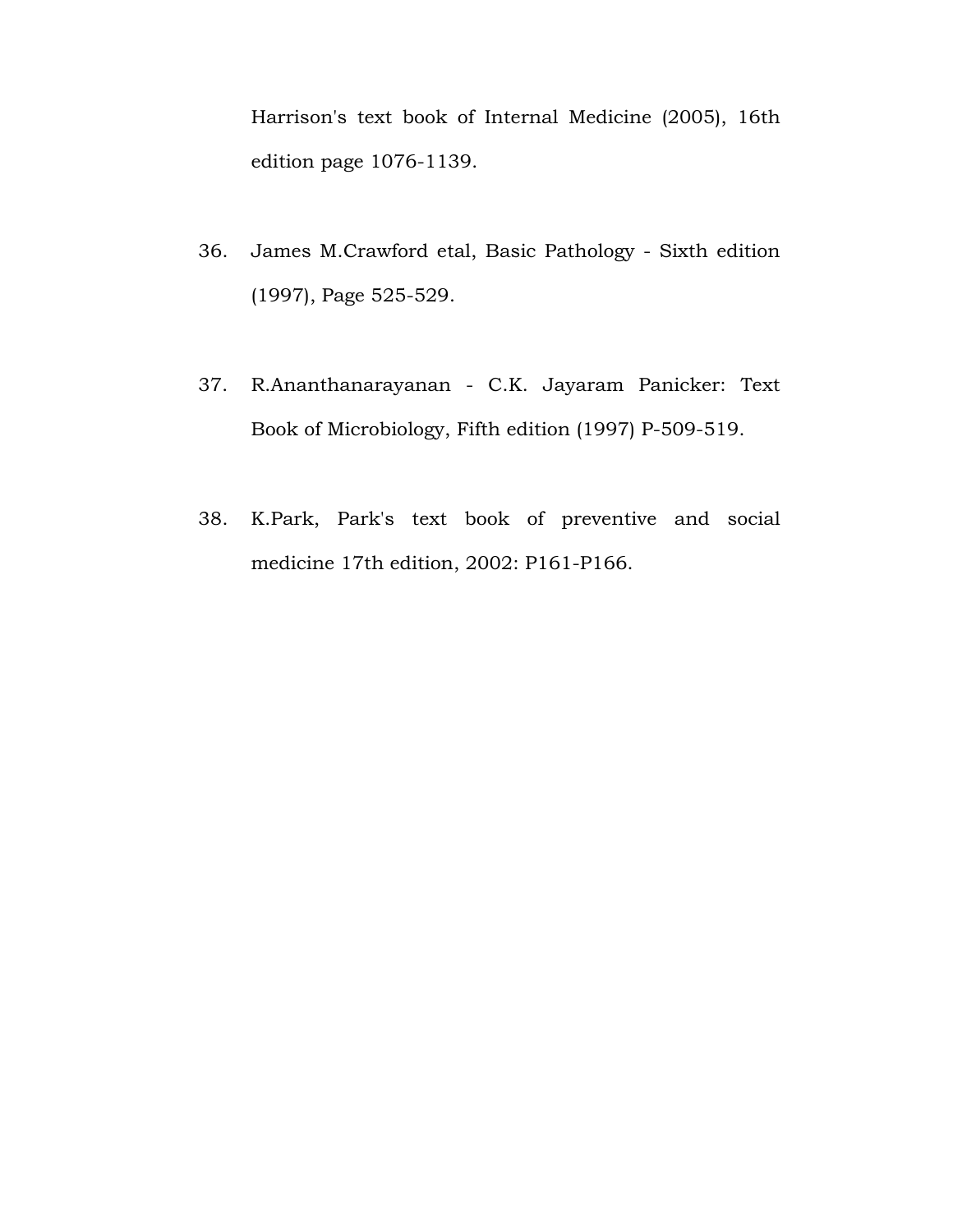## **LIST OF TABLES**

| Table I    | Characteristics of HIV transmission                                                                                                   |
|------------|---------------------------------------------------------------------------------------------------------------------------------------|
| Table II   | 1993 revised classification system for HIV<br>infection and expanded AIDS surveillance<br>case definition for adolescents and adults. |
| Table III  | Commonly encountered serologic patterns<br>of Hepatitis B infection.                                                                  |
| Table IV   | Anti-retroviral drugs                                                                                                                 |
| Table V    | Guidelines for starting ART                                                                                                           |
| Table VI   | Patients who are candidates for anti-viral<br>therapy in chronic Hepatitis B.                                                         |
| Table VII  | Age and Gender wise distribution of study<br>population                                                                               |
| Table VIII | Educational / Literacy status of study<br>population.                                                                                 |
| Table IX   | Marital status of study population.                                                                                                   |
| Table X    | HIV status of spouse / partner                                                                                                        |
| Table XI   | Distribution of study population by CD4<br>count                                                                                      |
| Table XII  | Distribution of study population by WHO<br>staging.                                                                                   |
| Table XIII | Distribution of study population by modes<br>of transmission/acquisition.                                                             |
| Table XIV  | Hepatitis B surface antigen and anti HCV<br>prevalence in study population                                                            |
| Table XV   | Age related prevalence of HBV/HCV.                                                                                                    |
| Table XVI  | Sex related prevalence of HBV/HCV.                                                                                                    |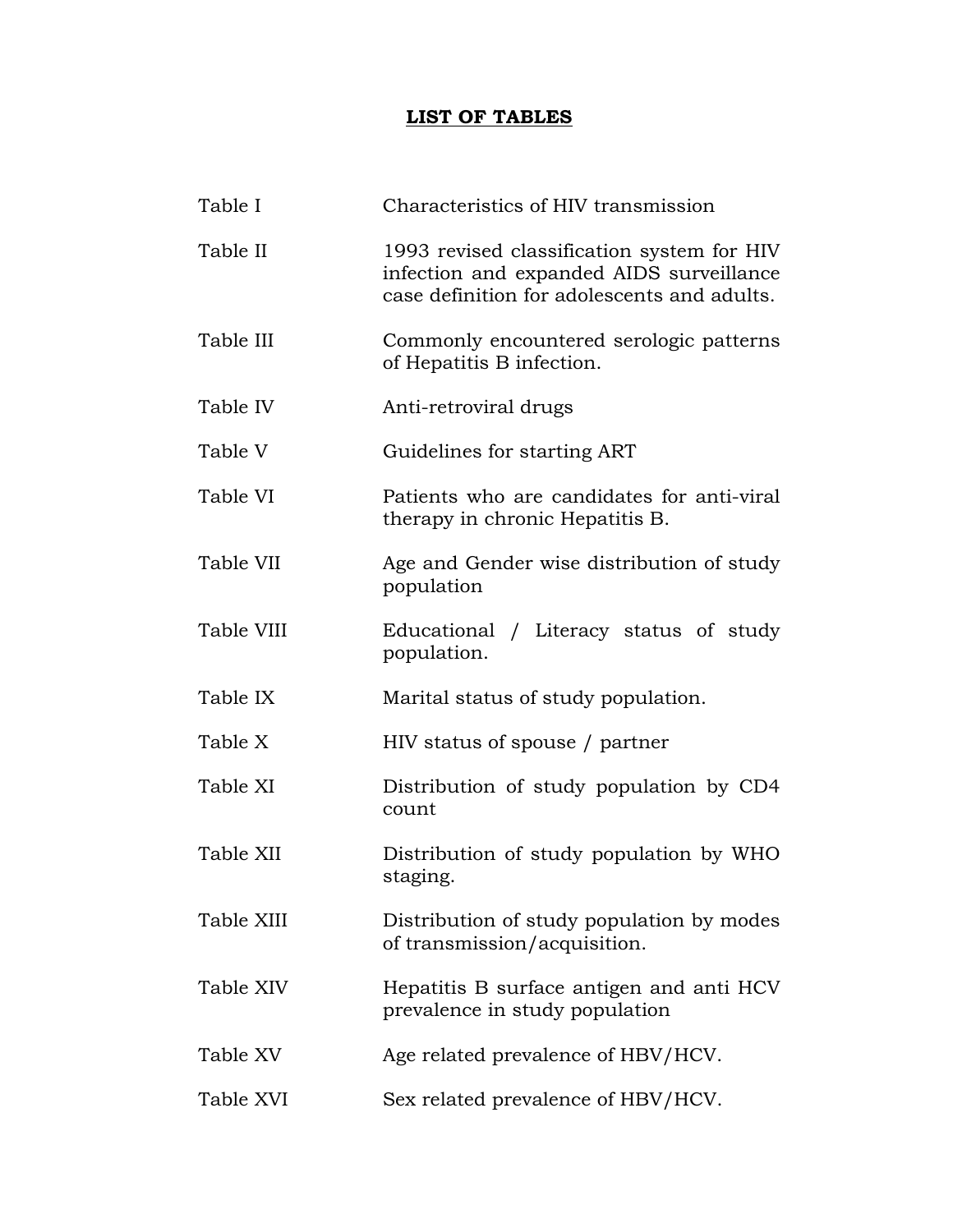| Table XVII  | Mode of transmission / acquisition of<br>HBV/HCV.                                    |
|-------------|--------------------------------------------------------------------------------------|
| Table XVIII | HBS Ag +/ Anti HCV + distribution based<br>on CD4 count                              |
| Table XIX   | HBV/HCV distribution based on WHO<br>clinical stage.                                 |
| Table XX    | Elevated SGOT / SGPT levels in the study<br>population                               |
| Table XXI   | Alkaline phosphatase levels with WHO<br><b>Clinical Stages</b>                       |
| Table XXII  | Alkaline phosphatase levels with CD4<br>count.                                       |
| Table XXIII | GGT values with clinical stages of HIV                                               |
| Table XXIV  | GGT values with CD4 counts.                                                          |
| Table XXV   | Prevalence of HBV / HCV co-infection in<br>HIV Patients – Studies in India.          |
| Table XXVI  | HBV / HCV co-infection- Foreign Studies                                              |
| Table XXVII | Some of the studies conducted in India &<br>other countries on injection drug users. |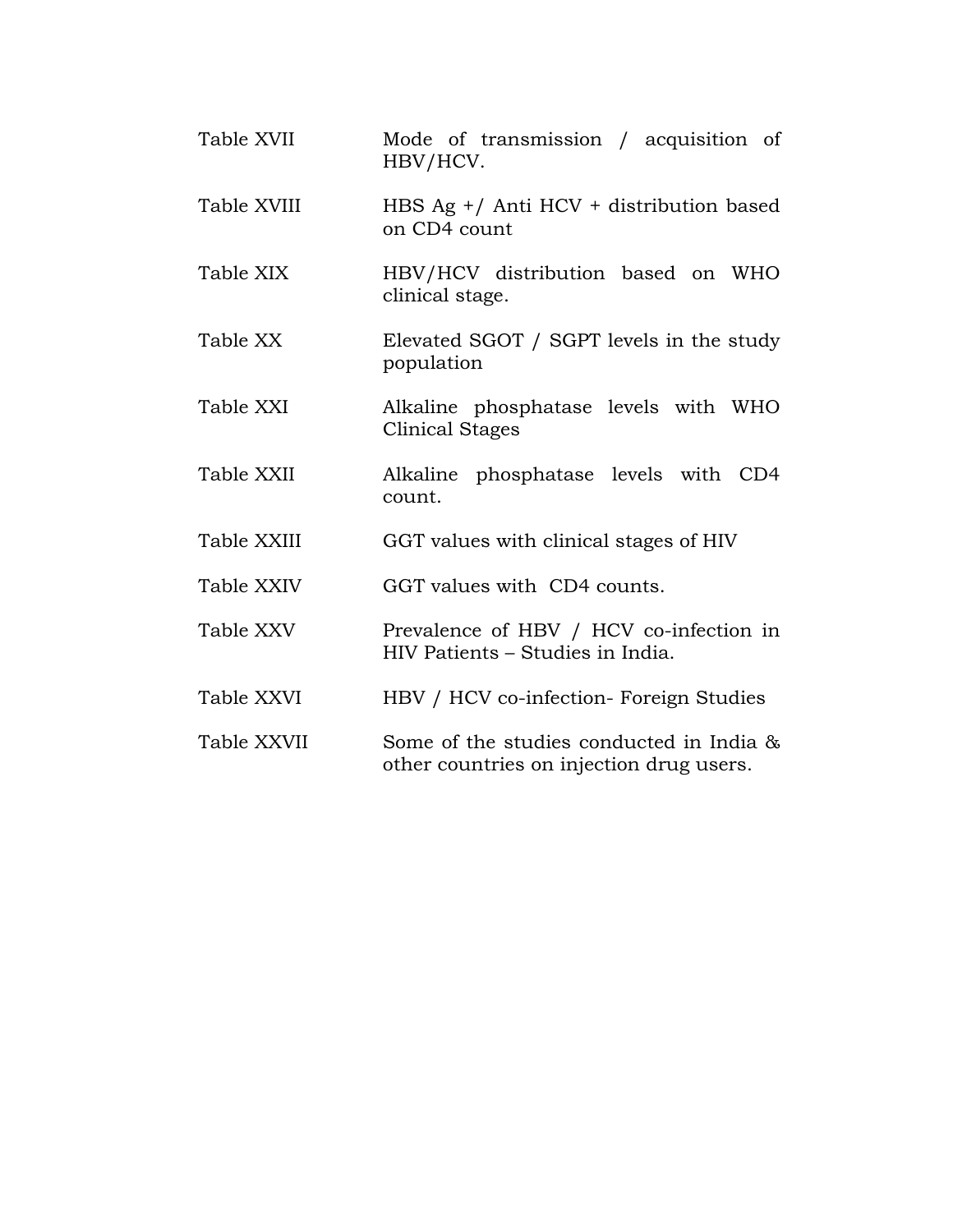## **LIST OF FIGURES**

| Fig-I   | Outcome in Hepatitis-B infection                                            |
|---------|-----------------------------------------------------------------------------|
| $Fig-2$ | Outcome in Hepatitis-C infection                                            |
| $Fig-3$ | Distribution of Study Population by modes of<br>transmission / acquisition. |
| $Fig-4$ | HBsAg and anti HCV prevalence in study<br>population.                       |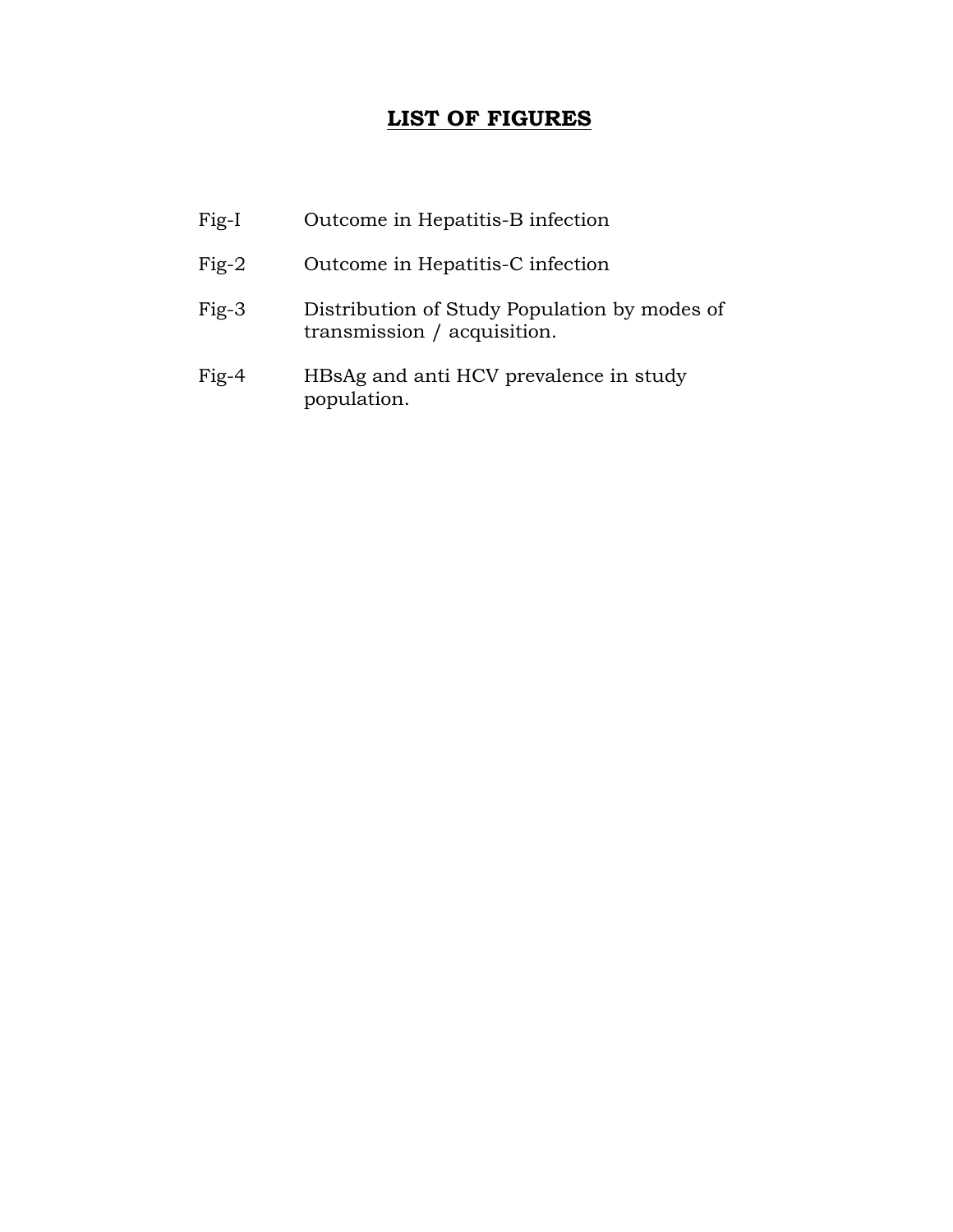## **PROFORMA**

- 1. Name
- 2. Age
- 3. Sex
- 4. Occupation
- 5. Education
- 6. Marital Status
- 7. HIV diagnosed on
- 8. Mode of Acquisition
	- a) Sexual  $\rightarrow$  Hetero/Homosexual
		- $\rightarrow$  Contact with commercial sex worker
		- $\rightarrow$  Multiple sex partners
	- b) Injection drug user.
	- c) Blood transfusion
	- d) Iatrogenic
	- e) Unknown
- 9. Alcoholic intake
- 10. HIV status of partner / Spouse
- 11. CD4 count
- 12. WHO clinical stage
	- Weight loss a) Yes / No
		- b) Weight loss, if there >10% of <10%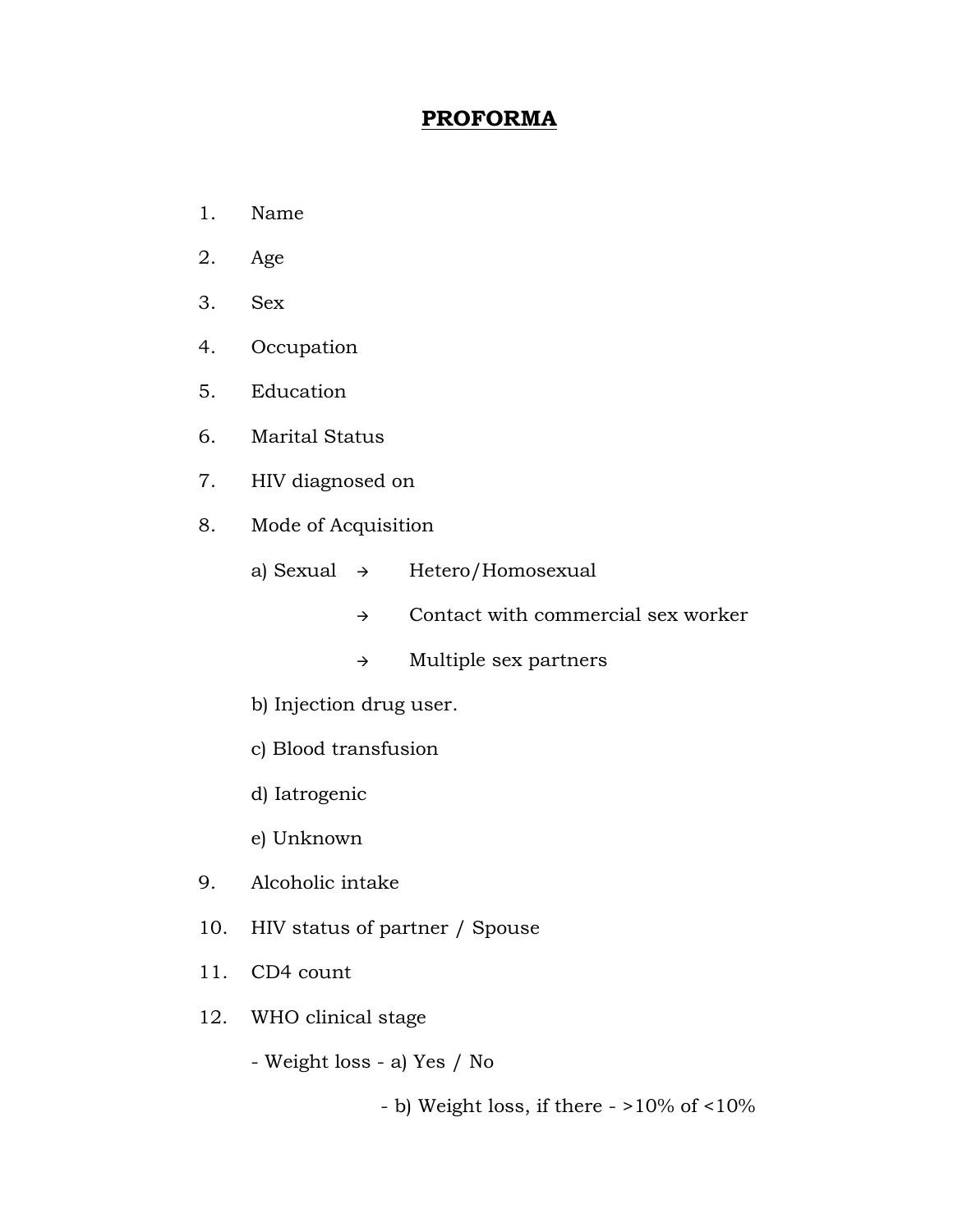- Activity - Limited / Normal

- No. of days inactive the previous month

- Persistent generalised lymphadenopathy +/-
- Acute HIV syndrome Yes / No
- Oral candidiasis Yes / No
- AIDS defining illness
- Pulmonary tuberculosis
- 13. Liver function test
	- Serum Bilirubin
	- AST / SGOT
	- ALT / SGPT
	- GGT
	- S.Alkaline phosphatase
- 14. Ultrasonogram Abdomen
	- Liver Size / echoes
	- Spleen / Splenic vein
	- Portal vein
	- Ascites
	- Venous collalevals.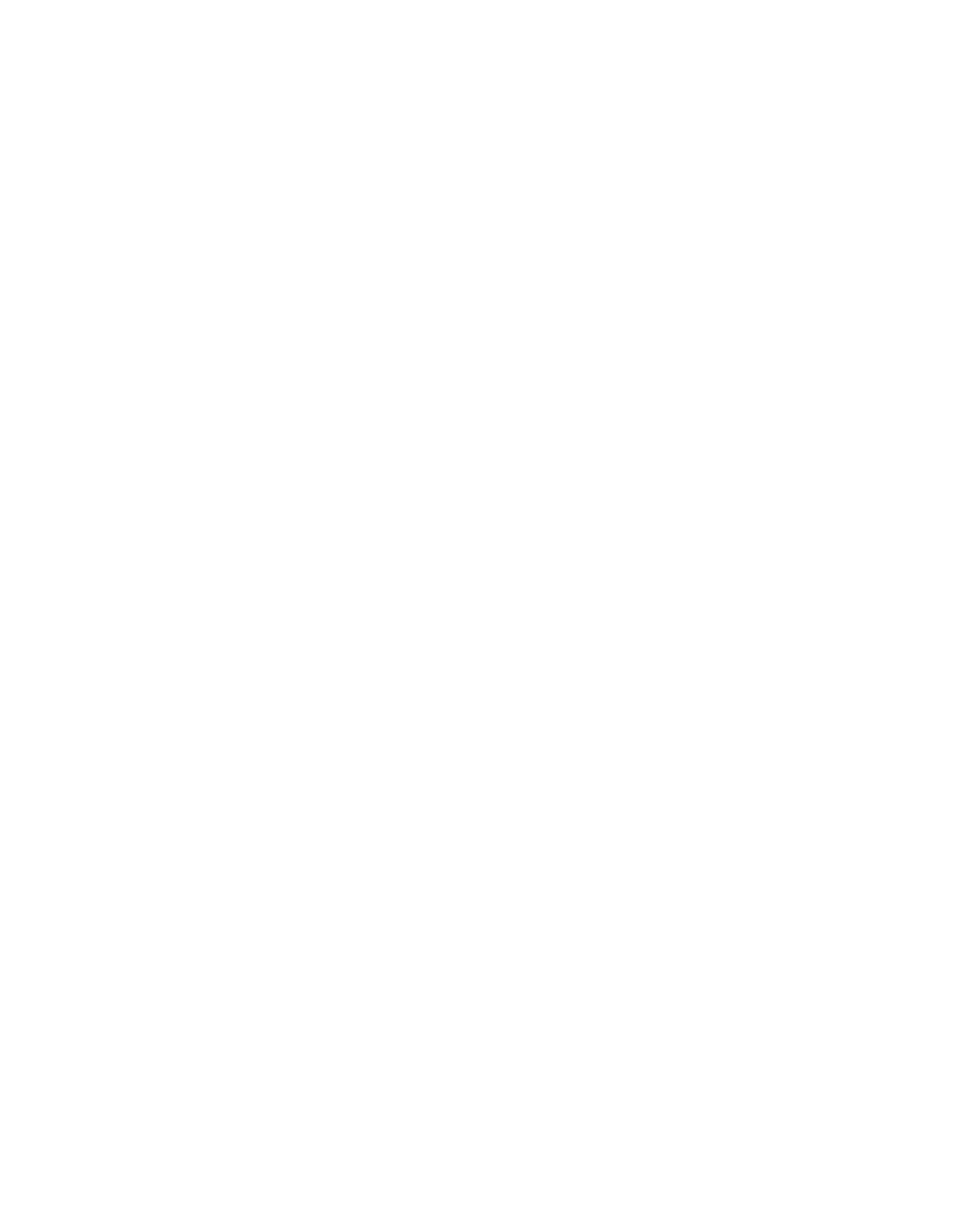|                |                 |     |     |                    |                                 | <b>HIV</b>                    |                         |                   |                          |                                                                           |                  |                    |              | <b>LFT</b>  |             |     |            |                    |
|----------------|-----------------|-----|-----|--------------------|---------------------------------|-------------------------------|-------------------------|-------------------|--------------------------|---------------------------------------------------------------------------|------------------|--------------------|--------------|-------------|-------------|-----|------------|--------------------|
| SI.No.         | Number<br>IP/OP | Age | Sex | Education          | <b>Marital</b><br><b>Status</b> | <b>Status</b><br>οf<br>Spouse | Mode of<br>Transmission | Alcohol<br>intake | CD <sub>4</sub><br>Count | <b>WHO</b><br>Stage                                                       | <b>HBs</b><br>Ag | Anti<br><b>HCV</b> | SBb          | <b>SGOT</b> | <b>SGPT</b> | GGT | <b>ALP</b> | <b>USG</b>         |
|                |                 |     |     |                    |                                 |                               |                         |                   |                          |                                                                           |                  |                    |              |             |             |     |            |                    |
| $\mathbf{1}$   | 844/06          | 37  | M   | U.P.School         | Married                         | $-ve$                         | Heterosexual            | Yes               | 254                      | $\vert\vert$                                                              | $-ve$            | -ve                | 1.0          | 24          | 26          | 32  | 78         | ${\sf N}$          |
| $\overline{2}$ | 753329          | 35  | M   | U.P.School         | Married                         | $+ve$                         | Heterosexual            | No                | 109                      | $\parallel$                                                               | $-ve$            | -ve                | 0.8          | 24          | 22          | 25  | 72         | ${\sf N}$          |
| 3              | 113228          | 40  | M   | U.P.School         | Married                         | N K                           | Heterosexual            | Yes               | 45                       | $\parallel \parallel$                                                     | $-ve$            | -ve                | 0.8          | 38          | 31          | 40  | 136        | <b>Fatty Liver</b> |
| 4              | 141280          | 33  | M   | <b>SSLC</b>        | Married                         | NK                            | Heterosexual            | No                | 148                      | $\label{eq:1} \prod_{i=1}^n \left\{ \prod_{i=1}^n \frac{1}{n_i} \right\}$ | $-ve$            | -ve                | 0.9          | 32          | 32          | 30  | 98         | $\mathsf{N}$       |
| 5              | 56945           | 54  | M   | L.P. School        | Married                         | $-ve$                         | Heterosexual            | No                | 94                       | $\begin{array}{c} \hline \end{array}$                                     | $-ve$            | -ve                | 1.1          | 32          | 30          | 28  | 84         | N                  |
| 6              | 122329          | 26  | M   | SSLC               | Not Married                     |                               | Heterosexual            | No                | 340                      | $\overline{\phantom{a}}$                                                  | $-ve$            | -ve                | 0.6          | 28          | 26          | 28  | 58         | $\mathsf{N}$       |
| $\overline{7}$ | 143790          | 48  | F.  | U.P.School         | Married                         | $+ve$                         | Heterosexual            | No                | 178                      | IV                                                                        | $-ve$            | -ve                | $\mathbf{1}$ | 30          | 41          | 20  | 84         | $\mathsf{N}$       |
| 8              | 165865          | 40  | M   | Hr.Secondary       | Married                         | $+ve$                         | Heterosexual            | Yes               | 86                       | $\ensuremath{\mathsf{III}}\xspace$                                        | $+ve$            | -ve                | 1.2          | 59          | 49          | 48  | 98         | N                  |
| 9              | 103411          | 28  | M   | <b>SSLC</b>        | Not Married                     |                               | Heterosexual            | No                | 235                      | $\label{eq:1} \prod_{i=1}^n \left\{ \prod_{i=1}^n \frac{1}{n_i} \right\}$ | $-ve$            | -ve                | 1.2          | 32          | 30          | 30  | 68         | $\mathsf{N}$       |
| 10             | 17973           | 35  | M   | <b>SSLC</b>        | Married                         | $+ve$                         | Heterosexual            | Yes               | 40                       | $\begin{array}{c} \hline \end{array}$                                     | $-ve$            | -ve                | 0.9          | 58          | 28          | 52  | 186        | ${\sf N}$          |
| 11             | 38774           | 40  | M   | <b>High School</b> | Married                         | NK                            | Heterosexual            | Yes               | 45                       | IV                                                                        | $-ve$            | -ve                | 0.8          | 58          | 28          | 39  | 180        | $\mathsf{N}$       |
| 12             | 120146          | 40  | M   | <b>High School</b> | Married                         | $+ve$                         | Heterosexual            | No                | 230                      | $\label{eq:1} \prod_{i=1}^n \alpha_i$                                     | $-ve$            | -ve                | 0.8          | 34          | 32          | 28  | 70         | ${\sf N}$          |
| 13             | 40631           | 31  | M   | U.P.School         | Married                         | $+ve$                         | Heterosexual            | No                | 58                       | $\parallel$                                                               | $-ve$            | -ve                | 0.6          | 32          | 30          | 36  | 132        | $\mathsf{N}$       |
| 14             | 77268           | 24  | M   | <b>SSLC</b>        | Not Married                     |                               | <b>IVDU</b>             | No                | 39                       | IV                                                                        | $+ve$            | $+ve$              | 1.2          | 85          | 80          | 52  | 163        | $\mathsf{N}$       |
| 15             | 140179          | 32  | M   | <b>SSLC</b>        | Married                         | $-ve$                         | Heterosexual            | Yes               | 146                      | $\begin{array}{c} \hline \end{array}$                                     | $-ve$            | -ve                | 1.1          | 24          | 26          | 38  | 138        | ${\sf N}$          |
| 16             | 122743          | 26  | M   | Diploma            | Married                         | $+ve$                         | Heterosexual            | No                | 181                      | $\mathbf{I}$                                                              | $+ve$            | $-ve$              | 0.9          | 25          | 25          | 42  | 176        | N                  |
| 17             | 158548          | 38  | M   | <b>SSLC</b>        | Married                         | $-ve$                         | <b>BT</b>               | Yes               | 206                      | $\mathbf{I}$                                                              | $-ve$            | $-ve$              | 0.5          | 108         | 51          | 42  | 356        | <b>Fatty Liver</b> |
| 18             | 101645          | 39  | M   | <b>SSLC</b>        | Not Married                     |                               | Heterosexual            | Yes               | 231                      |                                                                           | $-ve$            | $-ve$              | 0.6          | 21          | 28          | 31  | 65         | <b>Fatty Liver</b> |
| 19             | 35802           | 26  | M   | U.P.School         | Not Married                     |                               | Heterosexual            | N <sub>0</sub>    | 49                       | $\parallel \parallel$                                                     | $-ve$            | $-ve$              | 0.9          | 20          | 18          | 34  | 165        | N                  |
| 20             | 121318          | 45  | M   | L.P. School        | Married                         | $-ve$                         | Heterosexual            | Yes               | 69                       | IV                                                                        | $-ve$            | $-ve$              | 1.2          | 58          | 28          | 48  | 188        | <b>Fatty Liver</b> |
| 21             | 96804           | 40  | F   | L.P. School        | Married                         | $-ve$                         | Heterosexual            | N <sub>0</sub>    | 11                       | IV                                                                        | $-ve$            | -ve                | 0.5          | 23          | 16          | 28  | 168        | N                  |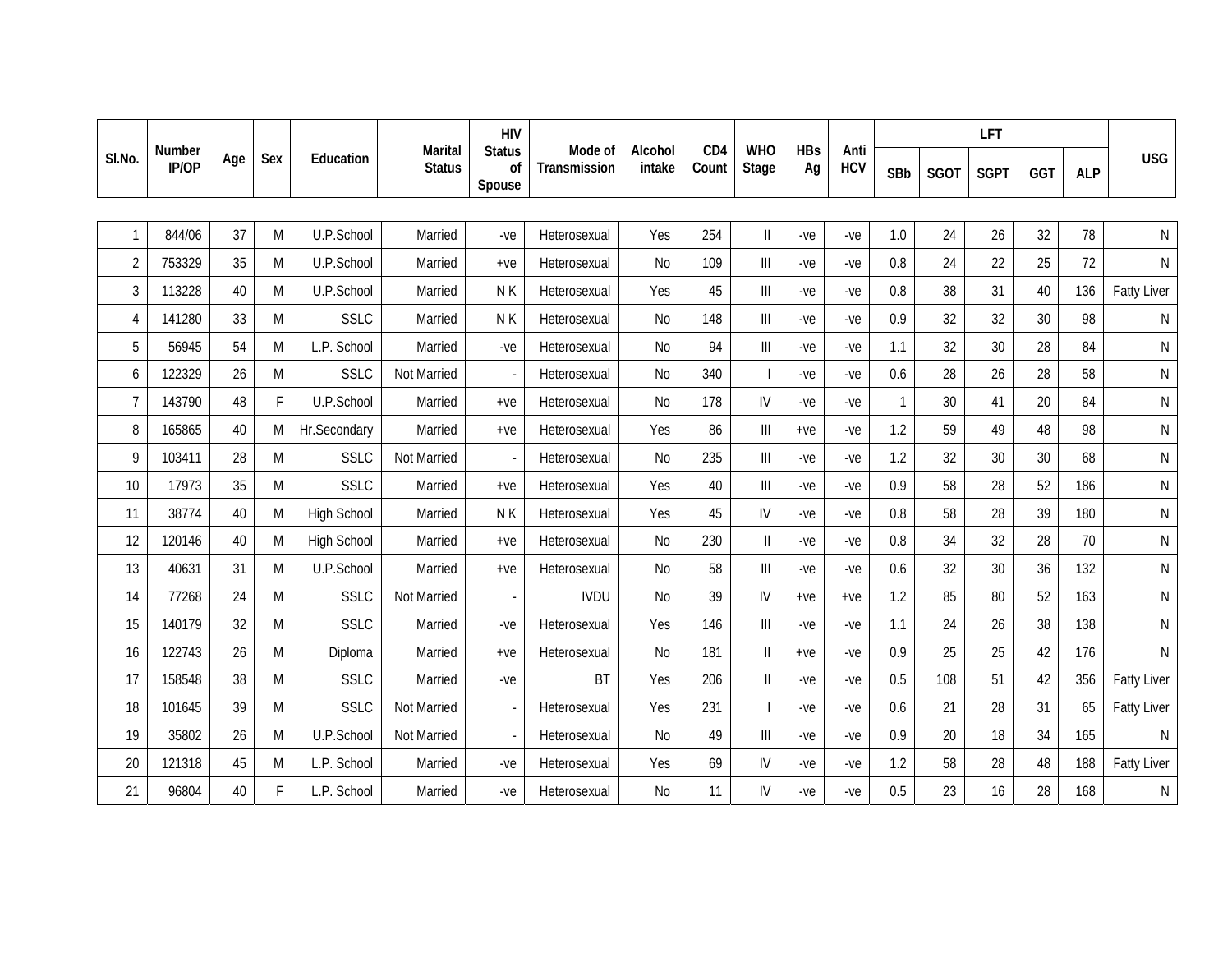|        |                 |     |     |                    | <b>Marital</b> | <b>HIV</b>                    |                         |                   |                          |                                                                           |                  |                    | <b>LFT</b>   |             |             |                 |            |              |
|--------|-----------------|-----|-----|--------------------|----------------|-------------------------------|-------------------------|-------------------|--------------------------|---------------------------------------------------------------------------|------------------|--------------------|--------------|-------------|-------------|-----------------|------------|--------------|
| SI.No. | Number<br>IP/OP | Age | Sex | Education          | <b>Status</b>  | <b>Status</b><br>οf<br>Spouse | Mode of<br>Transmission | Alcohol<br>intake | CD <sub>4</sub><br>Count | <b>WHO</b><br>Stage                                                       | <b>HBs</b><br>Ag | Anti<br><b>HCV</b> | SBb          | <b>SGOT</b> | <b>SGPT</b> | GGT             | <b>ALP</b> | <b>USG</b>   |
|        |                 |     |     |                    |                |                               |                         |                   |                          |                                                                           |                  |                    |              |             |             |                 |            |              |
| 22     | 131631          | 35  | F   | <b>High School</b> | Married        | $+ve$                         | Heterosexual            | <b>NO</b>         | 430                      | $\ensuremath{\mathsf{II}}$                                                | $-ve$            | -ve                | 0.7          | 28          | 22          | 21              | 97         | ${\sf N}$    |
| 23     | 102404          | 32  | M   | Diploma            | Not Married    |                               | Heterosexual            | <b>NO</b>         | 642                      | $\blacksquare$                                                            | $-ve$            | -ve                | $\mathbf{1}$ | 40          | 58          | 30              | 122        | ${\sf N}$    |
| 24     | 37518           | 38  | F   | <b>High School</b> | Married        | $+ve$                         | Heterosexual            | <b>NO</b>         | 35                       | $\parallel \parallel$                                                     | $-ve$            | -ve                | 0.8          | 25          | 19          | 20              | 105        | $\mathsf{N}$ |
| 25     | 234197          | 34  | M   | <b>High School</b> | Married        | $-ve$                         | Heterosexual            | <b>NO</b>         | 8                        | IV                                                                        | $-ve$            | -ve                | 0.8          | 32          | 30          | 40              | 220        | $\mathsf{N}$ |
| 26     | 1432/06         | 29  | M   | <b>SSLC</b>        | Not Married    |                               | Heterosexual            | <b>YES</b>        | 160                      | $\ensuremath{\mathsf{III}}\xspace$                                        | $-ve$            | -ve                | 0.6          | 26          | 30          | 24              | 104        | $\mathsf{N}$ |
| 27     | 110125          | 35  | M   | Diploma            | Married        | $-ve$                         | Heterosexual            | <b>NO</b>         | 136                      | $\ensuremath{\mathsf{II}}$                                                | $-ve$            | -ve                | 0.7          | 24          | 16          | 28              | 106        | ${\sf N}$    |
| 28     | 154574          | 48  | F.  | L.P.School         | Married        | $-ve$                         | Not known               | <b>NO</b>         | 72                       | $\ensuremath{\mathsf{II}}$                                                | $-ve$            | -ve                | 0.9          | 29          | 30          | 22              | 98         | Fatty liver  |
| 29     | 107645          | 40  | F.  | L.P.School         | Married        | $+ve$                         | Heterosexual            | <b>NO</b>         | 53                       | $\ensuremath{\mathsf{III}}\xspace$                                        | $-ve$            | $-ve$              | 0.8          | 33          | 44          | 28              | 151        | N            |
| 30     | 113812          | 33  | M   | <b>No</b>          | Not Married    |                               | <b>IVDU</b>             | <b>YES</b>        | 178                      | $\mathbf{III}$                                                            | $-ve$            | $+ve$              | $\mathbf{1}$ | 38          | 36          | 44              | 110        | $\mathsf{N}$ |
| 31     | 124935          | 29  | F.  | U.P.School         | Married        | $+ve$                         | Heterosexual            | <b>NO</b>         | 158                      | $\overline{\phantom{a}}$                                                  | $+ve$            | $-ve$              | 0.6          | 87          | 42          | 71              | 153        | ${\sf N}$    |
| 32     | 141280          | 33  | M   | SSLC               | Married        | $-ve$                         | Heterosexual            | <b>NO</b>         | 256                      | $\label{eq:1} \prod_{i=1}^n \alpha_i$                                     | $-ve$            | -ve                | 0.9          | 29          | 33          | 24              | 110        | $\mathsf{N}$ |
| 33     | 43720           | 35  | M   | <b>SSLC</b>        | Married        | $+ve$                         | Heterosexual            | <b>YES</b>        | 118                      | $\label{eq:1} \prod_{i=1}^n \left\{ \prod_{i=1}^n \frac{1}{n_i} \right\}$ | $-ve$            | -ve                | 0.7          | 29          | 33          | 28              | 156        | $\mathsf{N}$ |
| 34     | 131601          | 27  | M   | U.P.School         | Married        | N K                           | Heterosexual            | <b>YES</b>        | 122                      | $\ensuremath{\mathsf{III}}\xspace$                                        | -ve              | -ve                | 0.9          | 46          | 38          | 26              | 97         | $\mathsf{N}$ |
| 35     | 169198          | 30  | M   | <b>High School</b> | Married        | $-ve$                         | Heterosexual            | <b>YES</b>        | 96                       | $\label{eq:1} \prod_{i=1}^n \left\{ \prod_{i=1}^n \frac{1}{n_i} \right\}$ | $-ve$            | -ve                | 0.8          | 33          | 36          | 30              | 126        | $\mathsf{N}$ |
| 36     | 136689          | 35  | E   | <b>High School</b> | Married        | $+ve$                         | Heterosexual            | <b>NO</b>         | 28                       | $\mathsf{IV}$                                                             | $-ve$            | $+ve$              | 1.7          | 180         | 148         | 68              | 300        | $\mathsf{N}$ |
| 37     | 160139          | 28  | F.  | L.P.School         | Married        | $+ve$                         | Heterosexual            | <b>NO</b>         | 260                      | $\overline{\phantom{a}}$                                                  | $-ve$            | $-ve$              | 0.8          | 48          | 37          | 24              | 120        | $\mathsf{N}$ |
| 38     | 101686          | 36  | M   | U.P.School         | Married        | $-ve$                         | Heterosexual            | <b>YES</b>        | 120                      | $\begin{array}{c} \hline \end{array}$                                     | $-ve$            | $-ve$              | 1.1          | 56          | 49          | 34              | 89         | $\mathsf{N}$ |
| 39     | 97676           | 30  | M   | <b>High School</b> | Not Married    |                               | Heterosexual            | <b>YES</b>        | 68                       | $\label{eq:1} \prod_{i=1}^n \left\{ \prod_{i=1}^n \frac{1}{n_i} \right\}$ | $-ve$            | $-ve$              | 1.2          | 59          | 49          | 30 <sup>°</sup> | 91         | N            |
| 40     | 1603/05         | 29  | M   | Hr.Secondary       | No             |                               | Heterosexual            | N <sub>O</sub>    | 182                      | $\mathbf{I}$                                                              | $+ve$            | $-ve$              | 1.1          | 38          | 44          | 36              | 133        | N            |
| 41     | 155710          | 38  | F   | L.P.School         | Yes            | $+ve$                         | Heterosexual            | <b>NO</b>         | 280                      |                                                                           | $-ve$            | $-ve$              | $0.8\,$      | 24          | 34          | 29              | 168        | N            |
| 42     | 146103          | 36  | F   | <b>High School</b> | Married        | $+ve$                         | Heterosexual            | <b>NO</b>         | 380                      |                                                                           | -ve              | -ve                | 0.6          | 22          | 28          | 26              | 76         | $\mathsf{N}$ |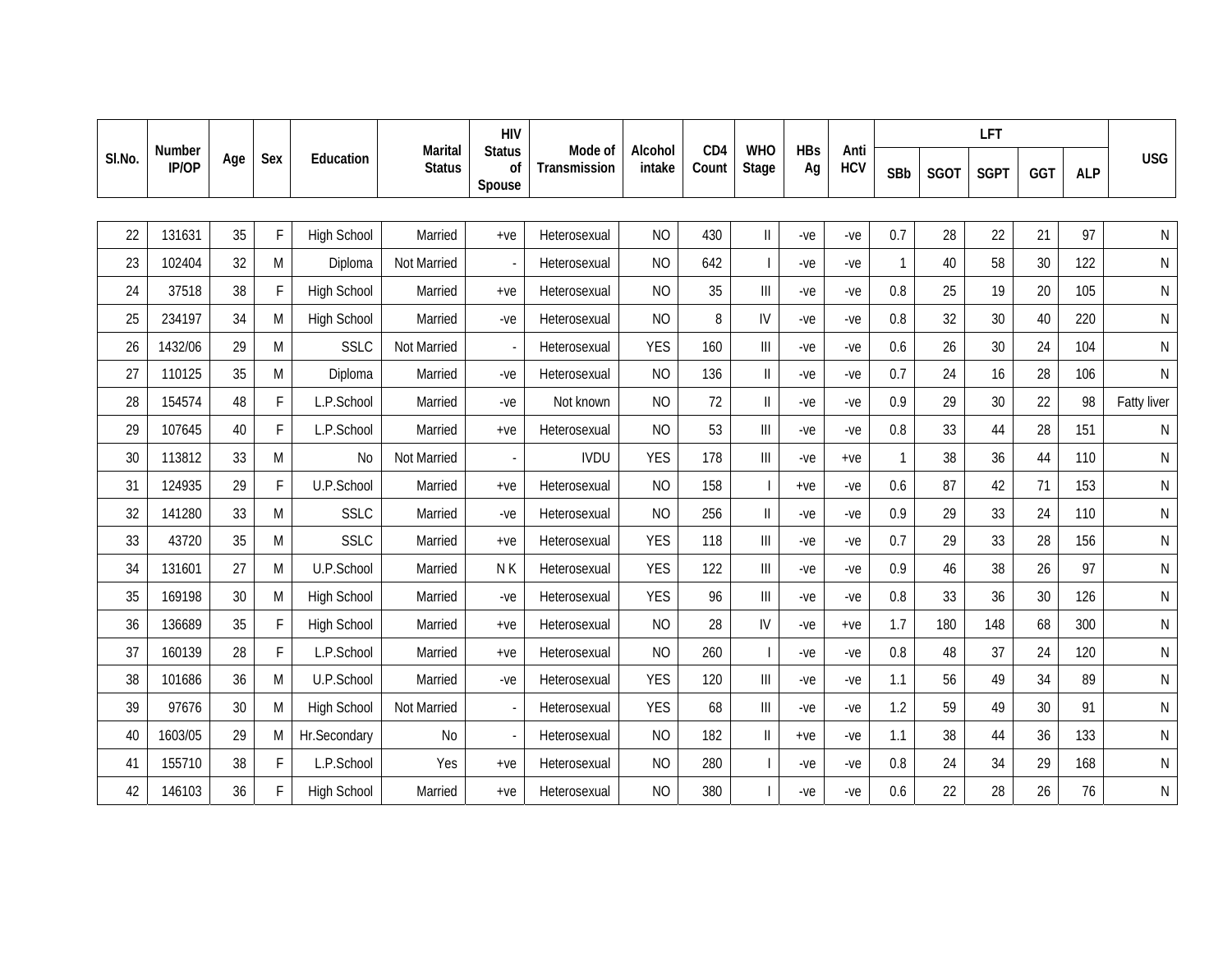|        |                 |     |     |                    |                                 | <b>HIV</b>                    |                         |                   |                          |                                                                           |                  |                    | <b>LFT</b>   |             |             |     |            |              |
|--------|-----------------|-----|-----|--------------------|---------------------------------|-------------------------------|-------------------------|-------------------|--------------------------|---------------------------------------------------------------------------|------------------|--------------------|--------------|-------------|-------------|-----|------------|--------------|
| SI.No. | Number<br>IP/OP | Age | Sex | Education          | <b>Marital</b><br><b>Status</b> | <b>Status</b><br>οf<br>Spouse | Mode of<br>Transmission | Alcohol<br>intake | CD <sub>4</sub><br>Count | <b>WHO</b><br>Stage                                                       | <b>HBs</b><br>Ag | Anti<br><b>HCV</b> | SBb          | <b>SGOT</b> | <b>SGPT</b> | GGT | <b>ALP</b> | <b>USG</b>   |
|        |                 |     |     |                    |                                 |                               |                         |                   |                          |                                                                           |                  |                    |              |             |             |     |            |              |
| 43     | 133817          | 32  | M   | <b>High School</b> | Married                         | $-ve$                         | Heterosexual            | <b>YES</b>        | 82                       | $\begin{array}{c} \hline \end{array}$                                     | -ve              | -ve                | 1.1          | 29          | 34          | 28  | 183        | Fatty liver  |
| 44     | 802283          | 30  | M   | U.P. School        | Married                         | $-ve$                         | Heterosexual            | <b>YES</b>        | 120                      | $\ensuremath{\mathsf{III}}\xspace$                                        | $-ve$            | -ve                | $\mathbf{1}$ | 49          | 40          | 38  | 150        | $\mathsf{N}$ |
| 45     | 68721           | 35  | F.  | <b>High School</b> | Married                         | $+ve$                         | Heterosexual            | <b>NO</b>         | 48                       | $\label{eq:1} \prod_{i=1}^n \left\{ \prod_{i=1}^n \frac{1}{n_i} \right\}$ | $-ve$            | -ve                | $\mathbf{1}$ | 32          | 27          | 20  | 81         | $\mathsf{N}$ |
| 46     | 136102          | 35  | M   | <b>High School</b> | Married                         | $-ve$                         | Heterosexual            | <b>NO</b>         | 110                      | $\ensuremath{\mathsf{II}}$                                                | $-ve$            | -ve                | 0.8          | 27          | 26          | 26  | 199        | $\mathsf{N}$ |
| 47     | 209070          | 28  | M   | <b>SSLC</b>        | Not Married                     |                               | Heterosexual            | <b>NO</b>         | 192                      | $\ensuremath{\mathsf{II}}$                                                | $-ve$            | -ve                | 0.8          | 46          | 37          | 38  | 261        | $\mathsf{N}$ |
| 48     | 100536          | 35  | M   | <b>High School</b> | Married                         | $-ve$                         | Heterosexual            | <b>YES</b>        | 220                      | $\ensuremath{\mathsf{II}}$                                                | $-ve$            | -ve                | 0.9          | 35          | 26          | 34  | 136        | $\mathsf{N}$ |
| 49     | 815145          | 30  | M   | L.P. School        | Married                         | $-ve$                         | Heterosexual            | <b>YES</b>        | 192                      | $\ensuremath{\mathsf{II}}$                                                | $-ve$            | -ve                | 0.8          | 34          | 24          | 38  | 140        | $\mathsf{N}$ |
| 50     | 1250106         | 30  | F.  | L.P. School        | Married                         | $+ve$                         | Heterosexual            | <b>NO</b>         | 220                      | $\overline{\phantom{a}}$                                                  | $-ve$            | -ve                | 0.8          | 29          | 23          | 20  | 67         | N            |
| 51     | 2557/05         | 44  | M   | U.P. School        | Married                         | $+ve$                         | Heterosexual            | <b>YES</b>        | 220                      | $\mathbf{I}$                                                              | $-ve$            | -ve                | 0.9          | 26          | 18          | 30  | 126        | $\mathsf{N}$ |
| 52     | 19455           | 34  | M   | Diploma            | Married                         | $-ve$                         | Heterosexual            | <b>NO</b>         | 140                      | $\begin{array}{c} \hline \end{array}$                                     | $-ve$            | $-ve$              | 0.9          | 33          | 28          | 38  | 150        | $\mathsf{N}$ |
| 53     | 33274           | 46  | M   | U.P. School        | Married                         | $-ve$                         | Heterosexual            | <b>NO</b>         | 230                      | $\ensuremath{\mathsf{II}}$                                                | $-ve$            | -ve                | 0.8          | 34          | 38          | 40  | 184        | $\mathsf{N}$ |
| 54     | 176059          | 27  | E   | <b>High School</b> | Married                         | $+ve$                         | Heterosexual            | <b>NO</b>         | 320                      | $\blacksquare$                                                            | $-ve$            | -ve                | 0.8          | 35          | 27          | 20  | 126        | $\mathsf{N}$ |
| 55     | 188505          | 35  | M   | <b>High School</b> | Married                         | $+ve$                         | Heterosexual            | <b>YES</b>        | 110                      | $\label{eq:1} \prod_{i=1}^n \left\{ \prod_{i=1}^n \frac{1}{n_i} \right\}$ | $-ve$            | -ve                | 0.9          | 28          | 21          | 32  | 95         | $\mathsf{N}$ |
| 56     | 179727          | 29  | M   | U.P. School        | Not Married                     |                               | Heterosexual            | <b>NO</b>         | 180                      | $\ensuremath{\mathsf{II}}$                                                | $-ve$            | -ve                | 0.9          | 32          | 26          | 24  | 98         | $\mathsf{N}$ |
| 57     | 57845           | 24  | E   | L.P. School        | Married                         | $+ve$                         | Heterosexual            | <b>NO</b>         | 360                      | $\overline{\phantom{a}}$                                                  | $-ve$            | -ve                | 0.8          | 21          | 20          | 18  | 87         | $\mathsf{N}$ |
| 58     | 113830          | 33  | M   | <b>High School</b> | Married                         | $+ve$                         | Heterosexual            | <b>YES</b>        | 122                      | $\begin{array}{c} \hline \end{array}$                                     | $+ve$            | $-ve$              | 0.8          | 29          | 28          | 26  | 92         | ${\sf N}$    |
| 59     | 33643           | 28  | M   | <b>High School</b> | Not Married                     |                               | Heterosexual            | <b>NO</b>         | 210                      | $\mathbf{I}$                                                              | $-ve$            | $-ve$              | $\mathbf{1}$ | 26          | 29          | 38  | 166        | ${\sf N}$    |
| 60     | 213410          | 32  | M   | U.P. School        | Married                         | $-ve$                         | Heterosexual            | N <sub>O</sub>    | 140                      | $\label{eq:1} \prod_{i=1}^n \left\{ \prod_{i=1}^n \frac{1}{n_i} \right\}$ | $-ve$            | $-ve$              | 1.1          | 30          | 32          | 38  | 180        | N            |
| 61     | 115841          | 23  | F   | <b>High School</b> | Married                         | $+ve$                         | Heterosexual            | NO                | 268                      |                                                                           | $-ve$            | $-ve$              | $\mathbf{1}$ | 18          | 16          | 16  | 33         | N            |
| 62     | 148149          | 34  | M   | U.P. School        | Married                         | $+ve$                         | Heterosexual            | <b>NO</b>         | 88                       | $\begin{array}{c} \hline \end{array}$                                     | $+ve$            | $-ve$              | 1.2          | 48          | 54          | 51  | 166        | N            |
| 63     | 48617           | 26  | M   | U.P. School        | Not Married                     |                               | Heterosexual            | <b>NO</b>         | 116                      | $\parallel$                                                               | $-ve$            | -ve                | 0.7          | 29          | 26          | 43  | 180        | ${\sf N}$    |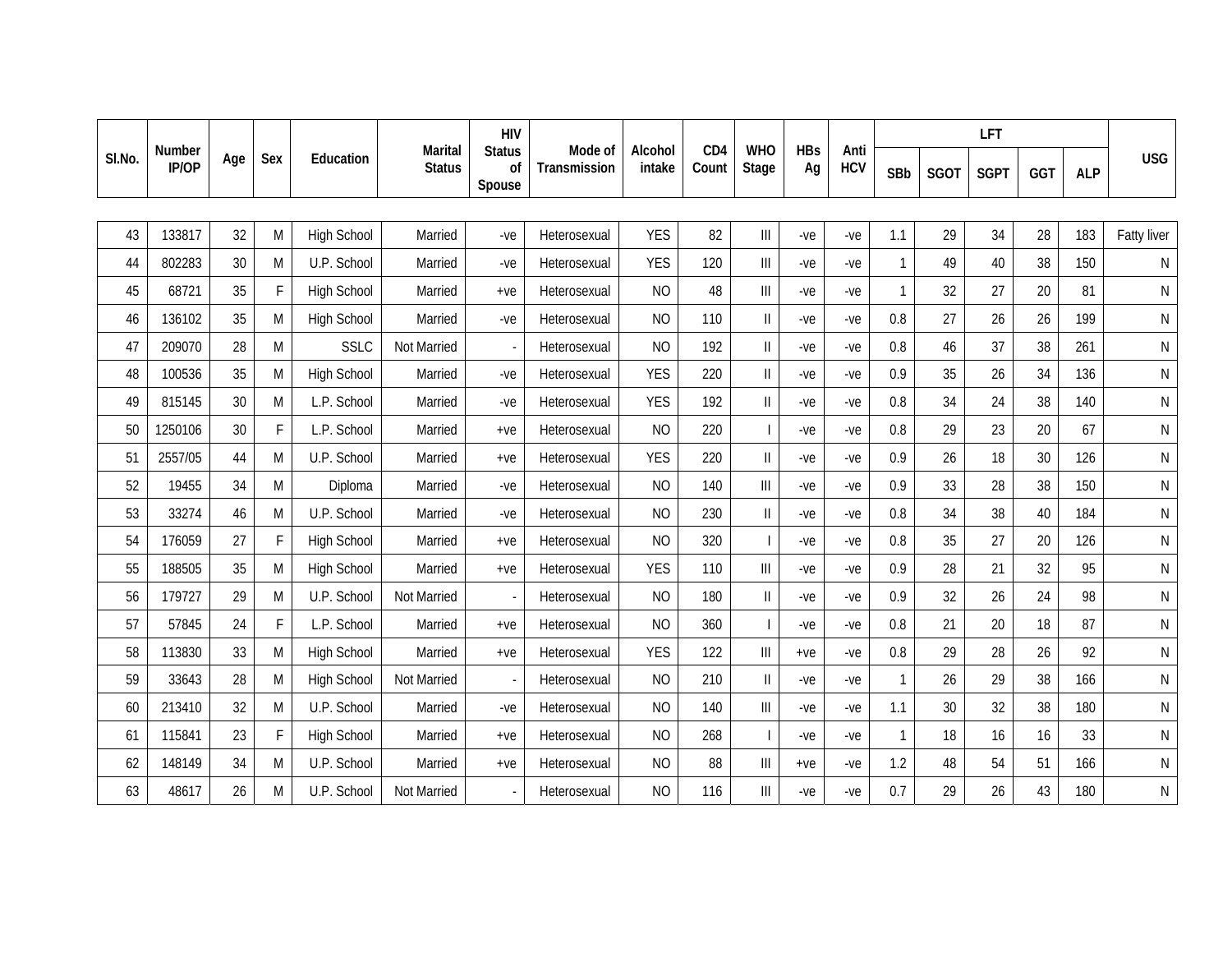|        |                 |     |     |                    |                                 | <b>HIV</b>                    | Mode of      |                   |                          |                                                                           |                  |                    |              |             | LFT         |     |            |              |
|--------|-----------------|-----|-----|--------------------|---------------------------------|-------------------------------|--------------|-------------------|--------------------------|---------------------------------------------------------------------------|------------------|--------------------|--------------|-------------|-------------|-----|------------|--------------|
| SI.No. | Number<br>IP/OP | Age | Sex | Education          | <b>Marital</b><br><b>Status</b> | <b>Status</b><br>οf<br>Spouse | Transmission | Alcohol<br>intake | CD <sub>4</sub><br>Count | <b>WHO</b><br>Stage                                                       | <b>HBs</b><br>Ag | Anti<br><b>HCV</b> | SBb          | <b>SGOT</b> | <b>SGPT</b> | GGT | <b>ALP</b> | <b>USG</b>   |
|        |                 |     |     |                    |                                 |                               |              |                   |                          |                                                                           |                  |                    |              |             |             |     |            |              |
| 64     | 215043          | 30  | M   | B.A.               | Not Married                     |                               | Heterosexual | <b>NO</b>         | 176                      | $\ensuremath{\mathsf{II}}$                                                | $-ve$            | -ve                | 0.6          | 28          | 20          | 29  | 114        | $\mathsf{N}$ |
| 65     | 99602           | 38  | F   | Not educated       | Married                         | $+ve$                         | Heterosexual | <b>NO</b>         | 320                      | $\overline{\phantom{a}}$                                                  | $-ve$            | -ve                | 0.9          | 28          | 23          | 26  | 131        | $\mathsf{N}$ |
| 66     | 31541           | 35  | F   | U.P. School        | Married                         | $+ve$                         | Heterosexual | <b>NO</b>         | 180                      | Ш                                                                         | $-ve$            | -ve                | 0.7          | 23          | 20          | 28  | 161        | $\mathsf{N}$ |
| 67     | 35921           | 42  | M   | <b>High School</b> | Married                         | $+ve$                         | Heterosexual | <b>YES</b>        | 226                      | $\ensuremath{\mathsf{II}}$                                                | $-ve$            | -ve                | 0.9          | 28          | 26          | 30  | 112        | $\mathsf{N}$ |
| 68     | 35929           | 36  | M   | <b>High School</b> | Married                         | $-ve$                         | Heterosexual | <b>YES</b>        | 520                      | $\overline{\phantom{a}}$                                                  | $-ve$            | -ve                | 0.6          | 24          | 26          | 26  | 113        | $\mathsf{N}$ |
| 69     | 701104          | 38  | M   | B.A.               | Married                         | $-ve$                         | Heterosexual | <b>NO</b>         | 163                      | $\ensuremath{\mathsf{II}}$                                                | $-ve$            | -ve                | 0.8          | 23          | 25          | 22  | 75         | $\mathsf{N}$ |
| 70     | 1392156         | 45  | F   | L.P. School        | Married                         | $+ve$                         | Heterosexual | <b>NO</b>         | 92                       | III                                                                       | $-ve$            | -ve                | 0.6          | 26          | 22          | 20  | 80         | $\mathsf{N}$ |
| 71     | 1392182         | 25  | F   | U.P. School        | Married                         | $+ve$                         | Heterosexual | <b>NO</b>         | 420                      | $\blacksquare$                                                            | $-ve$            | $-ve$              | 0.6          | 21          | 29          | 20  | 91         | $\mathsf{N}$ |
| 72     | 138968          | 40  | M   | U.P. School        | Married                         | <b>NA</b>                     | <b>IVDU</b>  | <b>YES</b>        | 260                      | $\label{eq:1} \prod_{i=1}^n \alpha_i$                                     | $+ve$            | $-ve$              | 0.8          | 23          | 42          | 38  | 107        | ${\sf N}$    |
| 73     | 38474           | 36  | M   | B.A.               | Married                         | $-ve$                         | Heterosexual | <b>NO</b>         | 160                      | $\ensuremath{\mathsf{III}}\xspace$                                        | $-ve$            | -ve                | 1.4          | 77          | 81          | 52  | 114        | $\mathsf{N}$ |
| 74     | 430011          | 32  | M   | Hr.Secondary       | Married                         | $-ve$                         | Heterosexual | <b>YES</b>        | 210                      | $\mathbf{I}$                                                              | $-ve$            | -ve                | 1.1          | 54          | 26          | 30  | 80         | $\mathsf{N}$ |
| 75     | 40531           | 31  | M   | <b>High School</b> | Married                         | $-ve$                         | Heterosexual | <b>NO</b>         | 210                      | $\label{eq:1} \prod_{i=1}^n \mathbb{I}_i$                                 | $-ve$            | -ve                | $\mathbf{1}$ | 16          | 18          | 24  | 115        | $\mathsf{N}$ |
| 76     | 182549          | 35  | M   | <b>SSLC</b>        | Married                         | $-ve$                         | Heterosexual | <b>YES</b>        | 128                      | $\label{eq:1} \prod_{i=1}^n \alpha_i$                                     | $-ve$            | -ve                | 1.1          | 44          | 32          | 30  | 119        | $\mathsf{N}$ |
| 77     | 147512          | 39  | M   | B.A.               | Married                         | $-ve$                         | <b>IVDU</b>  | <b>NO</b>         | 96                       | IV                                                                        | $-ve$            | $+ve$              | 0.9          | 55          | 59          | 61  | 176        | ${\sf N}$    |
| 78     | 135052          | 41  | M   | L.P. School        | Married                         | $+ve$                         | Heterosexual | <b>YES</b>        | 204                      | $\mathbf{III}$                                                            | $-ve$            | -ve                | 0.7          | 21          | 28          | 20  | 78         | N            |
| 79     | 138553          | 40  | M   | B.A.               | Married                         | - ve                          | Heterosexual | <b>NO</b>         | 648                      | $\overline{\phantom{a}}$                                                  | $-ve$            | $-ve$              | 0.7          | 30          | 25          | 22  | 79         | $\mathsf{N}$ |
| 80     | 203499          | 50  | M   | L.P. School        | Married                         | - ve                          | Heterosexual | <b>NO</b>         | 214                      | $\mathop{  }$                                                             | $-ve$            | $-ve$              | 0.6          | 18          | 16          | 20  | 72         | ${\sf N}$    |
| 81     | 826733          | 30  | M   | <b>High School</b> | Not Married                     | $-ve$                         | Heterosexual | <b>YES</b>        | 62                       | $\label{eq:1} \prod_{i=1}^n \left\{ \prod_{i=1}^n \frac{1}{n_i} \right\}$ | $-ve$            | $-ve$              | 0.8          | 38          | 23          | 56  | 289        | $\mathsf{N}$ |
| 82     | 144517          | 44  | M   | b.a.               | Married                         | - ve                          | Heterosexual | <b>YES</b>        | 186                      | $\mathop{  }$                                                             | $-ve$            | $-ve$              | 0.8          | 24          | 32          | 30  | 108        | N            |
| 83     | 97314           | 43  | F   | L.P School         | Married                         | $+ve$                         | Heterosexual | <b>NO</b>         | 220                      | $\begin{array}{c} \hline \end{array}$                                     | $-ve$            | $-ve$              | $\mathbf{1}$ | 30          | 28          | 22  | 88         | N            |
| 84     | 56656           | 38  | F   | High School        | Married                         | $+ve$                         | Heterosexual | <b>NO</b>         | 316                      |                                                                           | -ve              | -ve                | 1.1          | 23          | $20\,$      | 22  | 114        | ${\sf N}$    |